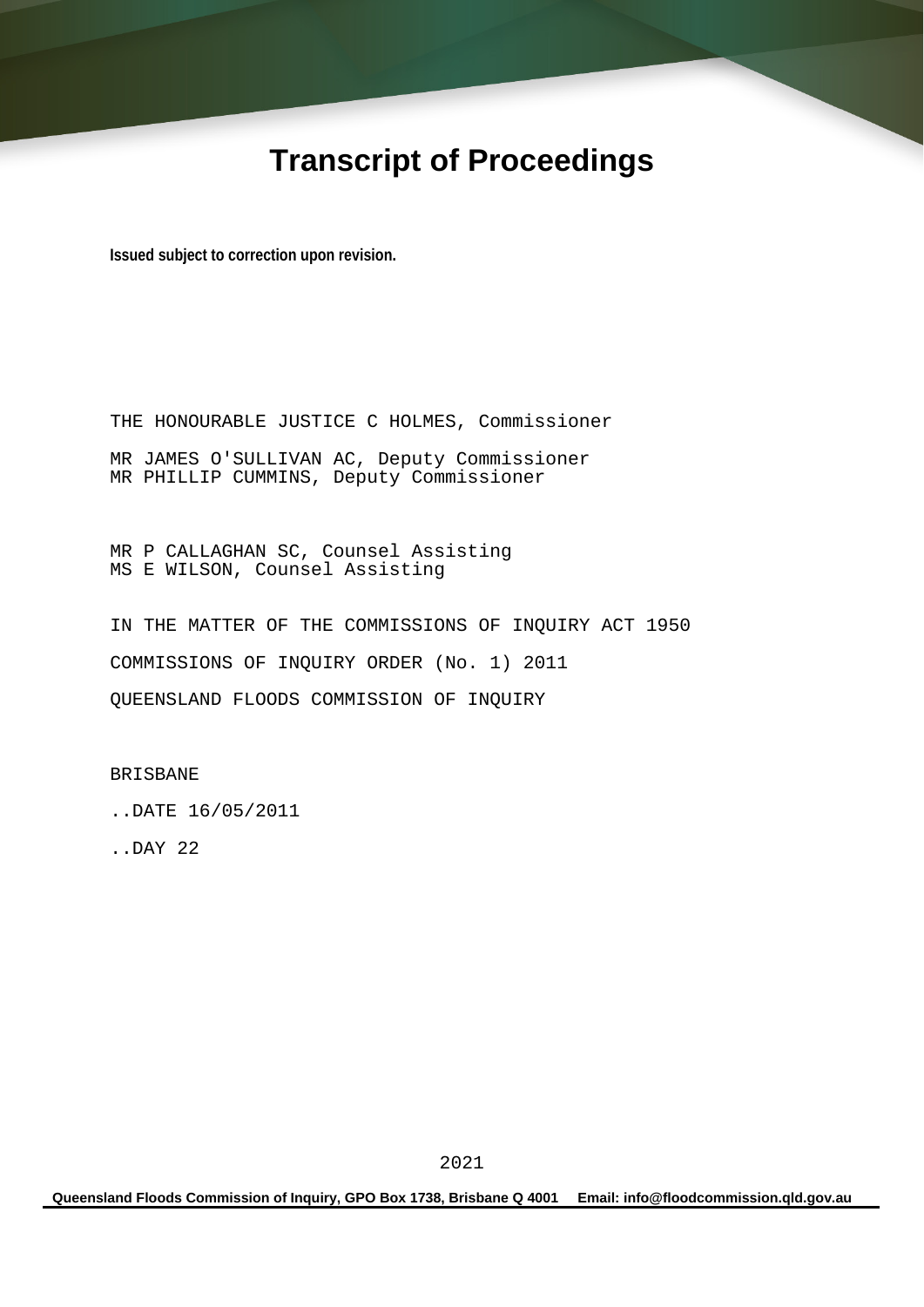# 16052011 T1/SBH QUEENSLAND FLOODS COMMISSION OF INQUIRY **1 10 20 30 40 50**  THE COMMISSION RESUMED AT 10.01 A.M. COMMISSIONER: Yes, Mr Callaghan? MR CALLAGHAN: It might be best if we took a fresh round of appearances, Madam Commissioner. COMMISSIONER: Oh, I suppose so. MR CALLAGHAN: I'm Callaghan, initials P J of Senior Counsel, with my learned friend Ms Wilson. We appear as Counsel Assisting. COMMISSIONER: Mr O'Donnell. MR O'DONNELL: For Seqwater, O'Donnell QC, with my learned friend Mr Pomerenke, instructed by Allens Arthur Robinson. COMMISSIONER: Mr Ambrose? MR AMBROSE: For SunWater, with Mr Liam Dollar, instructed by Holding Redlich. COMMISSIONER: Thank you. Mr Dunning? MR DUNNING: May it please the Commission, my name is Dunning, I appear with my learned friend Mr Porter for the Brisbane City Council. COMMISSIONER: Mr Murdoch? MR MURDOCH: If the Commission pleases, instructed by Gallagher Legal for the Mid-Brisbane River Irrigators Incorporated. COMMISSIONER: Thank you. Mr MacSporran? MR MacSPORRAN: If it pleases the Commission, I appear for the State, with my learned friends Mr Rolls and Mr Brasch. COMMISSIONER: Ms McLeod? MS McLEOD: If the Commission pleases, I appear with my learned friend, Ms O'Gorman, for the Commonwealth, instructed by the Attorney-General's Department. COMMISSIONER: Thank you. Have we got anybody else? Oh, Mr Rangiah, sorry, I didn't see you. MR RANGIAH: For the Fernvale Residents, instructed by Morris Blackburn. COMMISSIONER: Thanks, Mr Rangiah. Yes, Mr Callaghan? MR CALLAGHAN: I call John Bradley.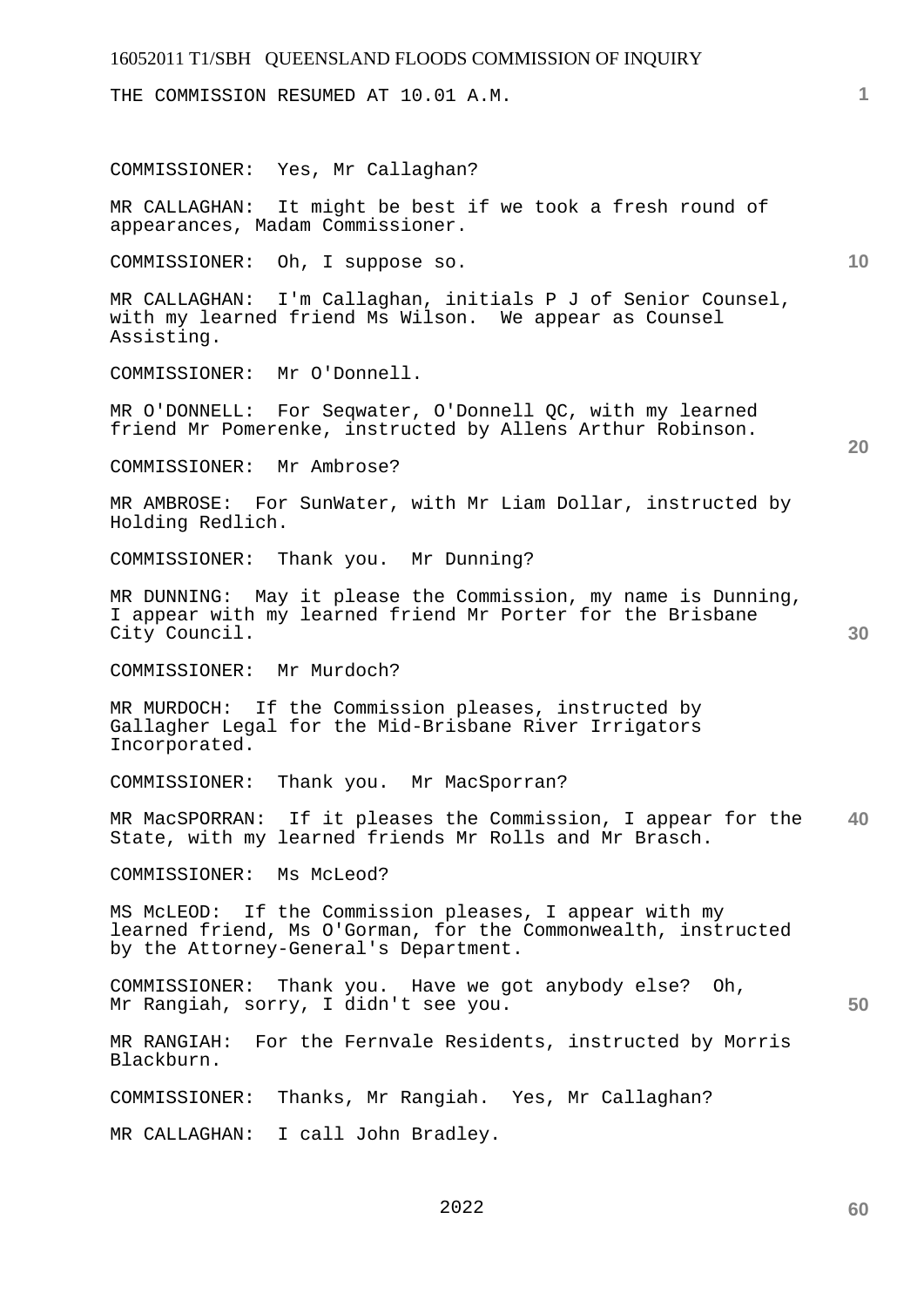JOHN NEVILLE BRADLEY, ON AFFIRMATION, EXAMINED:

**10**  MR CALLAGHAN: Could you tell the Commission your full name and occupation, please?-- John Neville Bradley. I'm the Director-General of the Department of Environment and Resource Management.

Mr Bradley, you have prepared a 15 page statement dated 4 April 2011; is that correct?-- Correct.

And I see you have a folder there. Is that your copy of the statement?-- Yeah, it's a folder including one of the statements I've provided the Commission.

All right, I'll get one shown to you. The statement has a number of attachments, that's correct?-- I think I have a copy of all my statements, if you just refer me to which one-----

I'll just show you the one I'm going to tender. That's a copy of the statement you prepared and attachments; is that right?-- Sure.

Yes, I tender those.

COMMISSIONER: Exhibit 390.

ADMITTED AND MARKED "EXHIBIT 390"

MR CALLAGHAN: Mr Bradley, can I start with just some basic principles. First of all, can you tell us who actually owns Wivenhoe Dam?-- Wivenhoe Dam is owned by Seqwater, and that is its trading name. It's a statutory authority, which is then owned by the State of Queensland.

Right. As a statutory authority, it's created by a statute and its functions and powers are confined by statute; is that correct?-- Yes.

So, does your Department exercise any control over a statutory authority like that?-- My Department intersects with a statutory authority like that through a number of different heads of power under legislation. So, we have a relationship with an authority like Seqwater under the Water Act in terms of water entitlements under the Water Safety - Water Supply, Safety and Reliability Act in relation to issues around dam safety, et cetera.

That's right. Your functions intersect at various points where various statutes give you special powers, for example?-- **1**

**30** 

**40** 

**50**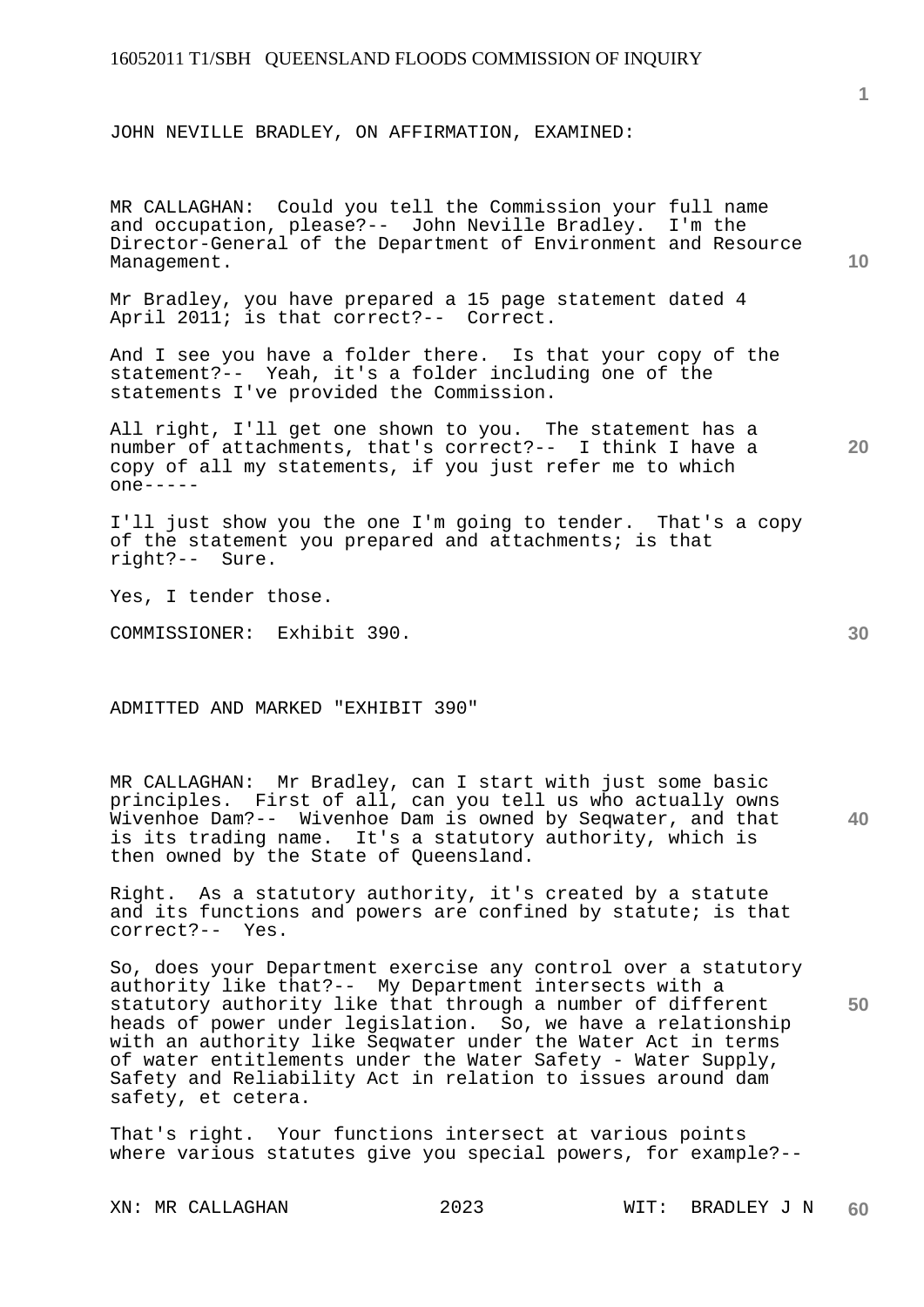In the context of an explicit head of power under the legislation, yes.

Yes. But you don't actually direct any of the business of Seqwater; is that correct?-- I don't have an involvement in the day-to-day operations of Seqwater.

All right. As for who actually - or as for who decides what happens to the water in the dam, there's quite a complex set of arrangements involving policy and water security and so on. I won't quiz you an all of that. But as you've already alluded to, you have important statutory functions because you are the Chief Executive for the purposes of the Water Supply Act and the Water Act; is that correct?-- Correct.

You, of course, though, work for the Minister? That's a "yes"?-- I report to the Minister, yes.

And you have large staff working for you?-- Correct.

Although you were given a number of those powers as Chief Executive, you are empowered to delegate some of those responsibilities as well?-- That's correct.

And I want to first just investigate the concept of your - or the extent of your responsibility after a delegation has issued. For example, if I take you to paragraph 33 of your statement, where you refer to attachment JNB8, you refer to the fact that you delegated the preparation of the Moreton Resources Operation Plan to your Deputy Director-General?-- That's correct.

Once you've delegated something like that, do you, as Director-General, have any responsibility for the manner in which the delegation is exercised?-- It's - the way I would characterise it is that once a power is delegated under legislation, then the powers that would otherwise be exercised by the Chief Executives can be exercised in full and without practical limitation by the officer to which they've been delegated, and that does not mean that the Chief Executive no longer has an ability to exercise the same function under the legislation, unless that's explicitly indicated. That's not the case. So, you may have underneath statutory delegations a number of recognised officers that are able to exercise the same function.

All right. So, you can still exercise it - exercise the function that you've delegated?-- Correct.

But what I'm interested in is whether there's any overarching responsibility residing in you as to the manner in which the delegated power is being exercised if someone else is exercising it?-- I would say that it's my overarching responsibility in relation to the functioning of the agency as a whole to make sure that it meets its - achieves its objectives and it discharges its statutory functions appropriately. So, being in the position of delegating a statutory function to another officer in the Department, I

**10** 

**1**

**20** 

**30** 

**40**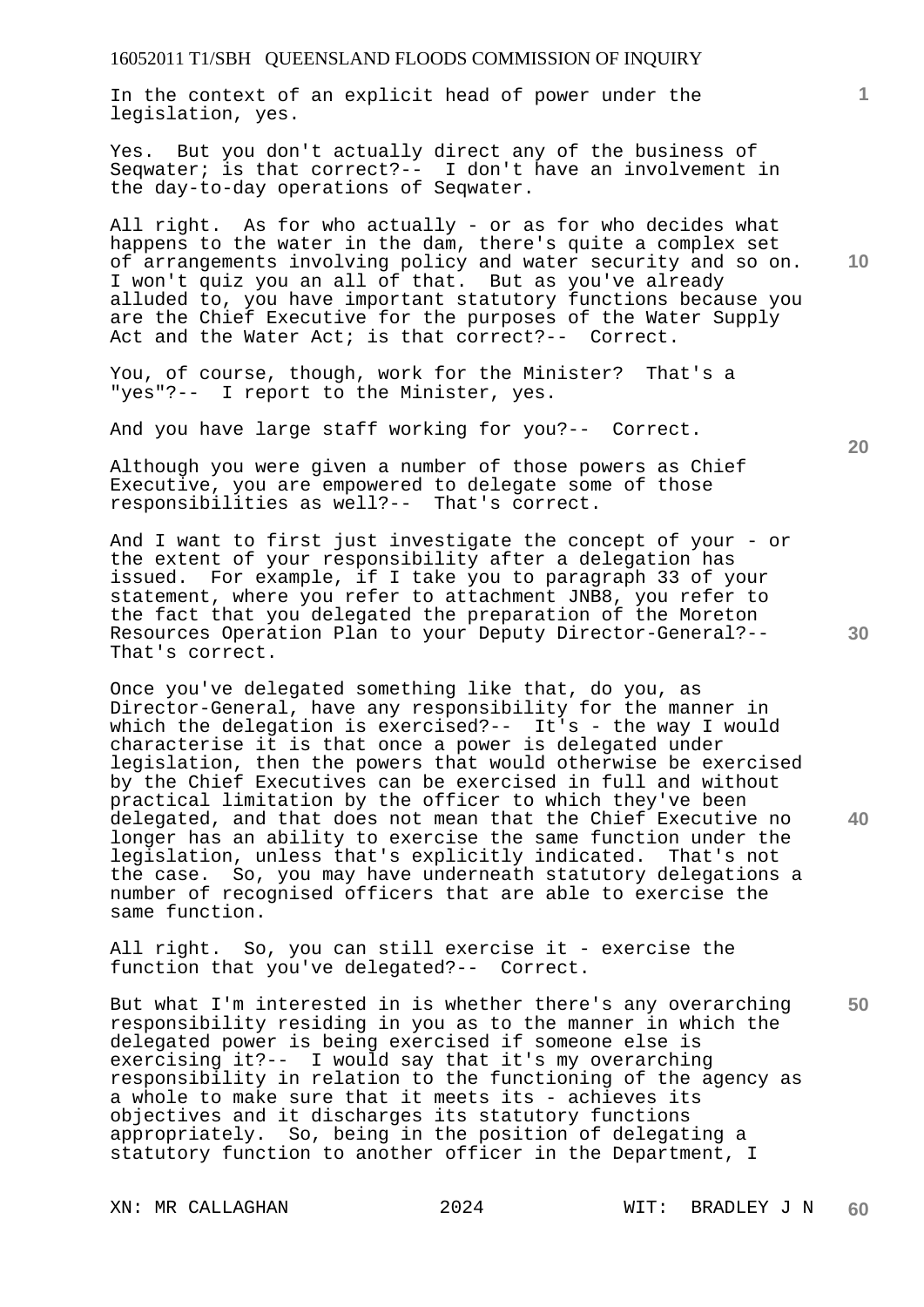would say that I still retain the responsibility as the Chief Executive of the agency to make sure that such delegations are administered effectively.

COMMISSIONER: Mr Callaghan, just before you go on, I think Mr Bradley was looking in vain for water, so would you just get him a glass?-- Thank you.

Thanks, Mr Dollar.

MR CALLAGHAN: Have you got - someone has provided that. Thank you?-- I've got it.

Was the effect of that answer then that you still retain some responsibility to ensure that the delegation was being administered effectively?-- Yes.

All right. And to be administered effectively, presumably it would have to be administered in a way which was consistent with any relevant policies of the Government?-- Correct.

One set of powers which you're authorised to delegate is the power to approve and require amendment of the flood mitigation manuals?-- That's correct.

Is that right? And as I think you'd agree, power must be exercised within the ambit of Departmental Policy?-- That's correct.

So, there must be some guidance - some sort of framework which directs the manner in which the power is to be exercised?-- The way I'd describe it is that where a Government policy exists or a Government policy exists, that should provide guidance to the way in which the delegation is administered. The guidance for the officer responsible comes from the primary legislation, subordinate legislation that exists or departmental policy. So, it may be that there is no specific departmental policy in relation to some aspects of statutory functions that need to be administered.

Well, in relation to the power that we're talking about, though, I'd suggest there may well be such a policy and - just excuse me. There may well be some guidance, and it's contained in a document which is titled "DS 5.1 Flood Mitigation For a Dam". You're familiar with that document?-- I am.

I'll show you a copy of the document?-- Thank you.

**50**  I think you've already acknowledged you're familiar with the document?-- Correct.

You would have seen it after it was prepared and approved of it, no doubt?-- Yes, correct. I'm aware that it was finalised last year.

Yes, all right. I tender that document.

**1**

**10** 

**30** 

**40**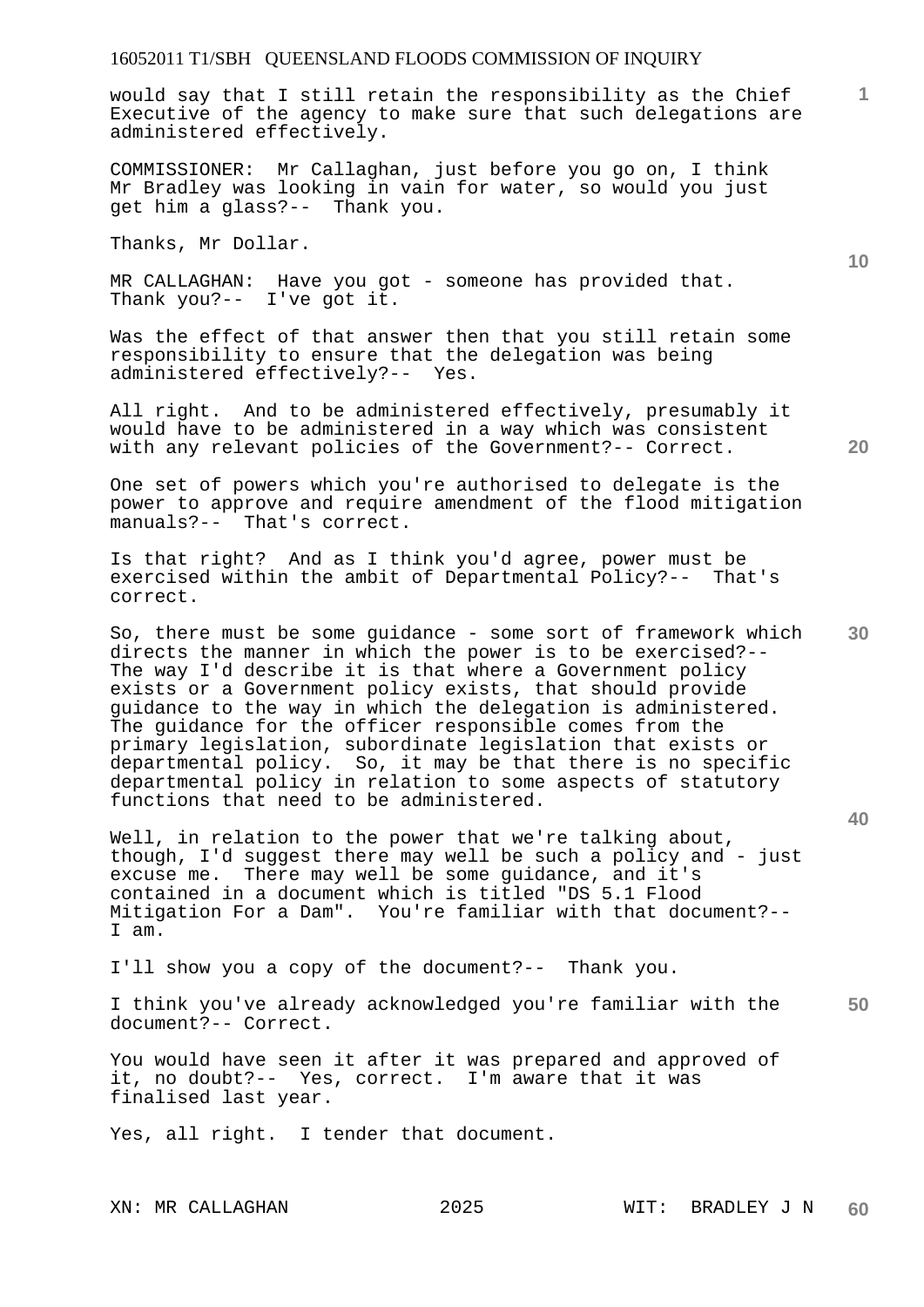COMMISSIONER: Exhibit 391.

ADMITTED AND MARKED "EXHIBIT 391"

MR CALLAGHAN: Just for the purposes of the record, part of this document has already been tendered as Exhibit 49, but that was an incomplete version and this is a complete version of the document. The first thing we notice about the document, Mr Bradley, is that it's a careful and, I'd suggest, prescriptive document. If you go to page 4, for example, Step 1 actually prescribes the need to stamp the covering letter; do you agree with that?-- Correct.

Step 2 requires the action officer to conduct a detailed assessment of the Flood Mitigation Manual, having regard to the matters outlined in any relevant guidelines, and the things which follow. It goes on to refer to Attachment C we'll refer to Attachment C in a moment - but apart from anything contained in this document, the DS 5.1, are there any other relevant guidelines for this purpose?-- To the best of my knowledge there aren't relevant guidelines produced by the department which advise an officer in the assessment of a flood mitigation manual.

All right. So, this document is the code, if you like?-- It is currently.

Yes. It says to go to Attachment C, so if we go to Attachment C and to the heading, "Information for Action Officers", we read that, "The aim of the Flood Mitigation Manual is to give the dam owner indemnity for flood release operations if they are conducted in accordance with the provisions of the approved manual", and so on. The first thing we notice is that the aim of a flood mitigation manual is not specified to be the mitigation of floods, it is to give the dam owner indemnity. Is that an accurate reflection of the policy of your Department?-- I wouldn't suggest that it is, and, indeed, I think that elsewhere in the document - and, if you bear with me, I think I may be able to locate it - it makes clear that that isn't the overarching rationale for a flood mitigation manual. Page 3 of 13, it quotes in the explanatory note to the bill and it says that, "A damn nominated in the regulation will be a dam which is constructed for the purposes of flood mitigation. A flood Mitigation Manual ensures that such dams make controlled releases of water for flood mitigation purposes in accordance with pre-agreed conditions.", and, indeed-----

So, just turning up that page, can you tell me which paragraph on page 3?-- Sorry, page 3.

Yes, and which paragraph did you start with?-- Paragraph 3. Thank you. Sorry, can we pick up on that paragraph? "A Flood

**10** 

**1**

**30** 

**40** 

**50**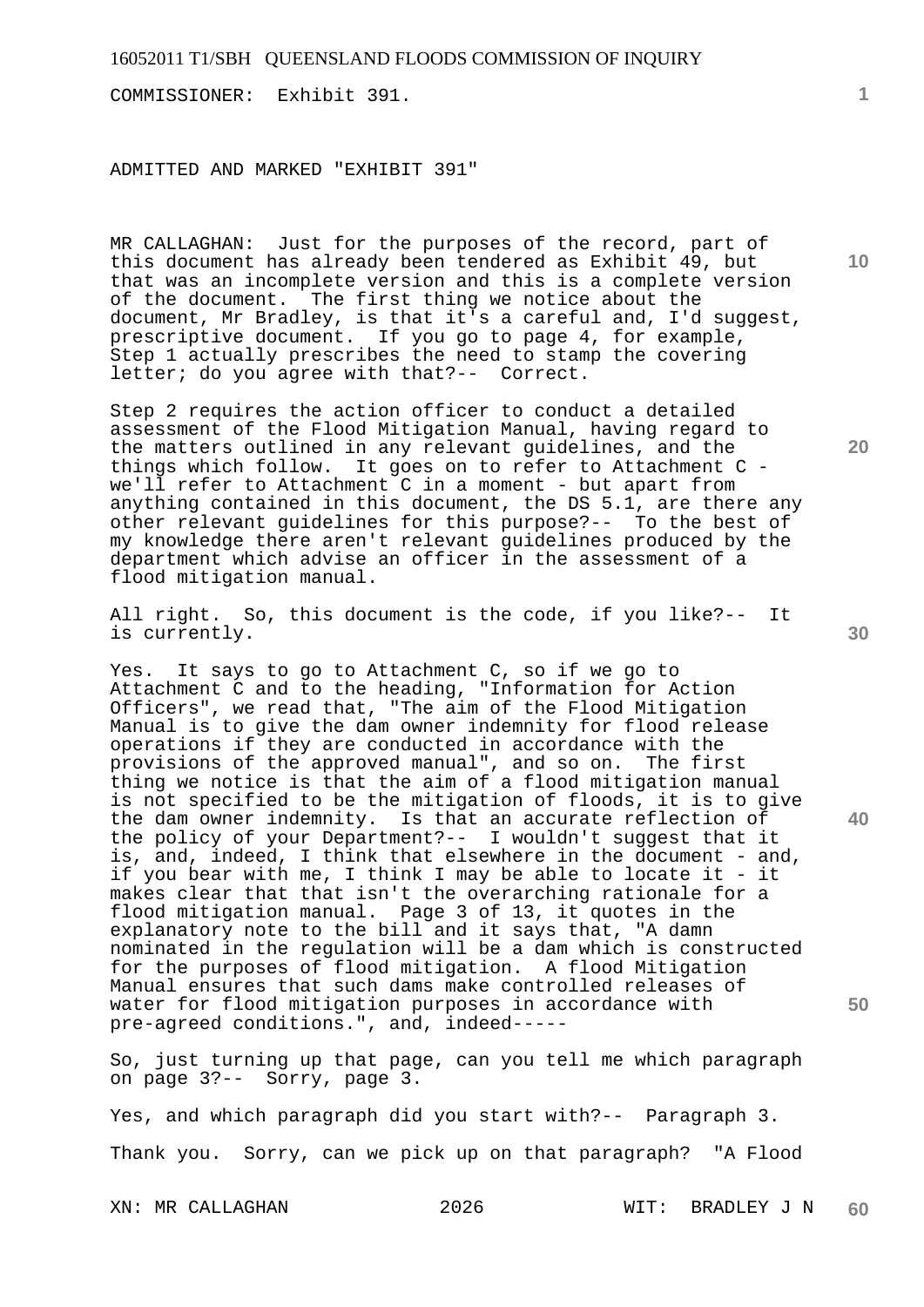Mitigation Manual ensures that such dams make controlled releases of water for flood mitigation purposes in accordance with pre-agreed conditions."?-- Yes.

What are the pre-agreed conditions that are being discussed there?-- I think my interpretation of that is that the mitigation manual is making explicit the conditions on which controlled releases will occur, and that therefore is the documentation of the set of operating strategies that are intended to manage the dam as it seeks to mitigate flood risk and perform that role which is the function of the dam.

Sorry, I'm not sure I follow. What are the pre-agreed conditions?-- Well, as I said, the pre-agreed conditions, as I interpret that guidance in the explanatory note, are basically saying that there will be, in advance of a flood event, specified conditions or scenarios identified operating practice identified - which is then reflected in the manual, so that there is some advance analysis of the issue and some previously determined definition of the operating strategy by which the dam will be operating in the event of a flood.

And how does that happen?-- How does what happen, sorry?

How is that strategy determined? How are those pre-agreed conditions settled?-- Well, they're settled in the form of a Flood Mitigation Manual. I think my officer, Peter Allen, who is a forthcoming witness to the Inquiry, has addressed this the history of the manual and its development in his statement fairly explicitly.

All right?-- And that's been a process that has had some form, I gather, since 1980. So-----

The pre-agreed conditions are the process by which the manual itself is settled?-- My interpretation of this clause is that the pre-agreed conditions are the documentation of the flood operating - or the operating practices which are going to occur in a flood event, and that that's documented in the manual.

All right. In any case, that paragraph says what the manual is meant to ensure, but it's ensuring it for the purposes, according to the words of Attachment C, of providing the dam owner with indemnity for flood release operations. That's the fairly explicit wording on page 1 of 8 in Attachment C, isn't it?-- I understand your interpretation of page 1 of 8, and I'm not sure if the wording there could have been better expressed in this document, but it certainly shouldn't be taken to imply that the sole aim of the manual is to give the dam owner indemnity for flood release operations and, indeed, the rest of this document, including the checklist of Attachment C, goes through quite a number of details, the factors which should be considered, which go far beyond the extent of the indemnity provided to the dam owner.

All right. We will go through the rest of the document,

**10** 

**1**

**20** 

**30** 

**40**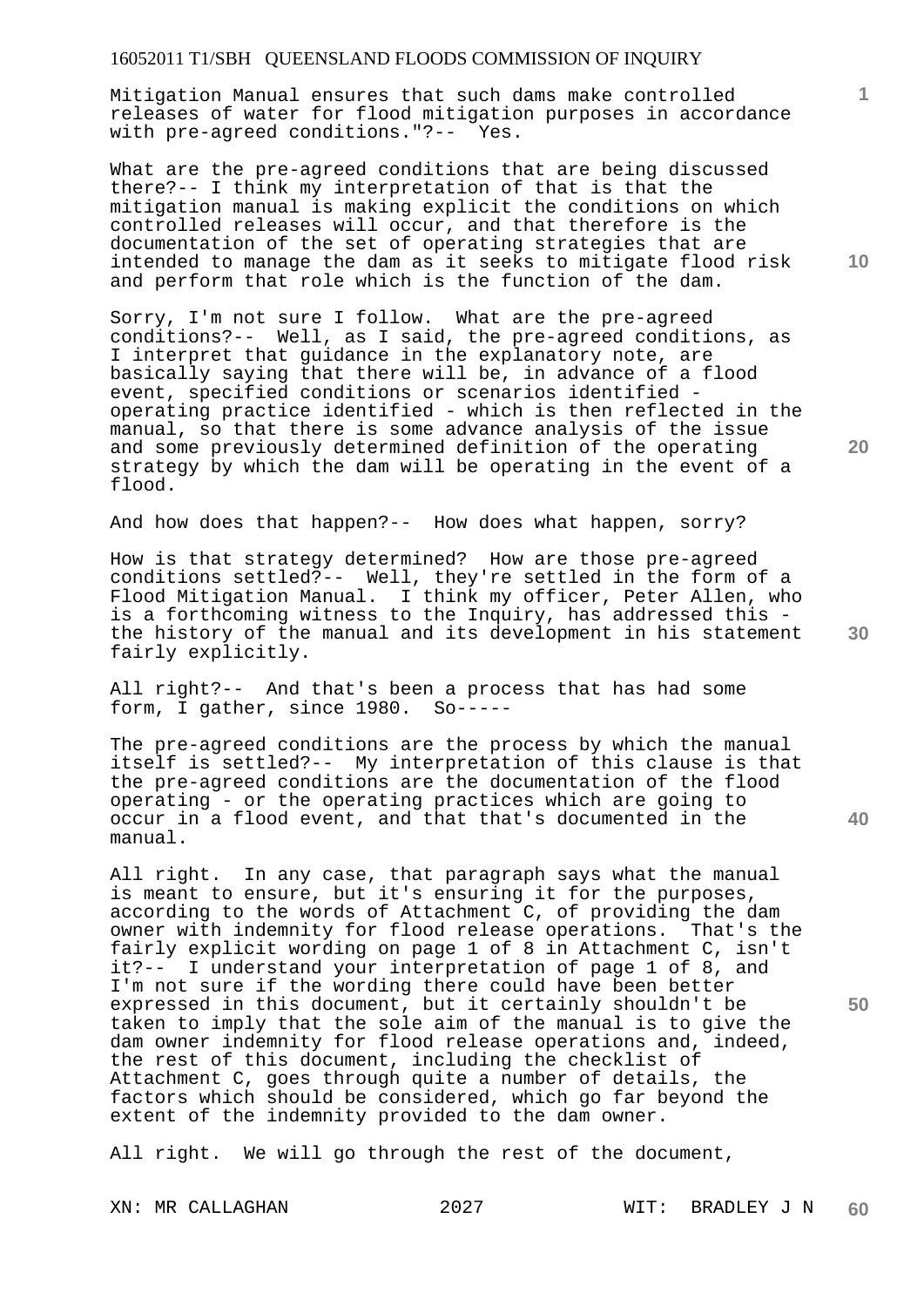because the second thing that can be noted in the paragraph which I've already referred to is that, "It's realised it is sometimes necessary to place people at risk for the overall benefit of the community." That's the sentence which follows the one we've been talking about. Do you have that?-- I have that.

And that is a proposition which is readily enough understood, but where do we find the learning as to how that balance is to be struck - that balance between putting some people at risk and the overall benefit of the community?-- I suggest to you that in practice we have found that learning through the process of the reviews that have occurred after significant<br>flood events. There have been a number of these reviews There have been a number of these reviews undertaken, led by the dam owner and operator and Seqwater and its predecessors, and they've involved input from relevant stakeholders, including local governments and my Department and its predecessors in the past, which have been focused on trying to make sure that the learnings of a flood event are incorporated and taken into account in terms of future flood preparation.

So, it has been struck in the process of reviewing the manual following flood events?-- I'm sorry, can you repeat the question? I missed it.

The balance between the need to place some people at risk and the overall benefit of the community is struck during the process of the manual being revised; is that right?-- Correct.

And did you have an understanding as to the actual input into that process by which the risk to some people has been<br>assessed?-- I have a general understanding of it. It's not assessed?-- I have a general understanding of it. an area in which I'm professionally qualified or directly involved, but I have a reasonable understanding of the balance of issues in terms of the explicitness of damage curves that are produced, the involvement of multiple stakeholders in the review that's occurred after past flood events and the way in which Seqwater tries to bring those issues together.

And that's something that you would expect your delegate to assess when approving the manual?-- I would expect my delegate to assess the compliance of the manual with the legislative requirements, and I think the checklist that's provided here in this document that you've put in front of me in Attachment C is a documentation of what has been Departmental practice, I'm advised, for some period of time in the process of considering other reviews and it's fairly explicit about the issues that should be considered, including the flood mitigation objectives under the manual.

The checklist begins on page 3 of 8 in Attachment C; is that right?-- That's what I'm referring to.

What's there speaks for itself. The objectives of the manual - in that checklist on page 3 of 8, it's got a field which requires the person checking the manual to address whether it

**10** 

**1**

**20** 

**30** 

**40**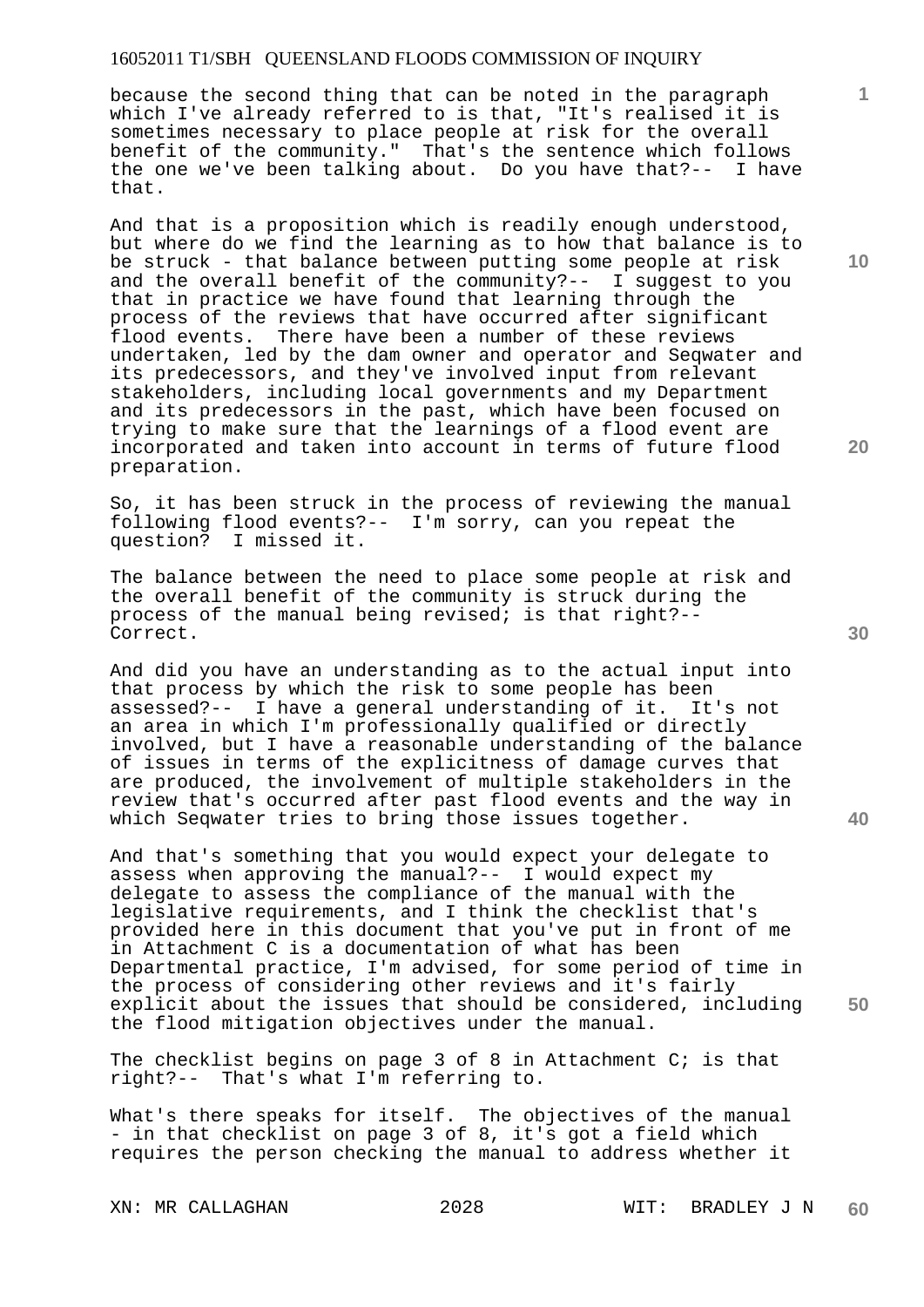has covered flood mitigation objectives, and there are four bullet points. This is point 4 on page 3, you see that?-- Okay.

Are you aware as to the source of those objectives?-- My understanding is that these objectives listed here are a reflection of the kind of flood mitigation objectives that are common in those dams that have flood mitigation roles, and in some ways reflect the principles in the existing flood mitigation manual that's used for the Wivenhoe-Somerset system.

Well, they reflect them perfectly. They are pretty well a transcription of them, and what I'm wondering is whether it came - they came to be in the manual as a result of Government policy or whether they came to be in the Government policy because they reflected what the manual was already doing?-- I think the short answer to that is that - and I'd have to say that my knowledge of this is not comprehensive - I haven't been involved in the detailed preparation of either the manual or this document - but to the best of my knowledge, the manual that is currently in use by Seqwater for Wivenhoe and Somerset is the most recent iteration of a document that extends back to 1980 and that there has been some process whereby there has been a documentation over time and improvement over time after detailed hydrological studies that have occurred in the 1990s that Peter Allen can speak to further, but there's been a process over time of refining that manual. This document that we've provided - the Department's document, prepared by Peter Allen - is intended to provide a guideline for a process by which a flood mitigation manual should be assessed and it's been prepared and finalised in 2010. So, by definition, the work around the preparation of a manual has occurred before there has been an explicit regulatory process for assessing the manual that goes to this level of detail, but it is one of the reasons why this document was prepared, so as to provide specific guidance to officers about how it should be assessed, recognising that some of the people that have been involved in flood mitigation manual, both at the operational entity and also in my Department, in the regulatory role, have long histories and therefore have a lot of experience, but there's a need to make sure that we have got documentation that makes that transparent, but also provides for new officers to take up the role at the time.

**10** 

**1**

**20** 

**40**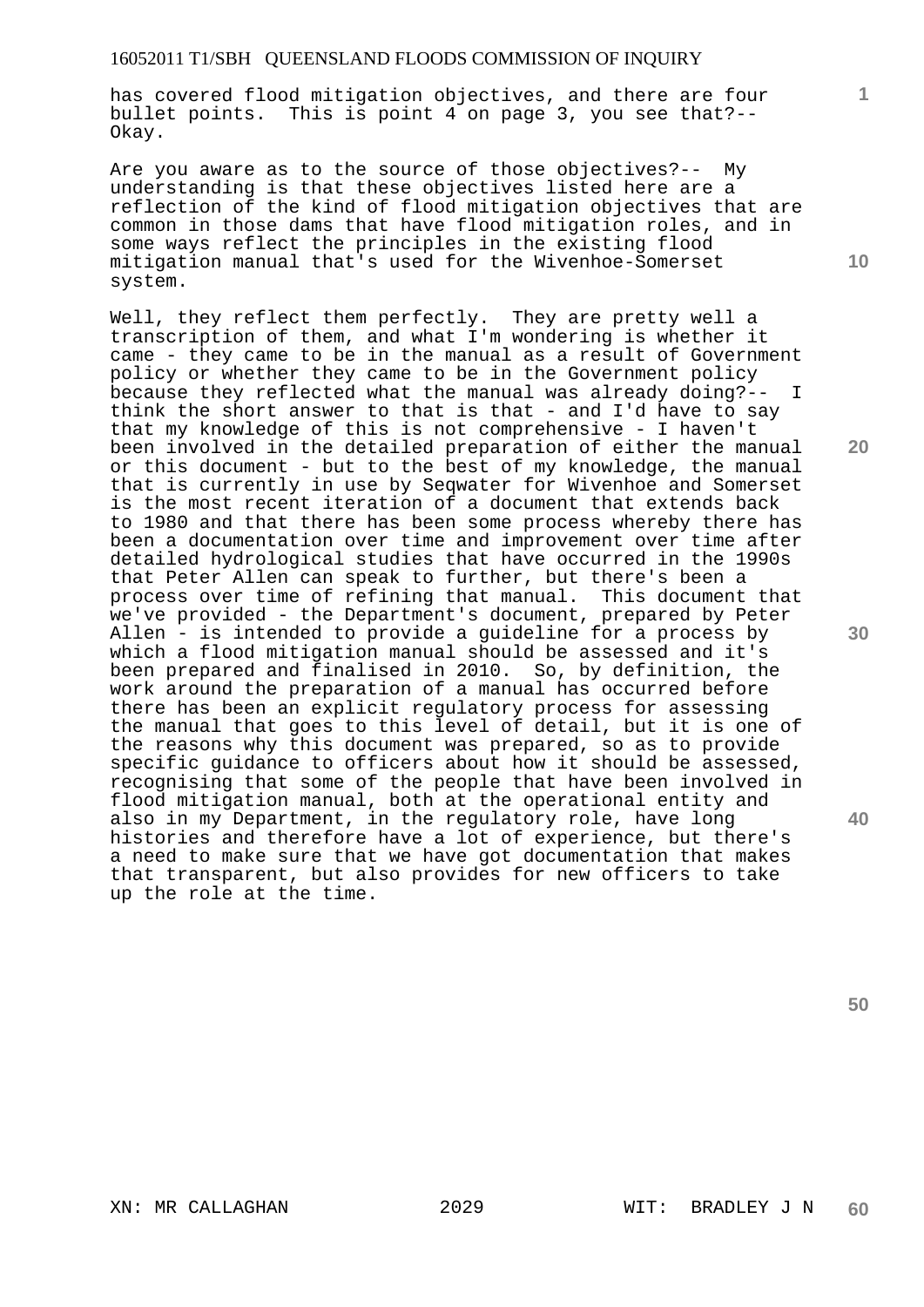I might take this up with Mr Allen. You - would you agree that the - that at the very least the wording on page 1 of 8 in attachment C at the first two lines of the paragraph under Information for Action Officers, that the wording of that is unfortunate?-- My response to that would be that the document as a whole makes very clear what the process should be by which a manual is assessed and for it to be a satisfactory manual. As I said earlier, it needs to have addressed the direction of operations, flood mitigation objectives, flood monitoring and forecasting, communications and the review of an event and operations during the flood event, emergency flood operations, an amendment since the previous manual and consultation. So there is a fairly explicit step be step process by which a manual will be determined satisfactory that goes beyond providing and indemnity to the owner of the dam.

So the wording is not unfortunate?-- As I say, I don't think that wording fully reflects all of the objectives of the manual.

One place we might look to discern government policy as to flood risks and so on is a report which was prepared, I think last year, the Queensland Government Flood Risk Activities Report. Are you aware of that document?-- There are a number of documents prepared with similar titles. If you have a copy of it there I would be happy to confirm it is the one I am thinking of. Yes, sure.

You are familiar with that one?-- Yes.

Can you just tell us a bit about that document, how it came into existence?-- This is a document that was the finalisation, or it was a draft report attached to this document, but it was the outworking of an extended process of discussion among various government agencies about the way in which the Queensland Government approached matters to do with flood risk management. The document recognises that there are a range of different responsibilities for the Queensland Government in relation to flood risk preparation, planning, operational responses, technical information and that even within my own department alone there is a diverse number of areas in the department that contribute to those kind of functions. So this document, this document resulted from a process whereby my department, working with the Department of Community Safety and other government departments, including the now Department of Local Government and Planning, coordinated a process of workshops to try and identify where the government's activities touched on flood risk management and to try and identify any areas for improvement or better coordination across government, recognising that flood risk does, by definition, touch on so many different portfolios.

All right, I tender that.

COMMISSIONER: Exhibit 392.

**20** 

**30** 

**40** 

**50** 

**10**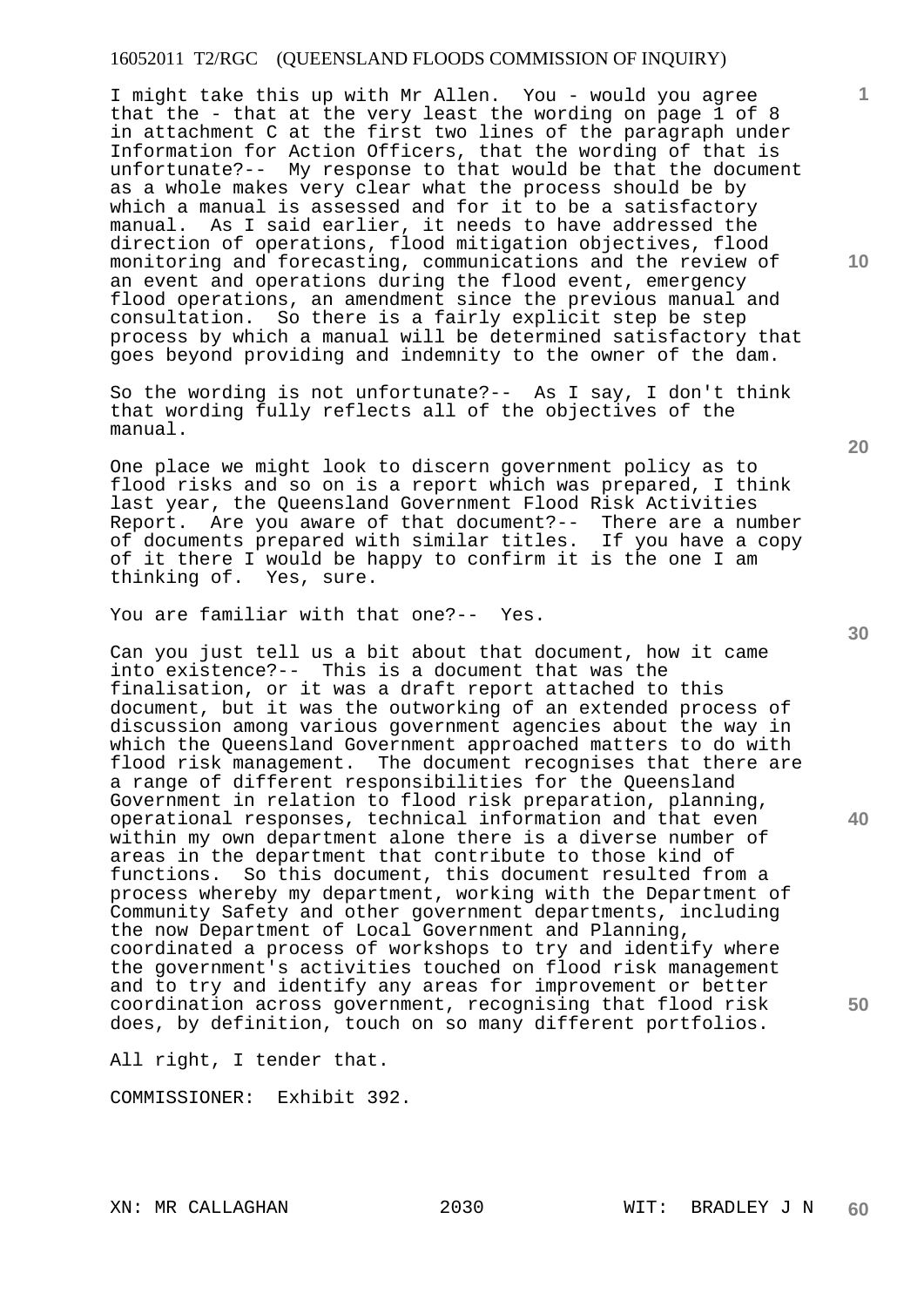ADMITTED AND MARKED "EXHIBIT 392"

MR CALLAGHAN: The copy you are looking at is covered by a briefing note to the Executive Management Group, is that correct?-- That is correct.

There is a section of "Background". The first bullet point there notes that, "Flood risk management in Queensland is a complex matter. The roles and responsibilities related to managing floods are shared across the State agencies with complex governance arrangements. This has resulted in lack of ownership at the State government level." Is that correct?-- That is what is states.

By way of preamble to the background and the rest of the document?-- That's the opening paragraph from the background section.

All right. Look, the document speaks for itself but as a general proposition I suggest to you that it notes as to dams that the dams are heavily regulated. That's just as a general proposition. I am not - perhaps I can cut this short. There is not a lot of attention given in that document to dam management; would you agree with that? That wasn't really part of the-----?-- I think that's probably fair comment.

-----the objective of that. It noted that dams are regulated-----?-- Yes.

-----pursuant to a different regulatory framework?-- Correct.

And the amendment or the review of that framework wasn't really part of this exercise?-- Yes, I think that reflects the fact the exercise was about trying to document all the areas where activity was being undertaken and the regulation of dams was fairly transparent and well understood.

All right. It would seem that when the Water Act was passed there was express contemplation given to the proposition that someone in your position could get advice before approving a manual of the kind with which we are concerned; you are aware of that?-- I am.

Specifically section 371(4) of the Water Supply Act provides for the existence of an advisory council; you were aware of that provision?-- I am aware of that.

**50**  When did you become aware of that provision?-- I can't recall the precise date. It is a provision related to a Flood Mitigation Manual that has been in the legislation as far as I know since I took up the role in 2009. So I can't recall the precise date.

Well, in the latest revision of the manual which, as we know, the approval - the responsibility for approving it was delegated to Mr Allen?-- Correct.

**20** 

**10** 

**1**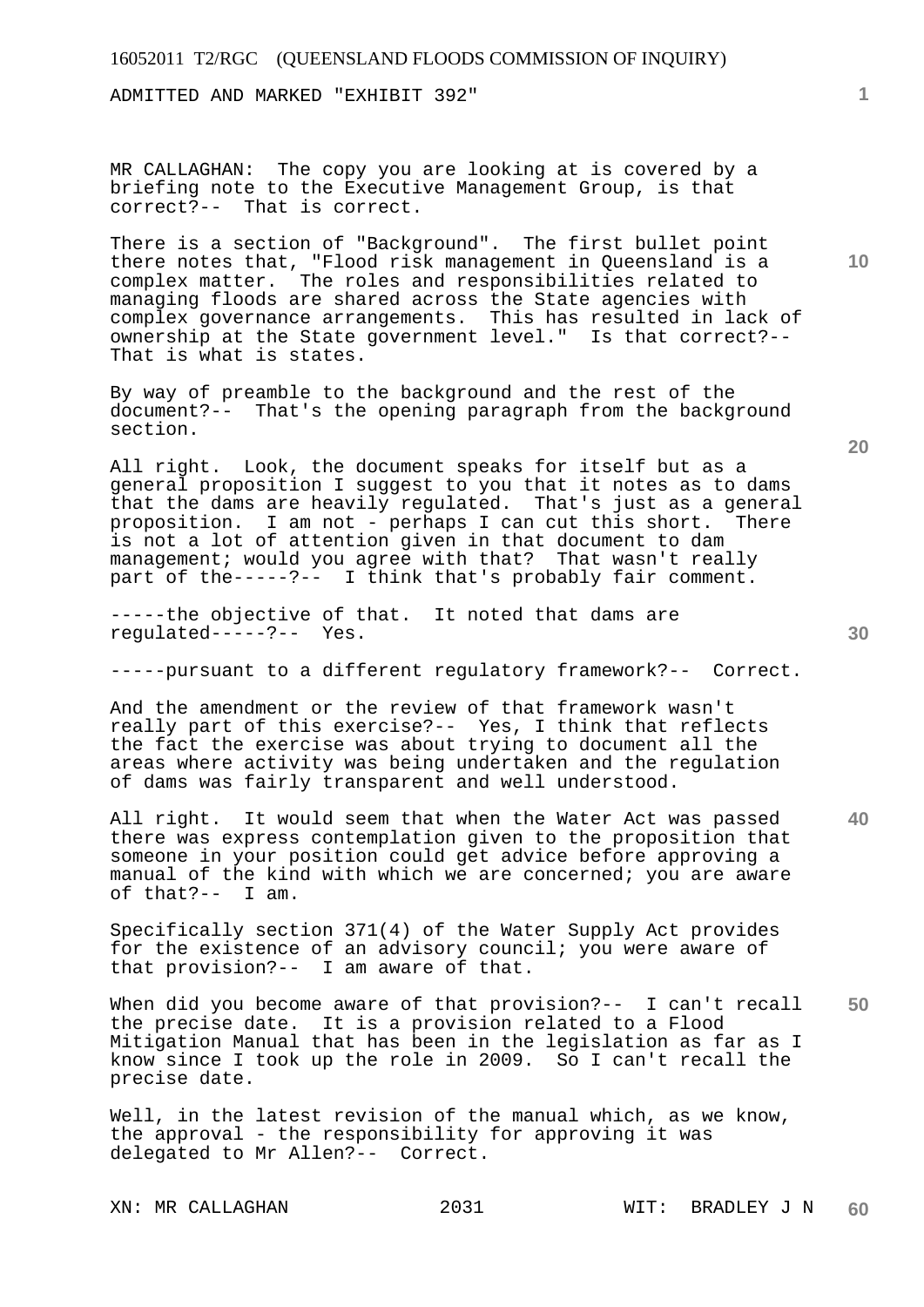He approved it on the 22nd of January 2010?-- Correct.

Did you take any direct interest in that process at all?-can't recall having any discussion with Mr Allen in which we discussed his considerations or likely decision in relation to that approval of the manual in 2010.

Mr Allen has volunteered, I think, in his statement that the general consultation processes involved in its preparation indicated that the manual had the support of Queensland Government agencies, the Brisbane City Council, the Ipswich and Somerset Councils. Are you aware of the consultation process of which he is speaking?-- I am. I'm aware that both Mr Allen and Seqwater has placed some store on that issue in relation to their past reviews and explicitly Mr Allen was of a view for that reason there wasn't a need to convene an advisory committee of the kind you referred to.

Did he tell you that?-- I beg your pardon?

Did he tell you there was no need to convene an advisory committee?-- My understanding is he makes it explicit in his statement. I might be incorrect on that but that is the impression I've gained.

That would have been stated to you sometime prior to its approval, obviously?-- No, sorry, that comment is something I have become aware of since.

Since then, okay. All right. I suppose what I am asking at the moment when he speaks about the proposed manual having the support of Queensland Government agencies as well as those councils I mentioned, which Queensland Government agencies would you understand him to be speaking about?-- I think that is a question best directed to Mr Allen. I know that my agency is involved in that process but I couldn't say for sure. I think it also involves the Department of Community Safety but I don't want to lead you astray.

All right. Sticking with the process by which the current version of the manual was approved, you know of a Mr Guppy, who works for you?-- Yeah, I know of him.

Works in your department. Were you aware that he had expressed some opinions about the adequacy of the current version of the manual prior to its approval?-- No.

You had no knowledge of that?-- No.

No knowledge of the fact that he had expressed a view about the need to amend certain things which were not amended?--  $N<sub>O</sub>$ .

If such a thing did happen would there be any system in place in your department for such a thing being drawn to your attention?-- When - if such a what?

**40** 

**50** 

**20** 

**10**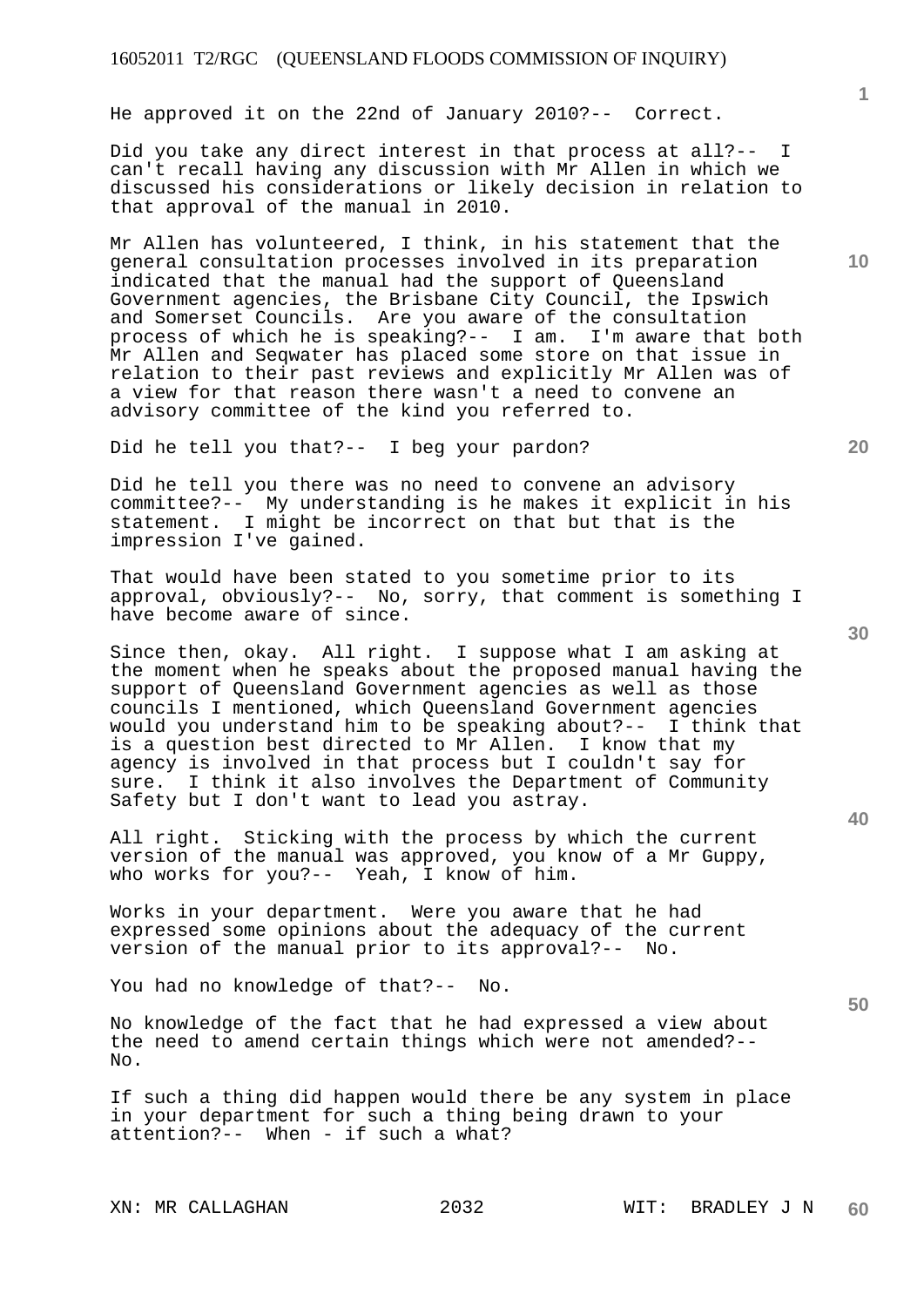The situation where someone in your department is required to approve a manual which is being submitted to your department by Seqwater and there is some feedback that goes back to your department to Seqwater saying, "No, there is a few things here that should be amended," but Seqwater didn't adopt some of those recommendations and the manual was approved anyway. Is that the sort of thing which ought to be drawn to your attention?-- Well, it is difficult to comment on that without seeing the specifics of what you are referring to in relation to Mr Guppy's feedback.

Well, we can do that. As a general comment - if you are happy for me to comment while you are producing that. We - there would be a range of issues that could be considered within the department. It is not always the case that every officer shares the same view on issues that have to be assessed, obviously. The key issue is the decision maker in this role has sufficient information in front of them and has satisfied themselves about the appropriate decision to be made. Now, I am not aware that - of any circumstances where Mr Guppy has provided advice about something that was inappropriately<br>ignored by Mr Allen. That would be a matter for-----That would be a matter for-----

No, I am not suggesting anything was inappropriately ignored by Mr Allen and I am not suggesting necessarily that anything inappropriate occurred. It is simply this: as part of the process of approving the manual?-- Yes.

Mr Guppy, I think, made suggestions to Mr Allen and those suggestions were forwarded to Seqwater but not adopted in the version of the manual which was ultimately approved and I am asking you about how that squares or your lack of knowledge of that process squares with your overarching responsibility to ensure the delegation is being exercised appropriately?-- And I guess I would not see necessarily a difference of view within a work team being the kind of thing that needs to be elevated to the Director-General of a department with 5,600 staff.

All right?-- Provided that the officer that's involved in making that decision within their statutory functions has given appropriate consideration to the issues. That's covered by the delegation, in my view.

That's all I wanted to clarify, thank you. We know that in October of last year thought was given to lowering the level of Wivenhoe, North Pine and, for that matter, Leslie Harrison dams; that is correct?-- I recall that Mr Robertson asked for advice on this matter from the Seqwater Grid Manager.

You refer to that in paragraph 13 of your statement, I believe?-- That is correct.

You reference Exhibit JNB9, that is the briefing note to the Minister which you approved; is that correct?-- Yes.

You have that?-- I have a briefing note. I gather I endorsed

**10** 

**1**

**30** 

**40**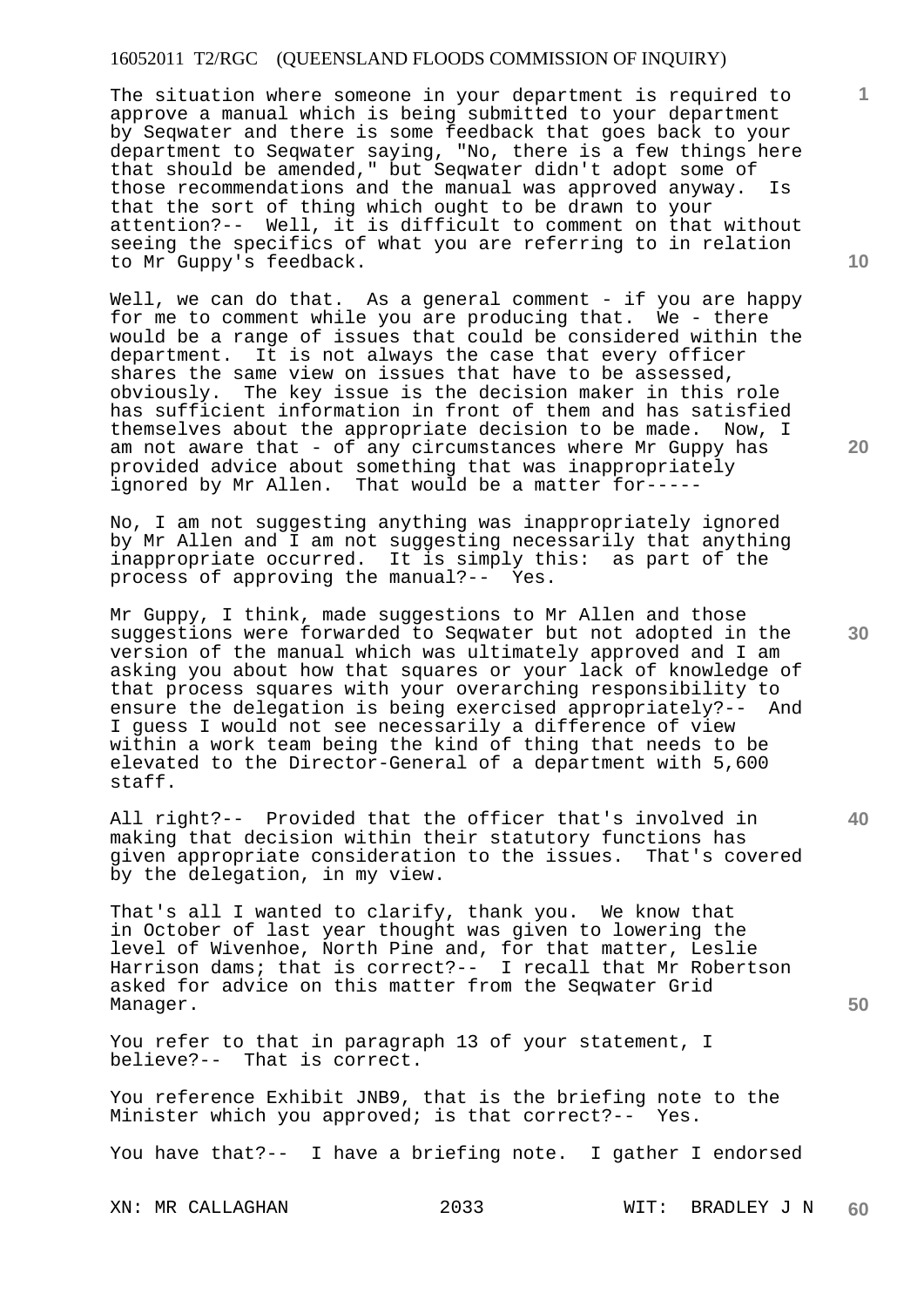it but may not have signed it. I can't recall the circumstances but I think I may have been travelling.

Sorry, I missed the last part of what you said?-- I am sorry, the point I am making is I cannot see my signature on the briefing note but it is my understanding I endorsed that briefing note prior to it being finalised. I certainly initiated the brief note and asked for it to be prepared.

With the briefing note there are some attachments. The page after briefing note is attachment two "draft only". "Seqwater water grid prepares for the summer big wet."?-- I see that.

See that? What is that?-- It is a draft press release which was attached to the briefing note that was put forward for the Minister to consider should he wish to indicate that the State was reviewing these issues prior to the wet season.

Well, it was more than an indication of review, though. If you look at the second last paragraph it says that, "Our analysis indicates that lowering the combined storage level of grid 12 storages to 95 per cent of capacity presents a low risk of adversely affecting regional or subregional water security." So there is at least the anticipation of a decision being made in that press release, is that right?-- I think it was provided on the basis that the Minister may wish to consider that approach. There was some evaluation at that time going into whether or not a reduction in that operating level should occur to minimise disruption to traffic, and road and bridge disruptions.

Who drafted that press release?-- I am not aware of who the author of the press release was. It is possible given that the briefing note was put together by my department in consultation with the Seqwater Grid Manager, that that was drafted, in fact, by Seqwater Grid Manager and looking at it, it is probably more likely that was the case.

Is that supported by reference to the other attachments which are some draft letters prepared for Mr Allen to sign and for the Minister to sign? Would they, too, have been prepared by someone on behalf of the Grid Water Manager?-- What I understand is in relation to these issues that it is the Office of Water Supply Regulator that would have prepared attachment 3 and attachment 4 or attachment 3 in terms of both the letter from Mr Allen and the Minister, recognising that they were primarily their areas of responsibility but the draft press release is more likely to have been prepared by the Seqwater Grid Manager. Indeed, Mr Allen may be able to clarify that for you.

The point being, I suppose, these things are being drafted by people who don't actually work in your department; is that correct?-- Some aspects of the material put in front of the Minister which go to issues around the analysis of the operation of the grid would be prepared by officers outside my department.

**30** 

**20** 

**50** 

**10**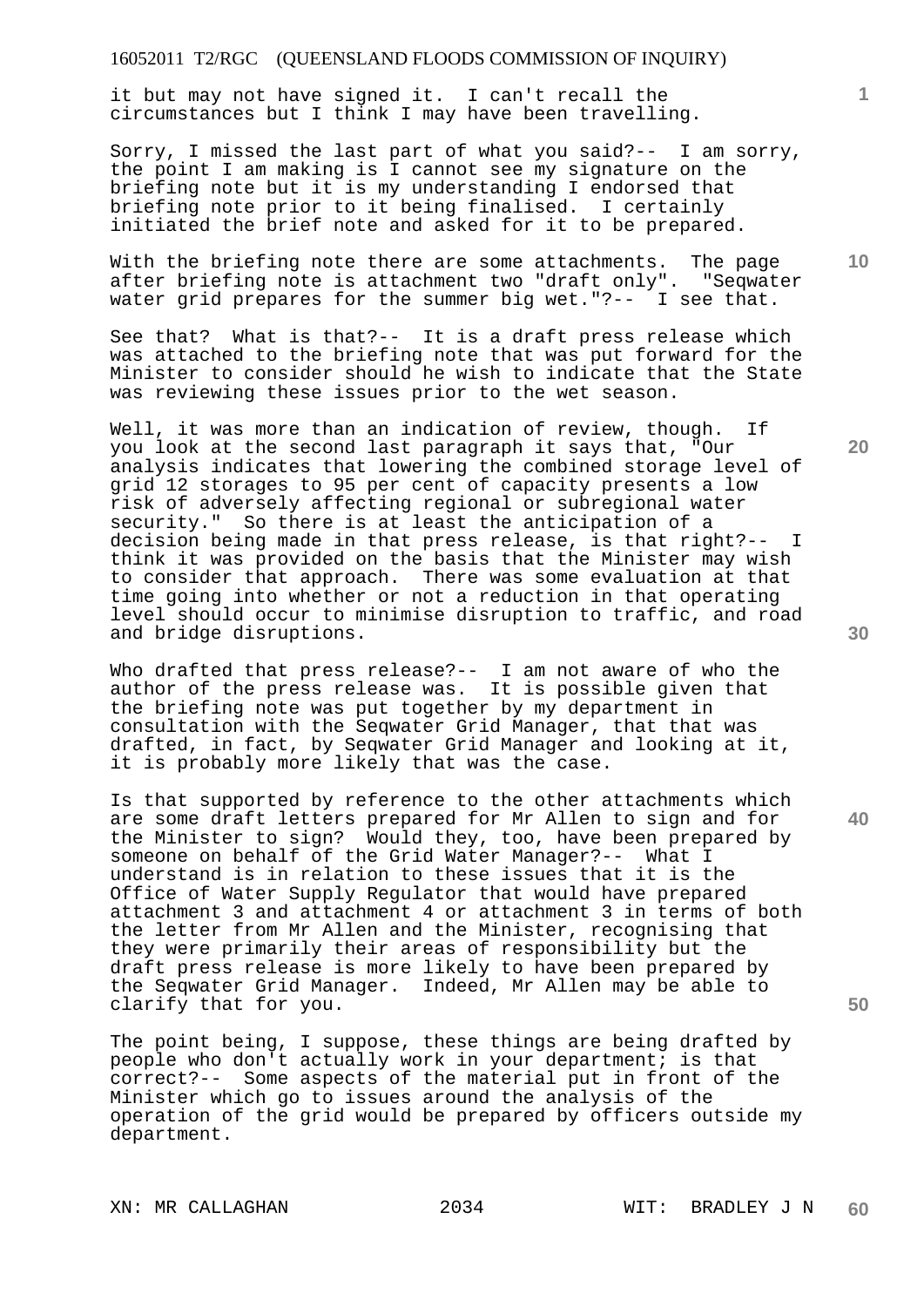Then put under the cover of the briefing note and given to the Minister for his approval?-- In this case.

It is clear enough that at this stage the Minister himself hadn't actually addressed this issue to the extent that he could at that stage have said anything like that which appears in the second last paragraph of attachment two?-- Sorry, could you clarify your question?

See the second last paragraph in attachment 2?-- Yes.

The Minister couldn't have possibly have actually announced any such thing at that time; is that correct.

MR O'DONNELL: Well, that is hard for Mr Bradley to speculate as to what the Minister might or might not have known.

MR CALLAGHAN: The Minister had no basis-----

COMMISSIONER: I think it is a question about a state of affairs rather than a state of knowledge.

MR CALLAGHAN: The Minister had no basis on which he could have made that announcement as at that time; is that right?-- If you are referring to the second last paragraph of attachment two, it is a paragraph that begins, "While we have all been focused on water security," are you referring to the single last paragraph on page 1, the attachment?

MR CALLAGHAN: Yes, the photograph I referred you to before, "We have analysed water security for South-east Queensland, and so on, "Our analysis indicates that lowering the level," and so on?-- Yes, so that was advice that was being provided by the Water Grid Manager at that time about his view around a drawdown to 95 per cent but, as you would note, the press release in that form was not issued.

**40**  Quite. But, my question is directed to the issue as to whether there had been any analysis at that time?-- My understanding is that Seqwater had a view at that time that is reflected in the second last paragraph at page 1 of that attachment two.

Where do you get that understanding from?-- From my memory of discussions at the time about their view about the extent of water security in South-East Queensland immediately prior to this wet season recognising that at 95 per cent there was they were talking about, at that stage, a fairly small reduction in the operating level of the storage.

With whom were those discussions held?-- My memory of is that there was informal discussion between Seqwater Grid Manager and Seqwater around that time about the fact there was some concern coming from impacted people downstream of the dam who were seeing fairly frequent interruptions to road closures as a result of dam releases recognising that once the dam exceeds 100 per cent then it has to be brought down - back down to 100 per cent of the full supply level within seven days. That

**20** 

**50** 

**10**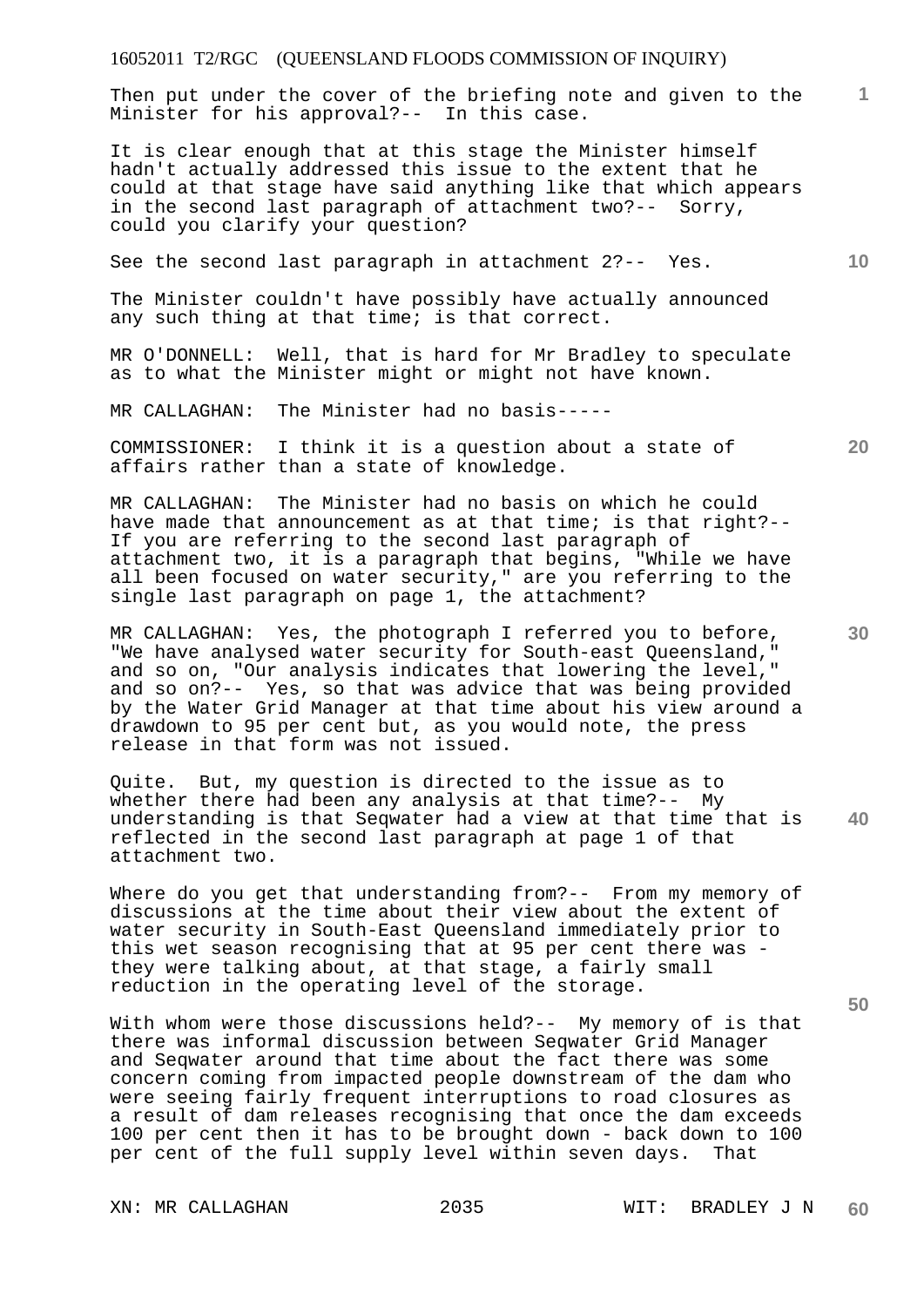clear requirement in the manual was creating fairly frequent-----

Sorry to interrupt you. I understand all that. The question is directed to this issue. As at 25 October-----?-- Yes.

-----someone had at least prepared a paragraph indicating that there had been an analysis which yielded the figure 95 per cent. Now, I thought you said that you had some discussions at that time which confirmed that was your understanding also?-- Yes, what I am saying to you is that my understanding was that Seqwater Grid Manager-----

No, I am asking who the discussions with were?-- With Seqwater Grid Manager.

With whom specifically?-- I, think from memory, it would have been Barry Dennien the CEO -----

Right?-- ----- or Dan Spiller, the Director of Operations.

Right. At that stage either Mr Spiller or Mr Dennien suggested the figure of 95 per cent in conversations with you?-- In conversations with me, Mr Spiller or Mr Dennien indicated that a small draw down, for instance, like 95 per cent may have been appropriate to minimise the disruption to roads from frequent releases from the dam.

All right. Well, the process was kicked off with the letter to Mr Humphries dated 25 October 2010; is that right?-- That is my understanding.

Apart from the press release had anything else actually been prepared in order to give effect to that which was going to be announced in the press release? That is to say, once you got the approval, if you got it, how was it going to - how was the decision to drawdown the dams going to be affected?-- I don't think the regulatory implementation of it had yet been resolved at that stage. The Minister's letter to Mr Humphries was asking for advice on the matter.

Well, was anything done towards resolving the regulatory issues?-- In short, no. As I said just now, I don't think there had been any resolution of the regulatory measures that would be taken implemented.

I understand they weren't resolved but was anything set in train to resolve them? Did you have a plan?-- No, in giving that the Minister had asked for advice as to whether or not there was any merit in considering the proposal, there was not at that stage any drafting occurring in relation to changes to Flood Mitigation Manual or the Resources Operation Plan which would have been required if there was going to be a variation to the full supply level.

All right. So, did you turn your mind then to the need to amend the Resource Operation Plan?-- No.

**10** 

**1**

**30** 

**20** 

**40**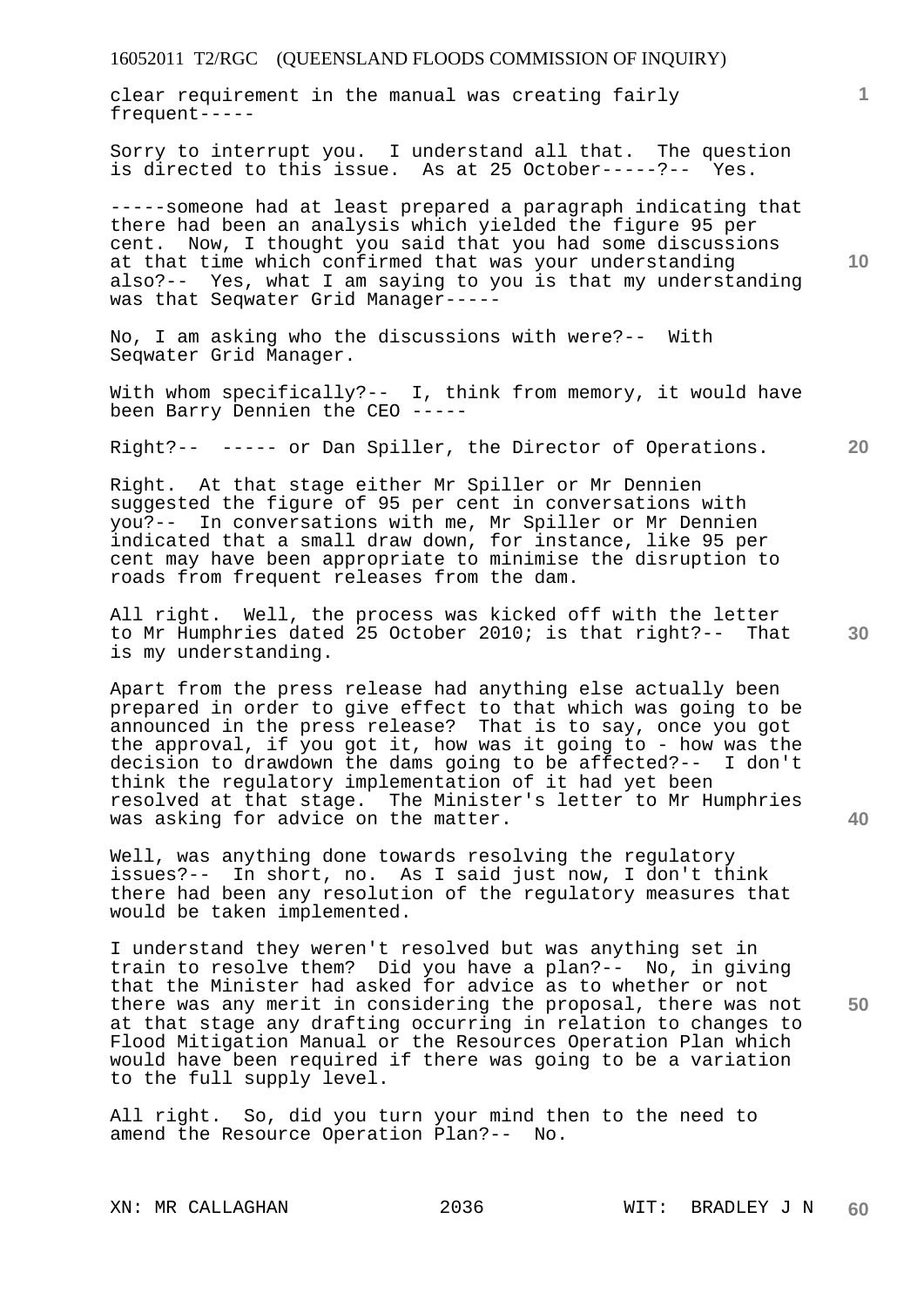Well, had you to wait for advice from the Water Grid Manager, is that your point? That you were waiting for a response?-- At this stage the Minister was asking for advice on the matter and we hadn't moved to look at the most effective means of implementing it. Of course, it wasn't yet clear that there was going to be any change undertaken.

No, was advice sought from anyone else about the merits or otherwise of a drawdown in the dams?-- As I recall, there was advice that the - the Minister sought the advice from the Seqwater Water Grid Manager. The Seqwater Water Grid Manager took advice in providing the response to the Minister from Seqwater and also from the Queensland Water Commission.

Well, the Water Grid Manager controls the rights to water in Queensland in broad terms, is that-----?-- It has a jurisdiction that only relates to a defined area of South-East Queensland.

Sorry?-- In that area it operates under a system operating plan. I can elaborate if you want.

We can follow that. I will put it this way: Is flood mitigation or dam safety any part of the Water Grid Manager's responsibility?-- Not in an operational sense, no.

Not at all?-- No. Only to the extent that it is - it has a role which is a communications role representing all of the grid entities as a single face, if you like, for public communications which is why you would have seen it commenting on some dam matters including in relation to dam releases and flood mitigation in the past, but also obviously it is the contractual counterpart in Seqwater which has responsibility of flood mitigation.

Your department also has responsibilities for flood mitigation and dam safety, don't you?-- My department's responsibility is for the dam safety, Office of Water Supply Regulator and dam safety function, yes.

Do you have any responsibility for flood mitigation?-- We approve the Flood Mitigation Manual.

Is that all?-- That's the - that is the primary focus for the department in relation to those storages that have a Flood Mitigation Manual but as per the audit report you are referring to earlier, there are a range of ways my department attempts to assist flood mitigation to things like providing hydrological support to the BOM etc, the Bureau of Meteorology.

All right. Let's put it this way, the Water Grid Manager would be very concerned if there was not enough water in the dam; you would agree with that?-- They have concerned if the dam wasn't able to supply-----

Yes?-- -----what they were relying on yes.

**10** 

**1**

**20** 

**30** 

**40**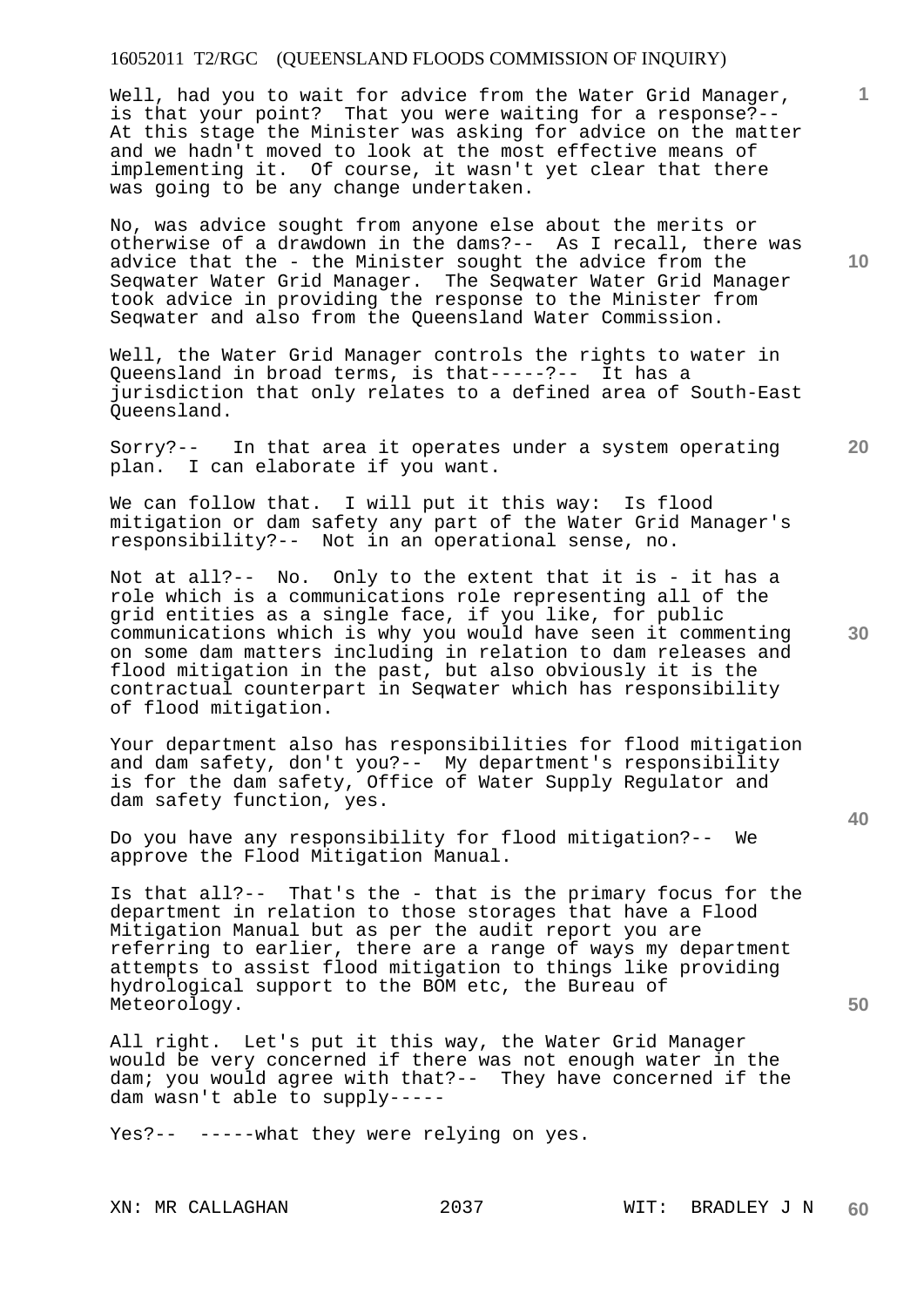Whereas your Director of Dam Safety, who is in your department, is someone who would be concerned if there was too much water in the dam?-- He would have concern if the structural integrity of the dam was under threat.

That's right. If anyone is going to say yes to a reduction in full supply level it is going to be the Director of Dam Safety rather than the Water Grid Manager; you would agree with that?-- No, I wouldn't.

No?-- That's the reason why the advice was sought from the Water Grid Manager and indeed, I think both the - much of the expert commentary that has come to the Commission is focussed on the fact that these decisions inevitably involve trade offs between flood mitigation and water supply.

That is right and where was the information about flood mitigation going to come from?-- In this case from Seqwater.

So it was their responsibility to let the Water Grid Manager know whatever had to be known so the trade-off between dam security and water supply could be made?-- Correct.

Okay. We know that the grid manager wrote back on the 24th of December. I think that is in Exhibit JNB 10, a letter of 24 December from the Water Grid Manager to the Minister - 11, I'm sorry, informing him that there was no in principle problem with Wivenhoe and Somerset being drawn down to 95 per cent and North Pine to 97.5 per cent; is that right?-- That is correct.

**20** 

**30** 

**40** 

**50** 

**1**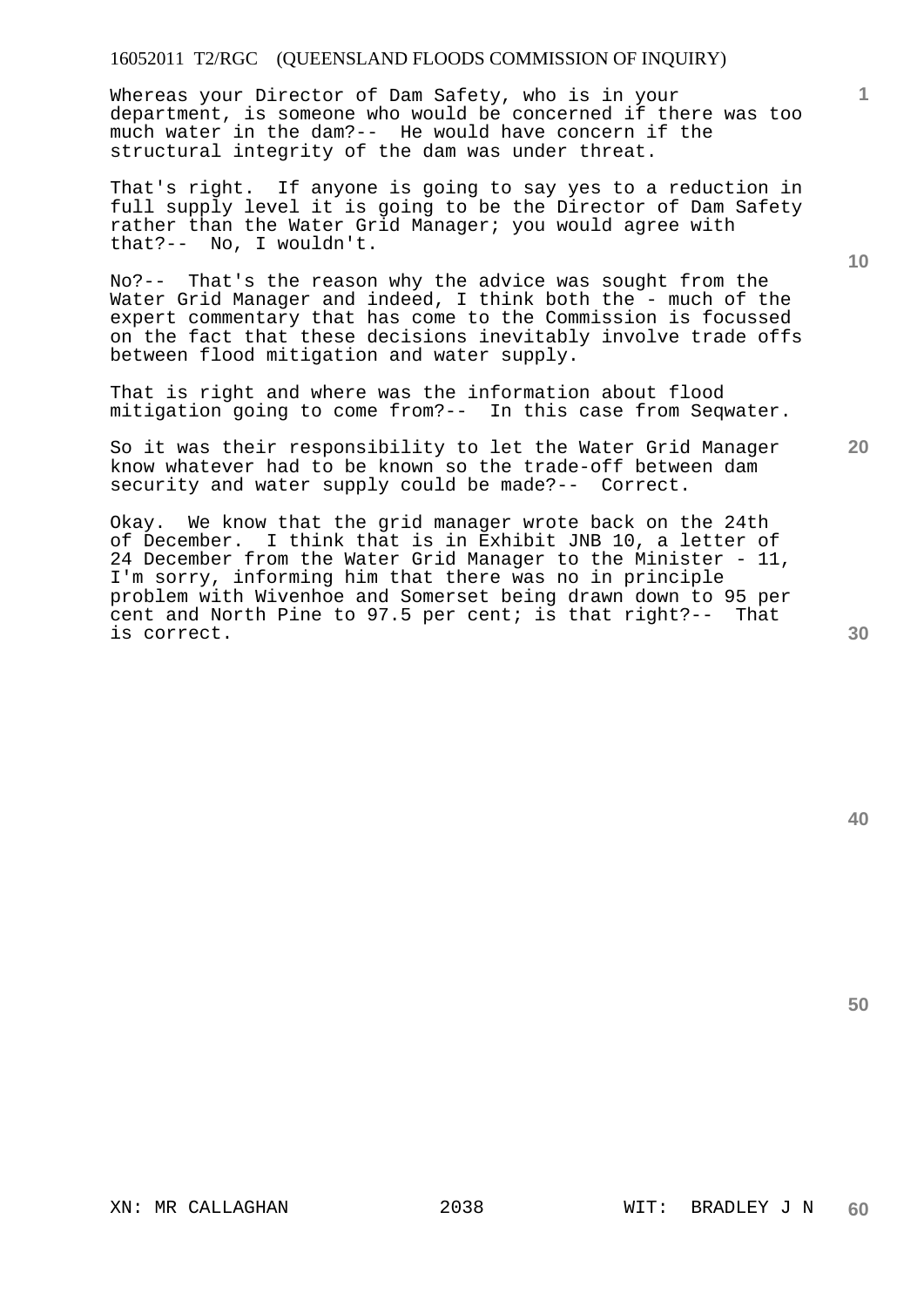But we also know, following evidence from the Minister, that on the 13th of December 2010, he met with the Water Grid Manager - and, in fact, with the Board of the Water Grid Manager. Now, were you at that meeting?-- No.

The Minister says, in effect, that on that date, he received advice which eventually came in the form of the letter on the 24th. Were you aware of that?-- That he received that advice at that time?

On the 13th, yes?-- I can't recall. I know it's in my statement that I was having a similar discussion with Dan Spiller in early December where he was indicating the likely tenor of the advice, but I can't recall if I had a second-hand understanding of the Minister's discussion with the SEQ Water Grid Manager at that time.

Well, we'll come to your conversation with Mr Spiller in a moment. Perhaps let me come at it this way: when did you first know that the Minister had made the decision not to go ahead with the proposal to draw down the dams?-- My understanding is that the advice that the Minister was receiving, which was formalised on the 24th of December, by early to mid-December it was clear that SEQ Water Grid Manager and Seqwater were not going to be recommending a very significant-----

My question is when you first knew of the Minister's decision?-- Well, it's difficult, because there was not an explicit documented decision. By the time Seqwater's advice - SEQ Water Grid Manager's advice was received on the 24th, there was already a fairly strong series of inflows into the storage and the dam was then operating-----

I understand all of that?-- Fine.

**40**  How would it be that such a decision would not be recorded in a documentary form?-- Because by the time the advice was received from SEQ Water Grid Manager, the events of that wet season had overtaken the consideration of a pre-emptive drawdown-----

But the Minister made the decision 10 days earlier. The Minister had made his decision, had he not?-- Had he not made which decision, I'm sorry?

The decision not to proceed with this plan? Did he not make that decision on the 13th after his meeting with the Water Grid Manager?-- Well, to the extent that that decision was made by the Minister on that day, you will be relying on his testimony on that matter rather than mine. The Minister sought advice from the SEQ Water Grid Manager on this matter. It is not something that I was involved with, personally, in the Minister's decision-making process at that time. It may be that that was - that that was the Minister's decision time-frame, but you will have to rely on his testimony on that matter rather than mine.

**20** 

**10**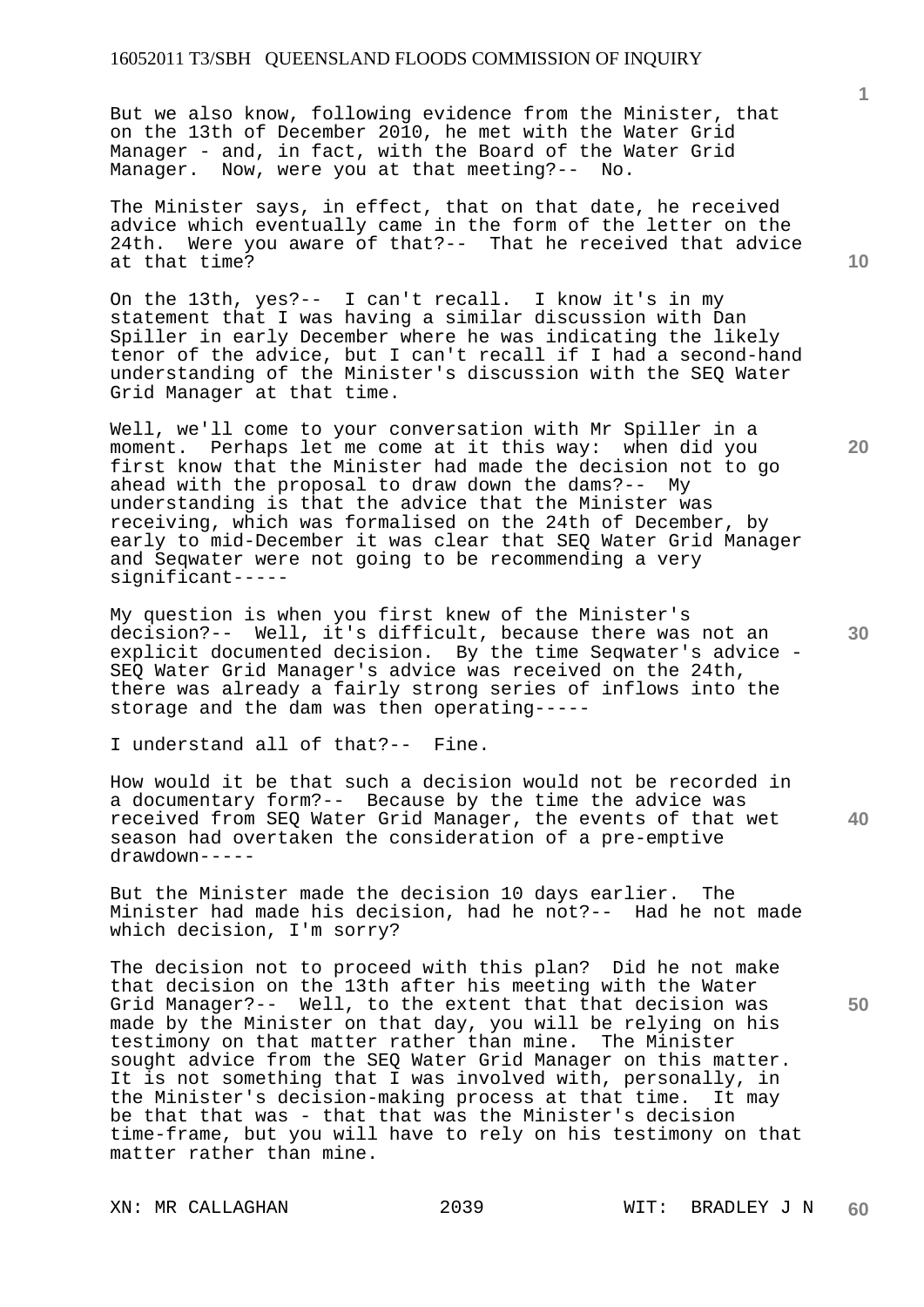Well, is the answer - is it the case that he never actually communicated that decision to you - that you got the response on the 24th in writing, which was, in effect, "You can go ahead with it.", but the decision had been made not to do that and events overtook - sorry, that no decision was, in fact, made, to your knowledge, not to do that?-- Sorry, there are a couple of different scenarios there. There's small drawdowns and there's a significant drawdown addressed in the advice of the 24th of December. Which option are you referring to?

Well, the advice on the 24th of December was that there was no in-principle objection to the drawdown to 95 per cent of Wivenhoe and Somerset?-- Yes.

Are you talking about the significant drawdown that occurred earlier this year?-- I was referring to - I guess I was discussing both of them. It wasn't clear to me which one-----

No, we'll get to that one in the fullness of time?-- If we can just focus on the 95 per cent one-----

Yeah, I'm trying to?-- I'm sorry. My understanding of that issue is that the SEQ Water Grid Manager, as you've covered initially, had a view that there may be scope to consider a drawdown to 95 per cent, which would be for the purposes of minimising road disruptions. It wouldn't be for the purposes of significant flood mitigation benefit in terms of downstream urban areas-----

We understand all of the rights and wrongs of the decision itself. All I'm trying to work out is how these things get recorded, how the process actually works when decisions on water security and flood mitigation are being made, and I'm trying to establish when you, as Director-General-----?-- Yes.

-----knew of the Minister's decision that this procedure would not be pursued - this procedure that was being discussed between October and December?-- Yes, and, I'm sorry, without knowing fully his testimony, I'm not aware that the Minister actively made a decision, because I'm not aware that the Minister received formal advice in relation to that 95 per cent option from the Water Grid Manager. I'm not able to answer your question.

Okay. So, you never knew that the Minister had actually made a decision?-- Well-----

**50**  You got that advice on the 24th and then events overtook it?-- As I said, the rainfall events in December overtook the likely consideration of that option.

I think that's answered my question. We do have to address, though, the speed at which a process like this is conducted, and this was not a long-term policy issue. If it was going to happen, it had to happen in the wet season?-- Yes.

**40** 

**20** 

**10**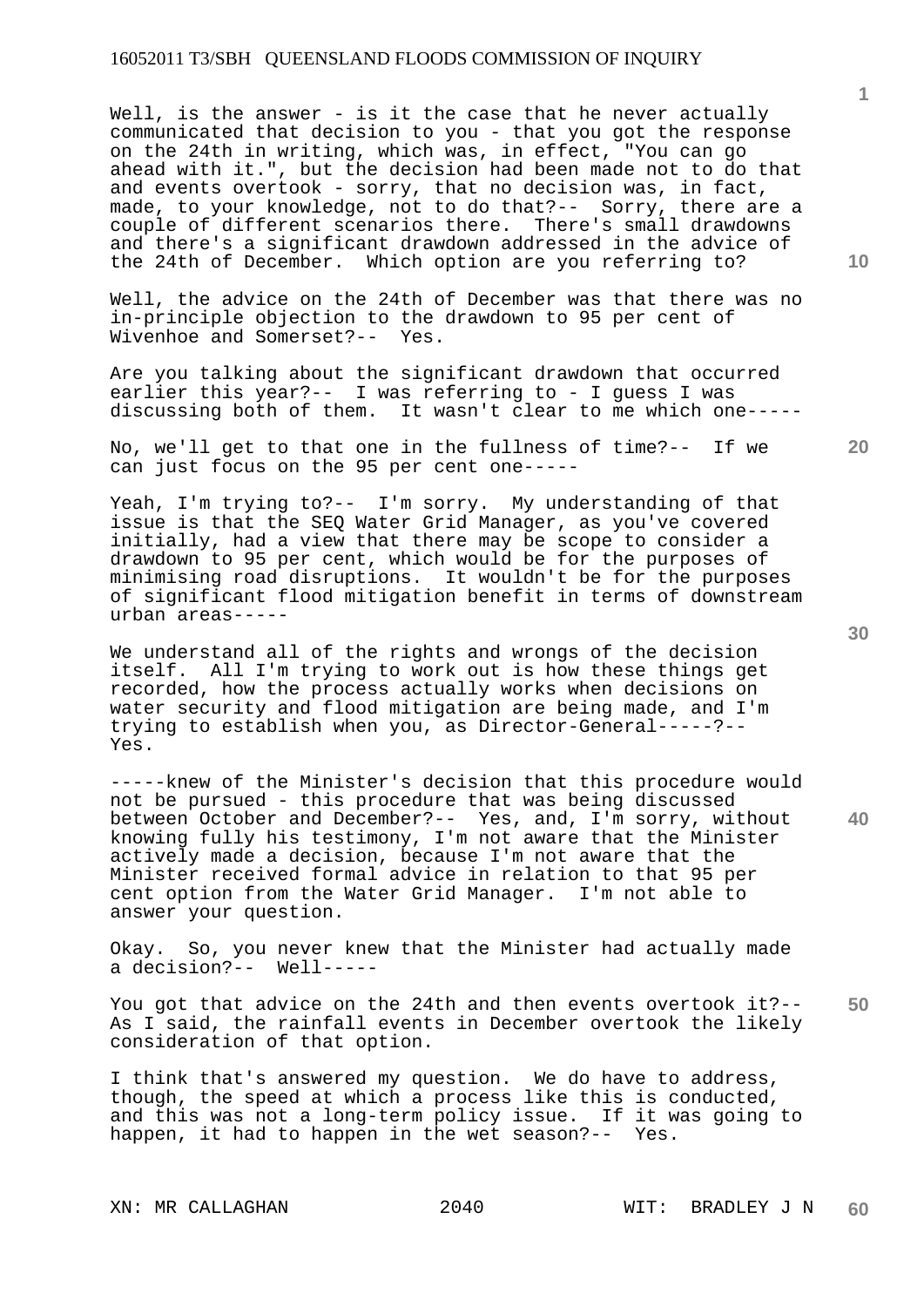At best, it would seem the query as to whether or not such a thing could be done was kicked off on the 25th of October, and, at best, for the Minister at least, it would be the 13th of December before a decision of sorts was apparently made. You've referred - and refer in your statement at paragraph 39 - to a conversation with Mr Spiller, and we'll return to that in a moment, but it would seem that there was no query - or you tell me - was there any query in the whole of November as to how this proposal was progressing?-- The advice was sought from the SEQ Water Grid Manager, so you would need to - I'm providing you with my perspective on that as someone ancillary to the provision of the advice to the Minister, in that the advice was being provided - or requested from the SEQ Water Grid Manager Chair to the Minister. So, I can't give you anything other than my personal understanding of what progress updates were provided, but my understanding - the first time I received a clear indication of where the advice was likely to be heading was in that period in the first half of December that I referred to in my statement.

All right. So, that's what I'm getting at. There's nothing done by your Department for the whole of November in terms of chasing this thing up?-- My Department wasn't requested to provide the advice.

No, but you're the only one that could do anything with it once you got it, weren't you?-- And that's the issue, that a proposal had to come forward, recommending that there was a course of action that was going to require some regulatory issue to be addressed. That's the point at which my Department would become involved.

That's the point at which you could do something about it, but, I mean, you might have got to a point we'll address. Is this entirely a matter for these regulatory authorities. It is not a matter for the Department as to whether or not this should have happened?-- The principal source of advice - and I think other submissions and testimony make this clear - the principle source of advice on these matters was to come from the operational entities-----

I understand where the advice was coming from, but who was going to make the decision?-- Well, in this case the Minister had requested advice about whether or not this was required to be undertaken. If there had been a recommendation from Seqwater, then there are - I probably addressed it in my statement - there are a couple of things that need to be addressed. If it is a change to the full supply level that will be required to administer that change - whether it was to 95 per cent or some other level - then that was going to need to be reflected in an amendment to the Flood Mitigation Manual, but also an amendment to the provisions whereby the ROP provides for full supply level.

And that's your decision?-- It would require a proposal to come forward that there was a flood mitigation reason to do it.

**20** 

**10** 

**1**

**40**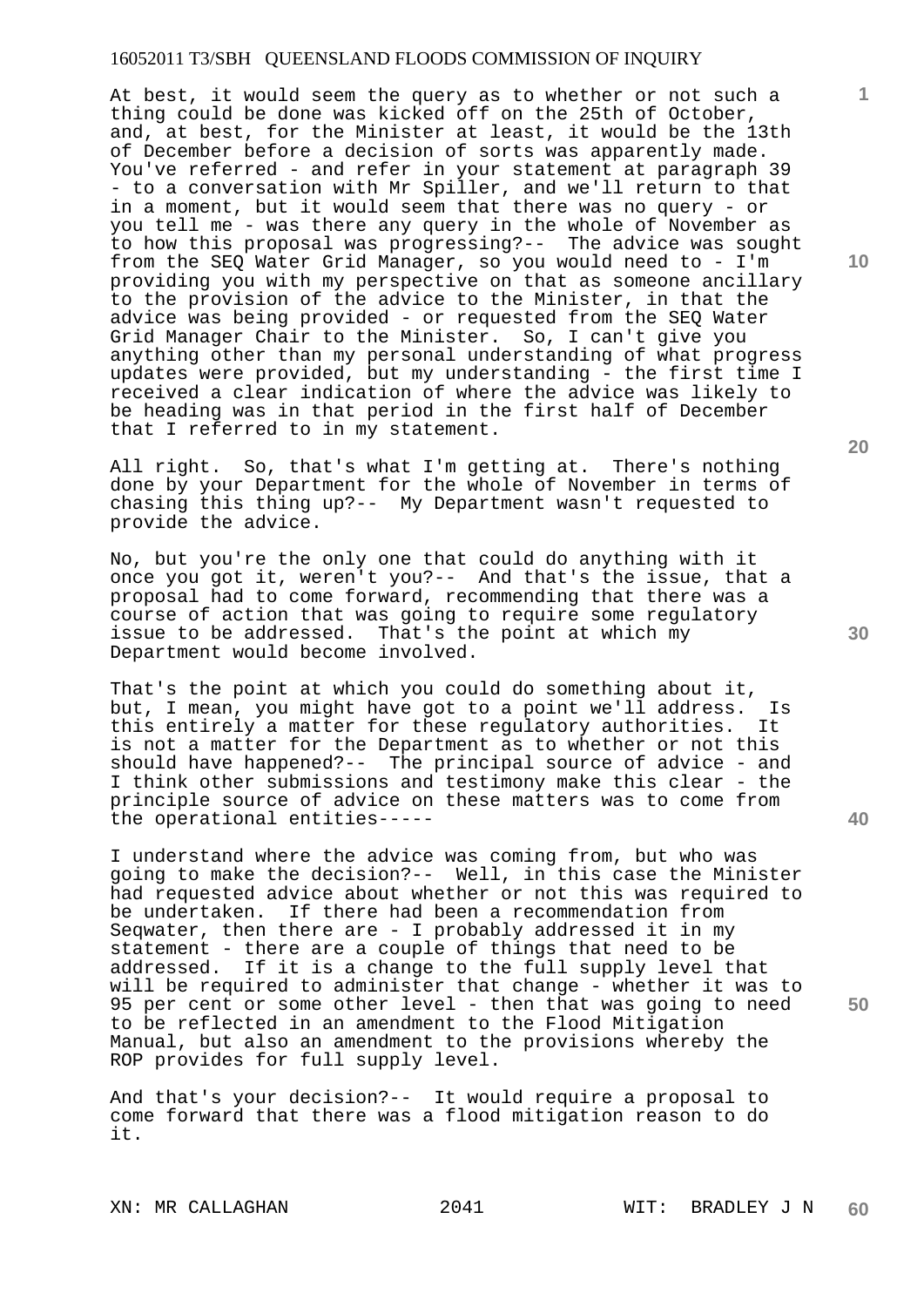That's right, but it would ultimately be your decision?-- I prepare the amendments to the ROP.

Well, you-----?-- Correct. I'm agreeing with you. Sorry, I'm just trying to-----

All right. And the point being that it was a decision which you were going to have to make, or the Minister at least, and nothing was done to follow through and see whether anything was going to be provided before the end of the wet season that is to say, nothing done during the month of November?-- As I understood it, the request had been put in train that Seqwater and the Water Grid Manager were actively preparing the advice to the Minister. The request had been made to those agencies that were going to be replying directly to the Minister, as they did on the 24th. So, my Department wasn't responsible for undertaking the analysis. I tried to stay abreast of it and can recall that discussions occurred in early December on the matter.

How did you stay abreast of it during November?-- I wasn't aware of - as you'd appreciate - the range of responsibilities for me personally in my role. I wasn't aware of any issues which arose or became problematic in November. I'm simply confirming that the first discussion I had in relation to progress and the likely outcome of that assessment was in that discussion with Mr Spiller in early December.

Well, let's turn to that. That's at paragraph 39 of your statement; is that right?-- Correct.

And his suggestion was that there was unlikely to be a recommended strategy; is that right?-- The statement says that Mr Spiller indicated Seqwater's current analysis indicated that pre-emptive releases were unlikely to be a recommended strategy.

That's right. But the letter you actually received in December was that there was no in-principle objection to it. Where does that leave the decision as at the 24th of December? You've got some oral advice that there's unlikely to be a recommended strategy, but a written advice saying there's no in-principle objection to it?-- The statement in my - sorry, the comments in my statement at paragraph 39 particularly focused around the issue of pre-emptive drawdown of the storage in relation to the significant release - bringing it down to a level of 75 per cent or something of that order - so, a major contribution to flood risk mitigation, rather than a minor drawdown which would remove the nuisance impacts of road closures.

I understand. Is there any record of that conversation with Mr Spiller?-- Not at my end. I don't know if Mr Spiller has got any record.

Did you communicate the effect of that conversation to the Minister?-- I'm in fairly constant discussions with the Minister and his office. I can't recall whether I gave that

**20** 

**1**

**10** 

**50**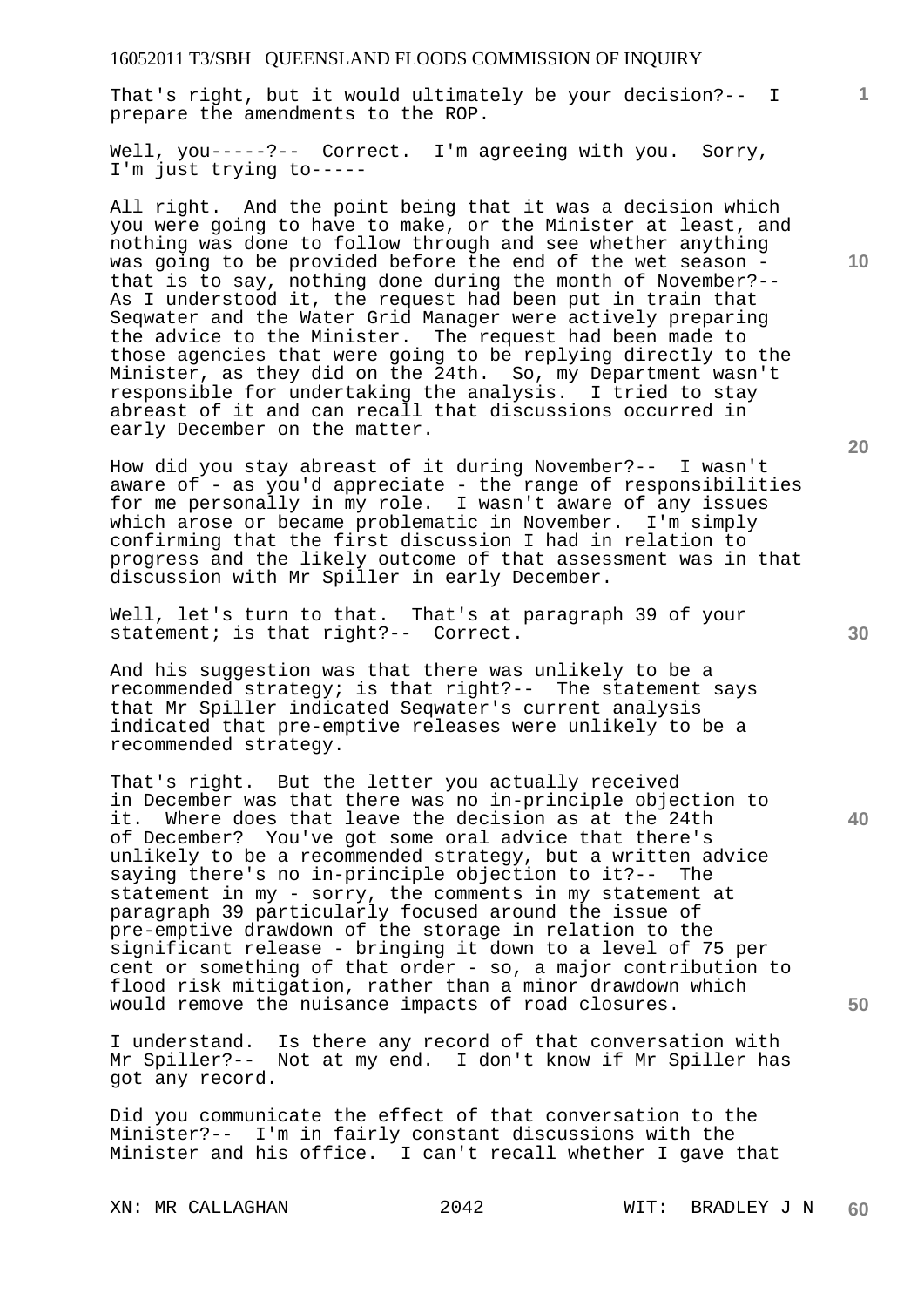indication to him or his office during that period of time.

Well, as you say, events may well have overtaken the whole process by the time a response - any response was received and we know what occurred in January. I just wanted to ask you a couple of questions about the operations of the Flood Operation Centre. You were aware that it's staffed by Flood Operations engineers?-- I am.

**10**  And you have a role in the staffing of that centre; that is to say, I mean - I'm not trying to test your knowledge of the manual, but the manual provides, I think in 2 point - have you got a copy of the manual?-- Not with me.

I'll place a copy in front of you. Exhibit 21?-- Thanks.

2.6. There are various references there to the Chief Executive. That's you, for these purposes; is that right?-- Ah, yes.

Okay. And a member of your staff - that is to say, Mr Ruffini - is one of the Flood Operations engineers; is that correct?-- That's correct.

Do you know the means by which it is arranged that he is a Flood Operations engineer by which his services are made available by your Department for those purposes?-- When you refer to the means, what are you-----

Is there some contract between DERM and Seqwater or some arrangement in place or some understanding as to how he goes and works there?-- I'm not familiar with the detail of that.

All right. Coming back to your statement and the question of the drawing down of the dams, we know now, of course, that the level of the lake at Wivenhoe was drawn down to 75 per cent, and that decision was announced on the 13th of February 2011; is that right?-- I don't have the date in front of me, but that's broadly correct, yep.

All right. The conclusion was - or the opinion was that such a drawdown could have appreciable flood mitigation benefits; is that correct?-- Correct.

It was actually put into effect by an amendment to the Moreton Resource Operations Plan, which was approved by you on the 17th of February?-- That's correct.

I would like to look at the process by which this decision was made. There was a meeting that the Minister attended with Seqwater on the 31st of January 2011. To be fair, I don't think you were at that meeting, but did you have knowledge of it?-- Look, I'm sorry, I may have knowledge of some aspects of it. I can't recall, based on the date, any particular meeting.

Do you recall any discussion at or around this time discussion as between yourself and the Minister - as to who

**20** 

**1**

**30** 

**50**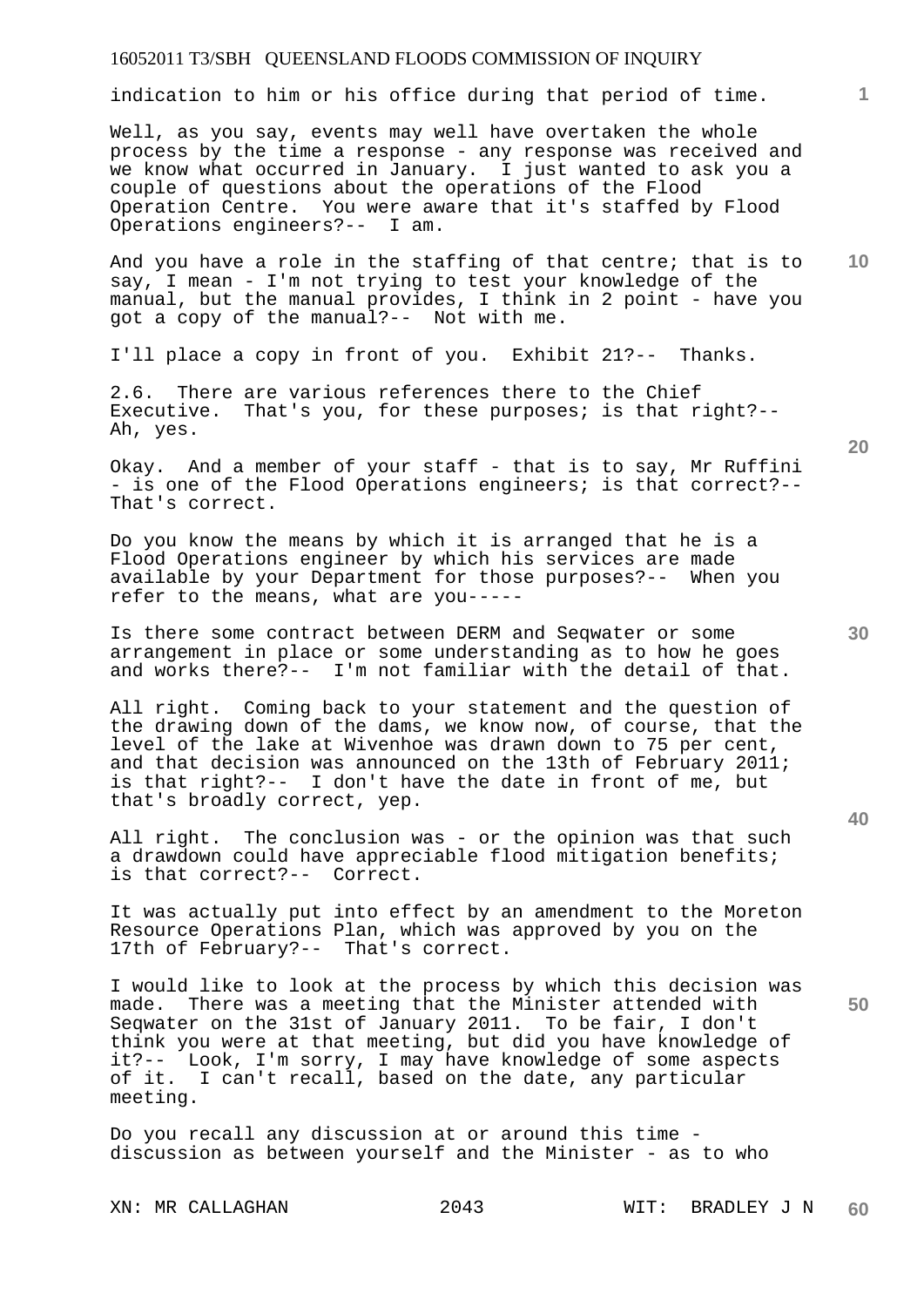should take the lead on communications on this issue - whether it should be his office - that is to say, your office or Seqwater or the Grid Manager? Do you recall it being discussed who should be the one to take the lead on communications?-- When you say "communications", are you talking about internal communications or public communication  $or---$ .

I think public communications?-- So, public communications, and about the issue of a drawdown to 75 per cent?

Yes?-- I can't recall any discussion with the Minister about who should take the lead on that issue. There were a range of discussions through this period, including immediately prior to the joint press conference between the Minister and Mr Borrows where they announced the proposed drawdown, when I was involved in some discussions in preparing for that press conference, but I can't recall discussing with the Minister about who should take the lead.

All right. Moving then to the 1st of February, and I could probably take you to paragraph 54(b) of your statement. You refer to a teleconference which you describe as a very brief meeting where Seqwater provided an update on the likely timing of its modelling analysis; is that right?-- That's right.

Mr Allen was also present at this meeting; do you recall?-- It was via teleconference, so I can't be sure, but I assume that your records are correct.

All right. Do you recall there being a difference of opinion at this meeting as to what the manual required, or what could be done pursuant to the manual?-- I recall there being some discussion about what ability the manual provided for in relation to the discretion of flood engineers, but more particularly I remember there being a discussion about whether or not there should be - if the full supply was going to be altered, whether or not that would be done as part of the manual or the ROP or both.

Yes, and there was a difference of opinion as to that issue as between yourself and others; is that correct?-- I'm not sure that I would describe it as a difference of opinion. I think that there was - there was a discussion where I was trying to clarify what the procedure would be. I think, ultimately, we ended up confirming that it would need to be amended in both.

All right. Just excuse me for one moment.

COMMISSIONER: And was the manual actually amended at that time?-- No, the manual wasn't amended. We ended up implementing the drawdown to 75 per cent through creating the ability under the ROP for an interim program to be lodged, and so the drawdown to 75 per cent wasn't an alteration to the full supply level, but was an agreed interim supply - security level, I think, was the phrase given to it in the interim program.

**10** 

**1**

**30** 

**20** 

**40**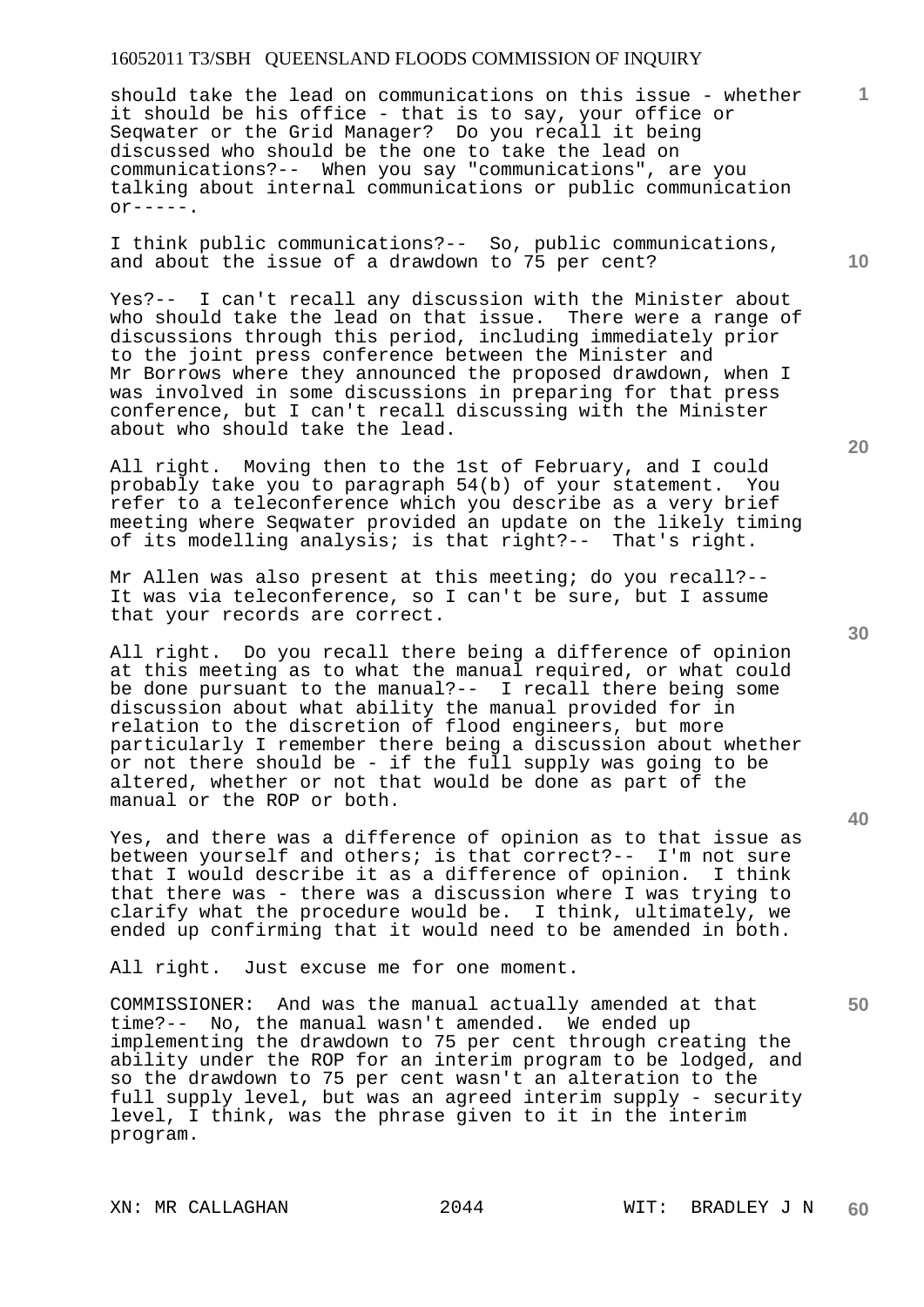It is just that I thought you said that you had agreed that it would need to be amended as to both?-- Yes, sorry, what I was saying was that in a regulatory sense, if the full supply level was to be altered, then it is nominated in both the Flood Mitigation Manual and in the Resources Operation Plan, so both would need to be amended if the full supply was going to be amended.

All right. But that's not how it happened?-- No.

MR CALLAGHAN: I might at this stage tender the statement of Mr Borrows with attachments. It is tendered in CD form. There's a copy here.

COMMISSIONER: That will be Exhibit 393.

#### ADMITTED AND MARKED "EXHIBIT 393"

MR CALLAGHAN: Can I ask you to turn to PB17? These are said to be some notes of the conversation at this meeting on the<br>1st of February 2011, prepared by Mr Pruss, I think. You've 1st of February 2011, prepared by Mr Pruss, I think. seen these notes before?-- I have.

Do you accept that they're a record of the conversation on the 1st of February?-- Without endorsing them verbatim, I accept the reflection of the general discussion.

All right. They record you making queries about how full supply level was set and how the manual can be changed, things like that. I'm looking at the second page of those notes. Were you making inquiries along those lines at this meeting?-- Yes.

Okay. There was a note also made by Mr Allen about this conversation, I believe. I'll just suggest to you that in the course of this - in the course of this meeting, Mr Allen - or it was said, at least, by someone from Seqwater that they saw their role as an advice role and not a recommendation role for preferred policy adoption; do you recall that difference of opinion being expressed at that meeting, or at least that opinion being expressed at that meeting by someone from Seqwater?-- I do.

You do?-- I do.

Your view was different; is that fair?-- My view was that Seqwater should provide advice in relation to any change in full supply level. If there was to be any consideration of that matter, that that was an issue which, as a dam owner and operator, with - a dual function dam, where it has a function in relation to water supply and flood mitigation - that the owner and operator should have a perspective on that and be in a position to provide advice, and, finally, also I recognised, too, that the Flood Mitigation Manual is approved by the

**20** 

**30** 

**1**

**10**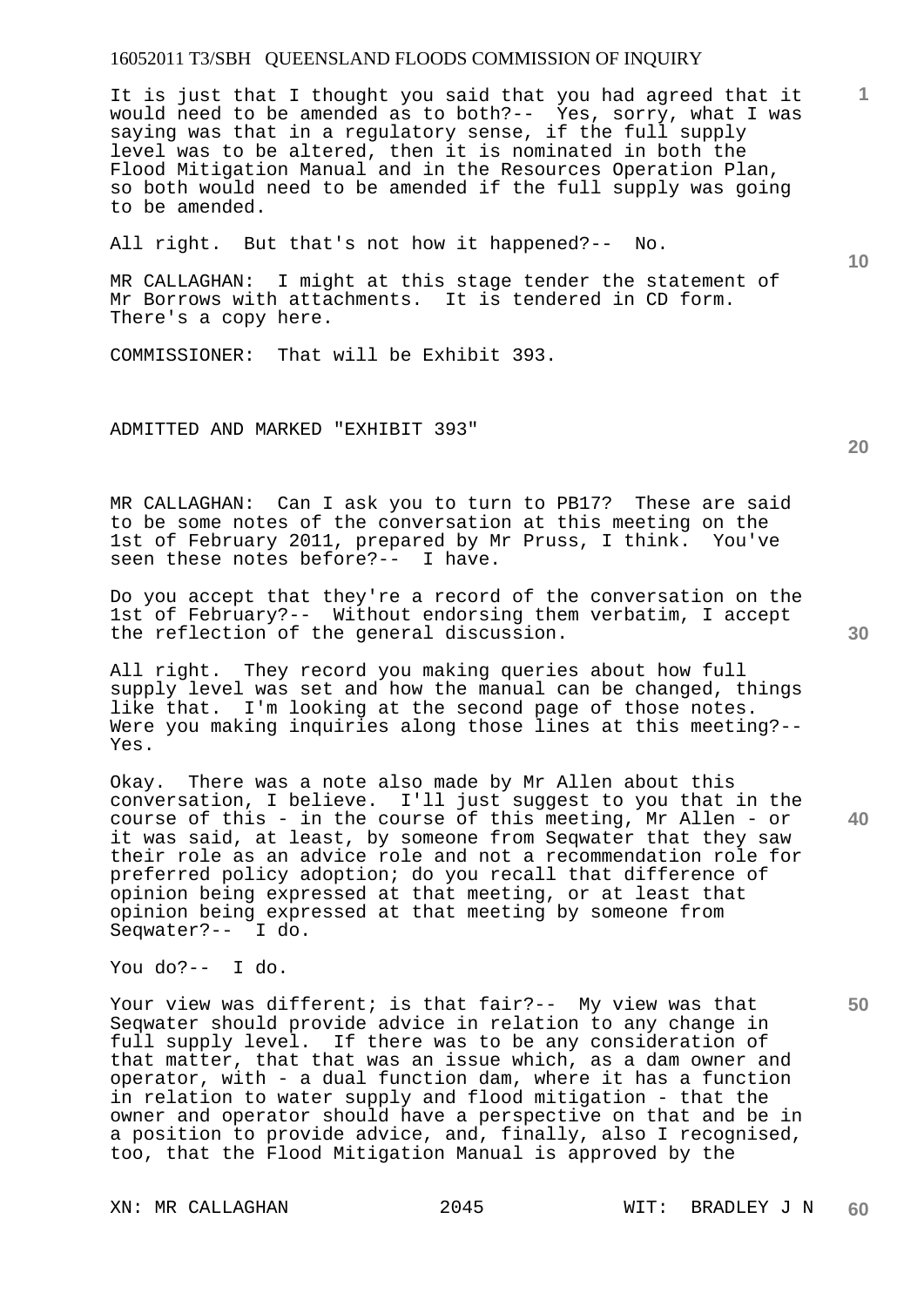regulator after being prepared and submitted by the dam owner and operator, so to the extent that it addresses flood risk and flood risk mitigation, it seemed appropriate to me that the owner and operator of the dam should have a view on that.

I'm not sure I follow that last bit. Because they prepare the manual, they should be in a position to advise on full supply level; is that what it comes down to ?-- Effectively, that as the owner and operator of the dam, they prepare a manual which addresses how the dam is going to be operated to mitigate flood risk. One of the issues which obviously is directly related to the flood mitigation is the full supply level, and the legislation creates a framework in which they submit variations to the manual to the regulator, so therefore they have to have a view about the contents of the manual, and a lot of those contents includes the full supply level itself.

You see that as a Seqwater responsibility - the determination of where full supply level should sit?-- I thought it was a responsibility for Seqwater to have a view on that. There are clearly more security implications that come from that, so I'd also expect that the Queensland Water Commission, as the water supply planner, if you like, for South-East Queensland should have a view on that, too; but from a flood risk mitigation perspective, I would expect that the dam owner and operator would have advice to provide.

Right. There was a further meeting on the 8th of February to which you refer at paragraph 54(d) of your statement. You have just two lines there. Is that the extent of your recollection of that meeting?-- It is. I mean, I can recall a discussion about the broad approach for establishing an interim program. We were trying to find a way to address any change to the operating level of the storage on a temporary basis, which is where this suggestion of an interim program came from, and my staff were briefing me on that.

Did you retain any note or record of this meeting?-- No.

**40**  Madam Commissioner, I'll be a while yet. Would that be a convenient time?

COMMISSIONER: We'll come back at quarter to.

THE COMMISSION ADJOURNED AT 11.29 A.M.

**50** 

**10** 

**1**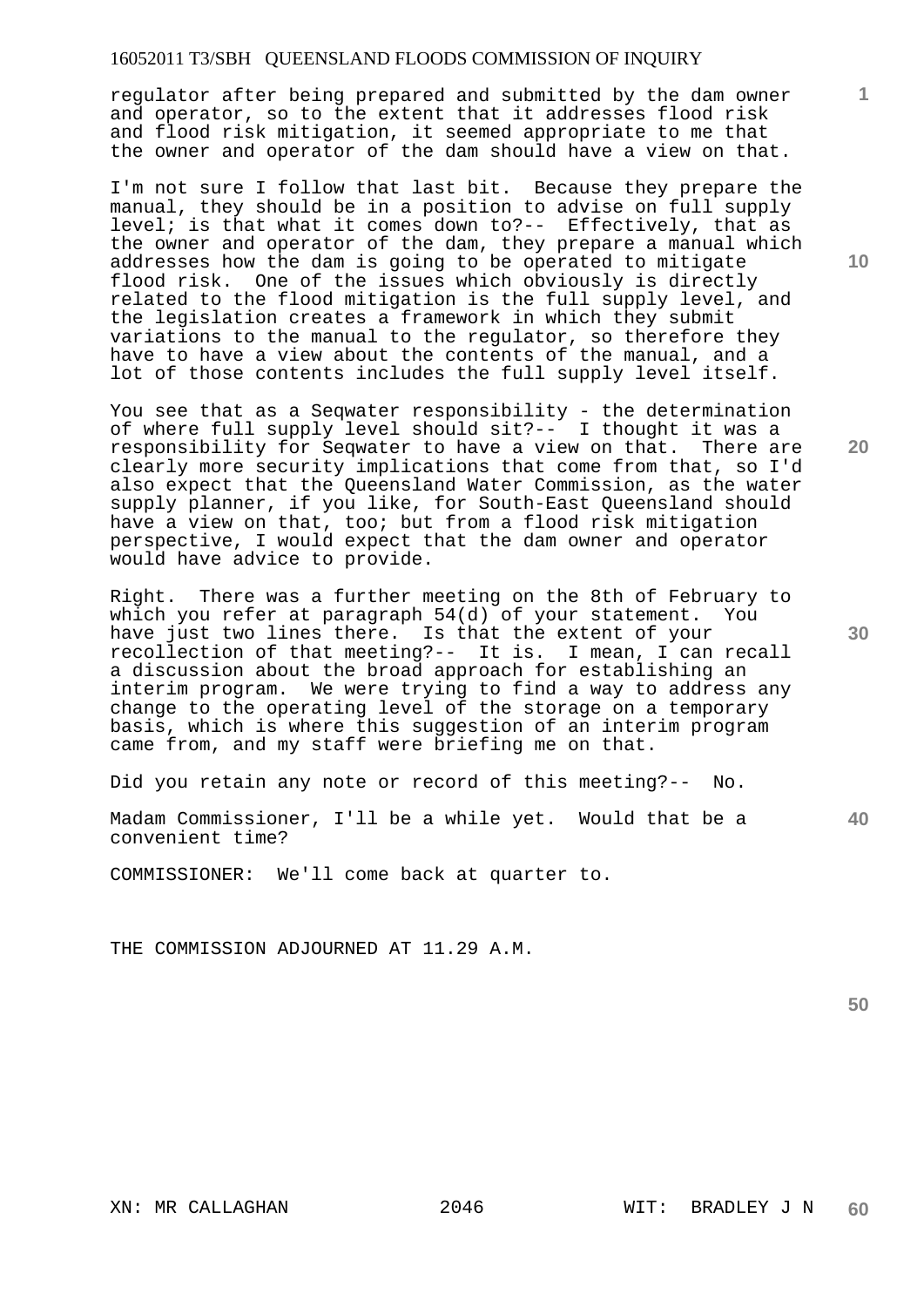THE COMMISSION RESUMED AT 11.45 A.M.

#### JOHN NEVILLE BRADLEY, CONTINUING EXAMINATION:

MR CALLAGHAN: I was asking you about the meeting on the 8th of February to which you refer in paragraph 54D of your statement. You have the two lines there and no other record of the meeting so far as we are aware, is that right?-- That is correct.

Could I ask you to take a look at Exhibit JB21 - PB, sorry, PB 21 which is in attachment to Mr Bradley's statement - Burrows, sorry, page 199, if that helps?-- Thank you.

Do you have that?-- I do.

You have seen that document before?-- No, I haven't - I can't recall this one as clearly as the other but I am happy to work through it.

Well, all right. It, again, purports to be a set of notes taken of that meeting but you haven't seen it before?-- I am aware that there were a series of meeting notes tabled now as part of the statement of Mr Burrows. I only became aware of it through the release - public release of these so I am not personally closely familiar with this set of meeting notes. They weren't shared with us immediately after the meeting, if you like.

No, I understand that, I was wondering whether anyone had shown them to you recently, that's all?-- I am sure they are in one of the set of materials I have been given, because there are copies of statements. All I am saying to you is that if you find me unfamiliar with the detail of them before we start, that's why.

I probably in fairness to you should give you the opportunity to read it and tell me whether there is anything in there you disagree with as a record?-- Sure, would you like me to read the three pages of the notes?

Madam Commissioner, I think it is going to be simpler to do that seeing he hasn't seen it yet. We would like to give him the opportunity to read it, if that is okay.

COMMISSIONER: Certainly.

MR CALLAGHAN: I might just have a seat?-- Thanks.

Read that? First of all, is there anything in there that you take exception to, anything you identify as being an inaccurate record of the proceedings?-- Look, I can't say for sure that I can endorse every comment as being an accurate record of proceedings. I think some of the tone in places is

**10** 

**1**

**20** 

**40**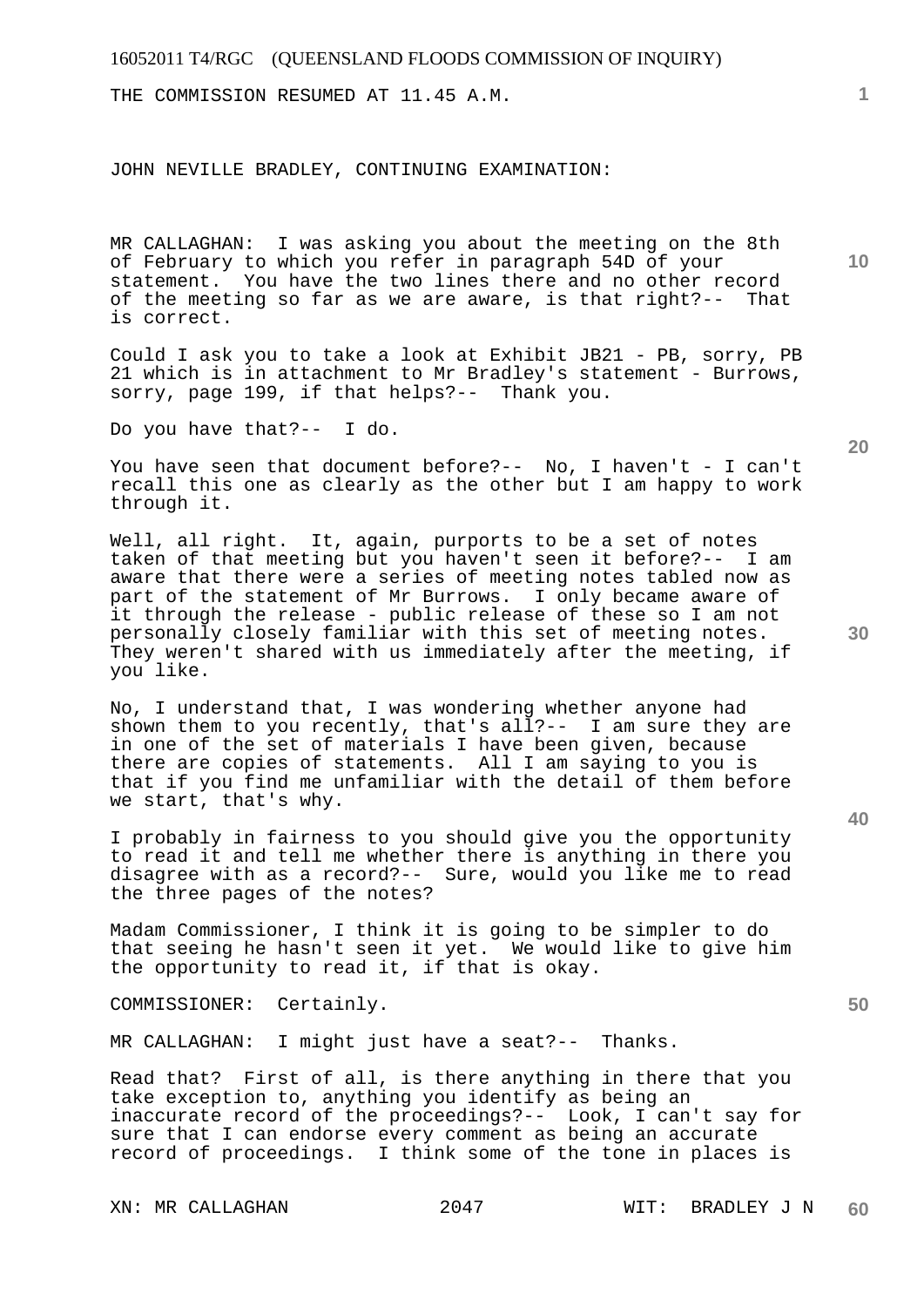subjective on the part of the author of the minutes but generally in terms of the direction of the discussion I think it is fairly appropriate.

Well, you speak of tone. I agree with you that it is a document that does have a tone to it. For example, at page 200, which is the second page of the notes, third paragraph down starting "JB stated that from DERM's point of view he could not comprehend how an owner and operator can't come to a corporate position on FSL." Does one detect an element of, I don't know, perhaps frustration on your part that Seqwater weren't giving you the information you required?-- I think during this discussion I was reflecting an urgency and an urgent need to try to resolve these issues as quickly as possible and to get clear advice from Seqwater as quickly as possible.

All right. In that same part or that same paragraph you say you, "Could not comprehend how they couldn't come to a corporate positions on FSL as required by the statutory report under the manual. What are you referring to there?-- Well, these are someone else's minutes of the conversation so I am not sure if I did express it verbatim in that way, but what I was indicating was that, as I said to you earlier today, that as the owner and operator of the storage, they are operating a storage that provides both the water supply and the flood mitigation function and that it seemed to me appropriate that they would have a corporate view on that and that indeed, if there was to be any alteration to the flood mitigation principles that are already in the procedures in the manual, that they would have to be addressing that as part of their real view of the flood event as required by the manual. Now, what Seqwater have ended up doing is providing a way forward in relation to - not the review of the flood event but a process to look at further work in this area.

We will come to that, thanks. What I am interested in is whether you regarded the manual as something which required Seqwater to have a corporate position on FSL?-- What I was saying in that meeting was, and I have to say, too, as a preface to this, that my comments in that meeting were based on the information that I had before me at the time in relation - I was trying to understand the regulatory framework as it was perceived by Seqwater and my own staff in some of these discussions but it is fair to say that I was trying to confirm that a review of the flood event was going to require an assessment about the extent to which there should be a re-examination of full supply level and Seqwater was to be a reviewer of that flood event and therefore should offer a view.

Not only should it identify the need for a reconsideration of the level but it should identify the level. Was that your position?-- I thought that it should have a view on both. It may not be that one could be completed within the six weeks time frame that is provided for under the manual but I thought it should have a way forward on both, as the owner of the dam.

XN: MR CALLAGHAN 2048 WIT: BRADLEY J N

**10** 

**1**

**20** 

**30** 

**40**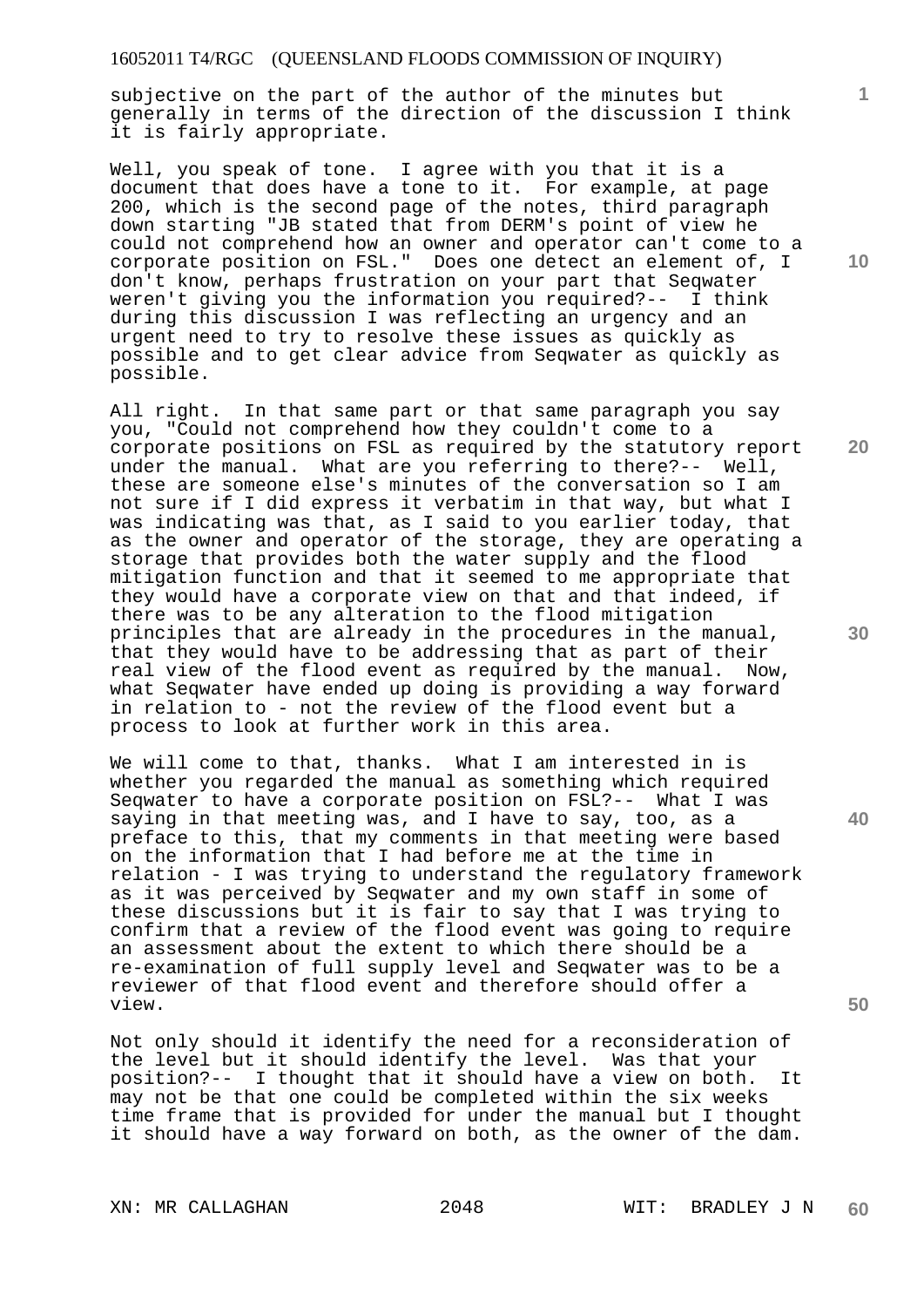I think you implicitly acknowledged at least what seems to be reflected in these minutes was that at this stage you really didn't know how the regulations worked; is that correct?-- What I am saying to you is that at this stage there was clear provision for a review of the flood event in the Flood Mitigation Manual but that was explicit. That full supply level was defined within the manual and that there was provision for the owner and operator of the storage to undertake that review. I was asserting a view that those issues should be considered and any need to change full supply levels should be considered in that review. I note that Seqwater's review report as submitted to the Commission has provided a process which would seek to address the benefits or otherwise of any change in full supply level over time.

But you, for example, four paragraphs down, the paragraph begin, "JB asked if the manual was not the regulatory instrument to change or specify it whereas it had been set." You said, "Even if DERM wanted to take it on DERM could not do that, there was no instrument to do so. You would appear to have been unaware, at that stage at least, as to the significance of the Resource Operation Plan; is that right?-- No, I wouldn't characterise it at that stage. At that particular meeting by that stage there had been some discussion about the view that the full supply level was specified in the ROP so I was aware of that view. I think the way I characterised this is to say that full supply level was specified in both documents. For the purpose of the ROP it is specified in terms of trying to make sure there isn't an over allocation, if you like, for water supply purposes from the dam. For the purposes of the Flood Mitigation Manual, the full supply level is set in terms of trying to make sure there is sufficient flood mitigation capacity of the dam and, if you like, the full supply is not set too high. So my line of logic in my discussion and these discussions with Seqwater was to assert the view that if there was going to be a change for a flood mitigation reason or objective then would be more likely it would be driven by a review that was occurring in accordance with a Flood Mitigation Manual than it would occur underneath a change to the ROP, even if a change to the ROP would be required if that review did result in a recommendation to review the full supply level.

As it turned out, it was just the ROP that needed attention?-- Well, the ROP was amended in order to provide for an interim program.

That is correct, that is what you were talking about?-- To be fair, the full supply level, as I said earlier, was not altered in that change which allowed us to reduce this level to 75 per cent. At this stage, at this point in the discussions the questions were going to what the appropriate full supply level should be.

But only for the purpose of the temporary measure that was required at the time, surely?-- Well-----

That's what this discussion was about?-- It was prompted by

**10** 

**1**

**20** 

**30** 

**40**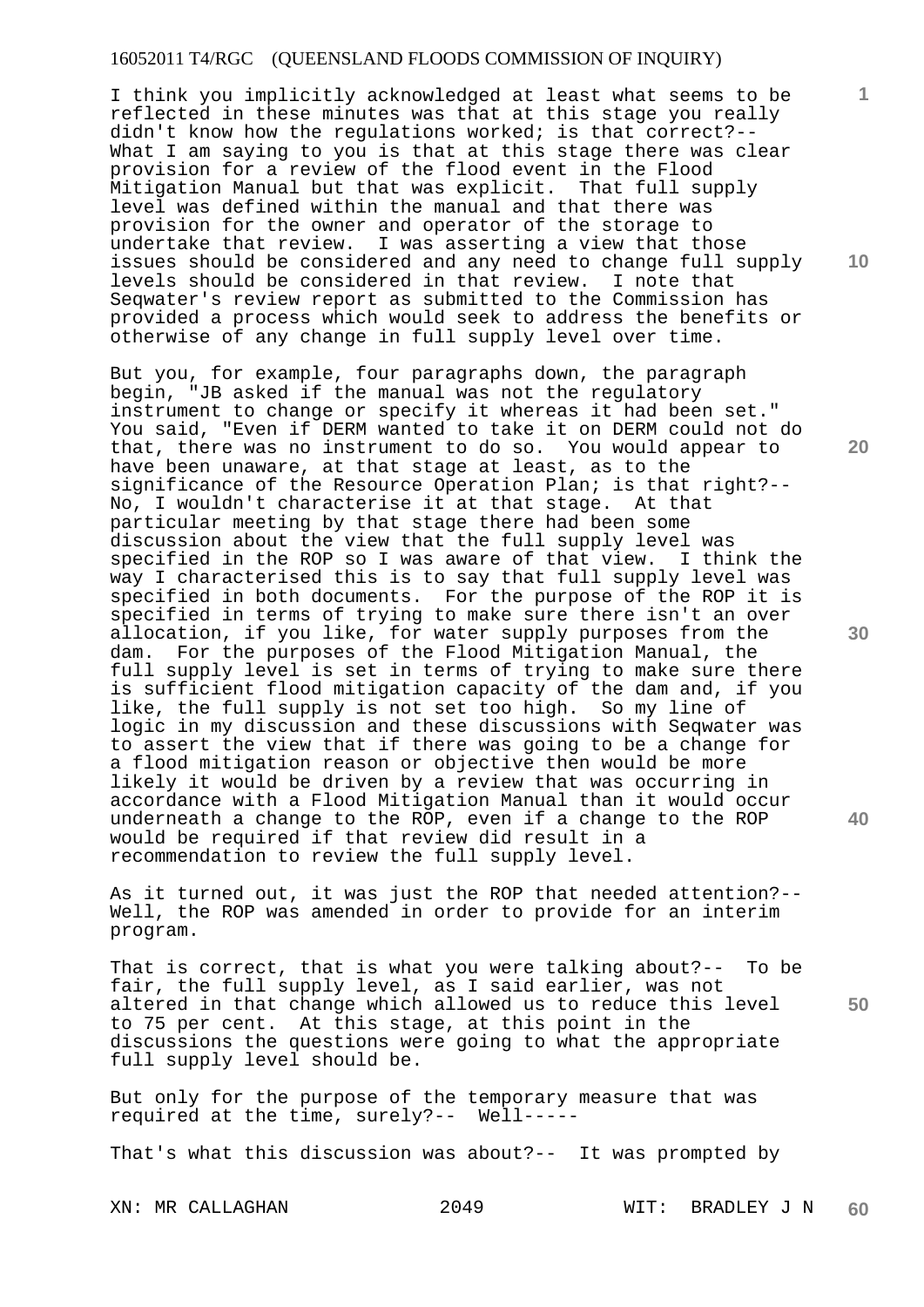this discussion. This discussion was prompted by that consideration. But, as you are raising with me, there was a discussion in the middle of that process about what the regulatory controls were in relation to the setting of full supply level. The truth is that it specified in two separate regulatory instruments.

We were talking about the temporary change that was going to be effected in February, that's what this was all about, wasn't it?-- That was what this discussion was prompted by and it led into a discussion about how the full supply level was set which might have broader implications.

If we look three paragraphs up from the bottom, middle sentence, "JB, however, stated this was a temporary change and therefore a variation to the manual was appropriate." In the following paragraph, "If the manual was not the instrument to change FSL what is the other regulatory instrument? It is not the ROP." That was all in the context of what you say here a temporary change, wasn't it?-- That conversation occurred in the context of a temporary change.

Thank you. Go over the page in the second paragraph you are recorded as stating, "The Minister expected the Board to provide corporate decisions on FSL." I take it that you don't - that is, in fact, the position expressed by the Minister?-- Sorry, can you refer me to the sentence?

Second paragraph on page 201, "It was the expectation" - "JB stated it was the expectation of the Minister."?-- Yeah, look, I think that is an accurate reflection of what I communicated in the meeting. The Minister and I both had a view that the Board and Seqwater management would have a recommendation to make on full supply level.

I am confirming that was, in fact, the view expressed to you by the Minister?-- Correct.

Down towards the - in the middle of that page we revisit the question of tone, if you like, or the sentence that begins, "JB stated to not come to a position on the benefits and desirability of changing FSL and releases is a fundamental vacation of the area we should be expert in," and that you could not understand how change gets done without using the manual. Is that - does that suggest that you were, again, sensing some frustration that Seqwater weren't giving you the advice that you wanted?-- There are two separate statements there.

**50**  There are?-- The first - if you are happy, I will answer the question.

First one first?-- The first statement says that - is basically me asserting a view that Seqwater should be able to provide advice in relation to this matter about what a full supply is. The second statement is me questioning and seeking views from those in the room about the appropriate regulatory procedure by which there would be a change to full supply

**10** 

**1**

**20**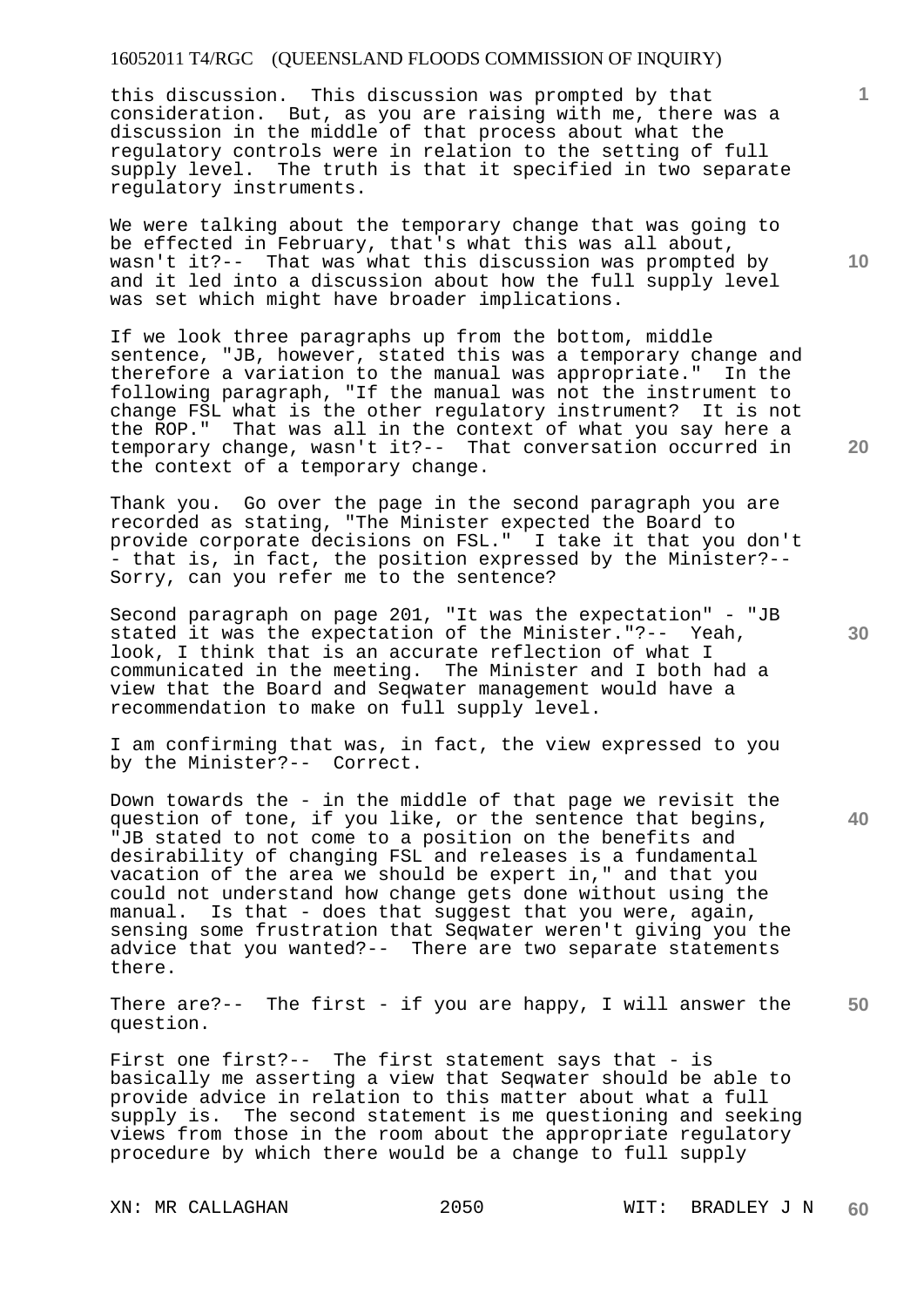level if that was, indeed, what occurred. As we know, it was not what ended up occurring. There was not a change to full supply level. There was an interim supply and security level struck under an interim program in a different regulatory context. So, I guess the thing I would clarify is that the first statement is a statement of view. The second statement is more of a question seeking to explore this issue about what the regulatory process was going to be to give effect to any change.

Three paragraphs up from the bottom you are reported as saying you are sure there was nothing in Seqwater's insurance policy that would prevent Seqwater from fulfilling its regulatory obligation. Two aspects to that. Again, you saw this as an obligation on Seqwater to provide the advice that you wanted?-- This goes to the issue around the nature of the record of this meeting. So, this isn't a record of the meeting prepared by me and the paraphrasing of any comments made by me shouldn't be taken as the way I expressed it at the meeting. What I would say, and the sentiment I recall expressing around this issue, was that normally insurance policies would be expected to not remove protection of insurances if an entity is abiding by the requirement of legislation or regulation and if operating releases from the dam to achieve compliance with a Flood Mitigation Manual or other regulatory instrument was required, then it wasn't clear to me - I was asking rather than telling - it wasn't clear to me rather - why the insurances would be invalidated by that change in practice. So, I emphasise that in this case my recollection of the discussion was that this was me challenging Seqwater to provide confirmation on this issue or clarify this issue. Again, the final outcome was resolved with us addressing all issues in relation to insurances and indemnities with Seqwater explicitly.

I was going to ask you about that. In the end you did get the advice that you were seeking and that is in PB23; is that correct?-- I confirmed that on the 10th of February we received that advice. What we were seeking was advice from Seqwater on that issue rather than having a predetermined view about what its analysis of the issues would show.

Well, the recommendation in the last paragraph was what you were after, wasn't it? That was the corporate position that you were chasing; Seqwater recommends that Wivenhoe storage level-----?-- We were seeking Seqwater's advice on that issue, correct.

That was the corporate position you wanted?-- Correct - no, sorry, we did not have a predetermined view about what corporate position it would provide but we were seeking a corporate position.

No, all right. Then your response follows in PB24, page 204, the last paragraph on that page records that the State was currently considering the request for a deed of indemnity. When was the request for a deed of indemnity made?-- My recollection is that it was made - it was foreshadowed in the

**10** 

**1**

**20** 

**30** 

**40**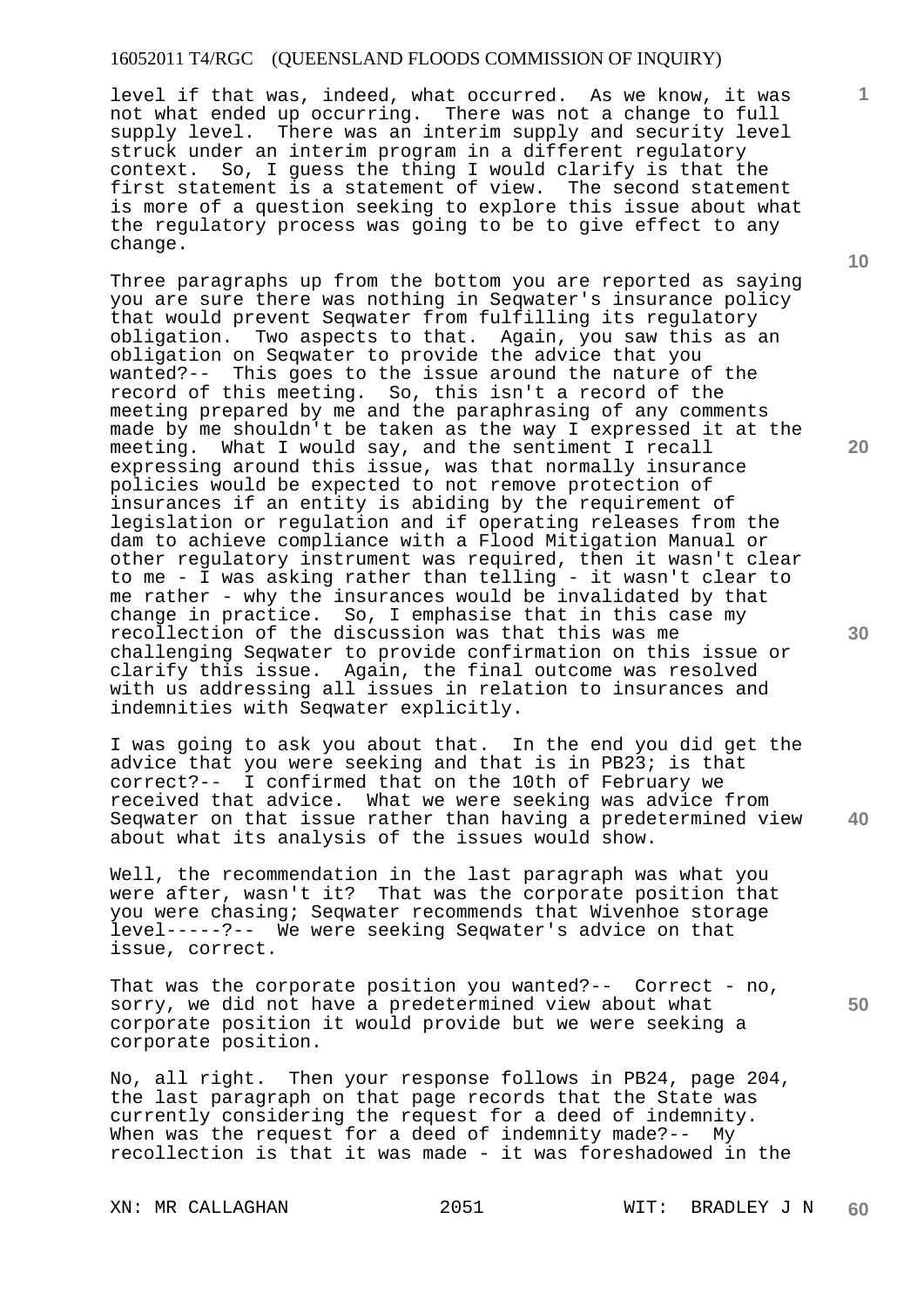**10**  earlier discussions which were occurring to - in some of those I highlighted in my statement. I can't recall a specific date but when we were beginning to speak about the process for an interim program it was around the same time that Seqwater began to indicate that it was going to potentially require some indemnity for those releases that would occur because it would be releasing outside of a flood event and so the issue that arose was Seqwater's insurance framework was based around them undertaking dam releases either for water supply purposes or in the context of a flood event. Here there would be a situation where to get down to the 75 per cent level they would need to be releasing basically to do that and that they needed to make sure that was - were not going to be exposed in terms of any insurance issues while that occurred.

**30** 

**20** 

**1**

**40**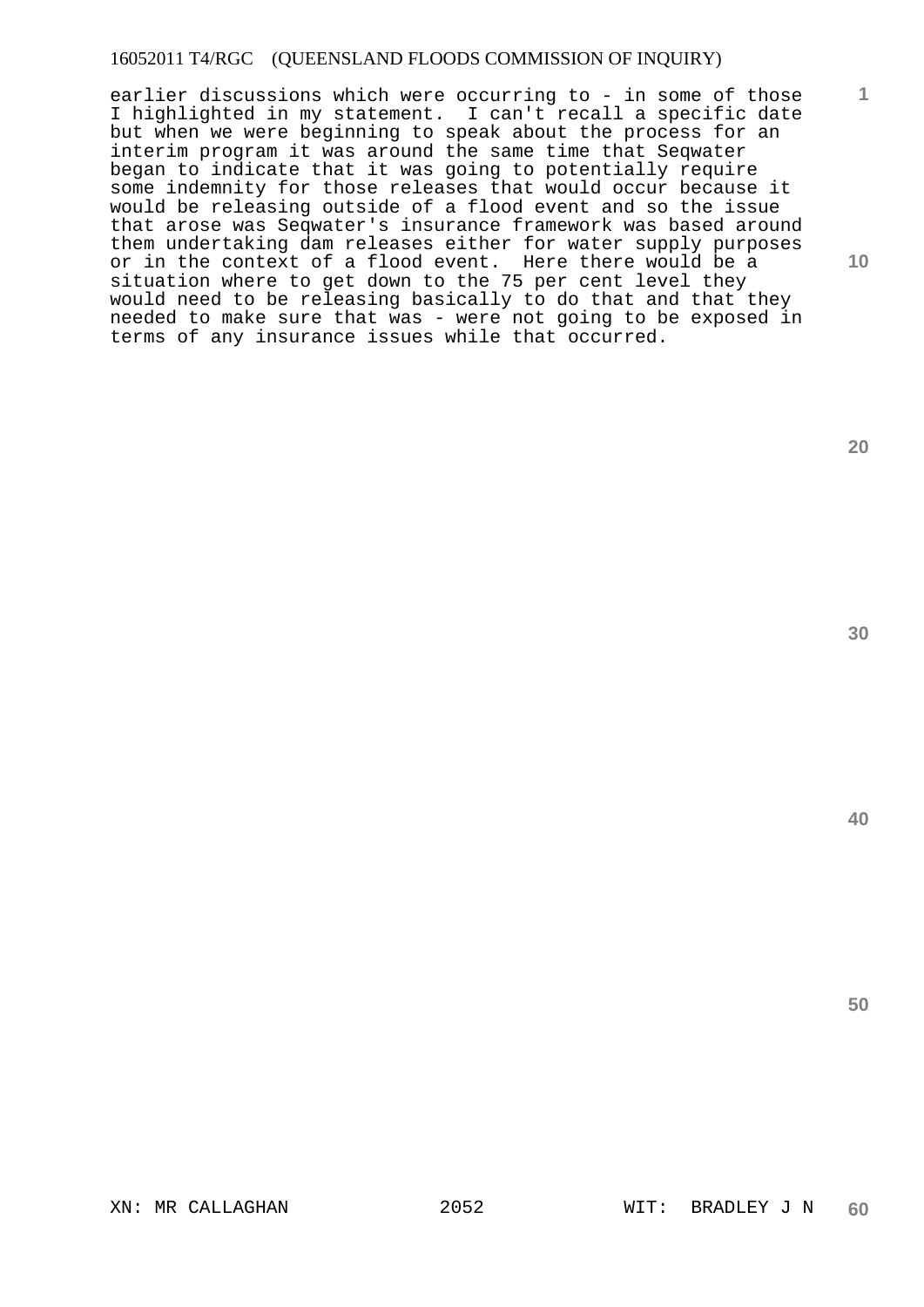I understand that would occur, but where is it recorded? Where is the process by which the indemnity or the decision to grant an indemnity is discoverable? I mean, I know the indemnity, for example, itself is, I think, in PB27, and I'm just asking whether there's anything else recorded that documents this process by which an indemnity was granted to Seqwater? I'm not questioning the wisdom of the decision, I'm just working out how it works and where-----?-- Sure.

-----these things are recorded?-- And my recollection is that - I mean, obviously there was advice taken - as I say in my statement, there was advice sought from the Treasurer's office, or from the Treasurer himself, I should say, in relation to the provision of an indemnity, as I discuss in paragraph 69, and, again, the deeds were prepared for me to execute on behalf of the State on the 17th of February. So, there would have been a process of advice seeking the Treasurer's approval for those indemnities, but personally I can't identify which exhibit could potentially identify that process for you.

All right?-- I could come back to you if that was to help.

Okay. While you've got Mr Borrows' exhibits there, can I take you to page 257, which is part, I think, of PB29? It's a Ministerial Media Statement. This would have been drafted for the Minister by your Department; is that right - someone in your Department?-- I expect so.

And the second paragraph begins, "Seqwater has formally recommended Wivenhoe Dam's be temporarily produced to 75 per Is that how you saw the advice from Seqwater as a formal recommendation?-- Yes.

Coming back to what I asked you at the start about Seqwater and it's status as a statutory authority, do you see it as having part of its function advice to the Minister, or advice to the Chief Executive of the Minister for matters such as this?-- In this case, I think it does have a role in providing advice to the Minister when the Minister seeks such advice, but it has it not just because it is a statutory authority, but because it is the dam owner and operator. Seqwater providing this advice in relation to the temporary drawdown of the dam to 75 per cent is not dissimilar to the role that Seqwater has provided previously in relation to past assessments about any changes to the full supply level, and I know the Commission will be aware of a study done in 2007 that was some preliminary work done in relation to the change in full supply level for the purposes of increasing the storage capacity of Wivenhoe Dam. Seqwater in that advice, in that report, prepared significant analysis and provided explicit recommendations about the approach to the full supply level. So it wasn't greenfield territory for them to be pining on what the full supply level should be or the operating level of the dam should be.

All right. And accepting that they've got relevant

**40** 

**50** 

**20** 

**10**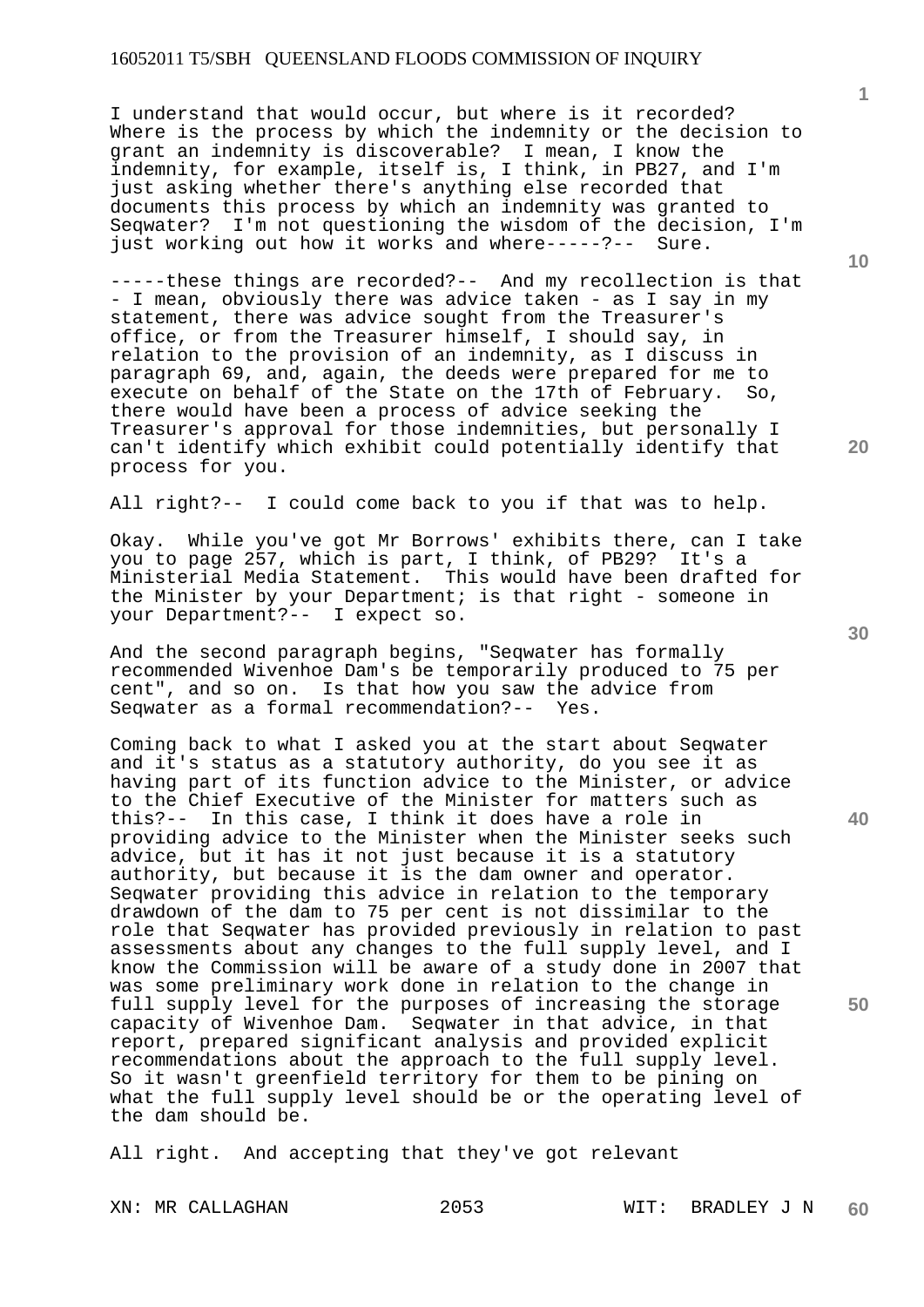information, obviously, I'm just exploring whether you're aware of any statutory provision which makes it their function to provide such advice?-- I would see it as being consistent with their statutory functions, but I'm not aware of any specific provision.

And just to explore the relationship between Seqwater and your Department a little bit further, can I show you a ministerial briefing note of the 10th of February? Perhaps just to clarify, I think these are briefing notes that are prepared for the Ministers for parliamentary sittings; is that right?-- I haven't seen the document yet.

Sorry, briefing notes are prepared for Ministers?-- They are.

For the purposes of Parliamentary sittings. I will show you one such document. This is a document which was prepared for the Minister for the Parliamentary sittings 15 to 17 February 2011; is that right?-- It's so marked.

And it would appear from the date down at the bottom of the page to have been prepared on or about the 10th of February?-- That's correct.

And it's got a contact, Mike foster. Who's he?-- He's an employee of Seqwater.

And approved, Peter Borrows, Seqwater?-- That's correct.

**30**  So, does that suggest that this document was prepared by them, or approved by them, or both?-- Well, it suggests both, but at the end of the day, they are the principal authors of the document, but often these things have - they're coordinated through a central departmental area that assists the Minister with a single set of briefing materials and so comes through in a consistent format.

Right. So, someone in Seqwater prepares a note for your Minister and that's for the purpose of - for the Minister to inform Parliament, is that-----?-- And usually where it is primarily related to the activities of Seqwater, like this.

Sure. Does it have - does anyone from your Department vet this?-- We have a co-ordination team that makes sure that briefing notes - do a quality assurance, if you like, in terms of the presentation of the briefing note, but the briefing note can also be edited by the Minister's own personal staff or the departmental officers if there's an issue that needs to be corrected or clarified in it.

Would you see a document like this before the Minister did?-- Not in every case. I would have access to documents like this, but would not endorse each and every briefing note of this kind.

So, if there was a query, for example - if you'd turn to the second page - the last bullet point on that page - it says, "The manuals and their operating procedures have been reviewed

**20** 

**40** 

**50** 

**1**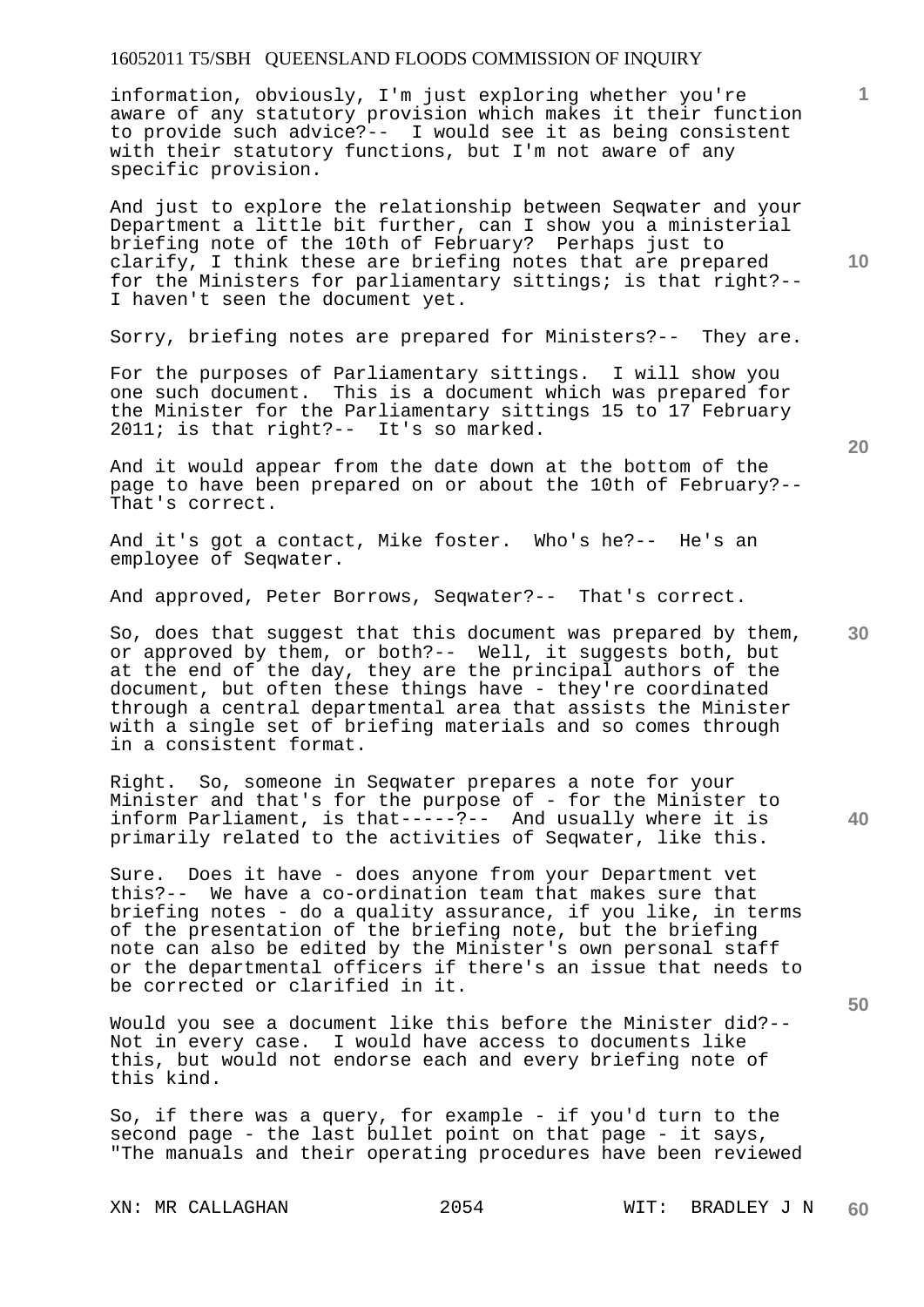by some of Australia's best water experts.", and so on. If the Minister wanted to quiz - well, which experts - how would he do that?-- Well, there are two potential lines of inquiry. Both my Department and Seqwater are responsible to the Minister and the Minister could seek a view from both the from Seqwater, as the party preparing the manual and undertaking the review, or from the Office of Water Supply Regulator in my Department which participates in that review process and would also be aware of those issues and able to offer an independent view.

So, the Minister can go straight to Seqwater for advice?-- Certainly.

I see. All right. I'll tender that.

COMMISSIONER: That will be Exhibit 394.

ADMITTED AND MARKED "EXHIBIT 394"

MR CALLAGHAN: Looking ahead, you have already mentioned that Seqwater has presented a draft study proposal with a view to amending the manuals; is that correct?-- That's correct, they've written to us only very recently in relation to that process.

This is very recent, but it is suggested that there will be a steering committee, on which your Department will be represented?-- I'm familiar with the proposal, yes.

Well, your Department, I believe, in that document, is identified as the primary stakeholder with an interest in protecting the safety of the dams; did you notice that?-- I don't have the document in front of me.

**40**  Is that-----?-- If we're going to entertain it, I'm happy to have a discussion about it and I think there ares some - I'm happy to comment on it.

All right. Turn to page 7 - page 7 of the proposal. You will see that DERM Dam Safety Regulator is identified as the primary stakeholder for the purposes of protecting the safety of the dams. Do you see that?-- I can, yep.

**50**  And, in effect, you're the only Department identified as representing that interest, and I appreciate that this is all a very recent development, but do you have a view as to how that interest is going to be advanced?-- Firstly, to clarify the first point, I guess the primary stakeholders, by definition, are stakeholders other than Seqwater itself, and so obviously the safety of the dam is something that I would assume, Seqwater would agree, is a fundamental responsibility of them also. In relation to the question as to how the particular safety of dams is to be addressed, I think it is

**10** 

**20** 

**1**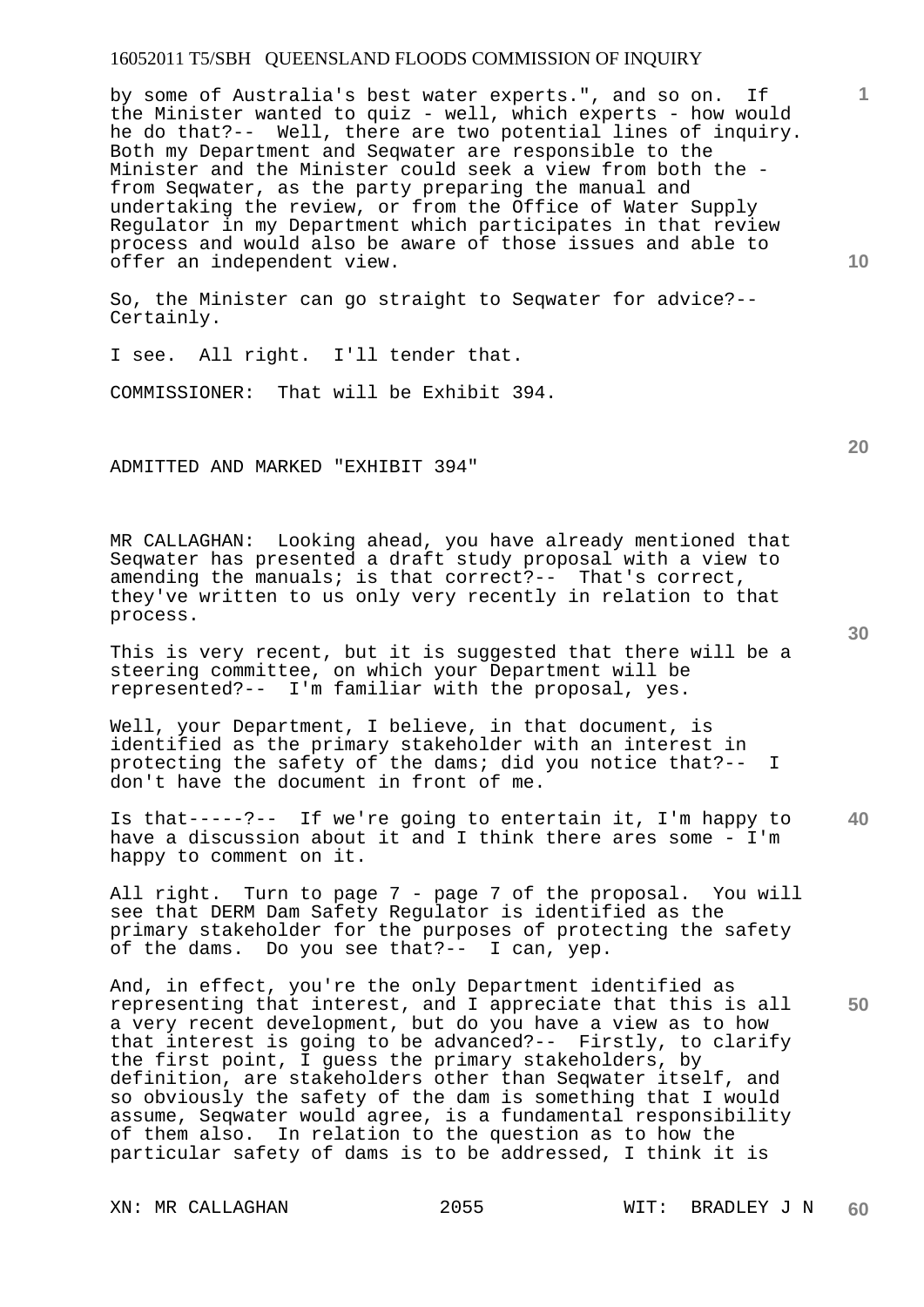fair to say that we are still considering this proposal and the proposed way forward for Seqwater and that they're - the Department I'm taking advice from is the Office of Water Supply Regulator about these issues in terms of how we will best manage this process, and also we will be keen to make sure that we do it in a way that's consistent with where the Commission goes with its interim report, but suffice to say that the flood mitigation operation of the dam comes back to two key considerations: one is the threshold issue about a full supply level, but the other one, just as importantly, is the operating modes under what are currently the strategies of W1 to W4, and any refinement or fine-tuning of those operating modes either to alter priorities or to improve their effectiveness in some way. So, it's fair to say that I agree with Seqwater's assertion and the assertion made by MrBabister and others that these are complicated issues that need to be carefully analysed and subject to extended analysis.

You can probably leave that because it is early days and you haven't had a lot of time to consider it, I understand that?-- Yep.

The one thing I would ask you in conclusion, though, is do you view the current process - that is to say, whether the manual is prepared by Seqwater even after large consultation process - and submitted to DERM for approval, do you think that that's the appropriate process - or that that process should be maintained, or do you have any view as to a different method by which the manual might be brought into existence, certified, approved?-- I think it is fair to say that we are yet to resolve a view as an agency about that.

If you don't have one yet, that's fine?-- That's fine, I'm happy to just make one more comment. We're yet to resolve a final view as an agency, but it seems that the process for addressing the considerations under the manual that Seqwater was laying out and that other submitters to the Commission of Inquiry have laid out is appropriate; that you're balancing a series of objectives. To me it is appropriate that the dam operator, as the custodian of the manual, operating underneath that manual, should coordinate an exercise which reviews the effectiveness of the manual and the operating principles within it, and that, in my understanding, has tended to be the way, in practice, that these issues have been determined, where a proponent is responsible for matters such as the full supply level and a regulator reviews and tests the assumptions that are then documented in that Flood Mitigation Manual. So, I think it would be important that the exercise - if you're going to review - if we're going to review the manual in future, that there be a clear process for a proponent of any change to the manual, and a regulator assessing and approving and confirming the final manual. For that reason, it makes sense to me to have Seqwater leading that process at this point, rather than the Department, who is then the regulator, otherwise you have a role conflict. So, that's the only comment I would make on that issue.

All right, thank you. That's all I have, Commissioner.

**10** 

**1**

**20** 

**30** 

**50**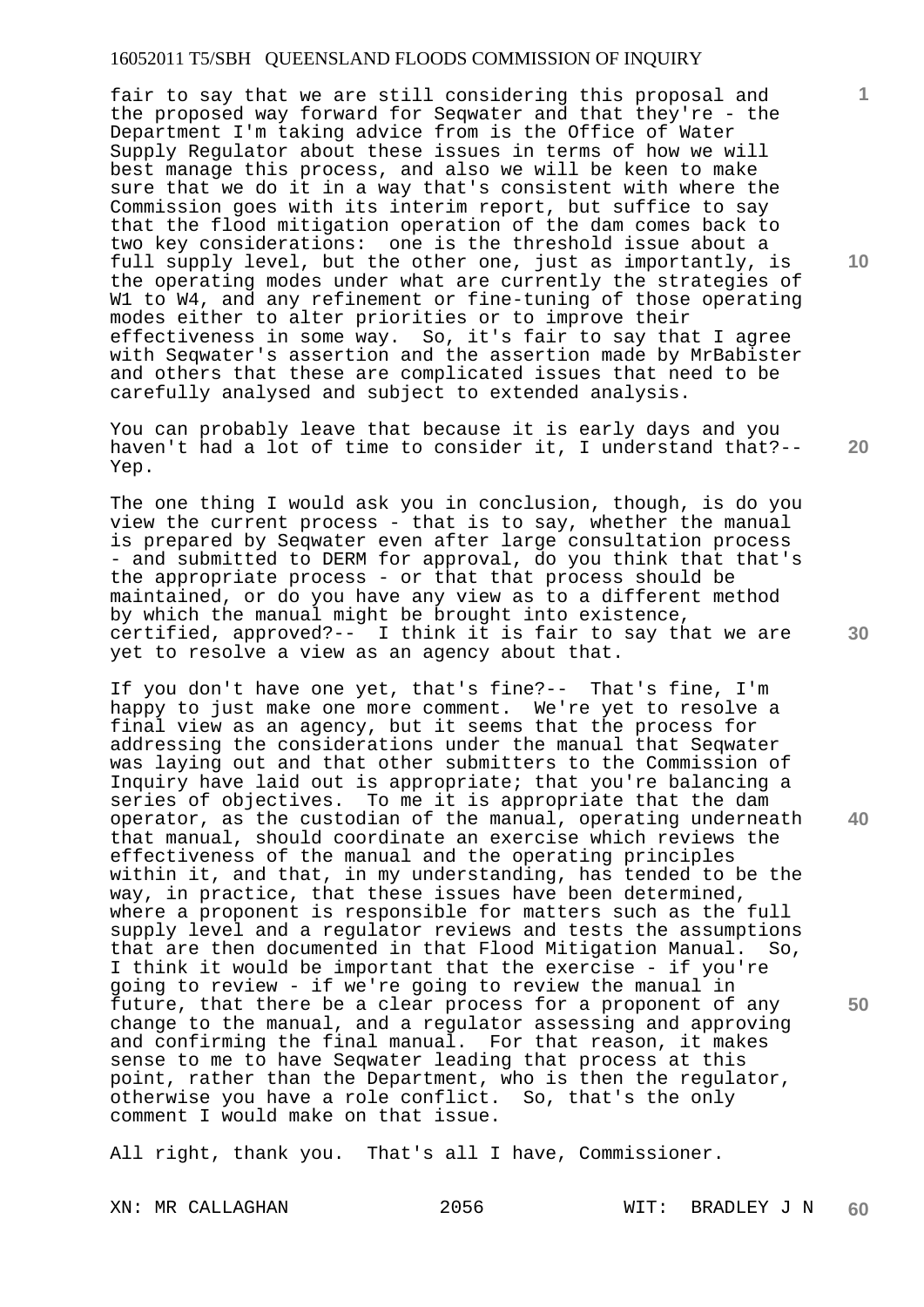**1 10 20**  COMMISSIONER: Mr O'Donnell? MR CALLAGHAN: Sorry, I tender the draft study proposal. COMMISSIONER: Tender the what, sorry? MR CALLAGHAN: The draft study proposal that was just shown to Mr Bradley. COMMISSIONER: Thank you. MR CALLAGHAN: There's some correspondence which is attached to it. COMMISSIONER: All right. It all goes in? MR CALLAGHAN: Yes. COMMISSIONER: 395.

ADMITTED AND MARKED "EXHIBIT 395"

COMMISSIONER: Mr O'Donnell?

MR O'DONNELL: You were asked some questions about the full supply level, and what document or instruments sets the full supply level and how it can be changed. Mr Callaghan took you to the meeting of 8 February, with Mr Borrows and others from Seqwater, where you expressed some views. It is fair to say that at that meeting that your view was that Seqwater could auger or temporarily reduce the level of the dam under its manual?-- The way I would describe it is that at that meeting, I was aware of discretionary powers that exist for the senior flood operations engineer under the manual, and sought to clarify the extent to which those discretionary powers under the manual could be exercised at this point, and the process that we went through with Seqwater confirmed that they did not feel that they did have the ability to exercise that discretion to achieve any reduction in the operating level if that was to proceed.

**50**  And is it fair to say that, with the benefit of hindsight, you now accept that view by Seqwater as correct?-- I don't have a conclusive view on that.

Well, when the temporary reduction of a full supply level came to be effected, it was done first by amendment to the Resource Operating Plan - the Moreton Resource Operating Plan - and then secondly by an interim management program under that plan, was it?-- An interim program, yes.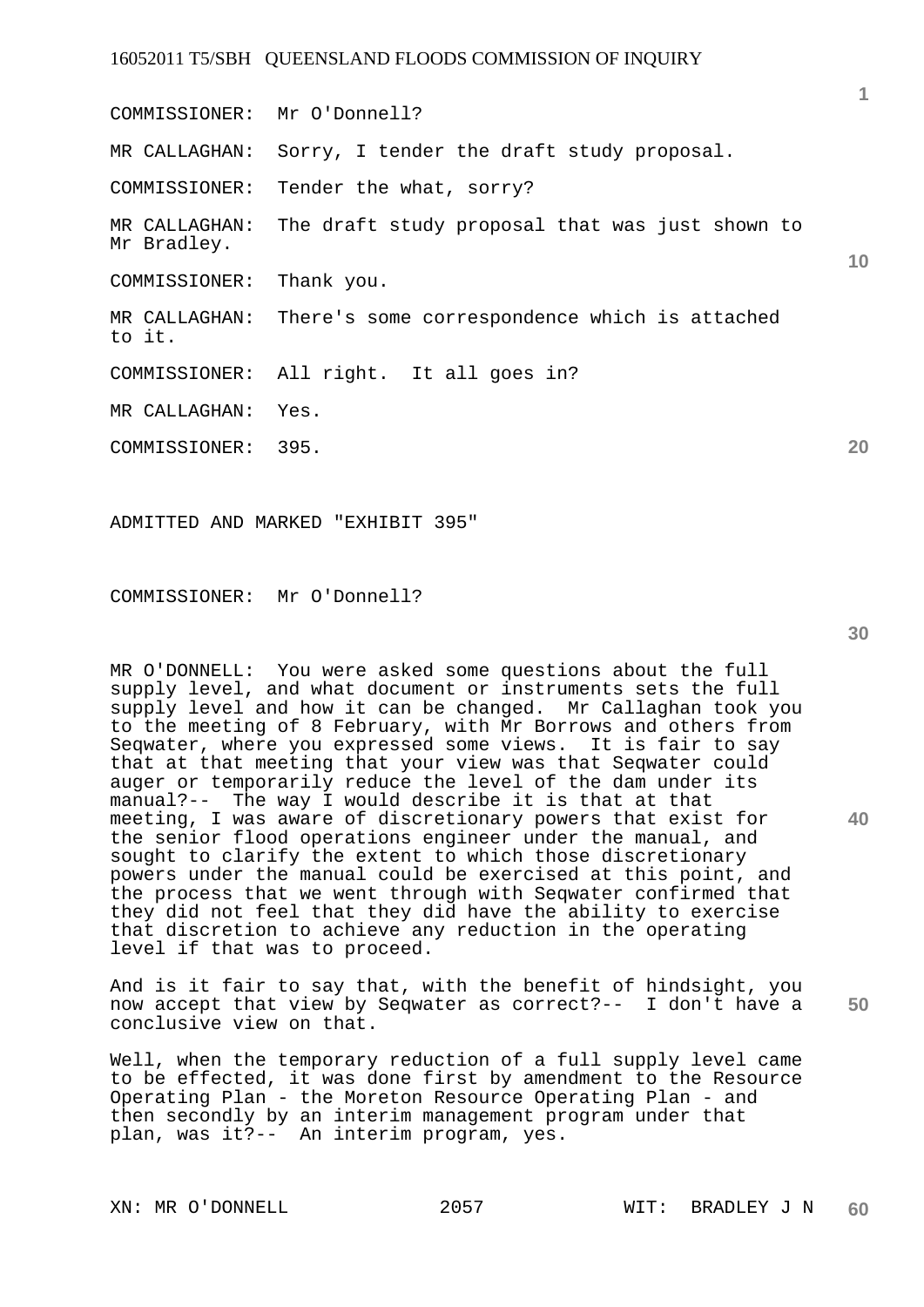**1** Yes, rather than by anything done under the manual?-- That's correct.

In fact, the manual wasn't changed?-- That's correct.

So, isn't it right, then, that Seqwater's water, as expressed in that meeting of 8 February turned out to be-----?-- I'm sorry, I'm having trouble hearing you.

Seqwater's view expressed in the 8 February meeting turned out to be correct?-- What I would say is that Seqwater continued to maintain its view that the most effective way to do this was going to be without a variation to the manual, that Seqwater had a preference to undertake this without varying the manual, and given that our primary focus was to make sure that, firstly, we received clear advice from Seqwater about its recommended course of action, and we found an appropriate regulatory mechanism to give effect to it, we were less concerned with which option was pursued, but just more concerned with achieving the appropriate outcome.

All right. Well, let me take you to some documents then from which I will suggest that Seqwater's view, as expressed in that meeting, was, in fact, correct. Can I take you first to the Resource Operating Plan? That's not in evidence, as far as we can tell, at the moment, but I have copies. Mr Bradley, do you recognise the document as being the Moreton Resource Operating Plan?-- Yes.

If you turn to page 17, please? The page numbers are at the foot of the page. Paragraph 72, "Operating Levels For Infrastructure", and it is subparagraph (1), isn't it? It says, "The operating levels infrastructure for the Central Brisbane River and Stanley River water supply schemes", referring you to Attachment 5, Tables 1 to 3?-- Correct.

You will find the relevant Attachment 5 at page 91. Table 1 covers the Wivenhoe Dam, and the second item on that table sets the full supply level for the dam at EL67?-- EL67.

That's right, is it?-- That's correct.

And that is the document that accepts the full supply level for the Wivenhoe Dam?-- As I mentioned earlier to Mr Callaghan, there are two documents that set the full supply level for Wivenhoe Dam: there's this document and then there's also the Flood Mitigation Manual, so both of them specify for the supply.

**50**  We might disagree about the manual, but can we at least agree the Resource Operation Plan does set the full supply level for the Wivenhoe Dam?-- Correct.

Thank you. I'll tender the plan, Commissioner.

COMMISSIONER: Exhibit 396.

**20** 

**30**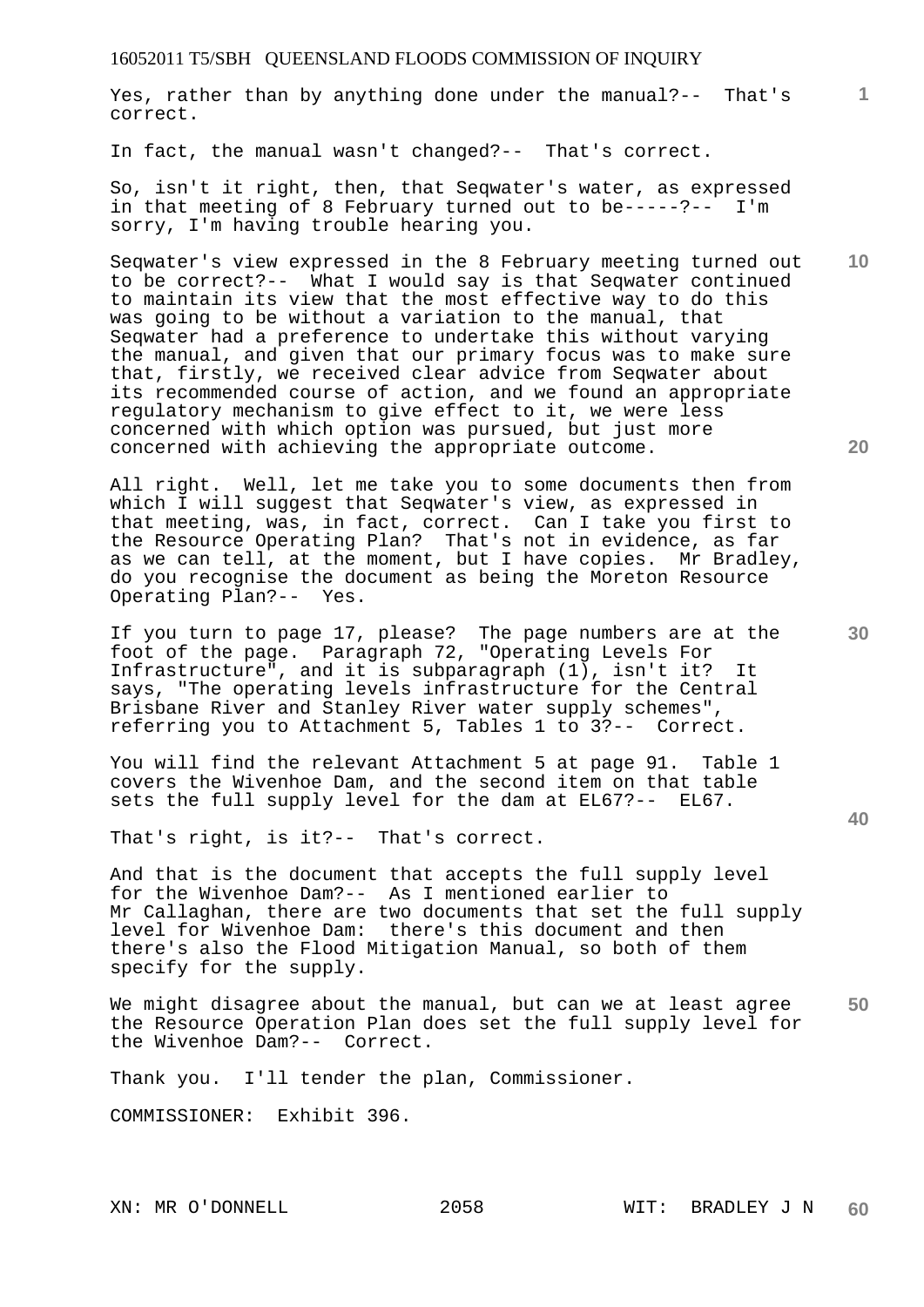ADMITTED AND MARKED "EXHIBIT 396"

MR O'DONNELL: It's right, also, isn't it, that Seqwater operates the dam pursuant to a licence - Resource Operations Licence, in terms of which - you're nodding. I think you're agreeing with me?-- Yes, yes.

And the licence requires Seqwater to follow the plan in the operation of the dam?-- That's correct.

Now, let's look at the manual, which is Exhibit 21. If we look in the definition section of the manual, I'm looking at page 2, below halfway down the page, it has a definition of FSL, or full supply level, meaning the level of the water service when the reservoir is at maximum operating level?-- Yes.

Which is including periods of flood discharge?-- Yes.

And there's no definition of maximum operating level?-- Not in that glossary, no.

So, the definitions at least don't set the FSL as 67?-- It's not specified in the definitions there as you say.

There is a reference to that level at page 19. It should be paragraph 8.1. You will find reference to 67 in the second paragraph, and the volume above 67 is available as temporary flood storage. I invite you to take us to any other part of the manual you wish, but I'm suggesting they're the only references to FSL 67 in the manual?-- Just bear with me. I suspect that I won't be able to produce contrary advice in the time available, except to say that the manual throughout, including the appendices, specifies 67 litres repeatedly as the point which flood mitigation strategies would commence.

**40** 

**50** 

**30** 

**1**

**10**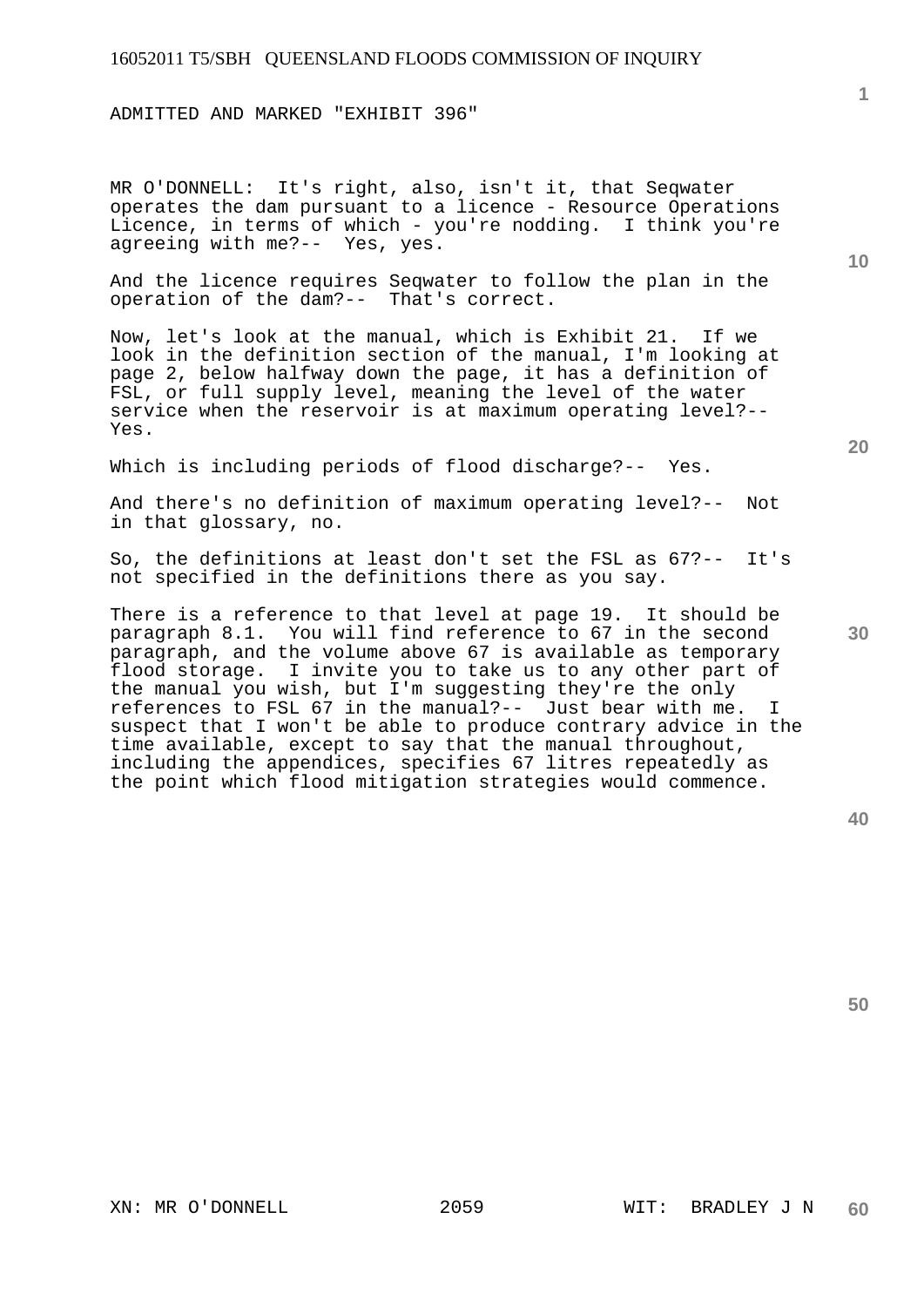I think you will find it specifies 67.25 as the level?-- Well, if you take for instance page 52, there is a reference to 67 metres there.

Yes?-- The spillway rating tables, for instance on page 57, commence at 67 metres in terms of discharge rates specified by BAY.

Yes?-- The spillway rating curves on the bottom of that page, commencing at 67 metres. So, I would suggest that's when - Mr Allen I am sure could comment on this further and more precisely - but I suggest that that, including - I should have mentioned first and foremost page 44 table 10.2 the radial gate opening sequence steps specified, as you say, levels above 67.25 as being a point for further action in relation to flood mitigation. So, it seems to me a document that enshrines 67 metres fairly explicitly within it is the trigger for flood mitigation.

It reflects the fact that the FSL is set in the ROP but the manual itself doesn't set the FSL?-- Well, I think that's a subjective opinion about whether or not a manual that has within it 67 metres as the effective full supply level and beyond which all flood mitigation strategies are executed, has or has not for all intents and purposes set a full supply level of the storage. While it might be an issue that can be argued in the semantics, for all practical purposes this manual fairly explicitly sets full supply level such that action is required to be taken by the dam operator to release volumes of water within seven days above that specified level of 67 metres. It seems to me a fairly practical process for defining the full supply level.

I also am formally putting to you that the document doesn't, in fact, set the full supply level, it reflects the fact the FSL at 67 is set elsewhere?-- Well, I would respond by saying that the ROP that you are referring to - the Moreton Resources Operation Plan was finalised in December of 2009 and the Wivenhoe storage has operated with a full and clear understanding of the need for a full supply level to be specified and for flood mitigation operations to occur above a full supply level since it was commissioned. The first manual of this kind predates the Wivenhoe storage but there have been successive updates, including the most recent update all of which are basically managed for flood releases above a full supply level. So I would respond by saying the ROP post-dates the setting of the full supply level in repeated documents.

If I could suggest something else to you. If you look at page 21 of the manual, please. The last sentence on page 21. "Spillway gates are not to be opened for flood control purposes prior to the reservoir level exceeding 67.25." If we leave aside the discretion in 2.8 for a moment, I will come back to that, apart from that discretion that sentence alone would prevent Seqwater temporarily reducing the level of the dam below 67, wouldn't it?-- I think that sentence explicitly says that the gates cannot be opened for flood control purposes below that level. I agree with you that is

**10** 

**1**

**30** 

**40**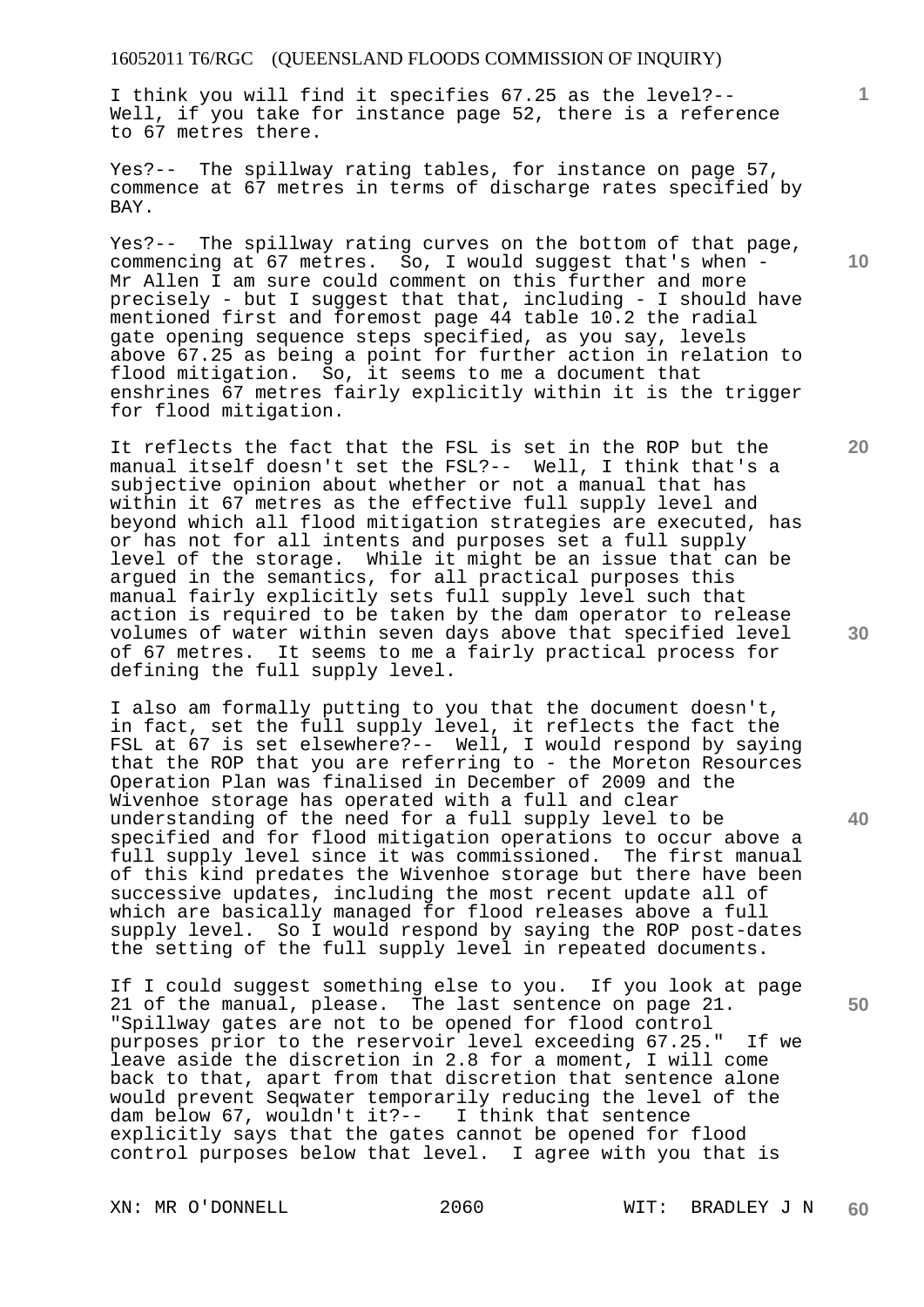what that says. The question is in all of the issues in the manual are bounded by reasonable discretion at 2.8 which you indicated you wanted to leave to a later stage. It is fair to say that I wasn't asserting or I wasn't in my earlier conversations with Seqwater seeking to judge or prejudge what Seqwater's exercise of its discretion under the manual should be. My discussion with them was to try and seek advice from them about what the approach should be to the operating level of the storage and to try and resolve the regularly mechanism by which that would be given effect. So, ultimately that discretionary framework under the manual is something that only the Senior Flood Operations Engineer could have advised on.

The discretion you are referring to in 2.8. If you look at that for a moment. It is on page 7. Can I suggest that there are two limitations on the exercise of that discretion that would be relevant to whether Seqwater could rely upon it to temporarily reduce the level of the lake to below the FSL. One is the discretion is only exercisable where it is necessary to depart from the manual to meet the flood mitigation objective set out in section 3. See those at page<br>92-- Yes Yes.

The second is that it is only exercisable once a flood event has begun?-- Yes.

Neither of those occurred in the context of the discussions of - around the 8th of February. There was no flood event?-- And the question that was being put at that time was a question about the extent to which the provision of discretion that provides for a flood event would include anticipation of an outlook for further rainfall and whether or not that was sufficient in relation to potential triggering of that discretion. So those issues were subject to an exchange of views. As you've correctly recognised we ended up proceeding with an alternative path because, as I said earlier, Seqwater did not conclude that they were provided with enough flexibility under the manual to implement the reduction in the operating level of the dam.

COMMISSIONER: Could I ask you, Mr O'Donnell, because I am missing it; what creates the limitation it must be a flood event?

MR O'DONNELL: It is the preceding pages your Honour - Commissioner. If you look on page 5 it is all couched around things occurring in a flood event. If we take 2.2 for a moment, "The purpose of the operation of the dam is during flood events Seqwater must ensure that," then the third and fourth dot points are the Flood Operations Engineer and the Senior Flood Operations Engineer. Then 2.3 sets out the duties of the Senior Flood Operations Engineer during a flood event. You will see that in the third sentence.

COMMISSIONER: So you are not a Flood Operations Engineer except during the flood event? Perhaps it is a matter of construction, anyway, and Mr Bradley seems to agree with your

**10** 

**1**

**20** 

**30** 

**50**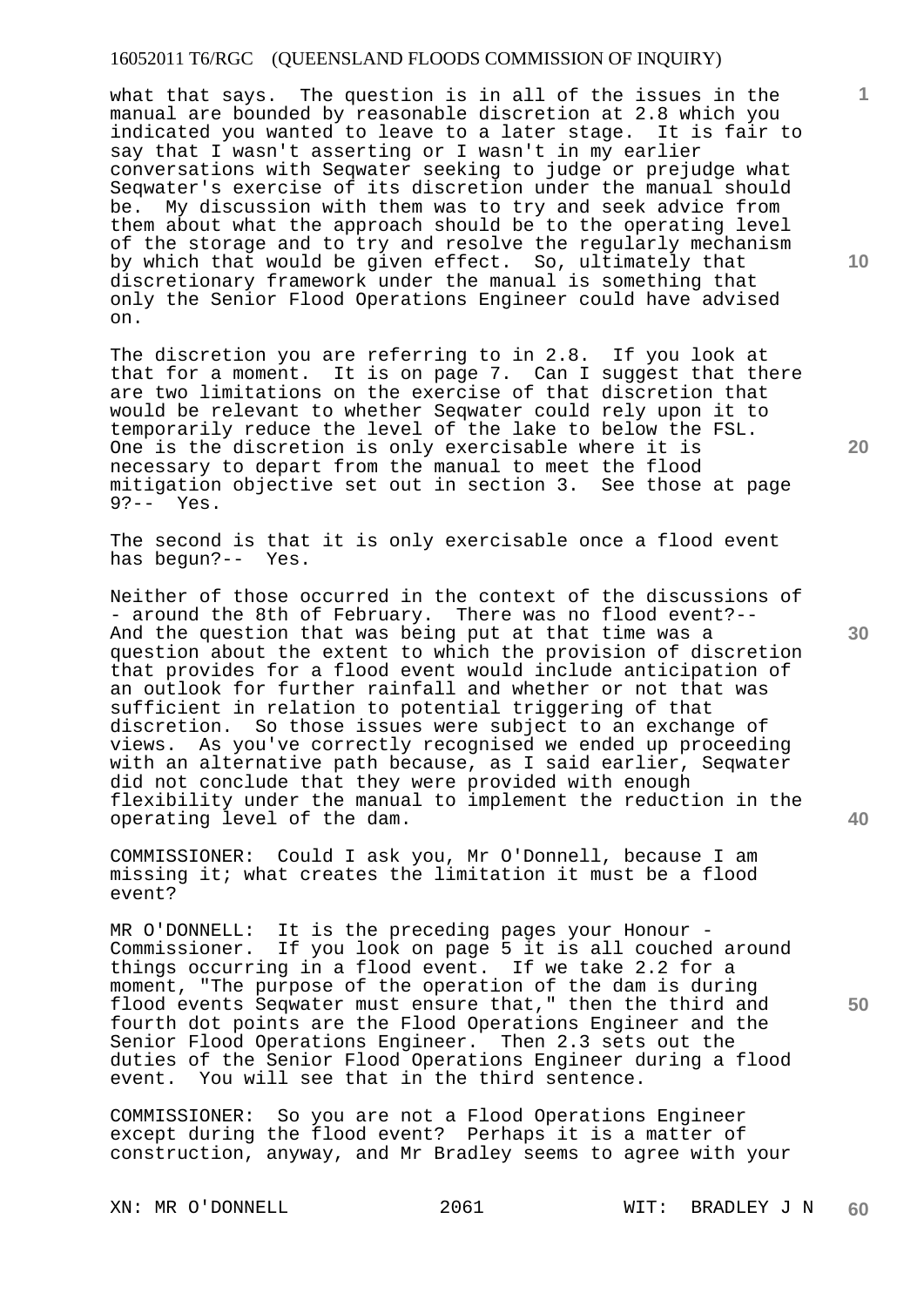construction?-- It was certainly the view, Commissioner, that I've had expressed to me previously by Seqwater so I accepted the premise.

MR O'DONNELL: And the clause itself, 2.8 is directed to exercising a discretion so as to meet the flood mitigation objective set out in section 3. Those objectives are only for the purpose of managing the flood event.

# COMMISSIONER: All right, thank you.

MR O'DONNELL: The flood event itself is defined on page 2 as a situation where the Duty Flood Operations Engineer expects the water in neither of the dams to exceed the FSL. Also Commissioner, on page 4 paragraph 1.7. Paragraph 1.7, the concluding the words, "and must be used for the operation of the dams during flood events."

COMMISSIONER: It is a question of whether that is exclusive, I suppose, but, as you say, it may just be a matter of context.

MR O'DONNELL: Yes. Oh, I see, yes, there is another matter. Page 5, paragraph 2.3. If you look at the last bullet point on that page.

COMMISSIONER: Mmm. Can you have flood operations without a flood event, though? Does the manual contemplate flood operations absent a flood event? You'd say not, I gather.

MR O'DONNELL: No, I don't think it does.

COMMISSIONER: So you can't do things - that would rather suggest that there is nothing pre-emptive you can do at all under the manual at all ever.

MR O'DONNELL: Exactly. Indeed there is a critical statement at page 21, you can't even open the gates until the water level gets to 67.25.

COMMISSIONER: Well, that's why we came back to 2.8.

MR O'DONNELL: Yes.

COMMISSIONER: All right, thank you.

**50**  WITNESS: Commissioner, if I may comment on that. The only emphasis, I guess, I was placing was in that definition of the flood event whereby it says, "The duty flood operations engineer must expect the water level in either of the dams is to exceed the full supply level." So, it is - the advice from Seqwater was they couldn't - wouldn't construct this scenario we were dealing with when we were talking about potentially reducing the storage down to 75 per cent as being a scenario in which they could - they would assume the water level would exceed the full supply level. We were looking at a situation where we - there was a potential for significant additional rain would they take that into account and consider that to be

**30** 

**20** 

**10**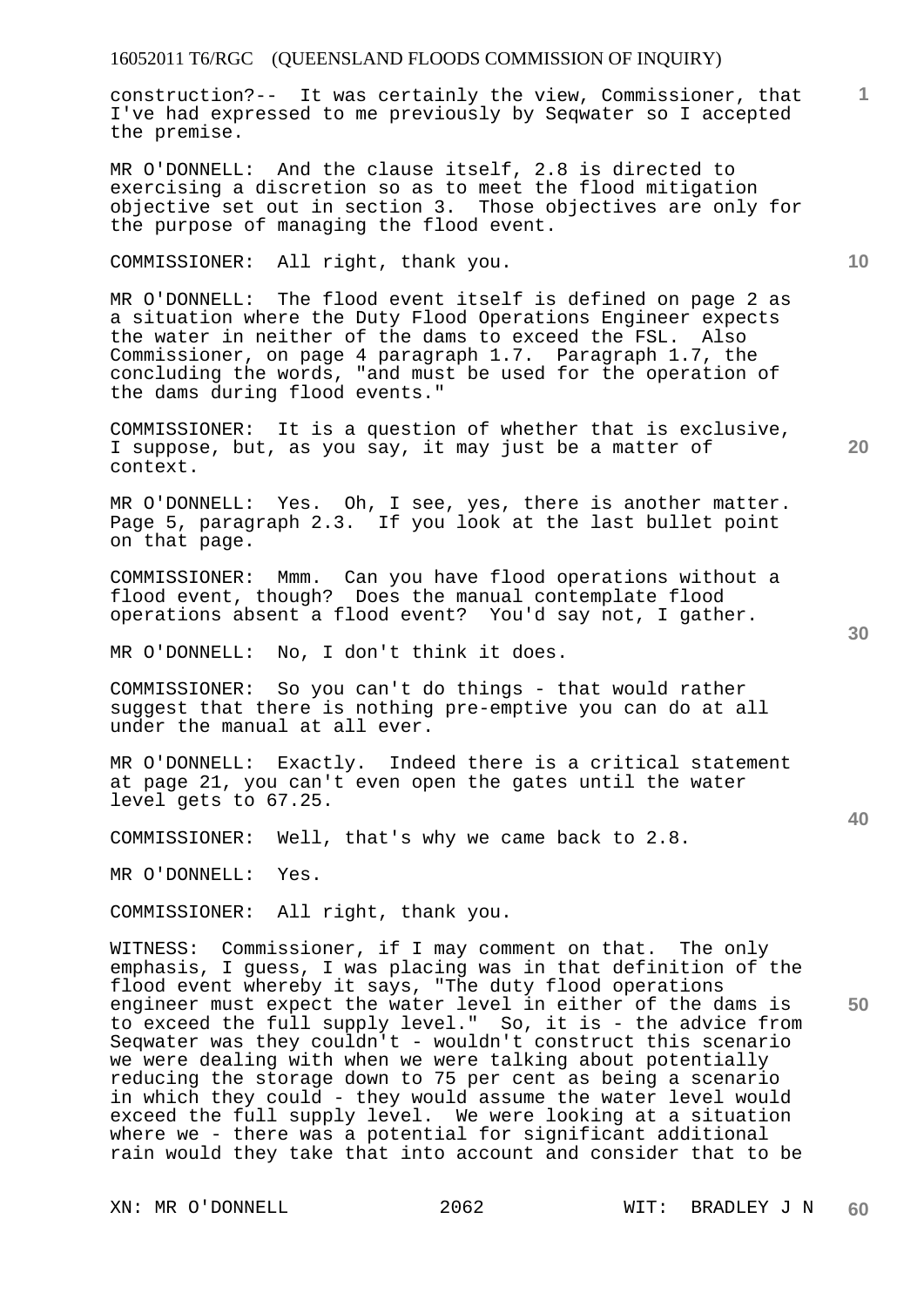a flood event for the purpose then of providing discretion to a Flood Operations Engineer. Their view was no, there wasn't sufficient confidence that there would be an exceedance of the full supply level. To some extent, the expectation of rain can be taken into account in deciding whether or not you are in a flood event in my view, but obviously that is an issued that has to be judged by the operational staff at Seqwater.

COMMISSIONER: Well, I suppose it is another problem of language; whether you mean that it is going to exceed it imminently or the possibility exists in a wet season?-- Yes.

It just seems to be another problem. Anyway. Thanks, Mr O'Donnell. I'm sorry to take you off track.

MR O'DONNELL: Thank you, Commissioner. The way, in fact, it was managed, is this right, Mr Bradley, is there was an amendment of the ROP to allow an interim program and then an interim program was, in fact, adopted?-- There was amendment of the ROP to allow for - this is technically complex, sorry but an amendment of the ROP to allow for an amendment to an interim program which already existed. That amendment was interim program which already existed. then submitted by Seqwater and approved by me.

Well, should  $I - I$  don't want to be - drag this out but if you look in your witness statement?-- Yes.

Page 11 paragraph 62?-- Yes.

**30**  On the 14th of February there was an amendment to the ROP so it produced the paragraph we see at paragraph 63?-- That is correct.

So the resource operations licence holder, that was Seqwater, under that amendment may submit to you a revised program?-- After that amendment was made that was possible, yes.

Then you say in paragraph 65, "Three days later Seqwater did submit a revised interim program."?-- Correct.

And jumping ahead to paragraph 68 on the same day, 17 February, you approve that revised interim program?-- Correct.

If we go back to the text of the interim program, it is set out in paragraph 66 and just summarising it, it allows Seqwater between 20 February and end of March to make releases from the dam necessary to reduce the level of the dam to a level below the full supply level. The interim supply security level being defined as 64?-- That is correct.

Then it operated until the end of March?-- That is correct.

Thank you. Thank Commissioner.

COMMISSIONER: Mr Ambrose.

**10** 

**1**

**20** 

**40**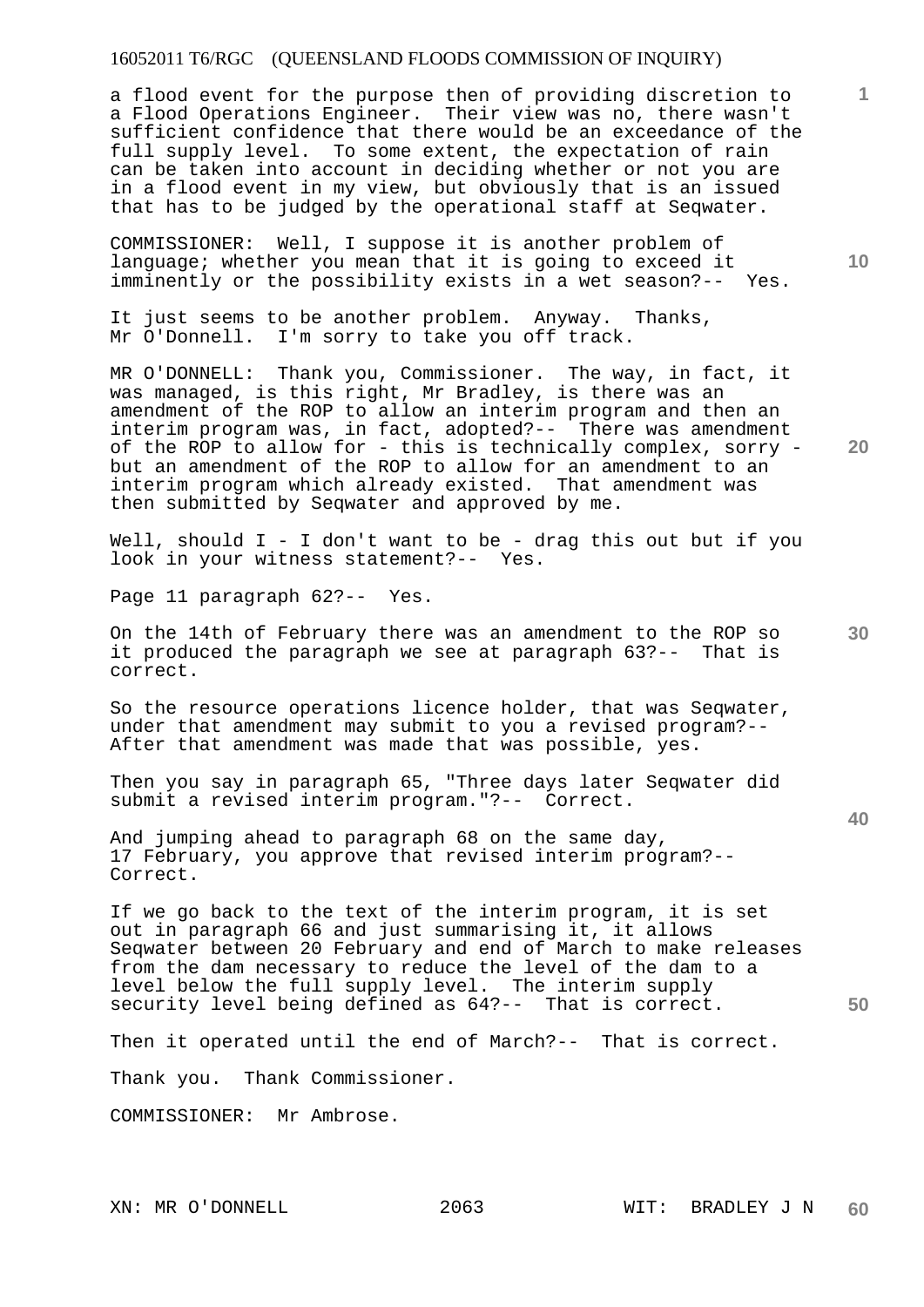MR AMBROSE: Would you have a look at Exhibit 21, the File Operations Manual, please? The Manual of Operations. At page 2 the definition of Senior Flood Operations Engineer defines the person designated in accordance with section 2.3 under whose general direction the procedures in this manual must be carried out. If you go to 2.3 it provides for the nomination of a person to undertake the role of Senior Flood Operations Engineer; see that?-- Yes.

The third bullet point which has previously been referred to you, provides that the Senior Flood Operations Engineer has the role of exercising the reasonable discretion in managing a flood event as described in 2.8?-- Yes.

If you go to 2.2 the fourth bullet point provides that the Senior Flood Operations Engineer is designated to be in charge of flood operations at all times during the flood event?-- Yes.

Wouldn't that suggest to you that the discretion which might be exercised pursuant to 2.8 is an exercise of discretion during a flood event and at no other time?-- I can understand that interpretation, yes.

# Thank you.

COMMISSIONER: There is some limitations, aren't there, in a flood mitigation manual that only goes into play when something goes wrong, aren't there? In other words, when you have a flood event?-- I think it is - on my understanding of the manual and operation of the dam there is an assumption there that the full supply level - there wouldn't be variation in terms of a dynamic operating level of the dam below the usual full supply level when in anticipation of wet seasons as we all understand. Therefore the manual specifies procedures that would occur once the dam was above its full supply level and has had a high degree of conservatism in wanting to see those flood - temporary flood waters emptied within a seven day period. Characteristically it is only sought to change the operational mode of operators of the dam once there is actually an exceedance of the full supply level.

I see what it does or it does on this interpretation at any rate, I just wonder, whether that's adequate for what is needed. What do you think?-- That question to me goes to the issue about whether or not there are different operating modes for the storage in terms of should it be operated dynamically in terms of the operating level should be drawn down prior to a wet season and should it be drawn down prior even to a weather event in terms of if you can see a significant weather cell coming should you be able to draw down below full supply level. Partly because of the discussion we just had in this room about what is a defined flood event, the manual will preclude that kind of action occurring, I agree, without - if the engineer wasn't satisfied to the point where that discretion was going to be exercised. But I think whether or not there is merit in pursuing that in policy terms, in terms of the benefits of that kind of dynamic operation at full

**10** 

**1**

**20** 

**30** 

**40**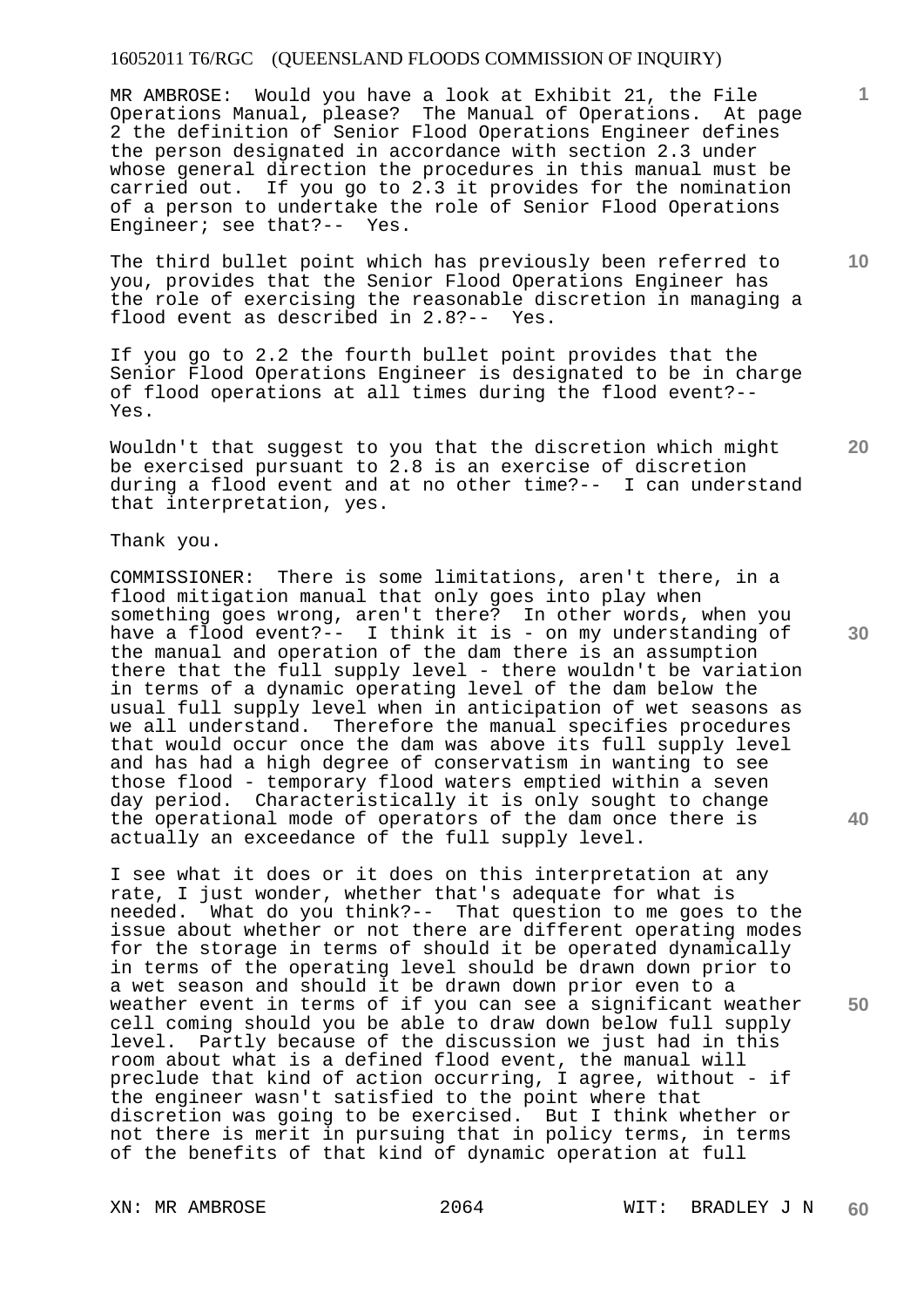supply level, is yet to be demonstrated. There would need to be significant analysis of the various scenarios which might occur where you may have a significant impact on water security by drawing down in advance of a wet season only to see no significant inflows to the storage over that wet season. Or indeed where trying to operate the dam in a responsive way, in a fine- tuned way during an actual weather event you may, in fact, worsen flooding risk in some areas.

Certainly it is all risk management but there are two questions, I suppose, whether there should be that capacity and whether that capacity should be incorporated into the Flood Mitigation Manual if it is to exist. The first, as you say, is moot and might require a bit more exploration. What about the second?-- It could be provided in anticipation of the benefits of that mode of operating being demonstrated, but there is also a risk that - and I am conscious I am saying this having just gone through discussion where we talked about the fact that I was challenging Seqwater in discussions to explain the view they had of discretion in relation to the full supply level. Having - even despite having had that interaction, I am of the view that the manual has to provide some clear guidance to the operational staff in relation to a mode of operating the storage that is going to be appropriate given the wide array of permutations and combinations of what might happen in terms of rainfall and inflows of various points upstream, if you like, of the city of Brisbane. So, as we have recognised, the dam can only mitigate 50 per cent of flows that might occur in 50 per cent of the catchment and so trying to - it would need to be demonstrated through good analysis and modelling over a long period of time what was going to be the actual benefit in trying to create that flexibility for operational engineers otherwise it may just be - we may be giving them a power or capacity which they don't have the tools to execute because they don't have perfect foreknowledge of what is going to happen with rainfall and inflow.

If they did have that capacity should it be reflected in the Flood Mitigation Manual or should it be entirely independent of it? Is it better out of it?-- Sorry, I would expect - it should be reflected in the single document to the Flood Mitigation Manual. The purpose of the manual may need to be augmented then, as you say, because the moment only relates to a flood event.

Thanks. Is there anything arising out of that?

MR O'DONNELL: Yes, there is. I think I can do it before lunch.

COMMISSIONER: Sure.

MR O'DONNELL: When you were reducing the lake level below FSL, you are cutting into the water stored for - to meet South-East Queensland's consumption needs, aren't you?--

**10** 

**1**

**20** 

**30** 

**40**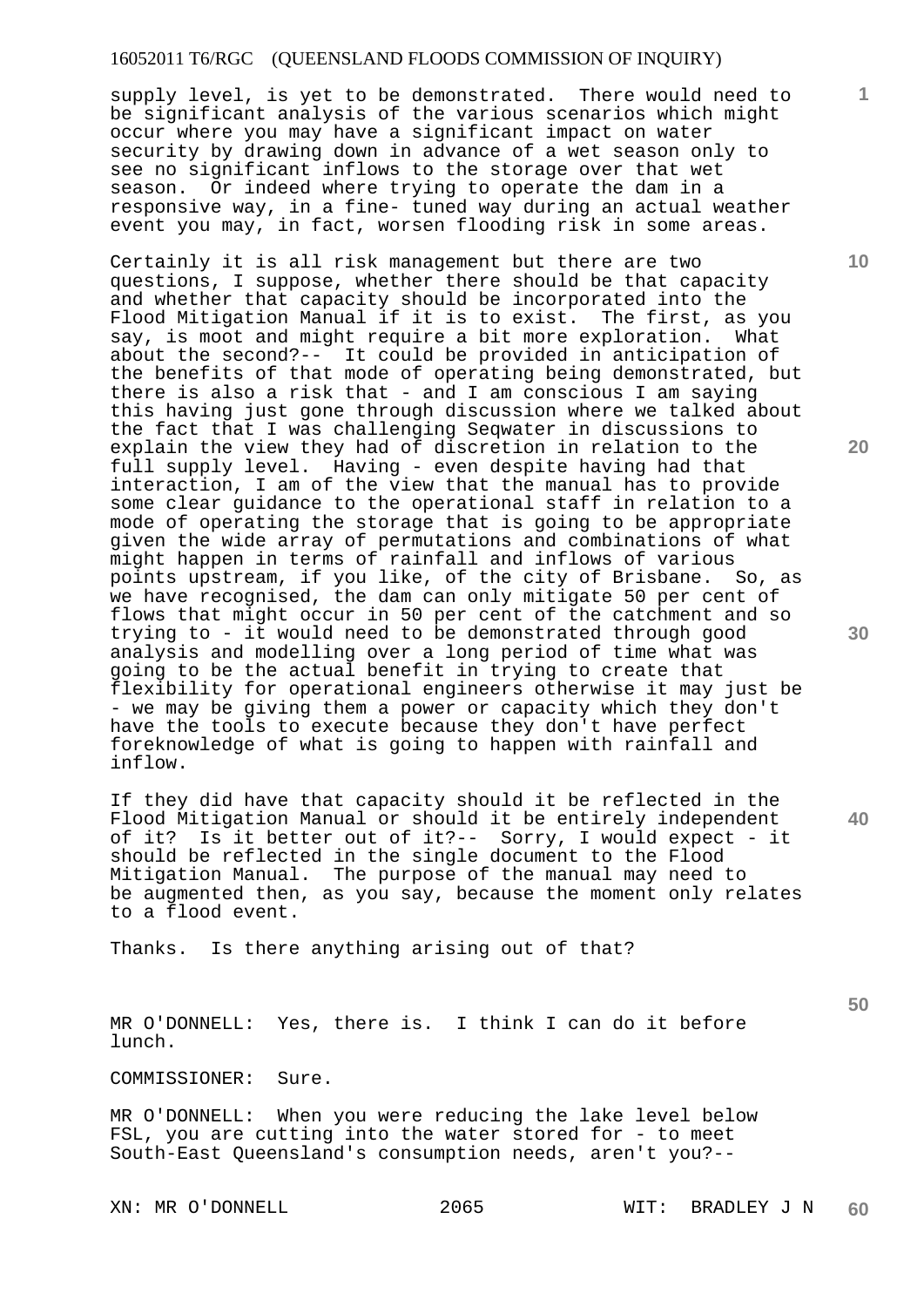Correct.

Seqwater, as the manager of the dam, is not an expert in what water is needed to meet South-East Queensland's consumption needs, that is right, isn't there? There are other agencies which handle that?-- Seqwater don't undertake the water balance modelling which the SEQ Water Grid Manager does where they look at what is the best way of meeting the demand across South-East Queensland taking into account manufactured sources and dam water supply sources. Seqwater aren't expert and don't make those decisions in an operational sense but Seqwater is certainly responsible for being able to meet their supply obligations under contract to the Water Grid Manager and operator of the dams so it can effectively provide water and treated water through the water treatment plant as per the requirements of the grid. So, they absolutely have a responsibility to be able to deliver that function but they don't sit there fine tuning the optimisation of different sources of supply as the grid manager does.

Let's put it bluntly; the grid manager is the expert. The Water Grid Manager is the expert in terms of working out South-East Queensland's consumption needs and whether a reduction in the lake level of Wivenhoe will or will not pose too much of a risk to meeting South-East Queensland's consumption needs?-- In a long term supply planning sense the Queensland Water Commissioner undertakes that role of projecting forward the future supply requirements of the region and when supply augmentation might be needed. That is why under the Seqwater strategy the QWC strategy that has a regulatory status as a water security program there is provision for Queensland Water Commission and Seqwater to assess the full supply level of Wivenhoe dam that arises from that report I referred to earlier that Seqwater undertook as part of the strategy process in 2007 looking at the full supply level of Wivenhoe Dam.

And the Water Grid Manager?-- Well, the Water Grid Manager is focussed on a shorter term time frame than that longer term planning frame you are talking about in terms of when the next supply source is needed. The Water Grid Manager is more of an system operator, that is in a kind of day to a week timeframe determining what flows should occur from what sources and how best to optimise the yield from the grid as a whole.

Can we agree then it is the Water Grid Manager and the Queensland Water Commission which have the primary role of determining Queensland's need for water consumption?-- South-East Queensland's yes.

If there was a reduction in the lake level of Wivenhoe below 67 whether that would pose too much of a risk in terms of meeting consumption needs either immediately or in the future?-- Look, I think in short that is right in terms of supply capacity for the dam. But that said, Seqwater are the owner and operator of a storage that provides two functions not just one. It provides a function of water supply and a function of flood mitigation so the entity itself should also

**20** 

**1**

**10** 

**40**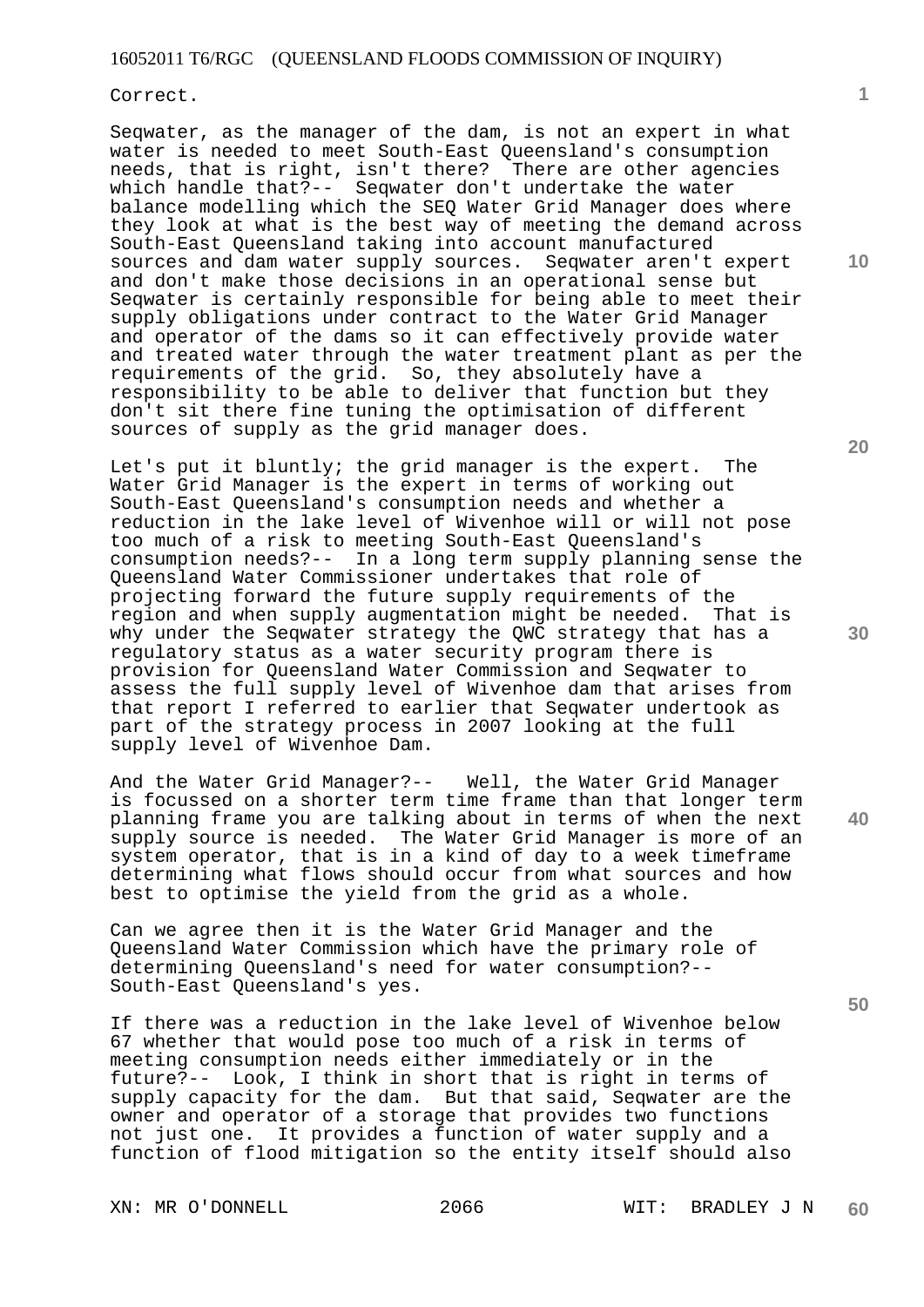have a view about how best to optimise the balance between those objectives.

That is right, but it is a combination of views of a number of statutory agencies?-- Yes.

You have the Water Grid Manager, the Queensland Water Commission and Seqwater?-- That is right.

When the Minister raised the question of reducing the lake level before Christmas last year he initially sought advice from the Water Grid Manager and the Water Grid Manager in turn got advice from Seqwater; that is right, isn't it?-- That is correct.

When it was raised again at the end of January and February this year again each of those different statutory authorities was involved in formulating the advice to the Minister?-- Correct.

We see that in some of the documents. If you look at Mr Burrows witness statement, please.

COMMISSIONER: Isn't this getting a bit off what I was asking?

MR O'DONNELL: No, precisely what your Honour was asking. Wouldn't it be an idea if the manual would allow Seqwater to reduce the lake level below the FSL.

COMMISSIONER: You want to make the point there are lots of people involved in this and it is not a good idea.

MR O'DONNELL: Seqwater has no expertise in saying if we reduce this level will the Water Grid Manager have enough resources to supply South-East Queensland's needs.

COMMISSIONER: I just don't know that you need to go to documents to make that point because Mr Bradley seems to agree with you that there are other people. If you badly need to do, but dont if you don't really have to.

**40** 

**50** 

**20** 

**1**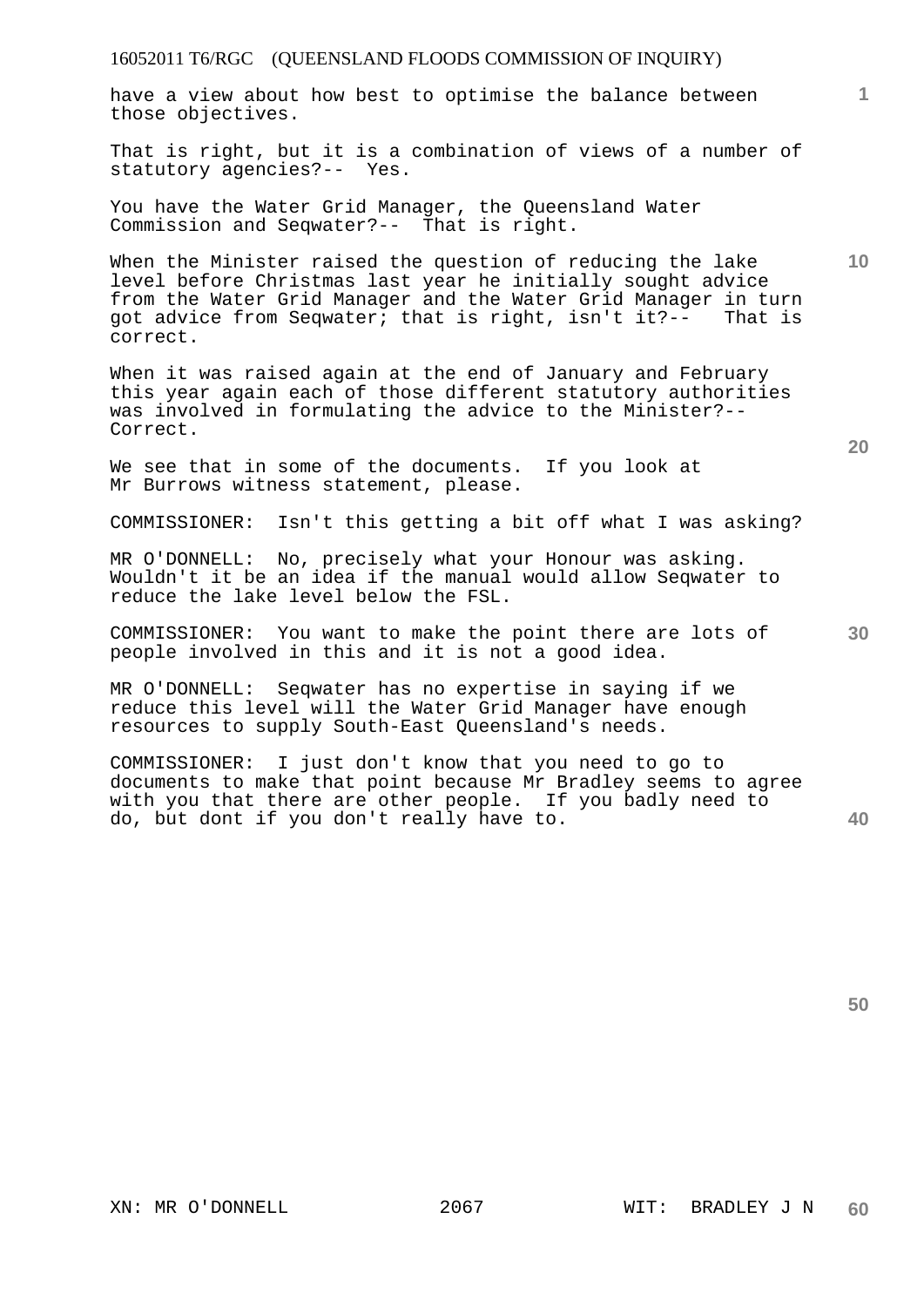MR O'DONNELL: Well, I'll just go to two. When the change came in February this year - if you look in Mr Borrows' statement at PB22 at page 202 - that should be a letter from the Water Grid Manager of 9 February 2010?-- I have that.

And then in the third paragraph, the Grid Manager confirms advice that it has no objection to the dam being drawn down to 75 per cent of FSL, and that's expressed in the next sentence on the basis, "The implications of that drawdown are unlikely to impact our ability to comply with the South-East Queensland System Operating Plan for our grid contract obligations." Then at page 203 comes the advice from Seqwater to you the next day. The first paragraph recites the advice from the grid manager, and then the second last paragraph says, "In light of the Grid Manager's advice to Seqwater, the extreme nature of the event", and so on, "Seqwater recommends the temporary reduction"?-- Correct.

**20**  So, it was a combination of advice from the different agencies which led to the temporary reduction?-- I think what you're outlining is a process where Seqwater took the advice from the Water Grid Manager before providing its recommendation to the Minister that there be a temporary reduction to 75 per cent of the full supply level.

Yes, and it was appropriate to get the input from the Water Grid Manager, wasn't it?-- Certainly.

**30**  It's their water, after all; that's right, isn't it?-- They're the contractual counterparty for that water.

But they own the water. Seqwater is the shepherd for someone else's flock?-- Well, the grid manager is the customer, and Seqwater is the provider of the service of water supply.

Thank you, Commissioner.

COMMISSIONER: Did you have anything else? Mr Dunning?

MR DUNNING: We have no questions, thank you, Commissioner.

COMMISSIONER: All right. Mr Murdoch? I'm sorry, Mr Murdoch, I shouldn't be starting you at 1 o'clock on the dot. We'll adjourn until 2.30 and come back to it then. Thank you.

THE COMMISSION ADJOURNED AT 1.02 P.M. TILL 2.30 P.M.

**50** 

**40** 

**1**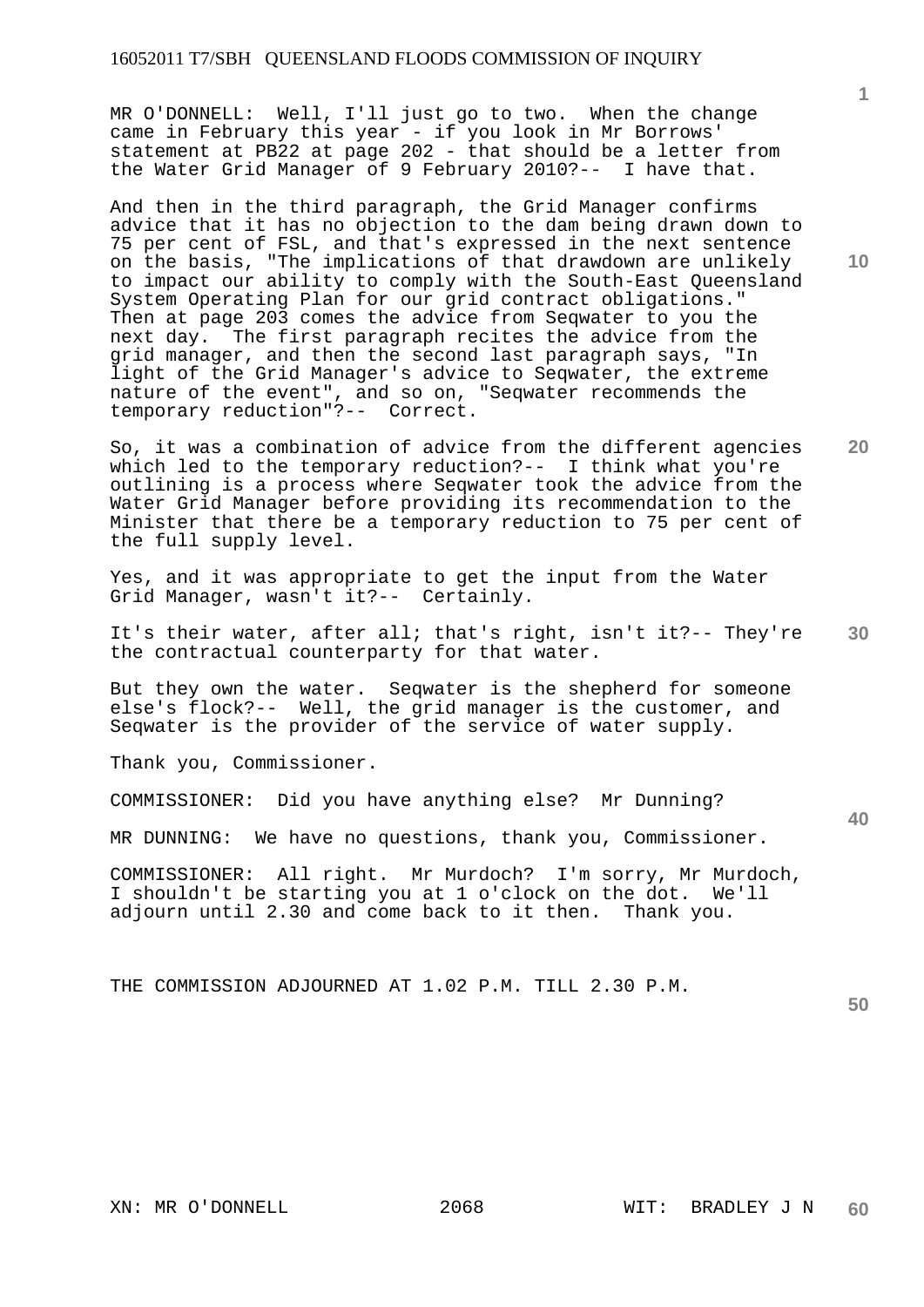THE COMMISSION RESUMED AT 2.29 P.M.

JOHN NEVILLE BRADLEY, CONTINUING EXAMINATION:

## COMMISSIONER: Mr Murdoch?

MR MURDOCH: Mr Bradley, the stretch of river 67 kilometres from Wivenhoe Dam down to Mt Crosby has, along its reach, two townships, Lowood and Fernvale, as well as numerous agricultural properties; you're aware of that?-- Yes, yes.

You'd also be aware that so far as the agricultural properties are concerned, that the inundation by fast-flowing water during the events of 10th, 11th and 12th of January caused considerable damage to those properties?-- I understand that.

And, specifically, the irrigators who had the lawful right to have pumping equipment on the river bank to enable them to conduct their irrigated agricultural activities?-- Yes.

Does the damage that's occurred to the river banks and the equipment which the irrigators had been permitted to erect on the river banks fall within the purview of your Department's jurisdiction?-- My Department is certainly undertaking a role now - because of its natural resource management responsibilities, is undertaking a role in supporting part of the restoration activity that's now underway, and so providing funding towards SEQ Catchments, an NRM body in relation to<br>issues to deal with riparian clean-up and restoration. In issues to deal with riparian clean-up and restoration. terms of the regulatory scope of my agency, the clear instrument that refers to the impact of releases from Wivenhoe Dam and requires an assessment of that by Seqwater is the operator - is the Moreton Resource Operating Plan that provides for an assessment to be undertaken and for reporting to occur after that assessment by Seqwater in order to inform its optimisation of its release practices and strategies from the storage. So, they're the two key areas of relevance, I guess, in terms of my agency that come to mind in relation to that question.

You've said that an agency - the agency, Seqwater, is to assess damage for the specific purpose that you've mentioned. What about your own Department? Is it conducting an assessment?-- My Department has a general responsibility in relation to natural resource management matters, and is interested in these issues, but the regulatory responsibility for the assessment, in terms of stream bank impacts after significant releases from infrastructure under the Moreton Resources Operation Plan rests with the licence holder - the resource operation licence holder - which is Seqwater, and so that assessment of the contribution of releases from the storage on downstream embankments and the stability of downstream embankments and erosion issues is most relevantly

**20** 

**10** 

**30** 

**40**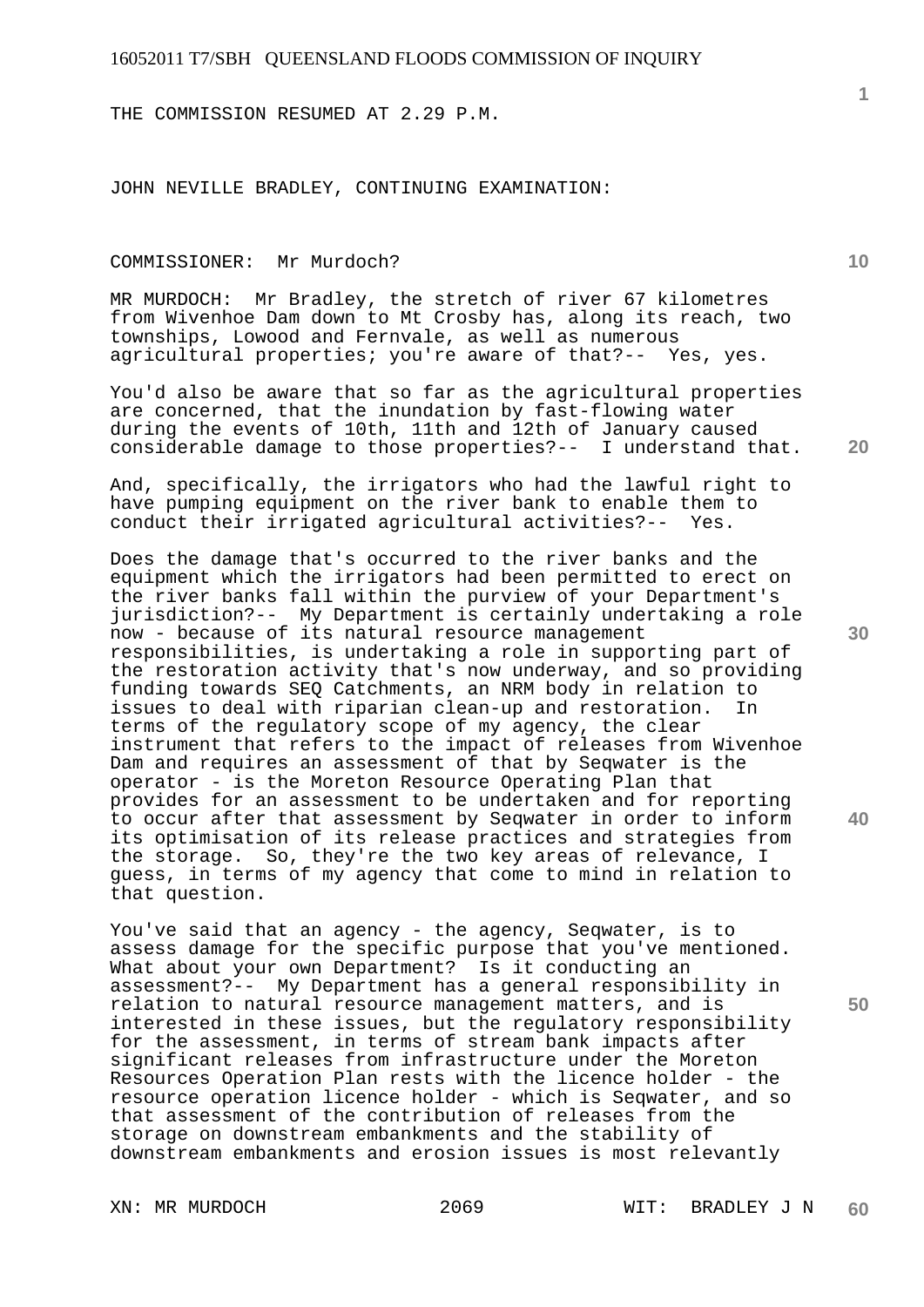undertaken by Seqwater in that role.

Has an assessment been done by that agency?-- I'm not aware of the progress of that matter by Seqwater, but I realise they will be providing testimony here, so that's best to address to them.

And the actual remediation work which is identified through that assessment, which agency has the responsibility of supervising that remediation work?-- In terms of the contribution of dam releases to that kind of stream bank impact, then I'm not aware that there is any provision for corrective works to be undertaken by Seqwater. My agency is involved in proactively seeking to assist natural resource management groups as they undertake corrective - or rehabilitative works around stream banks and erosion. We've provided approximately - we provide generally about \$780,000 per year to SEQ Catchments. We've provided a further instalment of \$200,000 since this event in order to assist with riparian clean-up and restoration, and I'm aware that the Federal Government has also provided a further \$400,000 to SEQ Catchments to assist with this kind of natural resource management activity. Now, how much of that could be devoted to the relevant land holders that you're referring to is a matter that - would need further advice from SEQ Catchments, the NRM body.

Well, so far as the individual irrigators are concerned, where their particular property might need remediation work on the banks to enable them to resume irrigating, what's their first port of call? Which agency?-- Well, it would depend on whether or not this rehabilitative work is work that is the responsibility of any party other than the landholder concerned. So, the landholders, unfortunately, suffer the impact of these kind of significant flood events and can be impacted by heavy flows during significant rainfall events at any time, and what our agency seeks to do is support natural resource management groups as they try and assist landholders to deal with the kind of significant erosion and stream bank instability that can arise after these events, but land holders will be best placed then to contact SEQ Catchments as the NRM body who are out in the field doing that kind of work.

And so far as SEQ Catchments is concerned, do they have the financial capacity to contribute to the remediation work that might be required of individual landholders, so far as restoration of river banks are concerned?-- It would depend on what the nature of the works were and, indeed, whether or not they were works on private property or works within the riparian zone, if you like, with the high bank involved in stream bank stabilisation, but, as I say, one of the things my Department sought to do is provide additional financial support to SEQ Catchments to assist them with the riparian clean-up and rehabilitation program. It initially focused around 50 to 60 kilometres of priority areas within the riparian zone in those areas in the Lockyer Valley particularly.

**10** 

**1**

**20**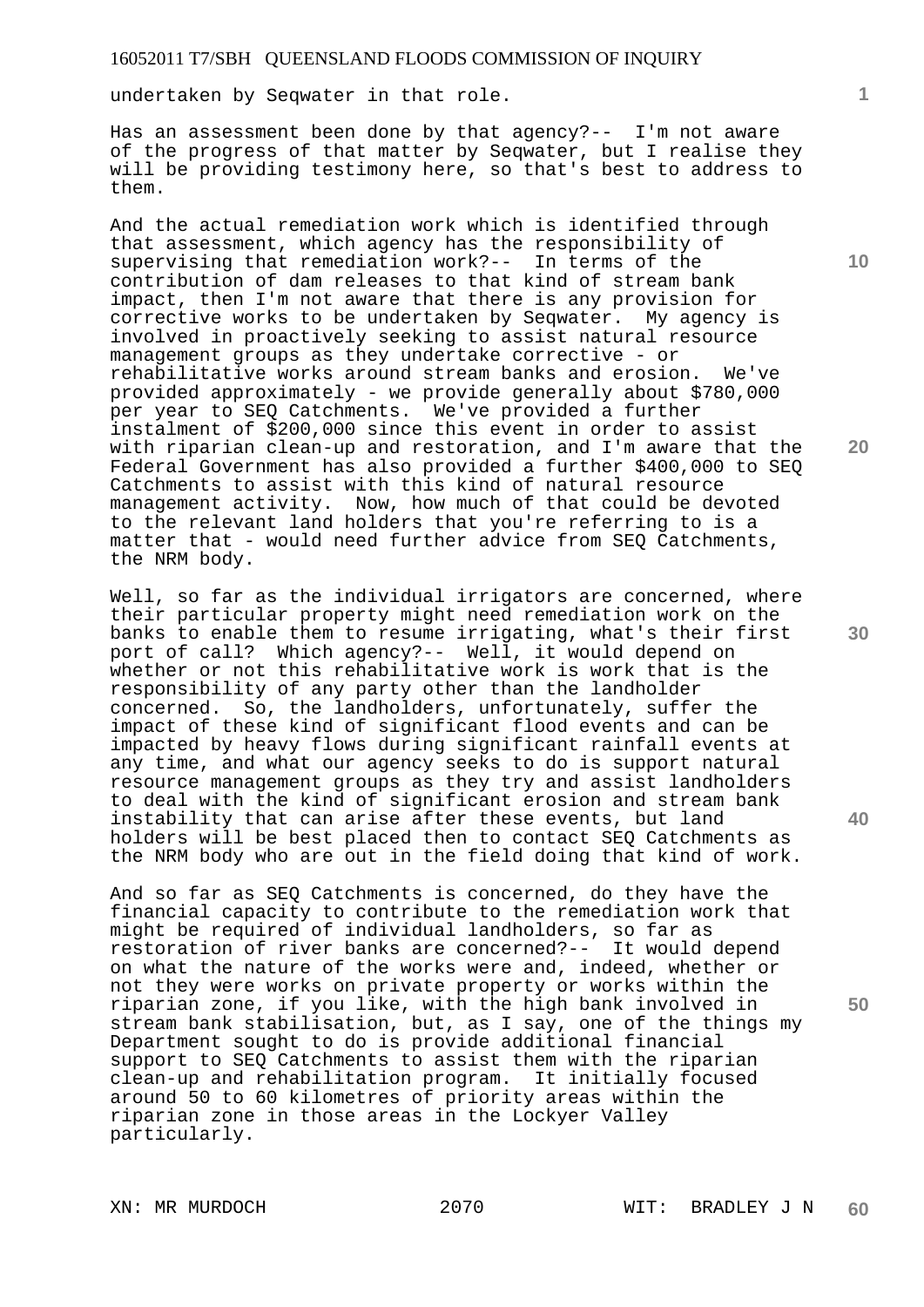So far as the riparian zone goes, that's the actual river and the bed of the river; is that correct?-- That's what I'm referring to, yes.

What assessment has your department made, if any, of the damage to the riparian zone in that stretch of river that I describe as the 60 or 70 kilometre-odd stretch?-- Yes, my Department has been working closely with SEQ Catchments around those issues and we're aware of some instances of significant scouring and erosion and stream bank instability, and my offices have been involved in that process. We've involved our staff, both from the regional services division of the department, that are officers involved working out of the regional office, but also our sciences staff, in terms of trying to draw on some of the remote sensing capacity that both ourselves and SEQ Catchments have in relation to those impacts.

What's to be done about restoration in the riparian zone?-- Well, as I said, there's a couple of aspects to this: one is obviously the work being done by individual land holders to try and address their immediate issues around stabilising stream banks and preventing further loss where there have been losses in terms of stream banks, but also we're proactively working with SEQ Catchments to fund initiatives that seek to address both riparian clean-up in terms of debris, but also stream stabilisation works. Some of those significant engineering works that might be required in relation to the impacts of those heavy flows would be quite substantial, and so this first round of funding and this first set of programs by SEQ Catchments is endeavouring to provide the kind of first line of response in terms of stream bank stabilisation.

How much is involved in the first round of funding?-- As I said, we provide about \$780,000, I think, from memory, to SEQ Catchments this financial year. We've given them a further<br>\$200.000 initially in relation to assisting this program. The \$200,000 initially in relation to assisting this program. Federal Government has given them \$400,000 also as an instalment, but we're also considering other avenues of funding should it be required to assist with this kind of NRM activity.

In the manual for operational procedures for flood mitigation at Wivenhoe and Somerset Dams, there are requirements for the operators to - at stages 1 and 2 - pay regard to the low level river crossings below the dam. I take it you're familiar generally with that requirement?-- Yes.

And that requirement seems to have rolled on through the various emanations of the plan?-- That's my understanding.

Are you aware whether there is any State Government plan or proposal to perform works on those low-level crossings so that the crossings would, in the future, cease to be a variable that had to be taken into account by the dam operators when they need to have controlled releases to bring the level back to the required level?-- I'm not aware of any existing analysis being undertaken around that issue specifically. It

**10** 

**1**

**20** 

**30** 

**40**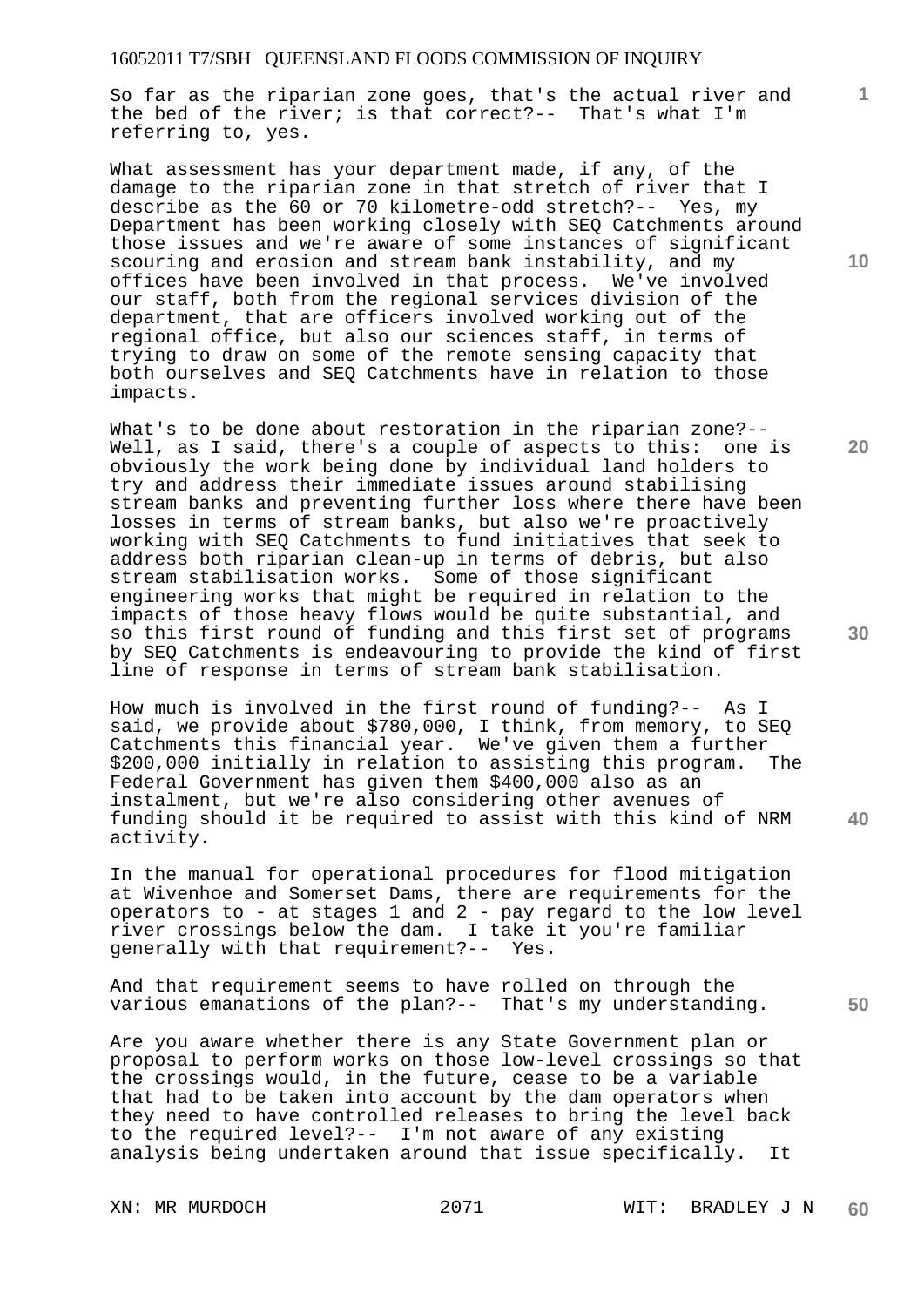is the kind of thing that could be accepted as part of an optimisation study of the kind that Seqwater have proposed that was being referred to earlier today, but as per Minister Robertson's testimony with the Commission, that would deal with an infrastructure impact of release strategies, but wouldn't itself deal with the environmental and stream bank scouring impacts of various release strategies. So, you would probably want to consider not only an infrastructure solution to allow more flexibility in terms of those releases at earlier stages in the dam operation level, but also be able to assess the potential risks of erosion from different operating modes or changes to the early stages of the dam release strategy.

Yes, I understand that, but is the answer that that approach, that engineering approach to reducing one of the factors that the operators have to take into account, that's not occurred?-- Not to my knowledge. I'm not familiar with any work done in that regard. Mr Allen - Peter Allen - the dam safety regulator - may be able to comment, but, as I say, it would be an issue that would require more than just a consideration of infrastructure solutions if we were to consider changing the release strategies at earlier stages in the flood mitigation response under the manual.

If there was merit in a proposal to engineer out that factor by lifting the height of the crossings, that would properly be a matter which would be taken forward by your Department?-- Well, it would be a matter that I expect my agency may have an involvement with, but the primary function of considering that would be whether or not it provided a benefit in terms of the flood mitigation over the dam, and so in terms of the assessment of whether or not it should be pursued - I guess that's what I was alluding to earlier - it would need to be considered as part of a comprehensive assessment of any change to those strategies within the Flood Mitigation Manual, rather than considered in isolation, and then the issue of where the cost would fall in terms of the cost of that infrastructure upgrade would be another matter again. My Department doesn't typically undertake works in relation to transport infrastructure.

But on that approach, doesn't it go round in circles, because the manual requires the operator to take into account the crossings in their current state, and it's beyond Seqwater, isn't it, to do anything about those crossings?-- The way I put it is that the kind of review that can be undertaken after a significant flood event in terms of the manual can include consideration of any additional flood mitigation capacity or function that may want to be considered, and then if that kind of assessment is going to be undertaken, then that might be an assessment about issues not only to do with the full supply level of the dam or additional infrastructure responses to increase the flood mitigation capacity of the dam, but investments in, as you say here, infrastructure solutions in terms of transport that can mitigate the impact of early modes of operation in terms of dam releases and, therefore, allow more releases to occur at higher rates at earlier stages above

**10** 

**1**

**20** 

**30** 

**40**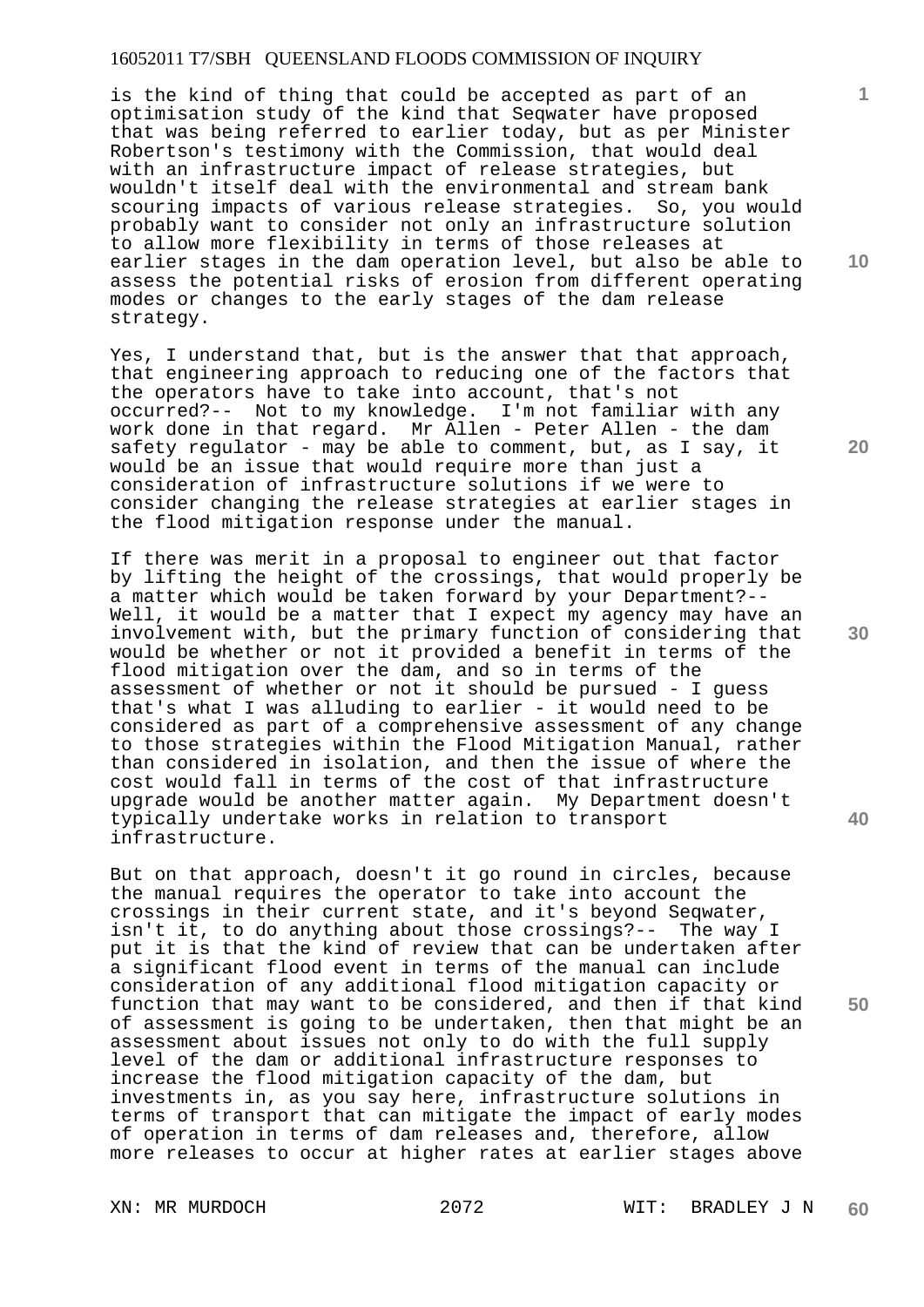the full supply level. So, I guess where I'm going with that is that what it is - what all those options are is the investment in flood mitigation capacity, and they should be considered on an equivalent basis for the dollar invested in achieving that outcome for the community, which leads me to the view, as I was expressing earlier today, that those trade-offs between flood mitigation functions and water supply security need to be considered in a comprehensive process involving Seqwater and the agency responsible for advising on water security, which is the Queensland Water Commission.

Fortuitously, lifting the height of the crossings wouldn't have any bearing on water security, would it?-- That particular scenario you're talking about I don't expect it would, but it would depend on what was proposed.

So far as the manual for operational procedures for the two dams is concerned, do you categorise that as a suite of operating procedures for the dam operator?-- Yes.

Is there a risk management plan for Wivenhoe Dam?-- My understanding is that there is, but I can't speak to that in detail. The - I am aware that the SEQ Water Grid Manager coordinates a whole-of-grid risk management framework whereby individual operators, including Seqwater, prepare - or manage their own risk management planning within the context of a whole-of-grid response. That's more about the vulnerability to the grid if one particular asset or one supply source is unavailable, so it needs to be coordinated from a whole-of-grid response, but I'm aware through that process that Seqwater does undertake its own risk management planning separate to the manual.

Well, is there, to your knowledge, a document which is a risk management plan for Wivenhoe Dam?-- I'm not aware of the precise title of that document. I would expect that there is, but I couldn't say that definitively.

Thank you.

COMMISSIONER: Mr Rangiah?

MR RANGIAH: I've no questions, Commissioner.

COMMISSIONER: Ms McLeod?

MS McLEOD: No questions, thank you.

COMMISSIONER: Mr MacSporran?

**10** 

**1**

**40**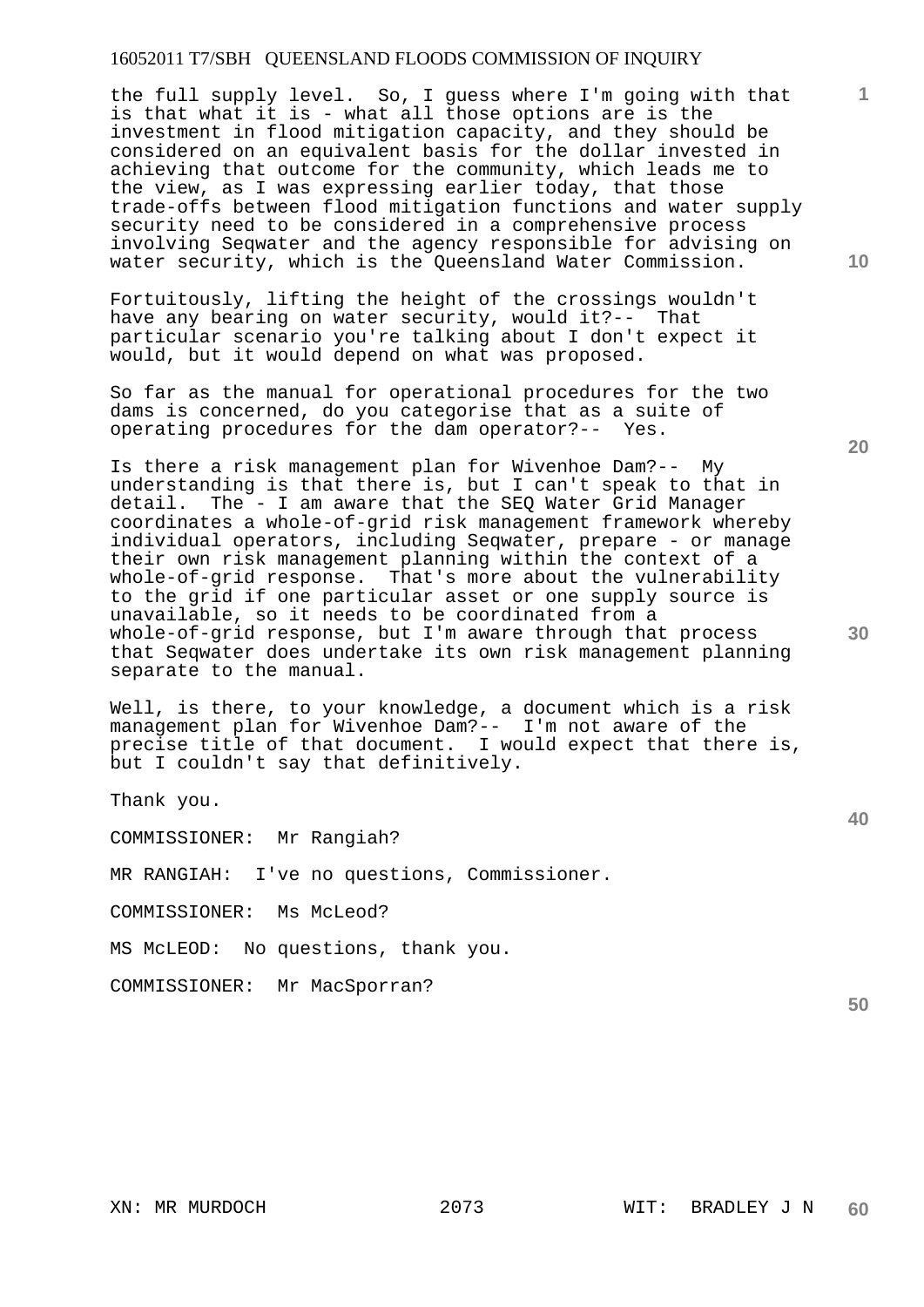MR MacSPORRAN: Thank you, Commissioner. Mr Bradley, just one matter: you were asked some questions about the references in the manual to the full supply level of the dam - Wivenhoe?-- Yes.

Could I take you to that manual, Exhibit 21, and could you go to page 19, please?-- Yes.

**10**  Section 8.1, in the second paragraph of that section-----?-- Yes.

-----is that a reference that - or one of the references you were referring to in your evidence?-- It's one of the references I was referring to.

And that's a reference to 67 metres?-- That's correct.

That's all I have, thank you, Commissioner.

COMMISSIONER: Thank you. Mr Callaghan?

MR CALLAGHAN: There was one matter I overlooked, Mr Bradley, that I did want to ask you about, and that was in relation to the Harlin reach of the Brisbane River where certain permits have been granted to extract gravel; are you aware of that?--Yes.

And, specifically, whether there's been any monitoring as to the detrimental effect to the bed and banks of this part of the river due to that gravel extraction. Has your Department been monitoring that?-- My Department has men on site and inspected issues raised in earlier testimony before the Commission. That meeting occurred in March. Yes.

And are you able to update us, if you like, on the status of the monitoring that you're doing?-- In general terms - and it is an operational matter, one that I don't have close detail for - but, in general terms, my understanding in relation to that matter is the officers on site couldn't see evidence of impacts of scouring and erosion being exacerbated by the operations of the quarry, the kind that were of concern to the other witness, and that wasn't apparent through their inspection. There was an issue raised in relation to assertions of quarrying beyond licence permits, and my Department has given an undertaking to undertake an investigation in relation to that aspect, which is, as yet, underway. So, that's the situation as I understand it.

Thank you. I have nothing further. May the witness be excused?

COMMISSIONER: Thank you, Mr Bradley. You're excused.

WITNESS EXCUSED

XN: MR MacSPORRAN 2074 WIT: BRADLEY J N XN: MR CALLAGHAN

**40** 

**50** 

**20**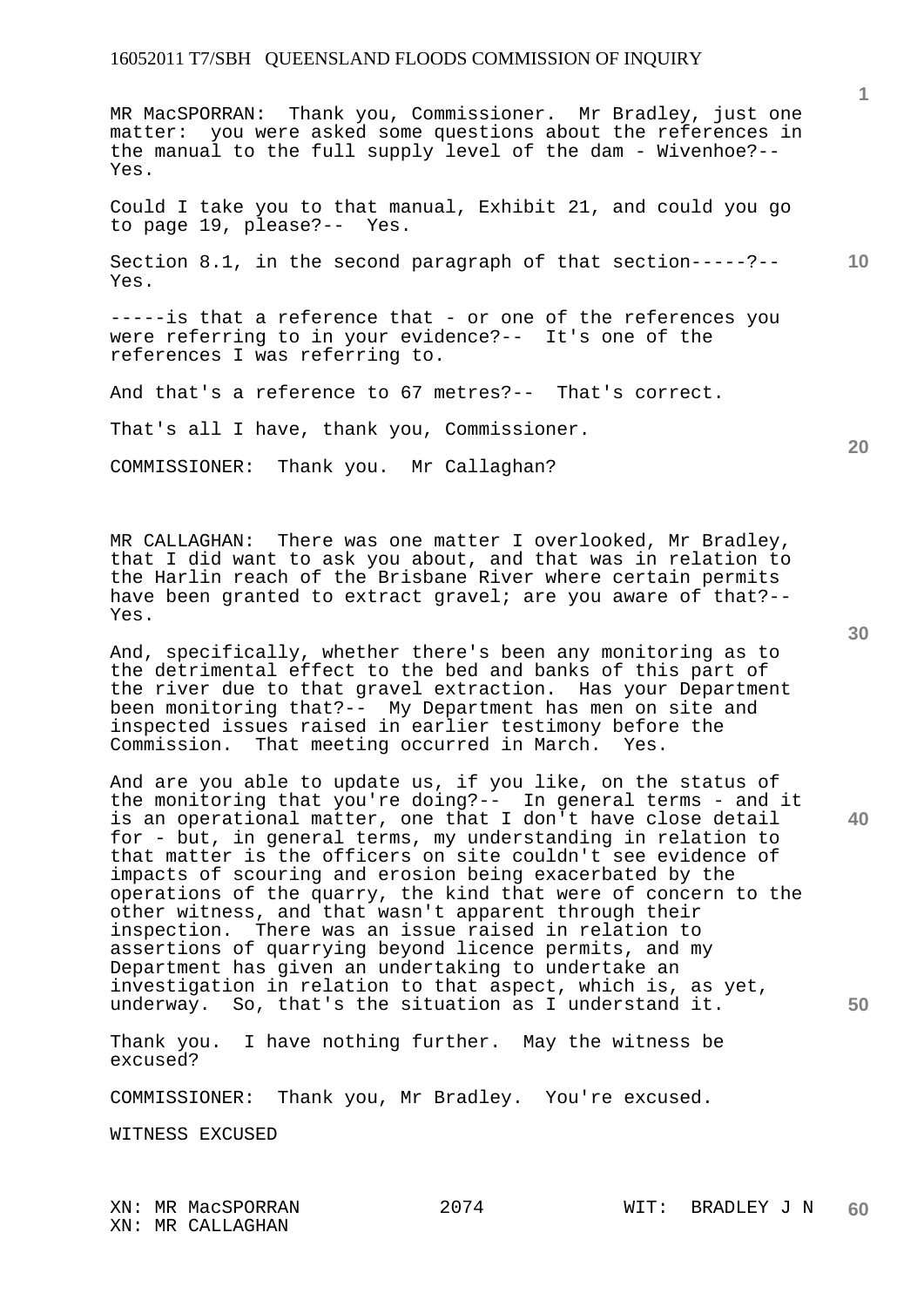MR CALLAGHAN: I call Peter Allen.

PETER HUGH ALLEN, SWORN AND EXAMINED:

MR CALLAGHAN: Could you tell the Commission your full name and occupation, please?-- Peter Hugh Allen. I'm a civil engineer with the Department of Environment and Resource Management.

Mr Allen, you have prepared a 54 page statement with attachments for the purposes of the Commission; is that correct?-- Yes.

Can I show you that, please? That's your statement and attachments?-- Certainly looks like it.

I tender that.

COMMISSIONER: Exhibit 397.

ADMITTED AND MARKED "EXHIBIT 397"

MR CALLAGHAN: Mr Allen, I want to give some prominence to the issue of North Pine Dam, so we might start with that, because for all the attention that Wivenhoe is receiving, you find that, from a dam safety perspective, the flood event at North Pine Dam was more serious than that which occurred at Wivenhoe-Somerset; is that right?-- That's right, from a dam safety perspective.

Yes. And you outline the science of that, I think, in paragraph 149 of your statement?-- Yep.

And the point you make is that you - there may be some serious inadequacy in the spillway there; is that right?-- Potentially. It's really a case of - there's a mismatch in the head waters versus the discharge, and that just needs to be investigated.

Yes?-- The head water relation - or the head water levels were equivalent, from a design flood point of view, of somewhere between about a 1 in 5 and 1 in 10,000 year level, and the discharges were somewhere of the order of 1 in 200 or thereabouts. So, that mismatch does need to be explained.

And that is something that's being reviewed; is that correct?-- Yes, we have received a proposal from Seqwater now that they'll have most of that work done by the end of June.

**40** 

**50** 

**20** 

**10**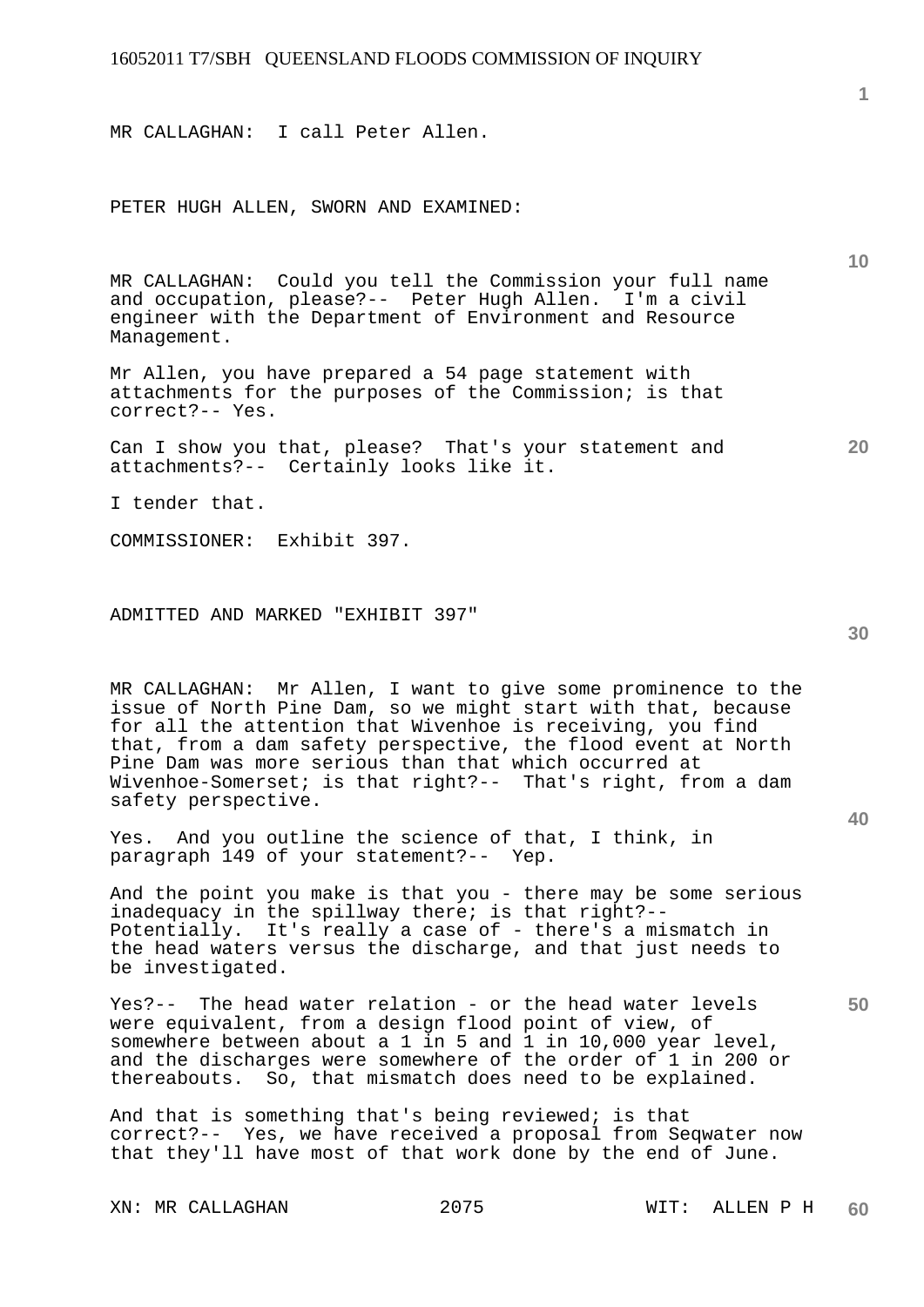Okay. I was just going to ask you about that, because I think we've got some notes of yours up until the middle of March, at least, but it has obviously been a work in progress since then?-- Yes.

And that's the update, is it, that there be a-----?-- Yes, there's a number of issues they need to address. One is the rating of the gates at extreme gate openings. They got up to about gate settings 20 and 21 in the last event - out of 23. So, there may be some problems associated with the discharge ratings of those gates. There may be some problems with the hydrological modelling to produce that - you know, so there may be some problems in the storage capacity curve up at that top end which may produce some of those types of errors. Now, I've heard back from Seqwater informally that it can still accommodate about a 1 in 10,000 year flood event, so there's no risk to the every day dam safety of North Pine, it is more in relation to the big events that will occur.

All right. In the meantime - and for that matter at all times - when it's at full supply level, there's - it offers little in the way of flood mitigation; is that correct?-- Yeah, that's right. It was never built with flood mitigation as a primary function. It was really a case of - it was there for the water supply and the flood mitigation was incidental. I mean, in the last event, it had - it achieved an outflow about 80 per cent of what the inflow was, I understand.

You say it was never built for it. I think I understand what you mean. That wasn't it's objective when it was built?-- Yeah, that wasn't its primary focus.

There's nothing about the way it's built which prevents it from having a flood mitigation capacity?-- Well, it's tied up with the amount of storage it's got available to temporarily store floods.

That just depends on where full supply level is set; doesn't it?-- Well, yes, but it also depends on where the crest is and things like that, so it is all interrelated. So, you would require a heck of a lot of work on North Pine to provide a significant degree of flood mitigation. The magnitudes of the floods are such that you could reduce the head water level, I suspect, down a fair way without significantly improving the flood mitigation potential for North Pine.

Is that because it's relatively - compared to the Wivenhoe-----?-- Well, it is relatively small compared to the incoming floods.

All right. The manual does provide an operation strategy with flood release objectives - the manual, which is Exhibit 29 the North Pine manual - at 8.4. Can you see that on the screen in front of you?-- Hopefully it's coming up.

If we can get 8.4 up?-- Yes.

**20** 

**1**

**40** 

**50**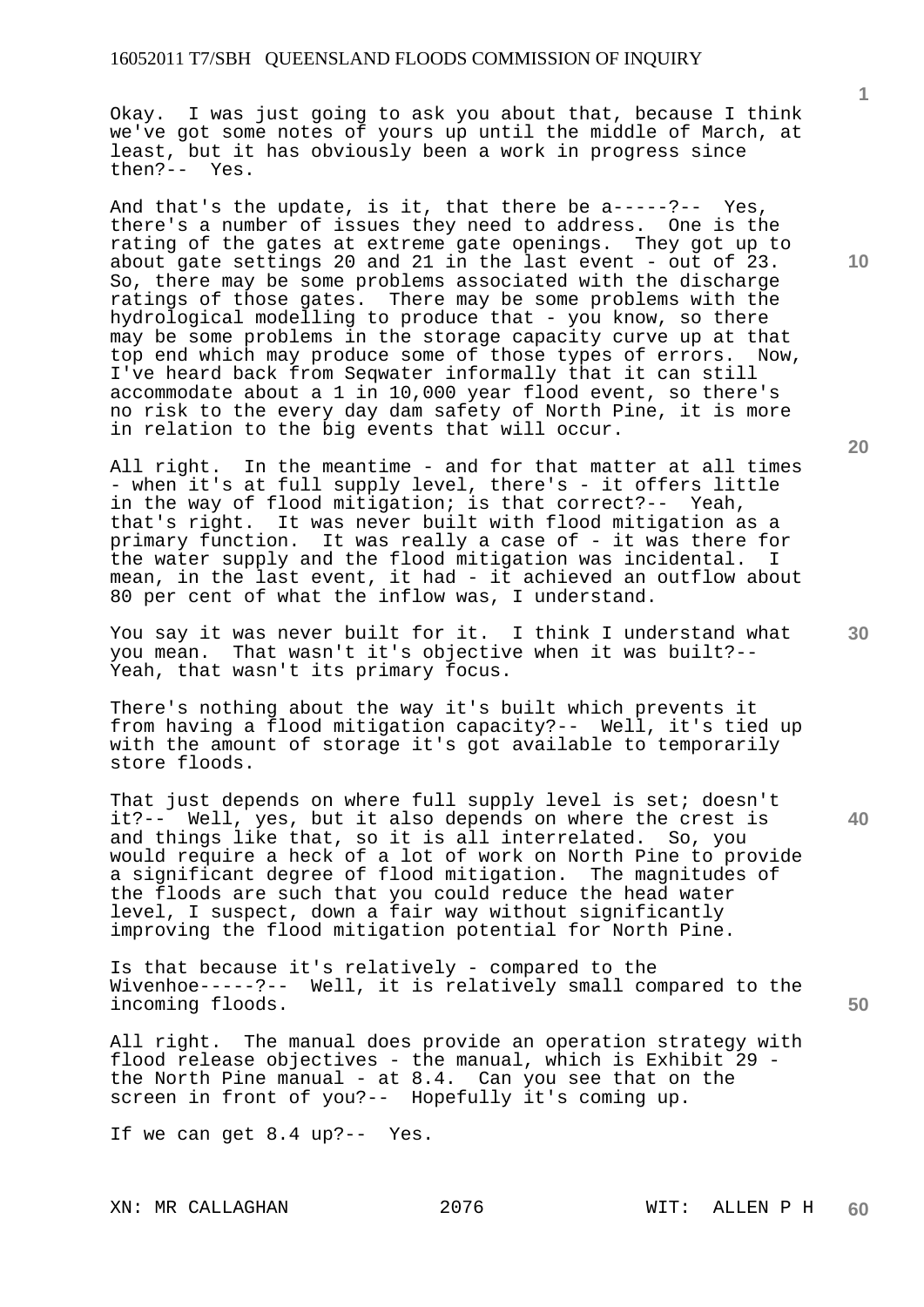The flood release objectives are listed there, and it's observed that North Pine Dam effectively has no significant provision for flood mitigation, and - once the dam is full ensuring the structural safety of the dam is paramount. Accordingly - and you can read what follows there, and I'm interested in the phrase that says the object is to ensure that outflows don't exceed inflows?-- That's right.

So, if there's more flowing in than is flowing out, the dam level will necessarily rise, will it not?-- That's right - at the time, but remember that you have got a full hydrograph there and the hydrograph will peak at some stage. You just can't sustain that for huge periods of time. So, it will peak, and then once it starts to - the head water level starts to fall, you will inevitably get more discharge than what's coming in. What you try to ensure is that the maximum discharge doesn't peak above the maximum inflow.

**20** 

**10** 

**1**

**30**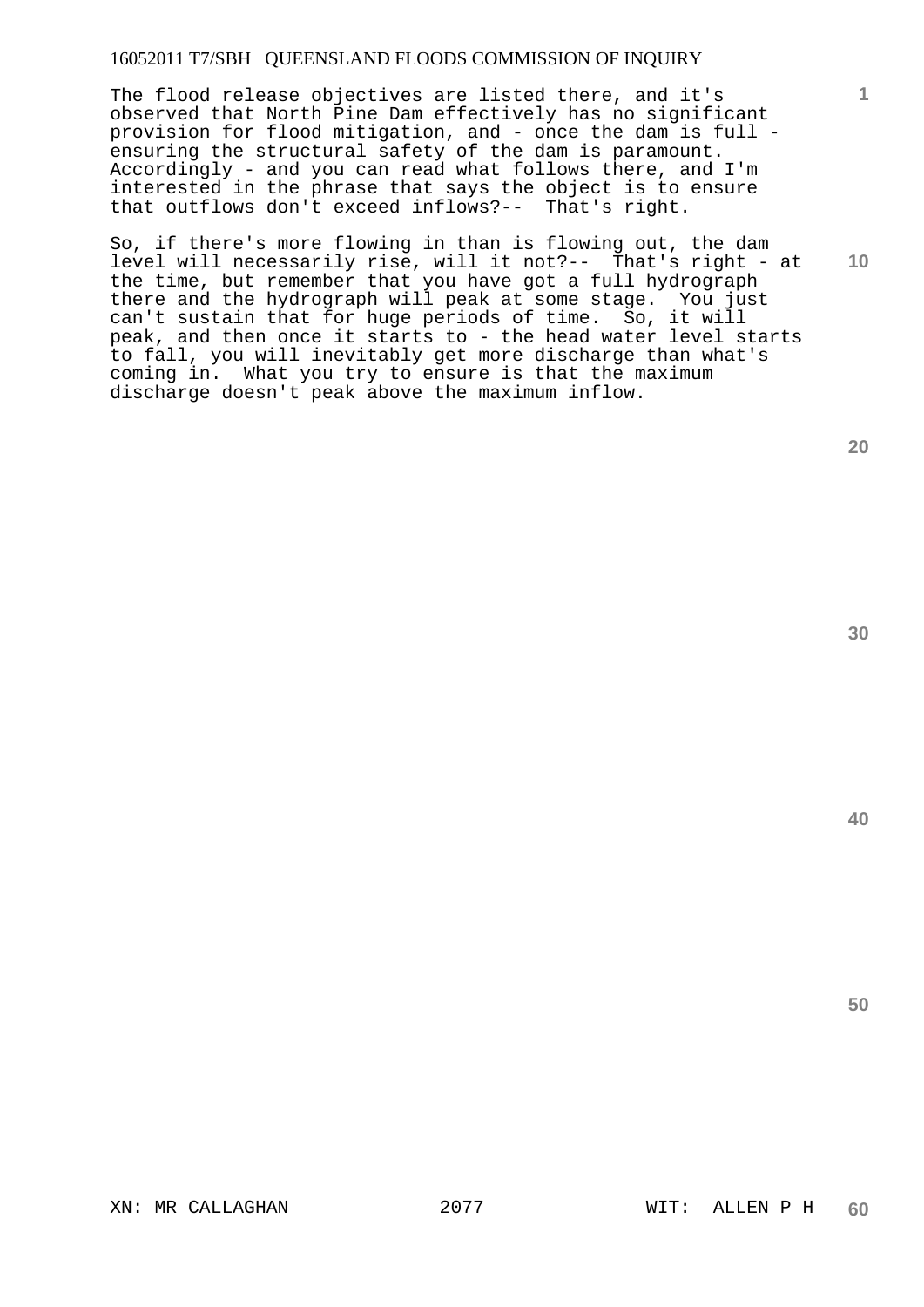Depending on the timing of it or depending on the level of the dam when the event starts, pursuing that policy will necessarily mean, won't it, that the dam will overtop?-- No.

Or it could?-- No.

If more is flowing-----?-- If it persists.

Yes?-- -----but these events are finite events.

Well, we like to think so?-- Yes, at the intensities you are talking about they are finite events. If you look at the Bureau of Meteorology probable maximum precipitation standards and guidelines they are finite events so what you are trying to do is to pass that finite event through the storage. What North Pine can't do at the moment is handle the probable maximum flow. It is on the government's program to upgrade its spillway capacity at some time in the future. Now, at the moment on what we understand before this event, it was lined up to go before 2025. However, once the current investigations are done that will have to be reviewed to see if it has to be done early.

While we have the manual there can I take you back to page 16? Sorry, page 19. It is just a little further down in 8.4, three bullet points, the first of those is, "Subject to the provisions of section 2.8 prerelease of water is allowed to reduce the risk of dam overtopping." When is that provision engaged?-- When the Chief Engineers request it to be engaged. It is under the discretionary rules.

So that's just a discretionary matter?-- Well, it is section 2.8.

Section 2.8? It is said to be subject to 2.8?-- Yes.

They have to attempt to get-----?-- If they were seeking to vary the operational rules they would seek approval to do that from the Chief Executive.

Is there any guidance, though, as to when prerelease of water might be a strategy that is adopted?-- Whether you prerelease water or not depends - whether you get a benefit from prereleasing water or not really depends on the incoming event. At North Pine you would typically get some benefit of prerelease, it is just a matter of the magnitude of it so it really becomes a matter of balancing whether you hold the water for a water supply security perspective versus the flood mitigation or the flood operations procedures. So it is a balance on that.

All right, is that a balance that is required to be performed by - well, who is contemplated as performing that balance for the purpose of that provision in the manual?-- The duty engineers would have to identify it was necessary first.

Which is a safety question?-- Yes.

**10** 

**1**

**20** 

**40**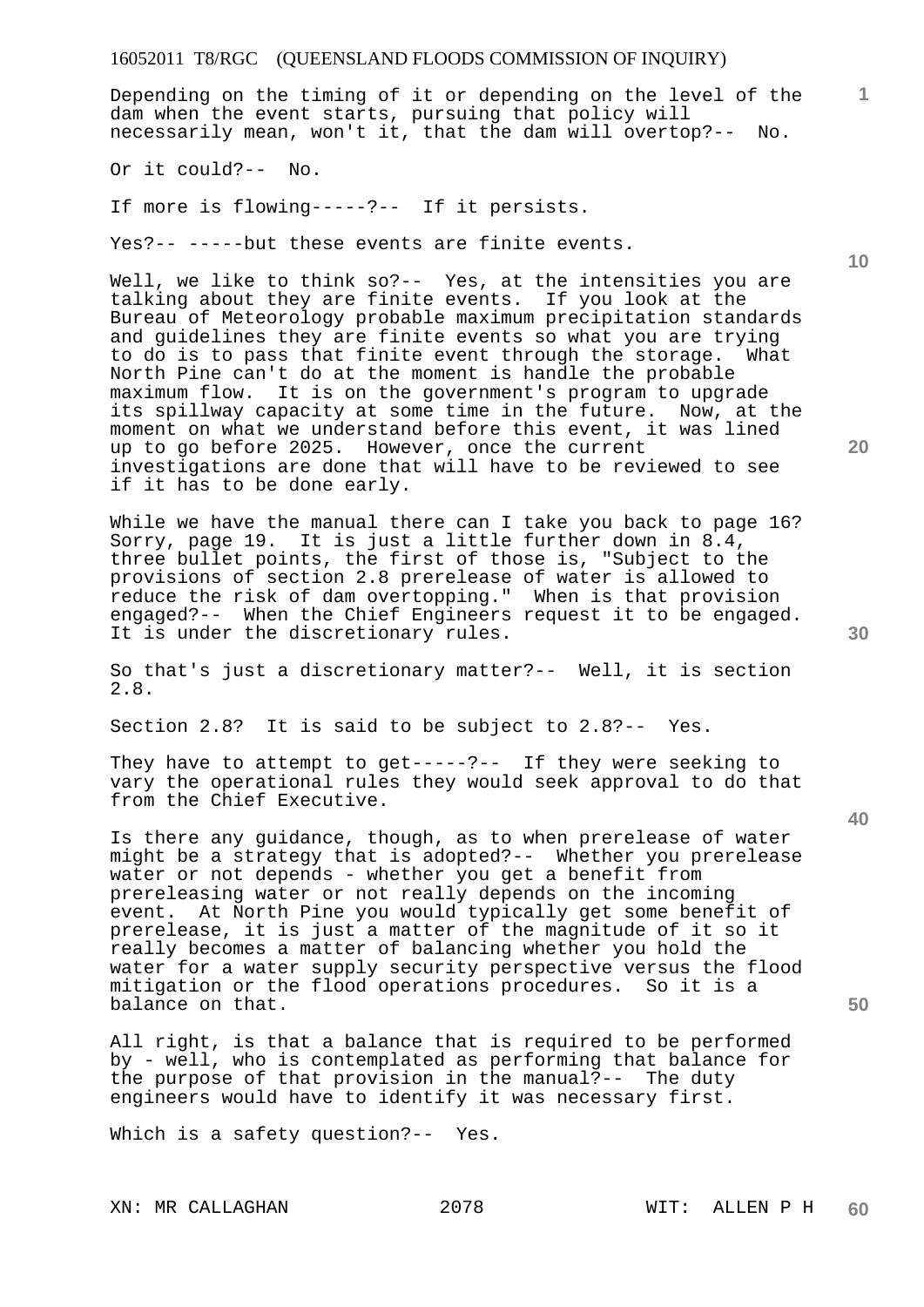Then they have to balance that against water security issues?-- If it is going to be a dam safety issue they would preferably get rid of the water without any recompense to the water security issues. If they are in the middle of a big flood you have to handle the flood first and worry about the water supply afterwards.

It is talking about a prerelease of water. Does that tend to suggest it is something that happens before the flood starts?-- Well, it might happen during the flood. You might be prereleasing ahead of what the schedule of gate releases say.

In anticipation-----?-- If you had a fair dinkum forecast that was, you know, one you could rely on it would certainly be a consideration but, I mean, I don't envisage - it has never been used to date. I don't envisage that North Pine would necessarily have to use it. I mean, up until the last round of - back when we did the flood hydrology for North Pine in '92 it could handle a PMF with one gate out so it wouldn't have been needed up to that time.

It was obviously thought relevant enough for provision to include-----?-- Yes.

-----it in the manual at some stage?-- Yeah, I mean, just because it is in the manual doesn't mean it is going to be used.

No?-- It is potentially there to be used.

Yes. Is there any equivalent provision in the Wivenhoe manual?-- There is the 2.8 in the Wivenhoe as well.

2.8 which talks about reasonable discretion?-- Yes.

What you have to do if you are going to do-----?-- That would come under the same.

All right, but it is the phrase prerelease of water, I suppose, which excites my attention. Is there any comparable-----?-- There is nothing necessarily in the Wivenhoe one that reflects that prerelease strategy.

I am guessing but might that have something to do with the fact there is such little flood mitigation capacity in North Pine that concept-----?-- I can't remember the specifics as to why that was included but that could well be an explanation for it.

That is, as we have discussed, the only way you could get any flood mitigation capacity in North Pine is to make a bit more space available. You make the point it is not going to make much difference-----?-- No.

-----given the size of the dam. Now, we know that there was discussion about a temporary reduction in the full supply level of Wivenhoe, Somerset, North Pine dam I think

XN: MR CALLAGHAN 2079 WIT: ALLEN P H

**10** 

**20** 

**1**

**40**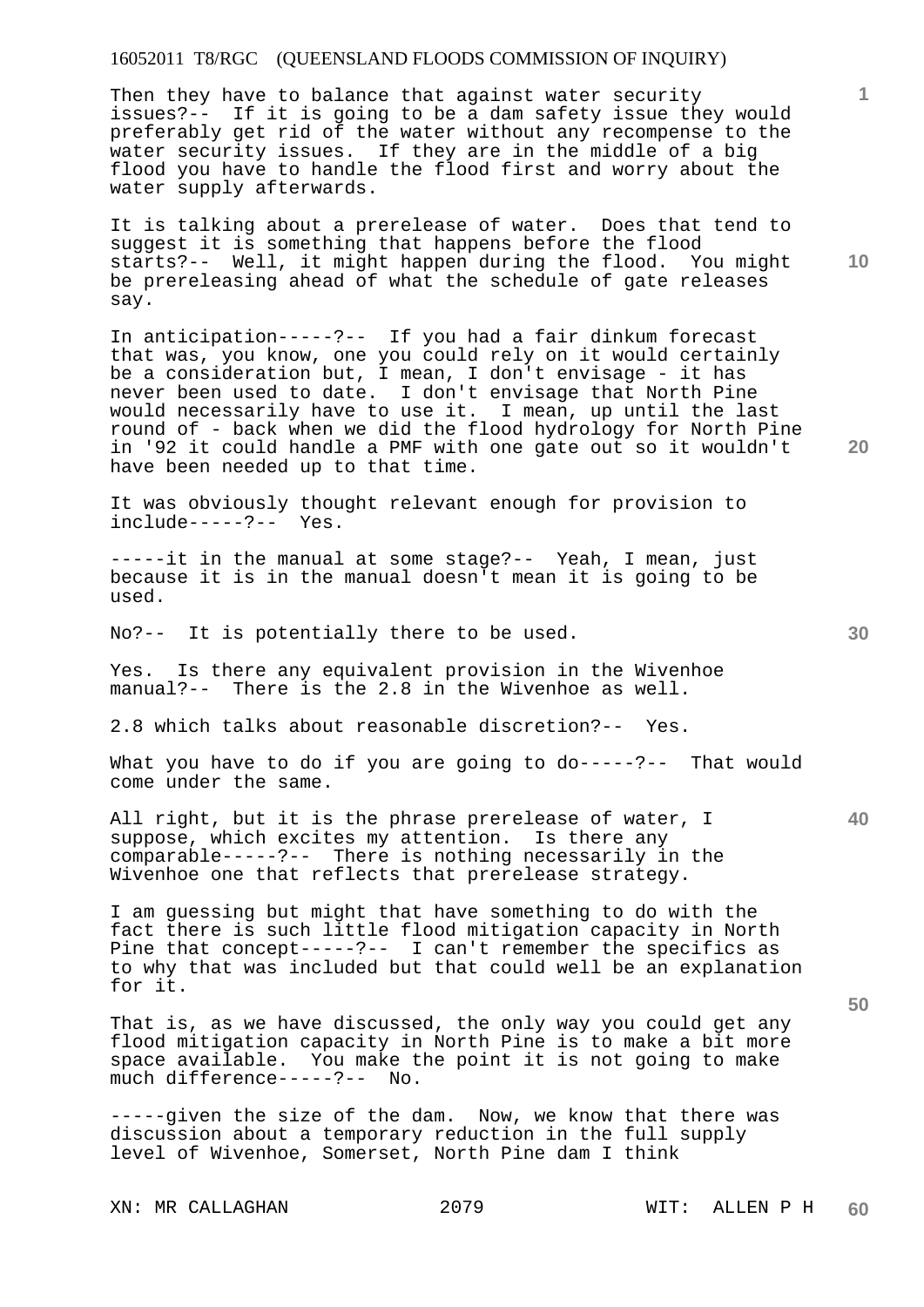between October and December last year. You weren't consulted about any of that, is that correct?-- No, I only found out that was going on a couple of weeks ago.

On the other hand, you were involved, to some extent at least, in the discussions earlier this year which led to the level of Wivenhoe being reduced to 75 per cent; is that correct?-- I was involved in the discussions. I didn't participate in the decision at all.

One of those discussions took place on the 1st of February 2011. You were present, it would seem, at a meeting with a number of people, including Mr Burrows, the CEO of Seqwater and Mr Bradley the Director-General who was on the telephone. Do you recall that meeting?-- I vaguely recall. I can't remember exactly what went on. If you can provide me with some help in that regard.

I think - I suggest you have your material there, there is a note at PA11; a series of notes I should say. These are notes made by you?-- They are my scribblings at the time. I must admit I didn't play a forefront role in the whole exercise so my notes were very limited at those meetings.

If you flick forward there is a note headed "Water Meeting 1/2/2011"?-- Yes.

Your note there at the very bottom of that you have recorded, "Seqwater see their role as an advice role," it seems to be "not a recom role for a preferred policy adoption." See that?-- That's what I would have noted. That would have been something Peter Burrows had said, I suspect.

Can you just elaborate on that a little for us? What does it reflect? What aspect of that meeting does that-----?-- Well that would have just been from me, purely a note to the effect that is what they see their role as, advice role.

**40**  And an advice role and not what?-- Well, not a decision role or something like that. That's obviously what must have been referred to when I wrote that down.

There was also a debate to you - at this meeting, I would suggest to you, about the - what was authorised by the manual, whether the manual could authorise a reduction in the full supply level be it temporary or permanent. Does that ring a bell?-- There was a lot of discussion on that over the time but it was more a matter that the manual authorising a reduction like that just - it wasn't applicable to the manual, it was an operational procedure.

If I can show you an exhibit to Mr Burrows statement, PB17 which is at page 140. These are notes taken by Mr Pruss of the same - at least of a meeting on that day?-- Mr Pruss, yes.

They record some discussion about the interpretation of the manual, specifically parts 2.9 and 7.4 of the manual. Looking

XN: MR CALLAGHAN 2080 WIT: ALLEN P H

**10** 

**1**

**30** 

**50**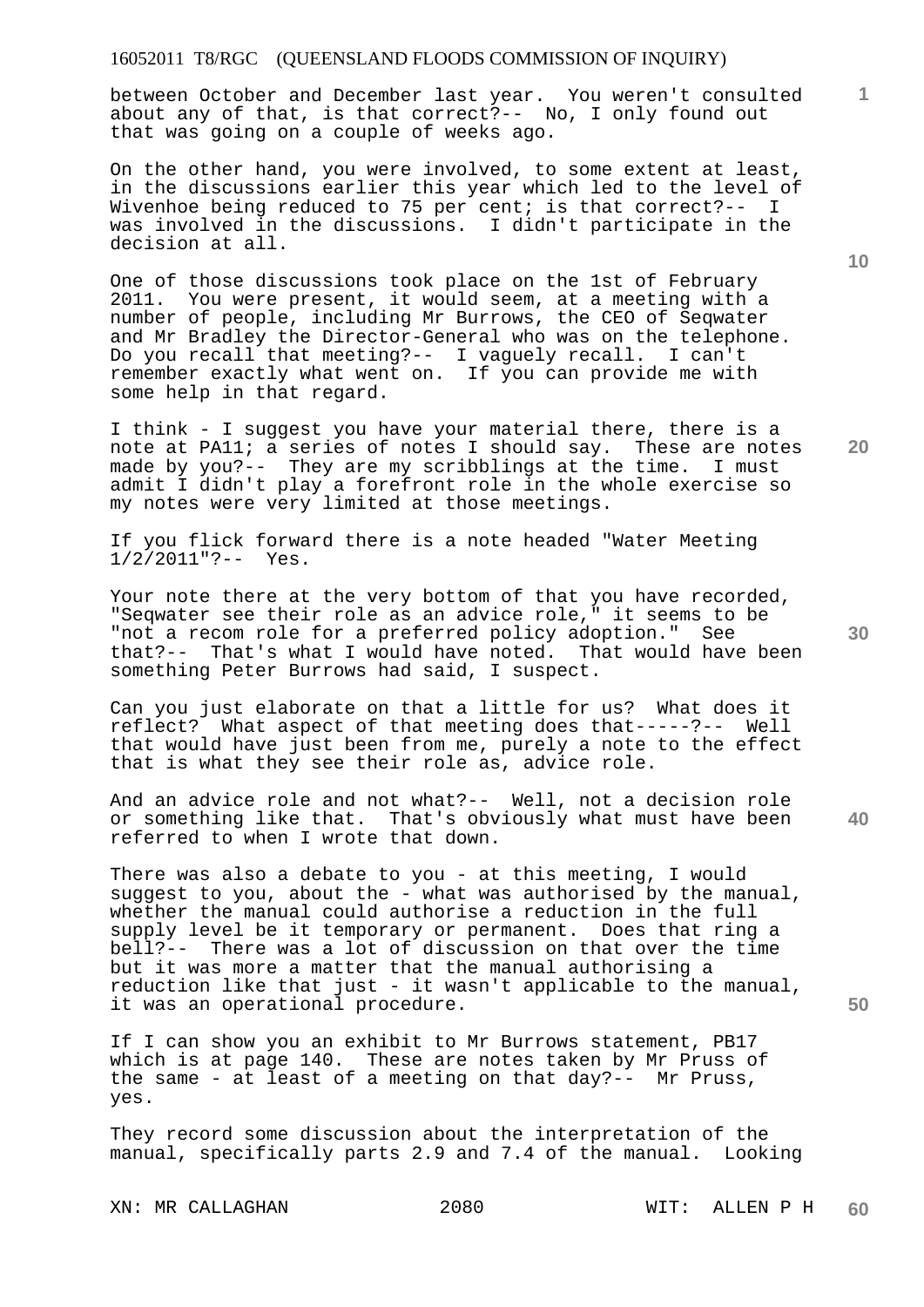four bullet points up from the bottom, Mr Burrows, it seems, suggested that the manual did not invite comment from the operators on the policy questions involved. Mr Bradley seems to have suggested that was not his reading of it. Then you were asked for your opinion; is that right?-- Apparently, yes.

Well, I will give you a chance to read it ?-- Yeah, we were talking about the prerelease from these notes and, you know, it is not something post an event to say what would have happened if.

That's not what I am getting at?-- Mmm.

It is just a question of we are now talking about the 75 per cent reduction which was proposed in February and whose decision it was, in essence. That's what is of interest at the moment. You seem to be recorded as saying that it simply wasn't a matter for Seqwater, that it was, in effect, out of bounds; is that right?-- Well, I don't interpret or I don't remember saying anything like that. What effectively it is is that it is not part of the manual to prerelease in that fashion. I mean, I didn't make the decision to reduce it down to 75 per cent.

I understand?-- I don't know that I would have because the forecast for the coming months was only 50 per cent chance of above average rainfall. So, you know, it is, yeah - I don't know I can comment further.

All right. You can't comment on what you are recorded as saying, that not traditionally asked for any analysis on prereleases or questioning of FSL. I mean, that would tend, I suggest to you, to read that you were saying that Seqwater was not traditionally asked for those things?-- No, I don't know whether the report that - the clause requests a report, it might be a report on the flood event.

Yes, it is talking about the clause in the manual which requires a report on the flood event?-- Yes.

Certainly?-- Now, are they talking about that report or what? I don't know. What - I don't think prerelease is necessary a role for the operators. It is to be sorted out at a fairly high level, I suspect.

That is what, I suggest, you appear to have said at that meeting?-- I don't think it is a role for the operators necessarily to prerelease.

All right?-- To determine if it is necessary.

Well, let's turn to the manual itself. As we know, Mr Bradley is empowered by statute to approve the manual but he delegated that task to you; is that correct?-- Yes, I have that delegation.

I am talking specifically now about the Wivenhoe manual.

XN: MR CALLAGHAN 2081 WIT: ALLEN P H

**30** 

**20** 

**40** 

**1**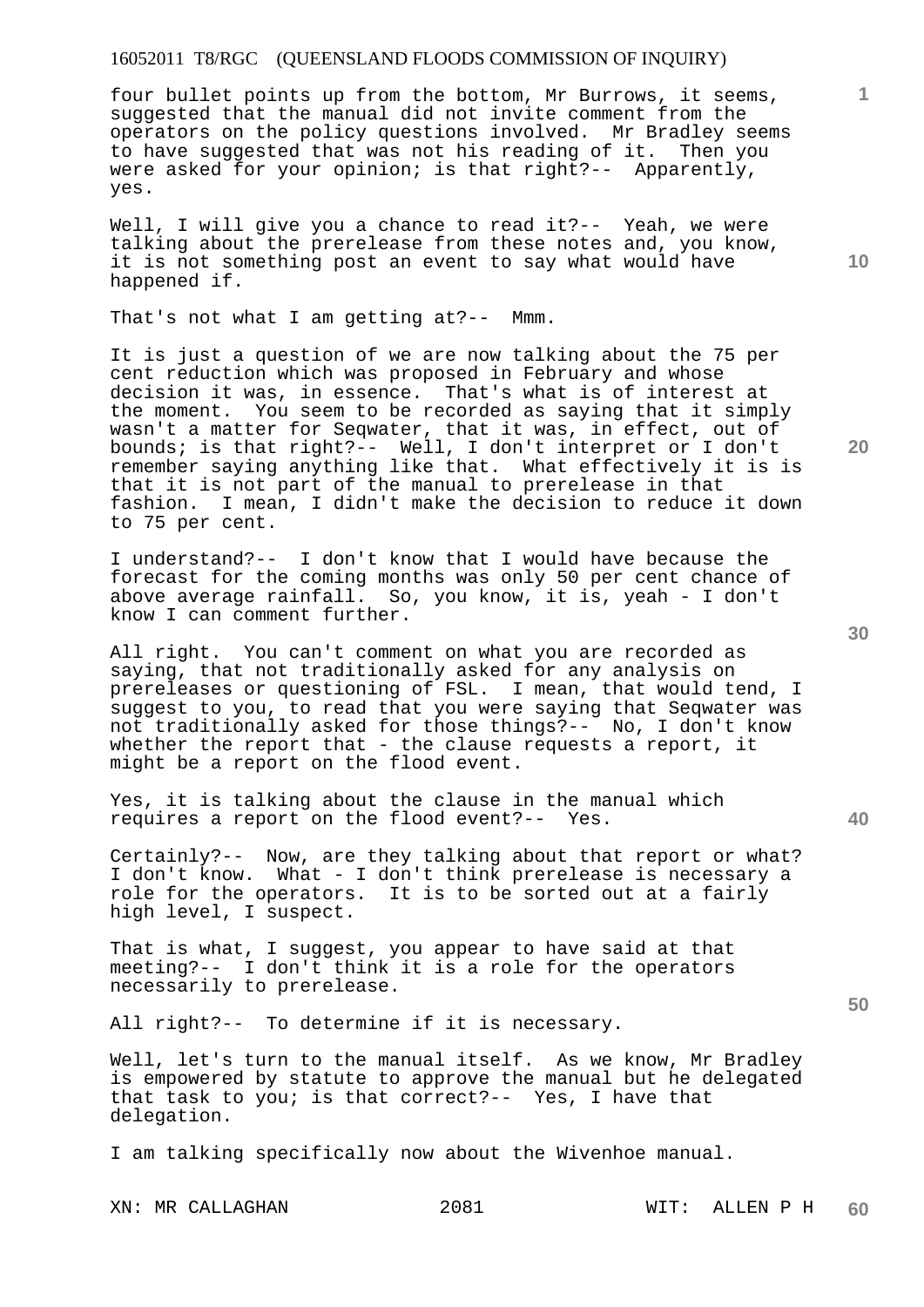Where does that then leave Mr Bradley to your perception. Does he have or someone in his position have any role in the oversight of how, when you go about doing that?-- I'm sure Mr Bradley can take over whatever role he likes. He grants me the delegation. If he wants to take back the delegation it is up to him.

I understand that. Assuming he doesn't want to take it back, assuming he is quite happy for you to actually do it, does he retain any overarching, sort of, role in the process?-- Not necessarily. If you have the delegation to make a decision you can go ahead and make that decision.

Would you involve him at all once the-----?-- If there were major changes to the manual, yes.

On any other occasion?-- If it is - the manual itself has been an evolutionary thing. It has been going since the first version I am aware of in 1980. The main features of the manual have been there for quite a while and they have stood the test of time. They have realistically just been minor changes. Most of the changes each time there is a change in manual have been changes to the name of Seqwater or the names of organisations, people within the organisation, things like that. There have been very few fundamental changes to the strategies. That is not to say they have not necessarily been needed and certainly, you know, it needs to be reviewed after the January 2011 event. That is why we rely on the manual that a flood event report be produced at the end of each event. That is all necessarily reviewed and this Commission has taken part of that role over. That is not to say I won't have to do the same thing, anyway.

You have been involved in those processes over quite some period of time; is that right?-- I have been involved as a decision maker since the 2003/4 manuals. I have been using the manuals for quite a while.

Yes?-- When I was Senior Flood Operations Engineer back in the 90s I would have been using the manuals.

You were the one who prepared the document, the DS 5.1 Flood Mitigation Manual For a Dam which is the document which provides a framework for assessing the manual; is that right?-- Yes, I prepared that not so long ago, actually.

That's Exhibit 391, we might get that put in front of you?--<br>Yes. The existing Wivenhoe Somerset manual wasn't done in The existing Wivenhoe Somerset manual wasn't done in accordance with this.

Because this was done-----?-- This post-dated that.

After?-- Yes.

That is right. But, any future one would be assessed, at the moment at least, in accordance with this; that is right?-- Yes.

XN: MR CALLAGHAN 2082 WIT: ALLEN P H

**10** 

**1**

**20** 

**50**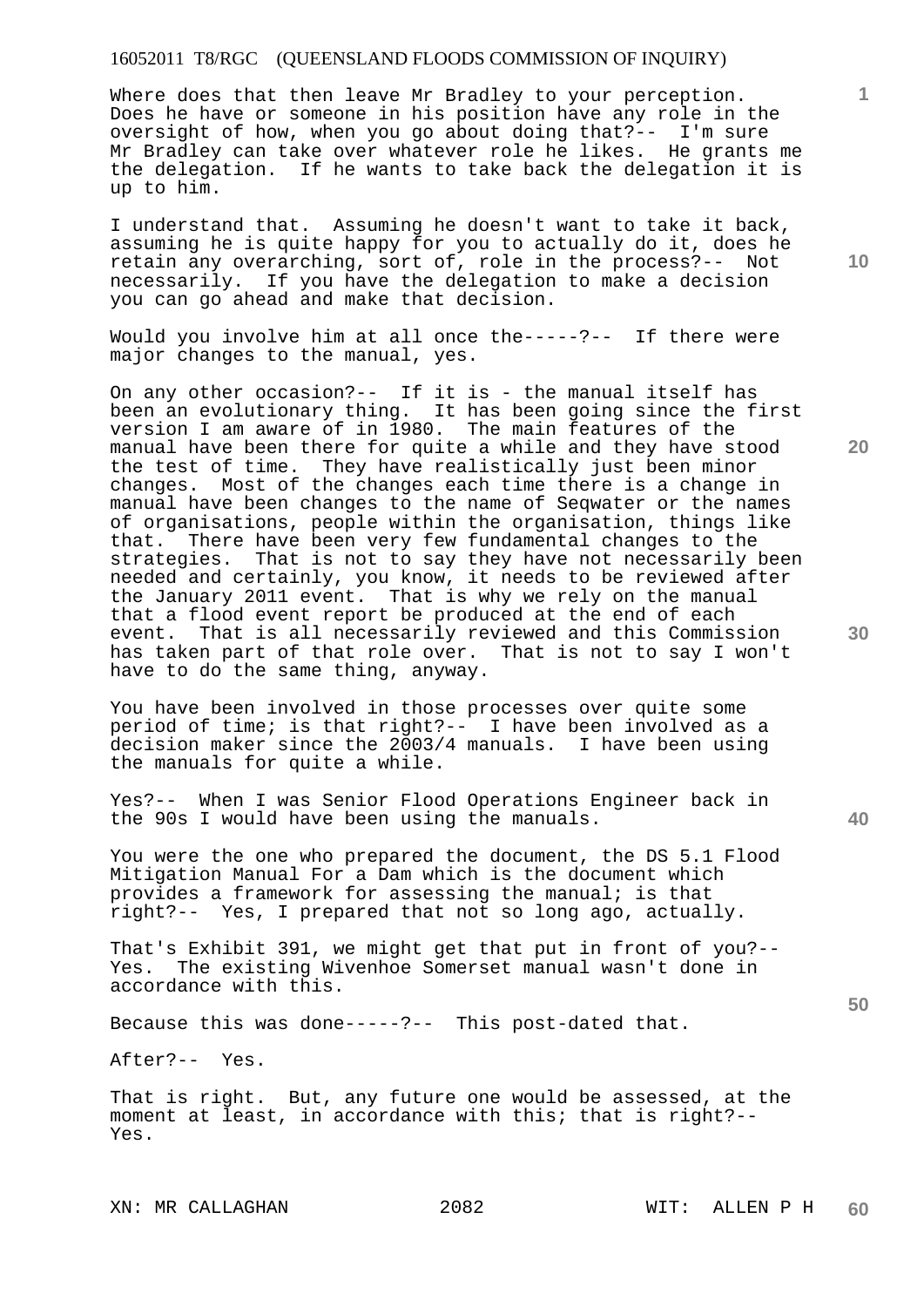If we look at step 2 on page 4 where it requires action officers to conduct the detailed assessment having regard to matters outlined in any relevant guidelines, what are the relevant guidelines that we are talking about there?-- They could be, you know, any relevant guideline pertaining to it. Certainly in this instance I would exact the acceptable flood capacity guidelines to be considered or the outcomes of that.

The what?-- The acceptable flood capacity guidelines.

The acceptable flood capacity guidelines?-- Just as to how they impact on the manual might be, you know, sometimes not a very close link.

Well, if a manual was to land on the desk of someone in DERM today and they were required to approve it or otherwise, how would they discover which guidelines they had to have regard to?-- I would expect them to be suitably qualified and experienced to do that assessment.

So it would be-----?-- Most of the guidelines and things like that in the business, if you like, the dam business are relatively well known.

So they would just be known by the person because this task would fall to someone-----?-- Yeah, you wouldn't give it to anyone to do.

No, it has to be someone who is delegated?-- Yes.

But, in any case, it is a self-assessing exercise, it would be left up to the person who held the position?-- Yeah, I dare say the reality of these approvals, though - I know for instance with the Wivenhoe Somerset ones and, you know, we get involved from virtually day one.

You get what, sorry?-- We get involved from day one. We know what is going to be proposed to us. We sit around the table with Seqwater and talk through a lot of those issues. That's not to say when Seqwater submit it to us that we blanketly accept it. That's not the case but you know, we have sent a couple back to Seqwater over the years to say, "We want changes here and here," for instance.

If you go to attachment C of the document. You may be aware we have already discussed this provision today on page 1 of 8. It says, "The aim of the flood mitigation manual is to give the dam owner indemnity for flood release operations," and so on?-- Yeah, perhaps a poor choice of words for that but no, the primary reason for the flood mitigation manual is to control how the dam is operated in flood events.

All right?-- On a people basis largely.

Given the legal consequences which might flow from compliance or non-compliance with the manual, was thought ever given to getting legal opinion or any input from any legally qualified person before it was approved?-- We have had a legal person

XN: MR CALLAGHAN 2083 WIT: ALLEN P H

**1**

**30** 

**20** 

**40**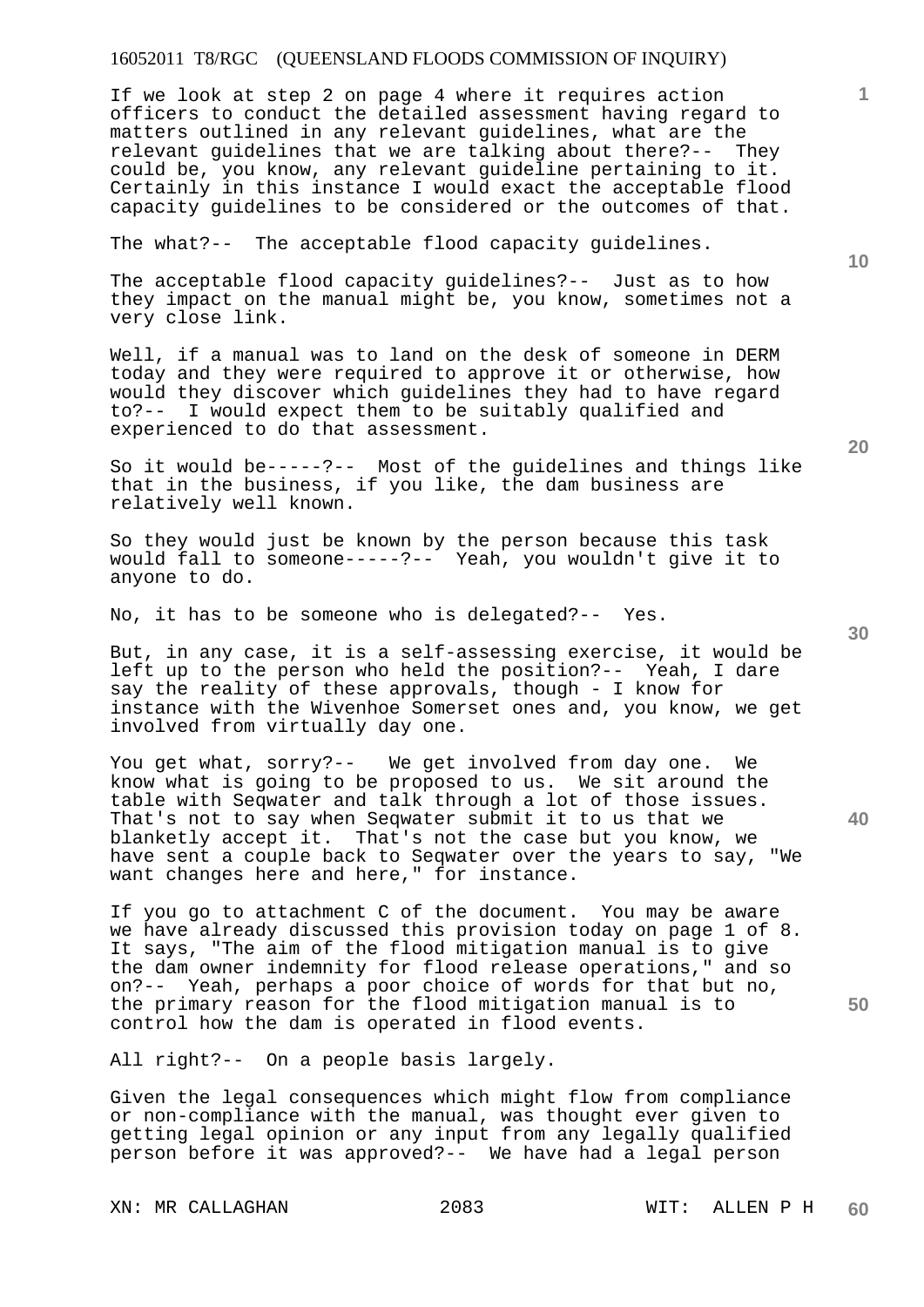attached to our group for a long time.

Sorry, your group being?-- Being the Dam Safety Group at AWSR in DERM and to - I'm sure of - we have raised certain issues with, you know, certainly all our procedures have been through those people. But whether there has been legal review of the Flood Mitigation Manual I couldn't be sure to say. Certainly it has been discussed with those guys but realistically it is an operational manual for the engineers operating the manual. As long as they totally understand what is there. I am quite happy have some legal review of it but the challenge is finding a lawyer who knows something about dams. No realistically, that has been a problem for us. It has been a real problem for us because the two groups talk differently.

Sure. You would foresee it as being possible, though, for a lawyer to be meaningfully engaged in assisting in the exercise?-- In hindsight perhaps, yes.

Well, we are looking forward?-- Well, no, that's what I say. I am quite happy to have a legal person review it. Now, the other challenge though, is that there are no penalties in the Act for non-compliance with the manual and things like that.

That is an interesting concept and I think you pointed that out in your statement or someone did. It is - it provides immunity but there is no sanction for non-compliance as such?-- No, that is right.

Still in attachment C on page 3 there are four bullet points there under the flood mitigation objectives?-- Yes.

Where did they come from?-- They would have been drawn - you know, we develop this manual, we had a model manual, if you like, to develop the procedure to. Now, we were looking at where would other manuals come from. We certainly had a model manual in terms of the North Pine and Wivenhoe Somerset ones. We were saying, you know, is there a reason in the manual for this and if there is, yes, we will put that in the requirement in the guideline check list or the procedure check list.

So they are the ones that already existed, aren't they, in the existing Wivenhoe manual?-- They are the ones but looking at them they are logical.

Sure, but I am just looking at what happened here. You were writing a document on how to approve a manual?-- Yep.

**50**  You have got the existing manual which contained objectives which the engineers involved in the writing of that manual had set for themselves; is that right?-- Think about it more in this way; this is a manual that has evolved successfully for nearly 30 years.

Mmm?-- And it has stood the test of time over that time. Certainly in this event it is a much bigger event than what we have had in the past and, you know, much bigger than the '74 floods, at least upstream of Wivenhoe. So, you know, if we

XN: MR CALLAGHAN 2084 WIT: ALLEN P H

**10** 

**1**

**20**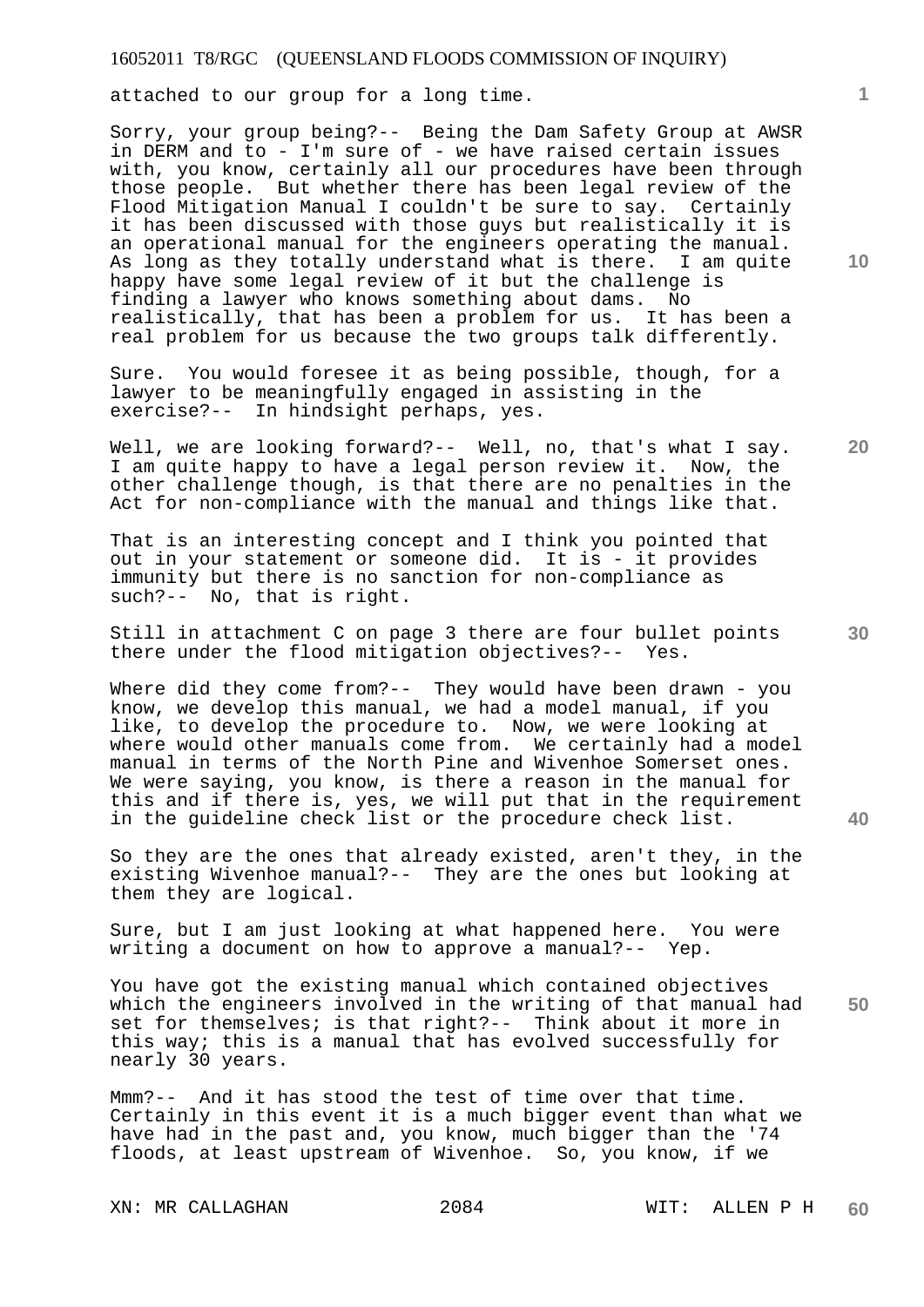can learn from this whole exercise yes, let's review them as part of this approach.

All right. Paragraph 40 of your statement, 40(b) you are talking about the consultation processes which were involved?-- Yep.

Prior to the approval or prior to the - sorry, in the processes which were involved in the formation of the manual, that was a factor to which you had regard when you approved it; is that so?-- Yes.

Did you actively do anything to - I will start again. What were those consultation processes?-- We have been doing this consultation for, I suppose, about 20 years.

When you say "we had", that is what you were doing when you were part of the-----?-- Yeah, I have been involved in this process for quite a while. I know most of the players in the game and you certainly don't, you know, you question those things all the time. When you go and talk to the people in Seqwater, the people in Brisbane City Council, I know John Debaldi, I think, has put some attachments in his statements as to some of the minutes from some of the meetings so they are consultation proceedings in a number of avenues. It may not necessarily be a formal lied consultation process.

Mmm, so it was just your inherent knowledge of these things more than any specific-----?-- That and talking to the people in Brisbane City Council and things like that. They know what the provisions are and the rules, in the guideline or in the manual. They certainly get copies of the manual, we haven't had any complaints against the manual to date.

I was going to ask you about that. That is another point you make. You say, "Well, there was no adverse comment from anyone, any of the councils after the manual was distributed." What would the forum for such comment be?-- I suggest they just write to us or ring us up.

Was any feedback invited from them?-- Not necessarily but I hadn't got any indications they had any problems with any parts of it. That was before the event. Now, I haven't heard anything back since the event but I am quite open to take those sorts of things into consideration.

At 40(c) you observe that there were no inconsistencies, you hadn't been advised of any - I will start that again. Seqwater had not been advised of any inconsistencies with relevant government policies. What would the relevant government policies be?-- Things like the South-East Queensland Water Strategy and things like that, that talk about, you know, the full supply level of Wivenhoe. You have to remember when this decision was made we were just coming out of a major drought so there was very little tendency to push for any prerelease at all. In fact, it was only last October that there was still mentions in Parliament of raising the full supply level of Wivenhoe which I was fairly

**20** 

**10** 

**1**

**50**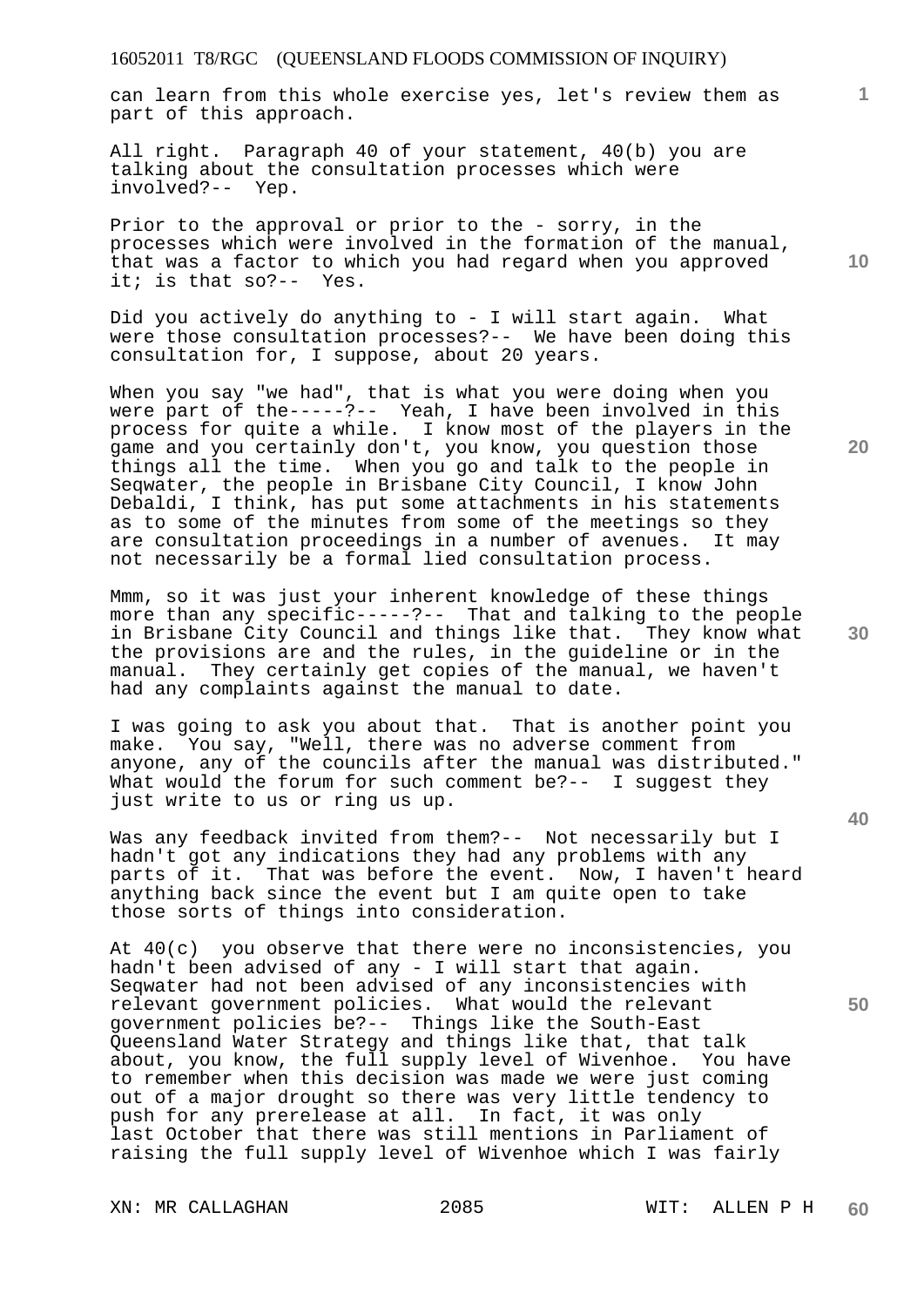well against without a lot of, you know, study and working out how to do it.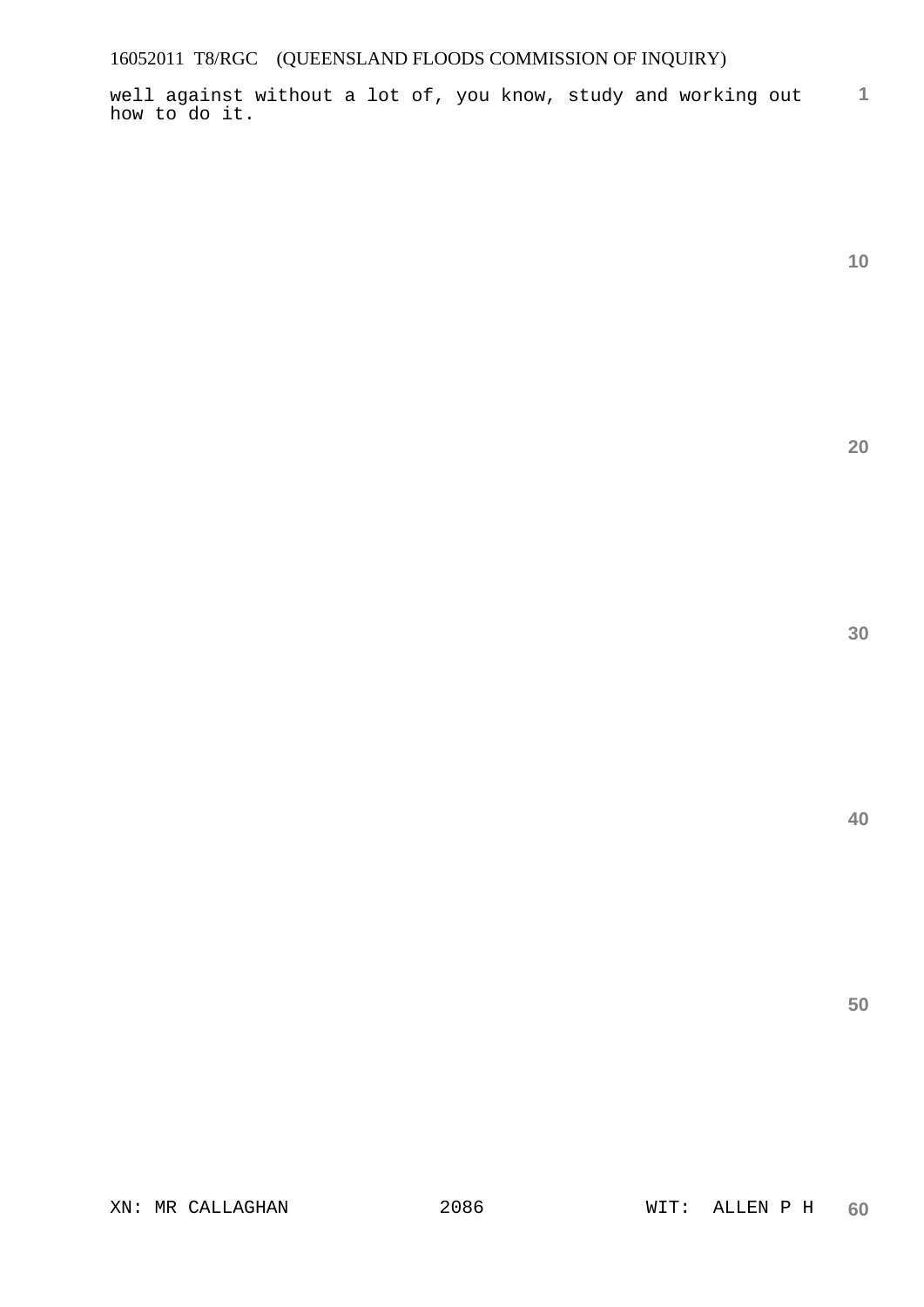Were there any specific flood mitigation policies that you had in mind when you were drafting-----?-- No, there's very little that I'm aware of in terms of the flood mitigation policies around Australia.

That's so; isn't it?-- I believe so.

**10**  In fact, you did have some views on the manual as it was submitted to you or to DERM and Mr Guppy, who works with you, had some views also; is that correct?-- I think you're talking about back in 2006/07?

No, I don't believe so. The latest revision of the manual was something about which you and Mr Guppy expressed some views in late 2009, I believe?-- Certainly there's usually a fair bit of, you know, toing and froing.

Yeah. And there were some E-mails exchanged. I think Mr Guppy sent them to you and you on forwarded them to excuse me for one moment. Yes, October 2009 there was some communication between yourself and Mr Tibaldi by way of E-mail. The best thing to do might be to tender, at this stage, the statement of Mr Ron Guppy and get you to have a look after it's tendered.

COMMISSIONER: That statement will be Exhibit 398.

ADMITTED AND MARKED "EXHIBIT 398"

MR CALLAGHAN: Exhibits JB17 and following. 17 is an E-mail from Mr Guppy to you, 18 is the E-mail from you to Mr Tibaldi, and 19 is the attachment to the E-mail?-- I remember sending the E-mail, but it was more on - we were trying to come to a common understanding as to what was involved, I think.

Well-----?-- I'd have to-----

There were some specific suggestions by Mr Guppy about various things which you've onforwarded to Seqwater, and what I might do is show you another document, and this is just a summary document that's been prepared of suggestions made by Mr Guppy on the one hand, juxtaposed against the manual as it was approved on the other?-- Yes, there's - well, there's been some debate amongst ourselves as to how much notice you take of weather - the forecasts and things like that.

Sure. We'll do it one step at a time. First of all, do you agree that summary appears to be an accurate reflection of the things which were suggested by Mr Guppy and the place in the manual where those suggestions were not adopted, if you like?-- It's a while since I've read this, so, you know, I'd - it may well be reasonable.

XN: MR CALLAGHAN 2087 WIT: ALLEN P H

**1**

**30** 

**20**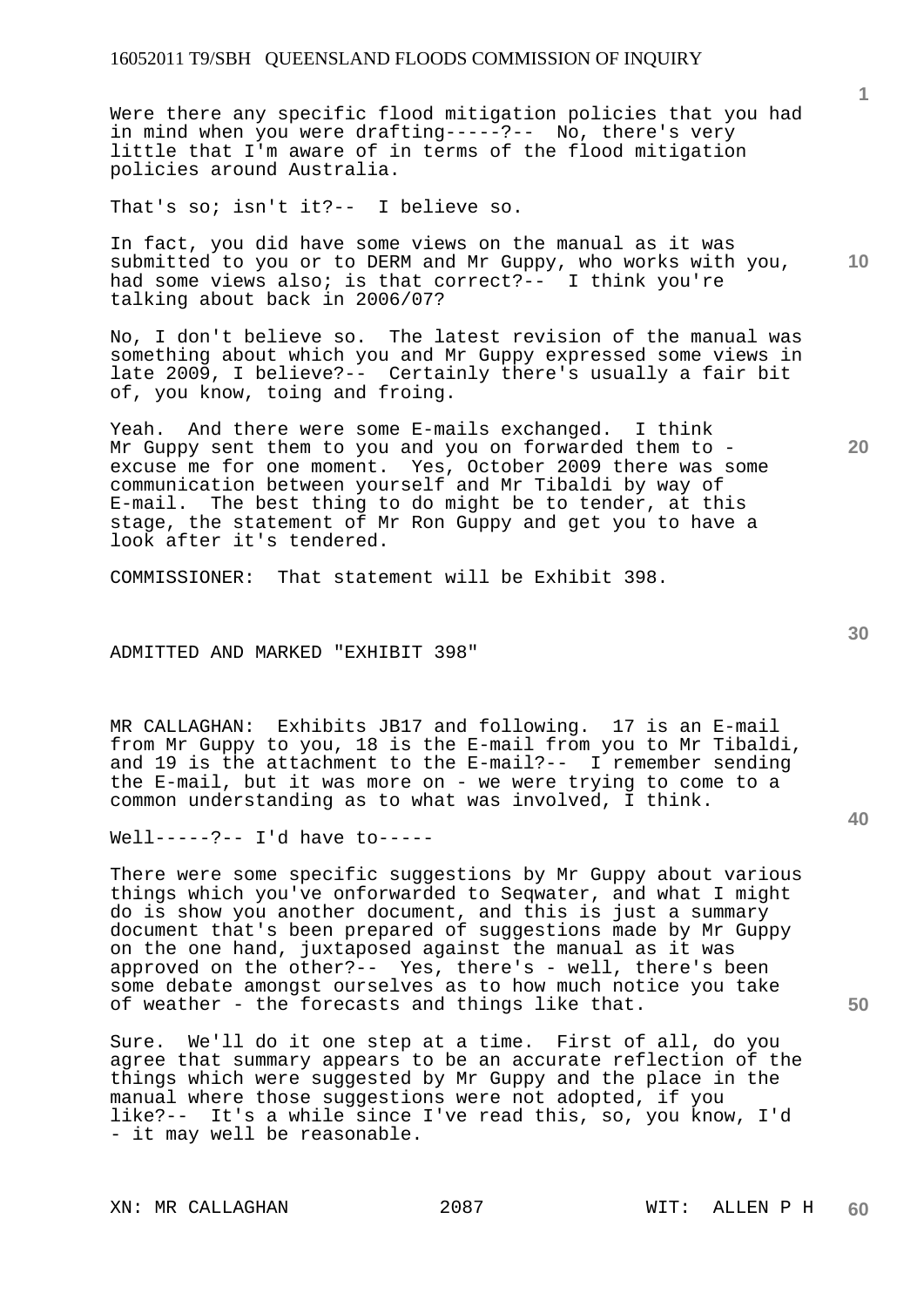I'm going to tender the document so that it's available for reference.

COMMISSIONER: What's it called? A summary of?

MR CALLAGHAN: Summary of Mr Guppy's suggestions, I suppose.

MR MacSPORRAN: Commissioner, might I have a copy of that? I understand it was distributed at lunchtime. I don't seem to have picked up a copy. Could I just have a look at a copy?

MR CALLAGHAN: It was distributed at lunchtime, but I think a few people are missing a copy. We'll do what we can.

WITNESS: You should have distributed a copy to me.

MR CALLAGHAN: Well, it was sent to your lawyers for that purpose. What I'm suggesting is that a number of comments were made by Mr Guppy, which you onforwarded to Seqwater which were not adopted by them, but you approved the manual in any event?-- A lot of it will come down to the understanding - I remember discussing at a great length - you'll note that some of my comments are there talking about is the water level greater than, you know, 68.5, and what was in there was, "Is the water level likely to exceed 68.5?" So, you know, I mean, we came to a common understanding as to those sorts of things and I was prepared to accept that.

The common understanding being one that you came to with the-----?-- Operators.

Mr Tibaldi and-----?-- The operators.

All right. And would that have been a process of dialogue over the phone?-- That would have been, yes. I don't know how much record there is of that.

There's obviously been a long history of professional involvement between you and the operators?-- Yes, I've known them for quite a while.

And no suggestion is being made about anyone's professionalism in the question that follows, but can you see some merit in the suggestion that someone occupying your position of approving a manual should enjoy a high degree of independence from those who have prepared it?-- Yes, but I - well, I certainly think that I am independent of those guys. I play no part in the role of the operation of the dams.

No, but-----

MR O'DONNELL: No, no, shh.

WITNESS: But you do need to understand how the dam would be operated to understand what is in the manual and to understand what a word or a phrase in the manual means.

MR CALLAGHAN: No argument with that. And is your point - and

**10** 

**1**

**30** 

**20**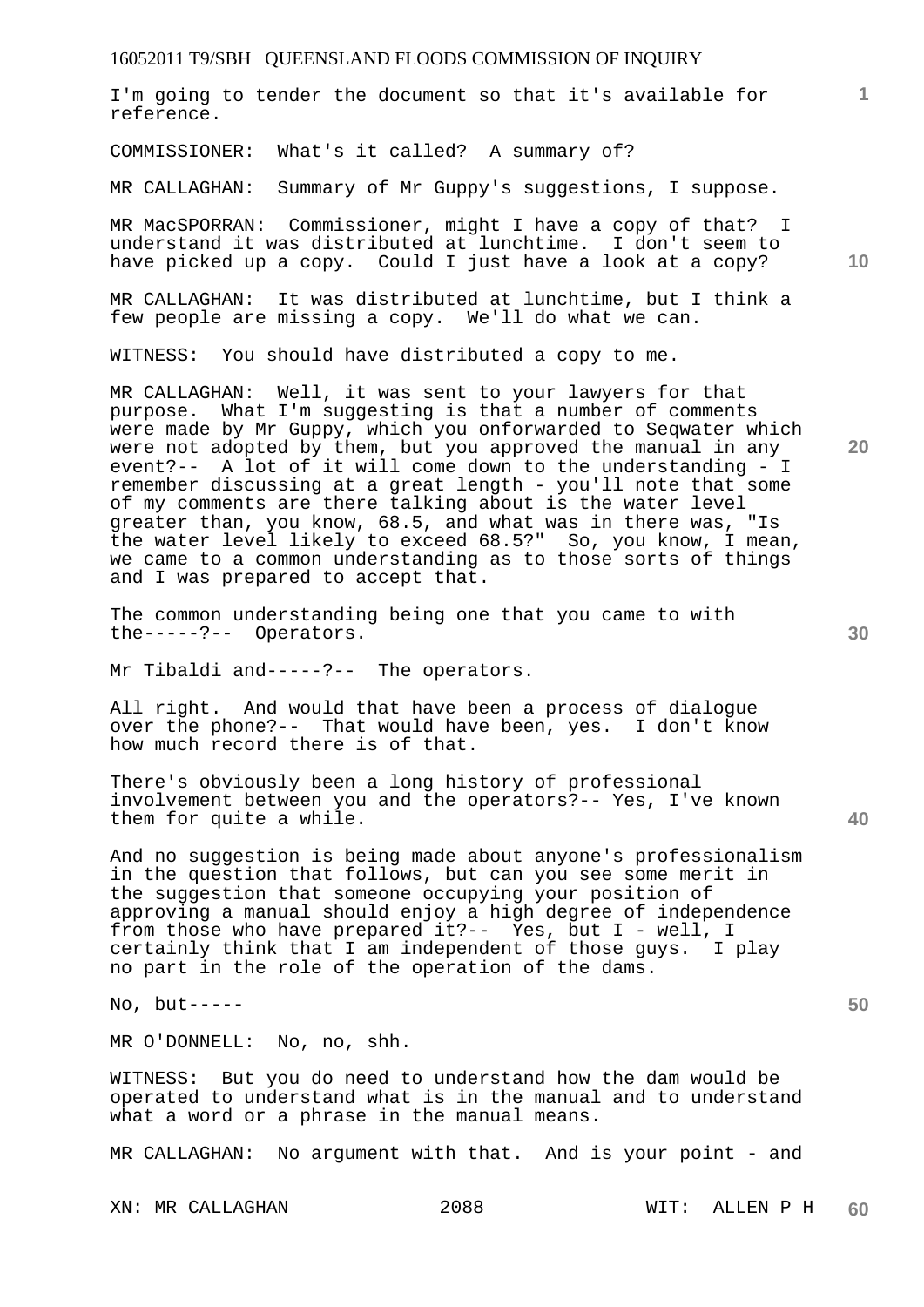I'm guessing - is that there aren't that many people around who would have that understanding?-- Probably not.

All right. Now, you're aware that the whole process of drafting the manual is something which is very much up for review?-- Yes, that's a requirement of the flood manual.

And there is - I'll announce, Madam Commissioner, a document which is being prepared which we hope consolidates a number of suggestions which have been made from various sources, including, for example, Mr Babister, who is a witness to follow, and others, and rather than get each witness, in the course of the hearings, to comment in evidence on the benefit or otherwise of the suggestions contained in this document, it is proposed to circulate the document to witnesses such as Mr Allen, Mr Babister and other witnesses who would be in a position to comment on it, and to receive the comments in documentary form so that the Commission can be guided in that way. So, on that basis, Mr Allen will be getting a form like that.

WITNESS: Yes.

MR CALLAGHAN: I'm sure you'll be happy to contribute to the process in that way?-- No worries, yeah.

On that basis, I have no further questions.

COMMISSIONER: Thank you. Mr O'Donnell?

MR O'DONNELL: Could I ask you, firstly, some questions about your experience. I see from paragraph 4 of your witness statement you were involved in the initial design of Wivenhoe?-- Yes.

**40**  Is it fair to say that you've had a long history with that dam?-- Yes, I started out as a graduate engineer and one of my first jobs was the design of the radial gates, which didn't have any problems in my career, for those interested.

And you were the senior flood operating engineer for Wivenhoe Dam from 1996?-- Yes. Before that, we were involved in a complete review of the - all the hydrology and the hydraulics and the developing of the model - of the tools that we used in the real time flood model as part of some studies between about 1991, I think, and 1994/1995. Then there was a tender process when State Water Projects, who I was with at the time - which was a precursor to today's SunWater - won the tender to operate the dams. That then proceeded and I was the senior flood engineer until just after the February 1999 event, because I'd changed camps in the intervening time, and I then worked for the Dam Safety Regulator.

You were the senior flood engineer during the 1999 flood?-- Yes.

**10** 

**1**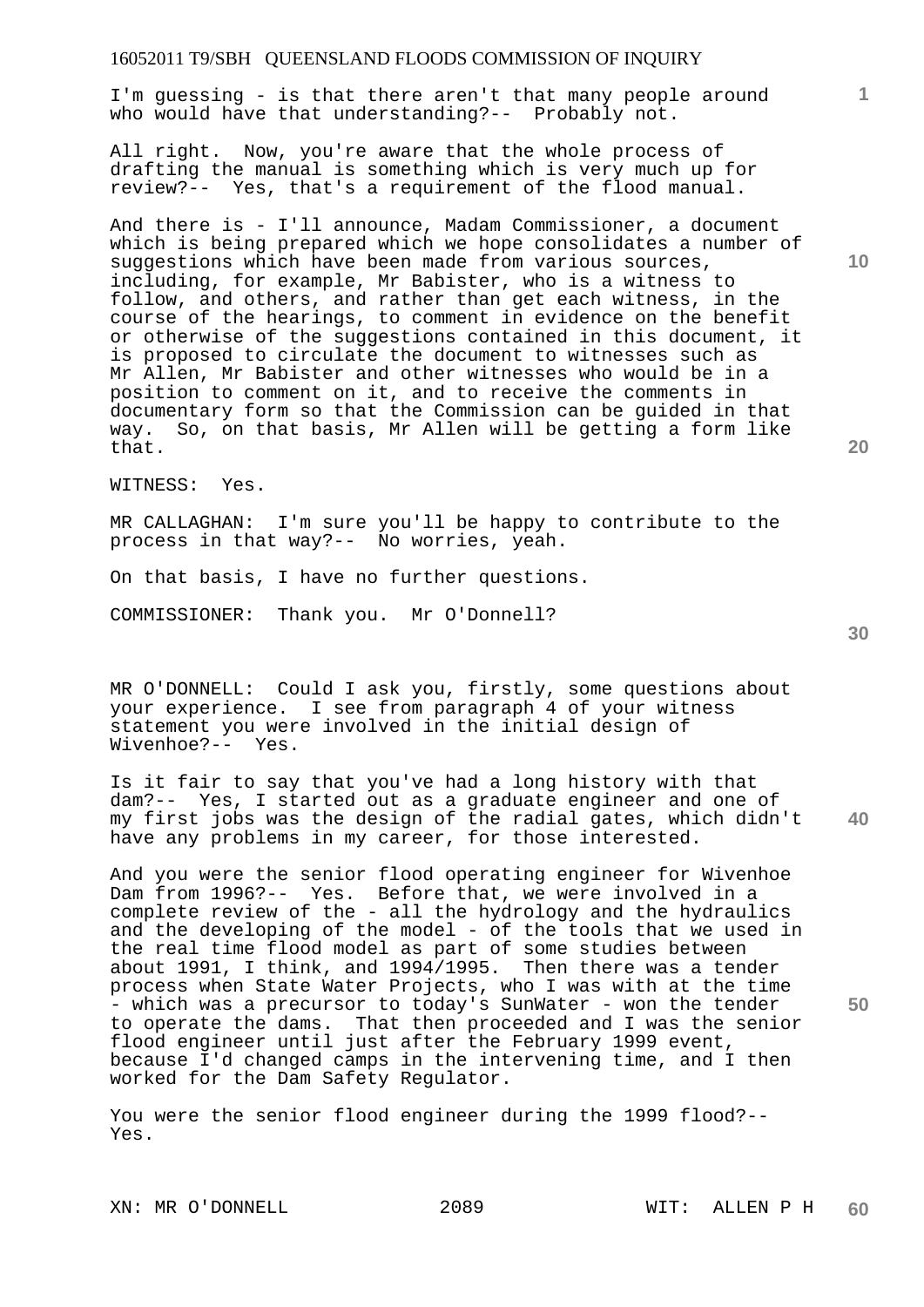So you managed that flood?-- Yes.

And then after that you were removed from an operational role?-- That's right.

And you've had no operational role since 2000?-- No.

And in 2002, you were appointed the Dam Safety Regulator?-- Yes.

And in that role, you sit independent of those who manage the dam during flood events?-- Yes.

Is that right? And you told my learned friend that you regard yourself as independent of the flood engineers that managed the January 2011 event?-- Yes, they make their own decisions. I come to my own assessments.

**20**  Right. Do you feel you can impartially comment on the management of the January 2011 flood event?-- That's what I have to do.

Have you reviewed the Flood Report?-- I have read it. I haven't read it in minute detail at the moment, but that will be my role. I'll have to become totally familiar with it. As part of my role, I've been occupied doing other things, preparing for this hearing, and things like that.

**30**  Can you tell us, from your experience, what challenges did the January '11 flood event pose for the management of the dam and the management of the dam in accordance with the manual?-- It was a very complex event. The first peak was handled well, from what I understand. I know I was rung by the flood engineers on the Monday night to talk about, you know, can they hold it just above '74 if it gets there without going into Procedure 4.

**40**  Just pause us there. You will lose us all. You mentioned the first peak. Can you identify what that is? Could Mr Allen see the Flood Report, please, opened at page (iv) in the Executive Summary? I'm at (iv) at the moment?-- (iv).

You have to remember you're talking to non-engineers here, including lawyers, who are interested in dam management?-- Yes, right.

So, the first peak is?-- The first big peak was there. That occurred, really, between - you know, around about the 10th to the 11th.

You're looking at the dark blue line?-- The dark blue line.

In that figure on that page?-- Yes, and that was - that's the inflows into the reservoir. You will see that it peaks about 10,000 cubic metres per second. By comparison, for instance, the '74 flood peaked at about 5,000 or 5,100, something like that. So, it was a much bigger event than the '74 flood. Then the - you will see that the dam outflow was increasing

**50**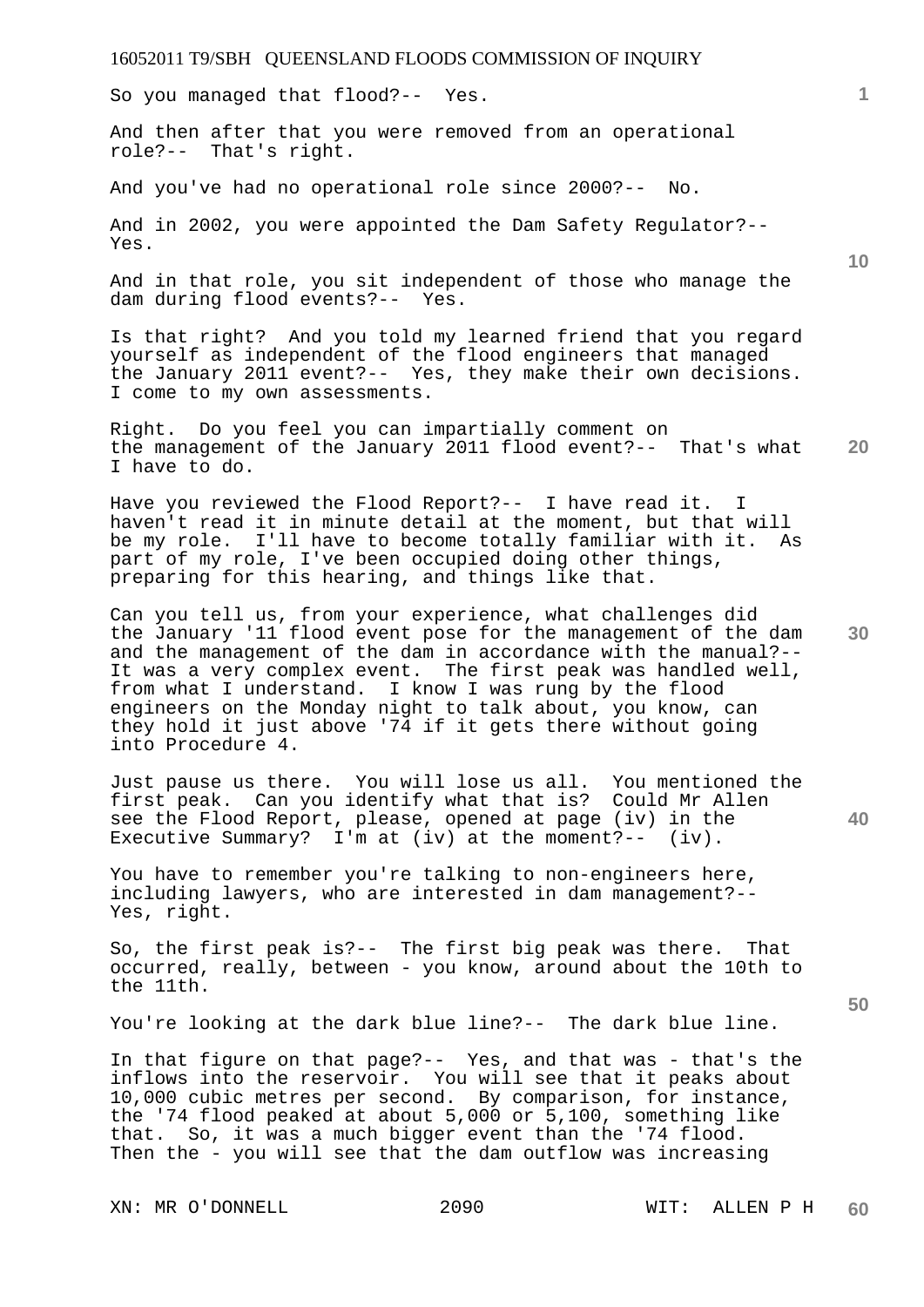over that time - that's the light blue line. So, you know, once that event dropped down towards 4,000 cubic metres per second, you could well say that they had control of the event.

What do you mean by that? Who is "they"?-- Well, the flood engineers. You know, they were thinking about, you know, if you know, that second peak hadn't have occurred, they would have said, "All right, how's the best way to drain that storage, you know, causing minimum problem all around?"

What do you mean by they had "control" of the flood event. Explain that, please?-- Well, the flood had peaked coming in, they knew the magnitude of it, they knew what they had to control. So, they - they really knew that that's what they had to deal with, so they had it totally under control, I dare say, at that time. The problem came with the second peak, and you will see that those peaks - those peak inflows are very rapid peaks. They rise very rapidly. In fact, when you lay the 1 in 100,000 36-hour event over the top, those peaks - or the peak on the - that occurs - has anyone got a mouse on this one at all? All right, well, the peak that occurs on the left-hand side-----

Do you want a pointer?-- Yeah, all right.

We have a pointer here?-- Actually, what you'll see in my statement - yes, if you look at the figure on page 46, actually, you'll see that the - my eyes get a bit - it doesn't show up terribly well - but you'll see the red line there on the left-hand side. That follows up that - the red line is the 1 in 100,000 event, which is the dam crest flood for Wivenhoe. That's what it can just handle now.

Hold on. So, the red line is showing us the inflows to Wivenhoe in a 1 in 100,000-----?-- That's what it has to be able to handle at the moment. It is about 80 per cent of what the probable maximum flood is through there, which is what the next upgrade in 2035 will be required to upgrade it to.

Probable maximum flood is a term developed in-----?-- The probable maximum flood is effectively the maximum possible flood that can occur for the site.

Is that developed under the ANCOLD guidelines?-- That's developed under ANCOLD guidelines and under Bureau of Meteorology guidelines.

Thank you. I interrupted you?-- Now, you'll see that the rate of rise of that - the rising limb of the hydrograph almost mimics that. So, it was really going up at a fair rate. What effectively - you know, it fills out there, and you'll see that the falling limb on the second peak coincides with the falling limb of that big event. So, what you've really got to do in that rising limb is really decide just how big is this event going to be, and on the scale of that, it could have been a fairly big event. Now, they got through the first peak of that fairly well, and the - you'll see in the head water curve, there's a slight sort of tilt over as the

XN: MR O'DONNELL 2091 WIT: ALLEN P H

**10** 

**1**

**20** 

**30** 

**40**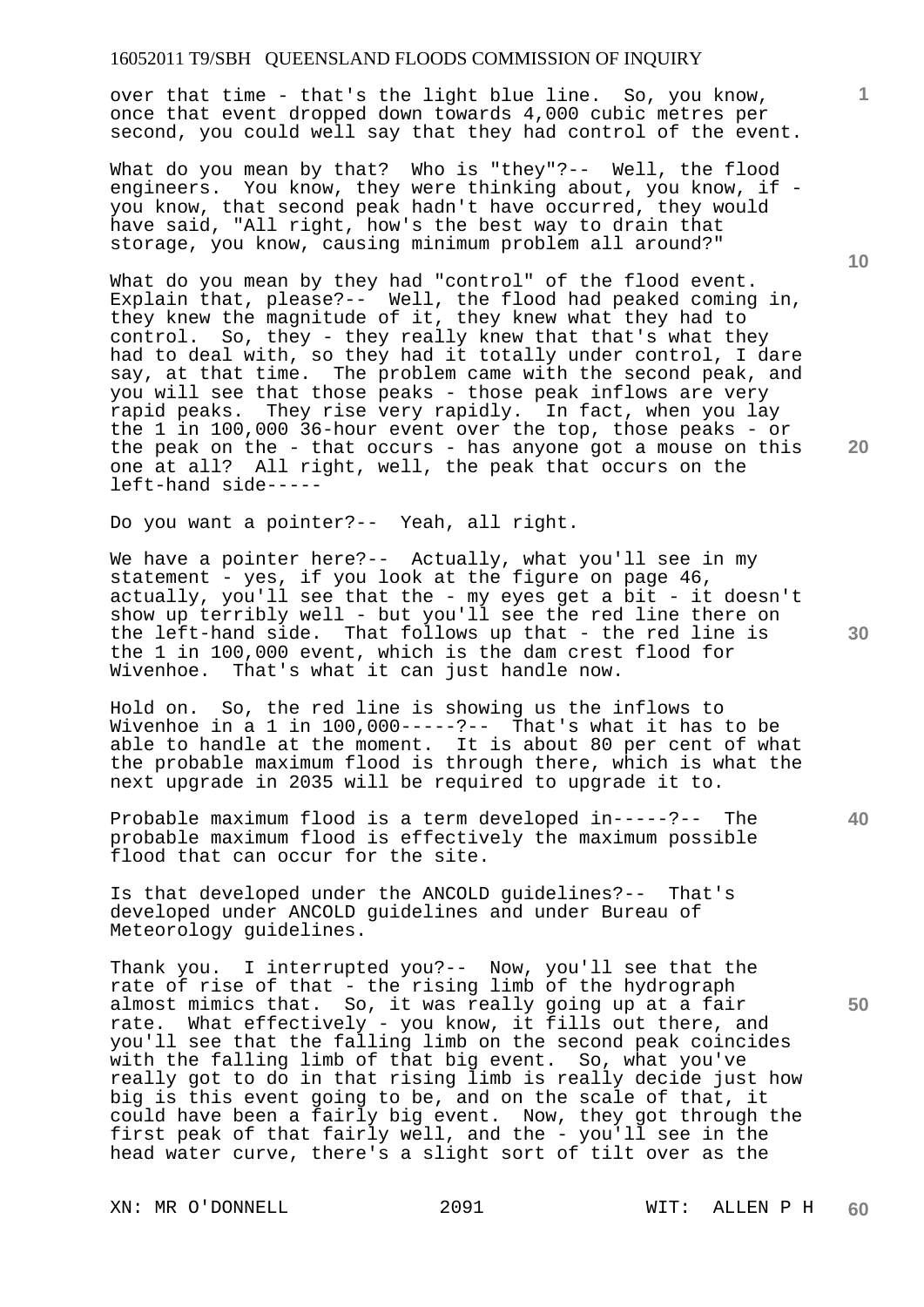second - or the trough in the middle of those two comes into play, and they start catching up. So, because the inflow still exceeds the outflow, it's still a reservoir rise and, in that situation there, they had control of the event in that they knew the magnitude of that first peak coming in, and, you know, they could tell that they were over the worst of it if they followed on the same way.

And also that they had got through the first peak without having to make releases which were-----?-- That would damage Brisbane.

That exceeded 40,000 CUMECS at Moggill and therefore would flood Brisbane?-- Yes. All right?

All right?-- So, now, most floods tend to only have that one peak. This was an unusual flood, in that it had this second peak come on. Now, the Bureau of Meteorology didn't really forecast it, because I know when they rang me on the Monday night, they said it's going to come over and just go over the '74 for a short period before it drops away. We don't want to go to Procedure 4.

Sorry, when "they" - you mean the flood engineers?-- When the flood engineers rang me on the Monday night.

You said before that the Bureau of Meteorology had not forecast the second peak. Would you explain that, please?-- Well, when they were talking to me, they indicated to me that they had control of it and, you know, it was going to drop away from thereon in. So, they hadn't taken into account any second peak. It was only at about 4 o'clock next morning that that second peak starts showing up in their flood modelling, in their hydrologic modelling.

This is 4 a.m. on the Tuesday morning, on the 11th?-- Yes. So that's when all bets were off in terms of, you know, whether they just rode through Procedure 4 and, you know, that sort of event doesn't happen all that often. In the 1893 event, it didn't happen like that. There were three flood peaks over two weeks with about a week in between each one. In the '74 flood, there was one flood peak that hit Brisbane, but a week later there was another cyclone off the coast. If that had have come in, it would have hit Brisbane and would have hit everything with a saturated catchment and would have had a lot more effects because of that. But this was only 30 hours apart, so, you know, the manual may not have been sufficient for this type event. We'll have to review it and say, "Could we have operated it differently? Are there other signs in there that we should be looking for for that sort of event?" From a climate point of view or weather point of view, I understand the scale of these events were too small for the Bureau of Meteorology to really model clearly. So, it was, you know, at the limits of their technology, if you like, and that's one of the things we have to live with in this industry. So, you know, it wasn't really forecast to be, you know, a very heavy event coming up which would park itself right on the reservoir.

**20** 

**40** 

**50** 

**30** 

**10**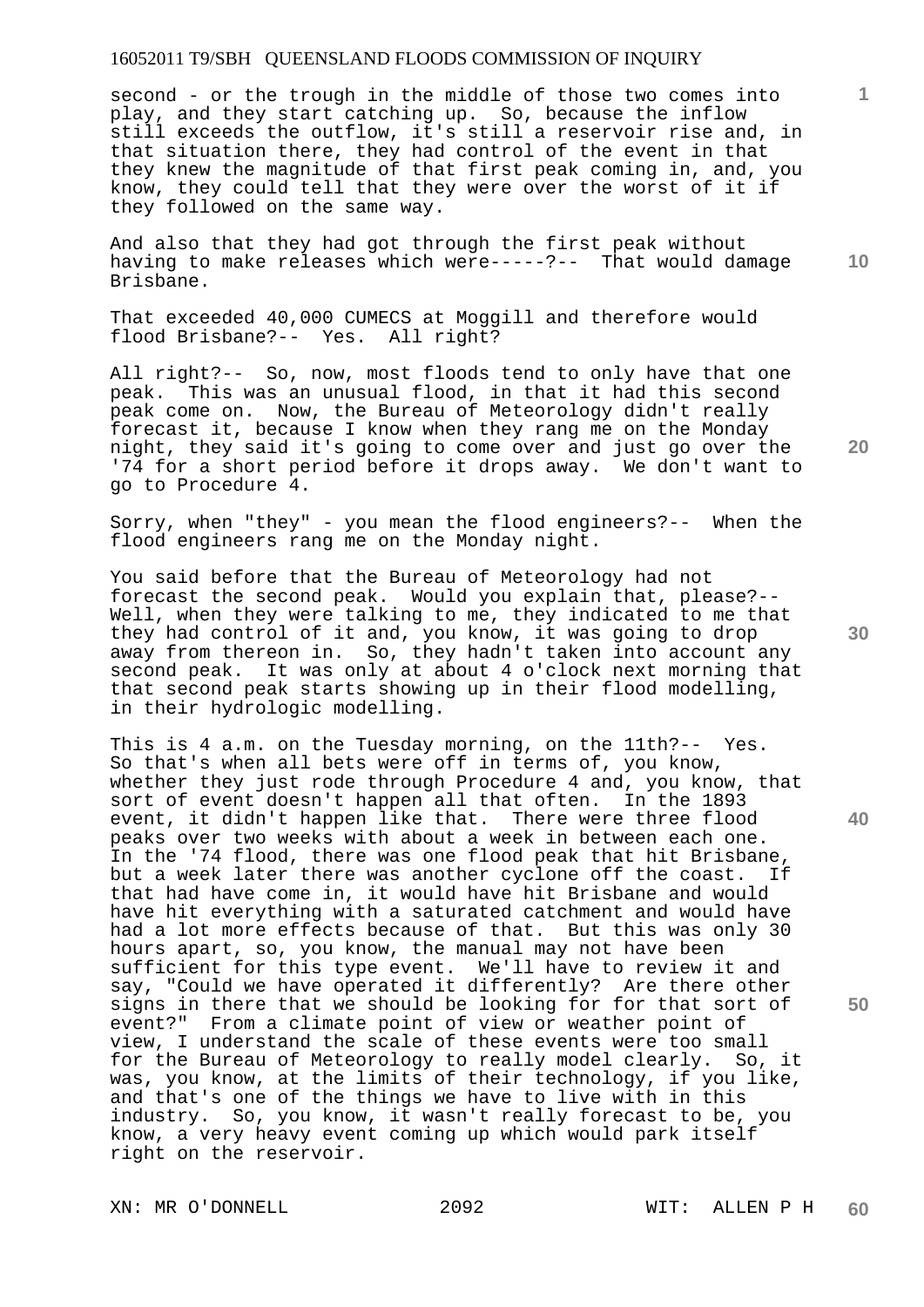### 16052011 T9/SBH QUEENSLAND FLOODS COMMISSION OF INQUIRY

Well, you also refer, I think, in your statement, to the fact that the Bureau of Meteorology's prediction of the rainfall over those three days in that area underestimated what, in fact, fell?-- Yes.

That's also referred to in the flood report?-- Yes. You know, I mean-----

What impact does that have on the management of that second-----?-- Well, if you're trying to predict what is going to happen, I mean, you've really got to gear up to be able to handle those sorts of eventualities, so that if more rain falls than is actually predicted, you have got more water to handle than you originally thought you were going to have to handle.

Mmm. The two peaks occur between about the 9th and the 12th of January?-- Yes.

Over about three days. Given the volume flow into the dam over those three days, what was the dam's mitigation capacity to deal with that volume?-- By the dam temporarily storing it, it was mitigating. It wasn't having to release out as much water as would have occurred if it had have just been a simple OG crest structure.

If we can look at the manual for a moment? Do you have the manual there?-- I have a copy of the manual.

I'm going to Appendix C, which starts at page 52. I'm looking at the column headed "Flood Capacity"?-- Yep.

And if we count down to lake level 67, it starts at zero flood capacity?-- Yes.

And if we go up to 74, it is recorded as 910,000 megalitres capacity. So, the capacity from 67 to 74, to get to a W4 situation, is about 910,000. The inflow to the dam over those three crucial days was a lot more than 910,000, wasn't it?-- Yes.

If our figures are right, it was something over 1.5 million megalitres?-- It was a significant event, something that that part of the world hasn't seen since, you know, the 1893 flood.

Given the rate of - and the volume of inflow on those crucial days, can you see if there was any alternative in managing that flood if it did not necessitate large releases being made from the dam?-- No, you had to make large releases irrespective of what else happened, because you had a large volume to get rid of. It's a matter of doing that in a controlled release operation. In this event, you know, while there's a requirement in the manual to release the volume the flood volume within seven days after the peak, now that's largely drawn out of experience with, you know, like, cyclones - or the 1893 event and the 1974 events. There's a history in the Brisbane Valley of another event coming along about a week

XN: MR O'DONNELL 2093 WIT: ALLEN P H

**20** 

**50** 

**30** 

**10**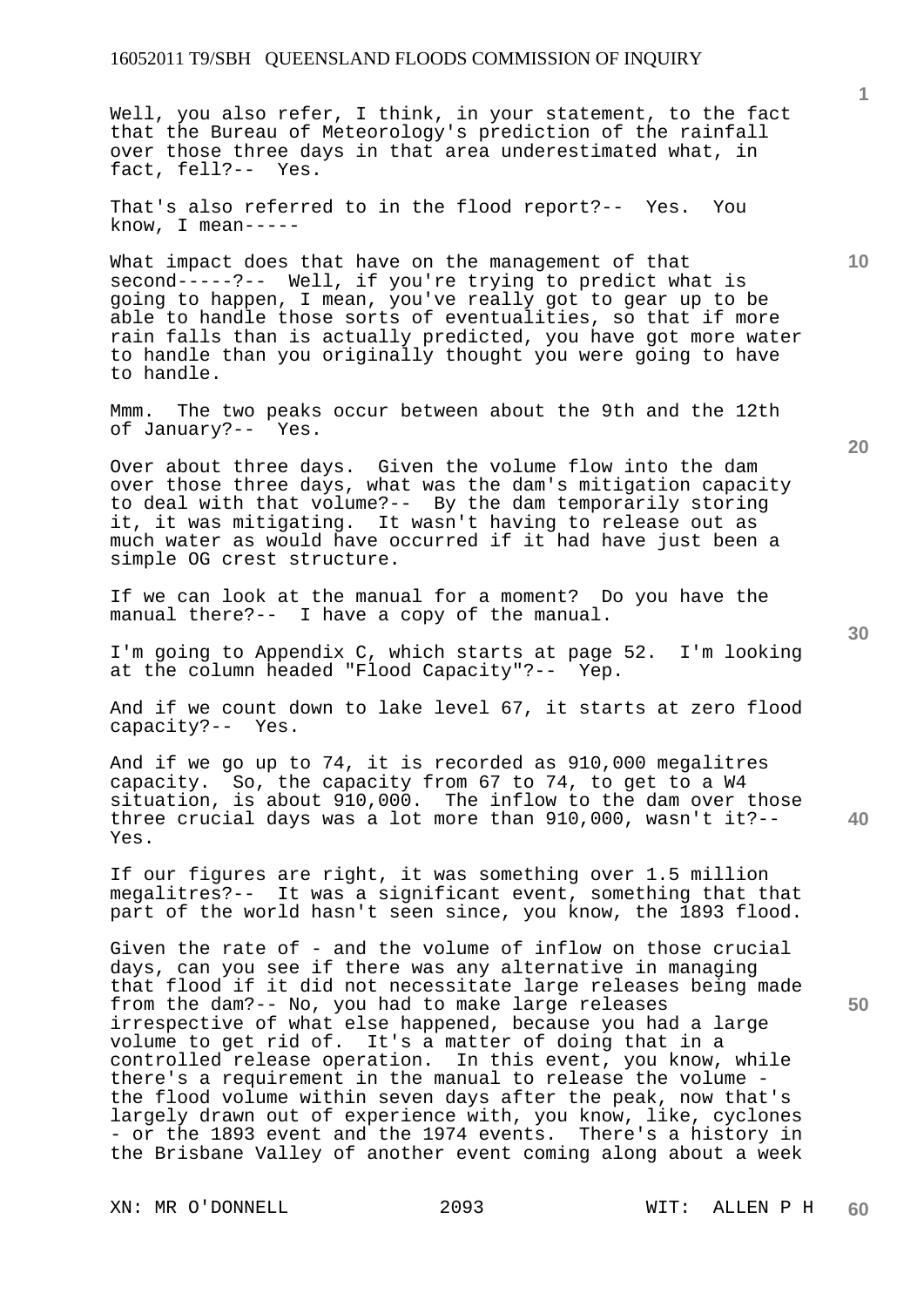#### 16052011 T9/SBH QUEENSLAND FLOODS COMMISSION OF INQUIRY

later. Now - whether it is just on the cyclones coming around their cycle or whatever. So, you add risk to the safety of the structure if you leave that water stored in the structure for prolonged periods of time. So, you've got to get - drain that flood water in as controlled manner as possible. In this event, you know, they quickly reverted down to a drain of somewhere of about 3,500 cubic metres per second, I think, which is a non-damaging flow for Brisbane. So, you've really got to bring it down as quickly as possible to those sorts of discharges, and run it for prolonged periods and keep watching the weather as to whether you have to, you know, do something different. But, as you're draining it, you really have to say, "All right, I've got rid of so many thousand megalitres, if I keep going at this rate I'll have it drained within seven days.", but then you've get a forecast for more rain, so you've got to say, "All right, what impact is that going to have?" If it is going to produce 1,000 cubic metres per second out of the Lockyer, you might take a 1,000 off your target drain discharge, but you've still got to keep trying to drain as much water as you can, and you release it at a level - for instance, in Brisbane, if it's already had 6,000 cubic metres per second through Brisbane, you would release it at a level that was under that level - under that peak - for as long as you could, then you drop down to the non-damaging flows, and drop down so that you, for instance, bring Mt Crosby open or the Fernvale Bridge. It is a progressive reduction thing.

All right. Was another challenge during this flood event the amount of rainfall occurring downstream of the dam and the contribution from other tributaries such as the Lockyer Creek and the Bremer River and the Brisbane River?-- There was a real difficulty, if you look in - for instance, Mark Babister's report and the Flood Event Report, the annual exceedence probabilities of the rainfall downstream were, you know, very extreme, and certainly Fernvale had some flooding, you know - or some really heavy rain during that peak outflow. So, there would have been some combination of those sorts of effects on flooding in Fernvale. But that creates a problem for the operators in that, you know, how close to the limits do you go when you're operating these things? You know that you've got to keep under three and a half or 4,000 cubic metres per second to keep it - to be a relatively non-damaging flow in Brisbane and Ipswich, but then you - there's a risk of further rainfall that might drive the Bremer up, for instance, which is 15 hours downstream, or thereabouts - it depends on the actual magnitude of the discharges as to how quickly it gets there - but, you know, you've got to then throttle down the release of Wivenhoe so that you don't aggravate that flooding downstream.

You would have seen the operators took into account the flows downstream and the rainfall downstream while they kept within W3 strategy until about the Tuesday morning, the 11th, at about 8 a.m. when they moved to W4. In your view, was that a correct course to have taken?-- That's what you try to do. So, you don't know whether - well, put it this way: if that second peak hadn't have occurred, they would have all been

XN: MR O'DONNELL 2094 WIT: ALLEN P H

**10** 

**1**

**20** 

**30** 

**50**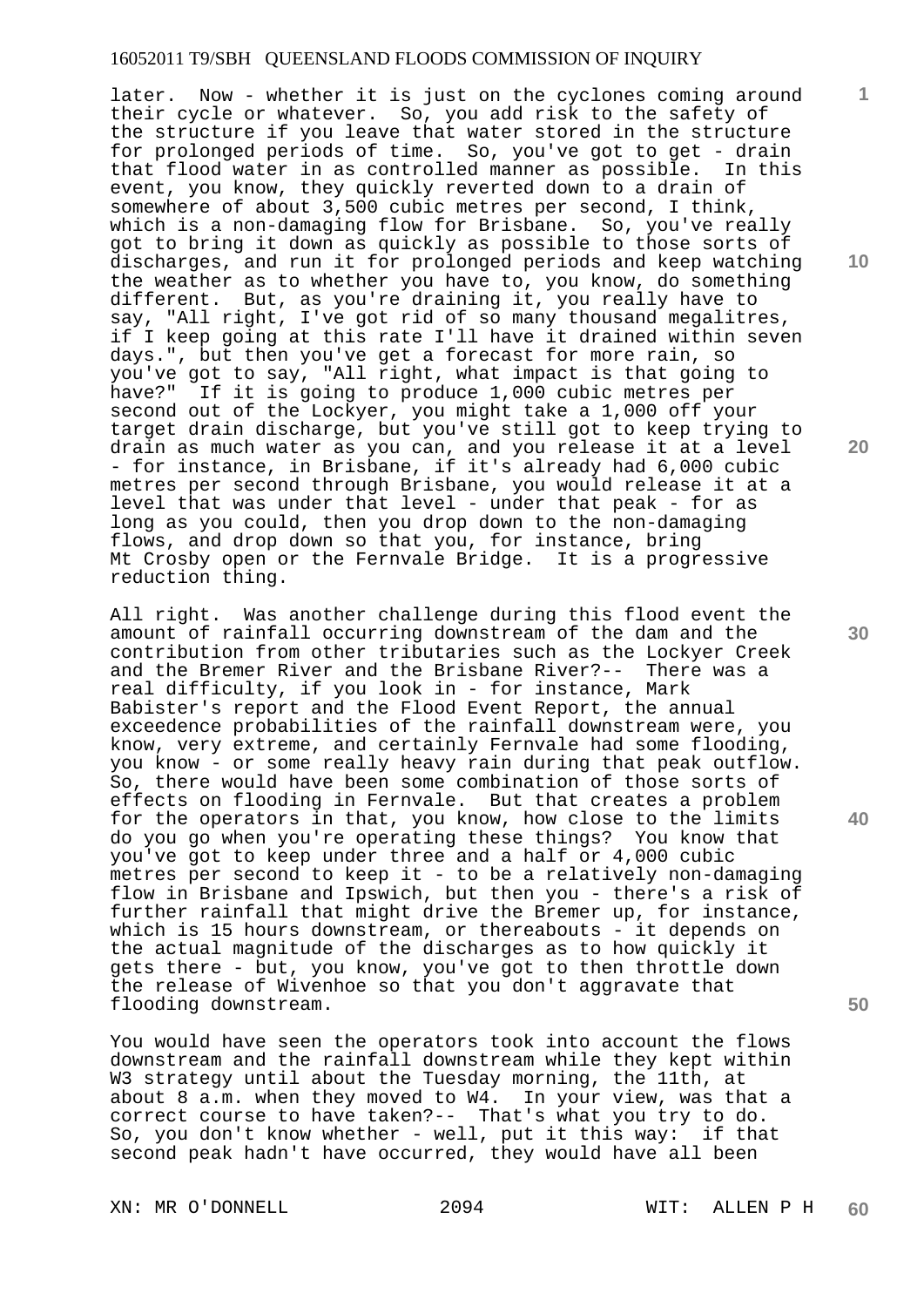## 16052011 T9/SBH QUEENSLAND FLOODS COMMISSION OF INQUIRY

heroes. There wouldn't have been this inquiry, because it would have, you know, restricted the discharge from going<br>through - you know, damaging discharge through Brisbane. The through - you know, damaging discharge through Brisbane. reality was that that didn't happen. This other event came along which changed all the circumstances. There is a limit as to what Wivenhoe can do. The January '11 event was a relatively small event historically. It's a big event for the people of Brisbane, and unfortunately it creates a lot of damage, but, you know, Brisbane has grown up, you know, since, what, the 1830s, '40s, and there are still a lot of places in Brisbane that are under the 1 in 100 floodline, but the 1 in 100 floodline doesn't say you're flood free. If you get a 1 in 100,000 year flood through Brisbane, you know, the damage would be enormous.

**20** 

**1**

**10** 

**40**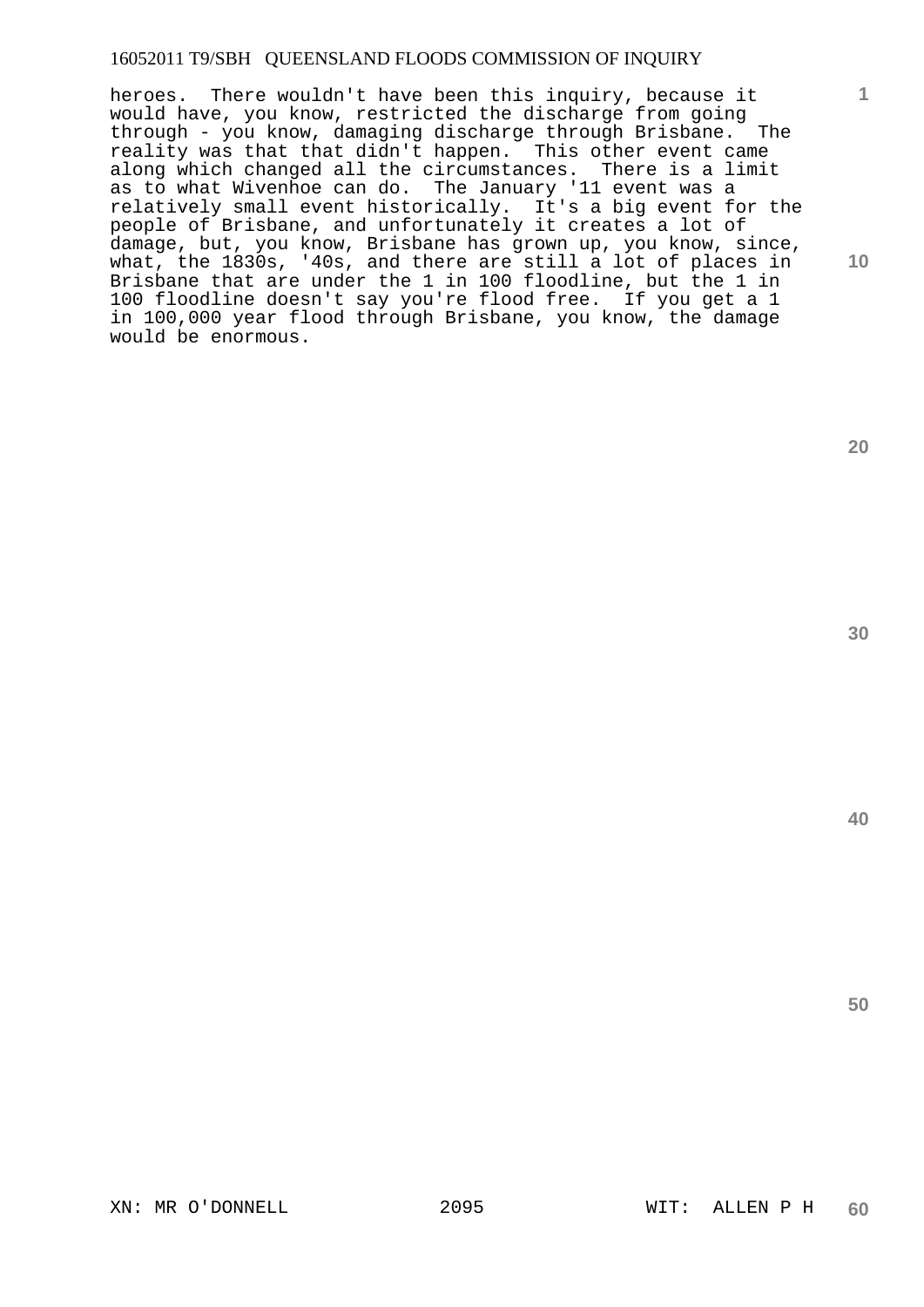Well, I will come to other floods shortly but just sticking with this one for the moment. You saw from the flood report the operators moved to a W4 strategy on the morning of the 11th and that followed very large releases. In your view was there any alternative given the rate of inflow-----?-- When you look at the circumstances that were happening at that time they were struggling to - you know all the rain wasn't reporting in the rain gauges. A lot of it was falling actually on the storage. They were struggling to find out, you know, where is it all coming from? That's when they started doing back calculation, I understand, on what the inflow is, so they could determine instead of what their hydrologic models were saying it was somewhere around about 8,000 cubic metres a second. It was actually something closer to 10 or 11 and they were then trying to determine, you know, where is all this coming from, how can we feed this extra rainfall in that we know is happening but it is not being expressed in the model results. So, there was a lot of activity going on to try and determine that. Fortunately they found out where it was coming from. I mean, there is nothing worse than, you know, all your models going wrong at the wrong time but this was a case that, or as I understand it, that the rain wasn't falling on the rain gauges, it wasn't falling on the rain gauges and because it was falling on the reservoir it was instantly reporting to the surface off the reservoir so the reservoir was, you know, started a rather rapid rise from that perspective.

Did you see any alternative but to move to a W4 strategy-----?-- No, unless-----

Let me finish, and make large releases from the dam?-- The only way you could have avoided that was if you had rock solid forecasting which indicated that it was going to stop. Even then you would have had to have done that very carefully because you don't know whether another event would have happened, say, 30 hours after that event the way this one had on top of the first one. Now, that might have endangered the safety of the dam. As it was, I mean there was a lot of talk in the press and things about losing control through loss of fuse plugs. There was no way they did lose control. Even if a fuse plug had gone, all it would have been would be an avenue for more release as part of a planned action.

All right, there has been talk in the press and elsewhere that what occurred in January was called a dam release flood. That is the implication being the flood occurred because of the releases from the dam and they were unnecessary. That is, the flooding in Brisbane could have been avoided by better management of the dam?-- I am sure in hindsight you could work out ways where the flow in Brisbane could have been reduced marginally but that's not the way you can operate a dam. The - in terms of a dam release flood, of course it was a dam release flood, but the implication of a dam release flood is that it is the fault of the dam not the fault of the rain. I mean, the releases from Wivenhoe were purely the fault of the rain. You have to handle that rain. I mean, if the dam wasn't there and that flow came down to Brisbane it

XXN: MR O'DONNELL 2096 WIT: ALLEN P H

**60** 

**40** 

**50** 

**20** 

**10**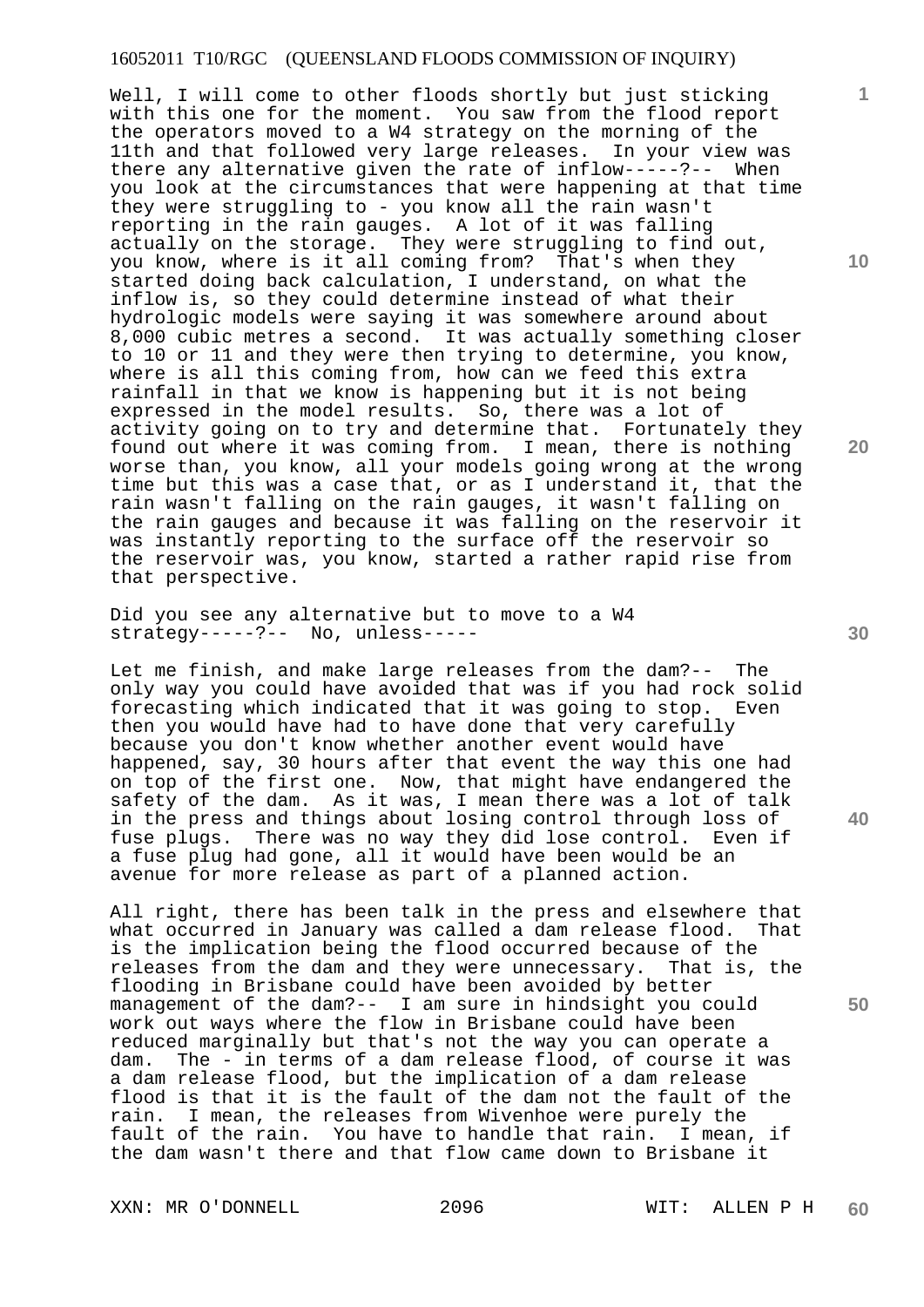would have been a couple of metres higher than it was.

All right. From your review of the flood report, have you identified any respect in which the management of the dam during the flood event was not in accordance with the manual?-- I haven't found anything to date but I haven't completed my review of it at this stage.

Thank you. Now, if you go to your witness statement, please. Close up the Flood Report for the moment. If you go to paragraph 103, thanks, that's on page 32. Just read the first sentence?-- Of 102?

Paragraph 103?-- "Certainly Wivenhoe and Somerset dam"-----

Just to yourself?-- Sorry, all right. Mmm.

I am interested in the concept that the usefulness from the flood mitigation point of view of Wivenhoe and Somerset you say is dependant on the magnitude of the incoming flood and the extent of rainfall down the stream?-- Yes.

Can you elaborate on that, please?-- When you think of something like the 1974 flood event, for instance, just as an example. There was a damaging flow of somewhere around about 5,900 cubic metres a second coming out of the Lockyer and the Bremer. When you are operating Wivenhoe what you are looking for is saying, all right, what flow can I release not to aggravate that flow? So, if you do a repeat of the 1974 flood all you do is you release to match the difference between what's naturally occurring at that, you know, in Brisbane due to the Lockyer and Bremer and say, all right, I can provide the difference from the dam. So, you don't aggravate the flooding. So that's an extreme case where, you know, you could have virtually drained Wivenhoe dam to about 75 per cent before that event and it would have made absolutely no difference in Brisbane because the damages were already occurring due to Lockyer and Bremer. So, you know, from that sort of type of event you come back to something like the February '99 event which was really concentrated upstream of Wivenhoe. There was very little flow coming out of the Lockyer and Bremer so whatever comes out of the Wivenhoe is really what goes past Brisbane. So, you know, a bigger event than, you know, in February '99 might have caused damages damaging floods out of - through Brisbane if the volume and peak inflows had been there. So it really depends - see what you try to do is if there is floods coming out of the Lockyer and Bremer you try to throttle back what is coming out of Wivenhoe to match those so that, you know, you might, say, have a peak in Brisbane of 4,000 or, you know, if you can't restrict it to 4,000 you might try to restrict the peak to 5,000. You know, something like that. So, if there is heavy flows coming out of the Lockyer and Bremer you are restricted to how much you can discharge out of Wivenhoe until you get up to that procedure 4, in other words you have gone as far as you can go trying to take that sort of role. Then you have to decide, all right, what maximum discharge do I release from Wivenhoe? You know, when I enter procedure four.

XXN: MR O'DONNELL 2097 WIT: ALLEN P H

**20** 

**10** 

**1**

**30** 

**40**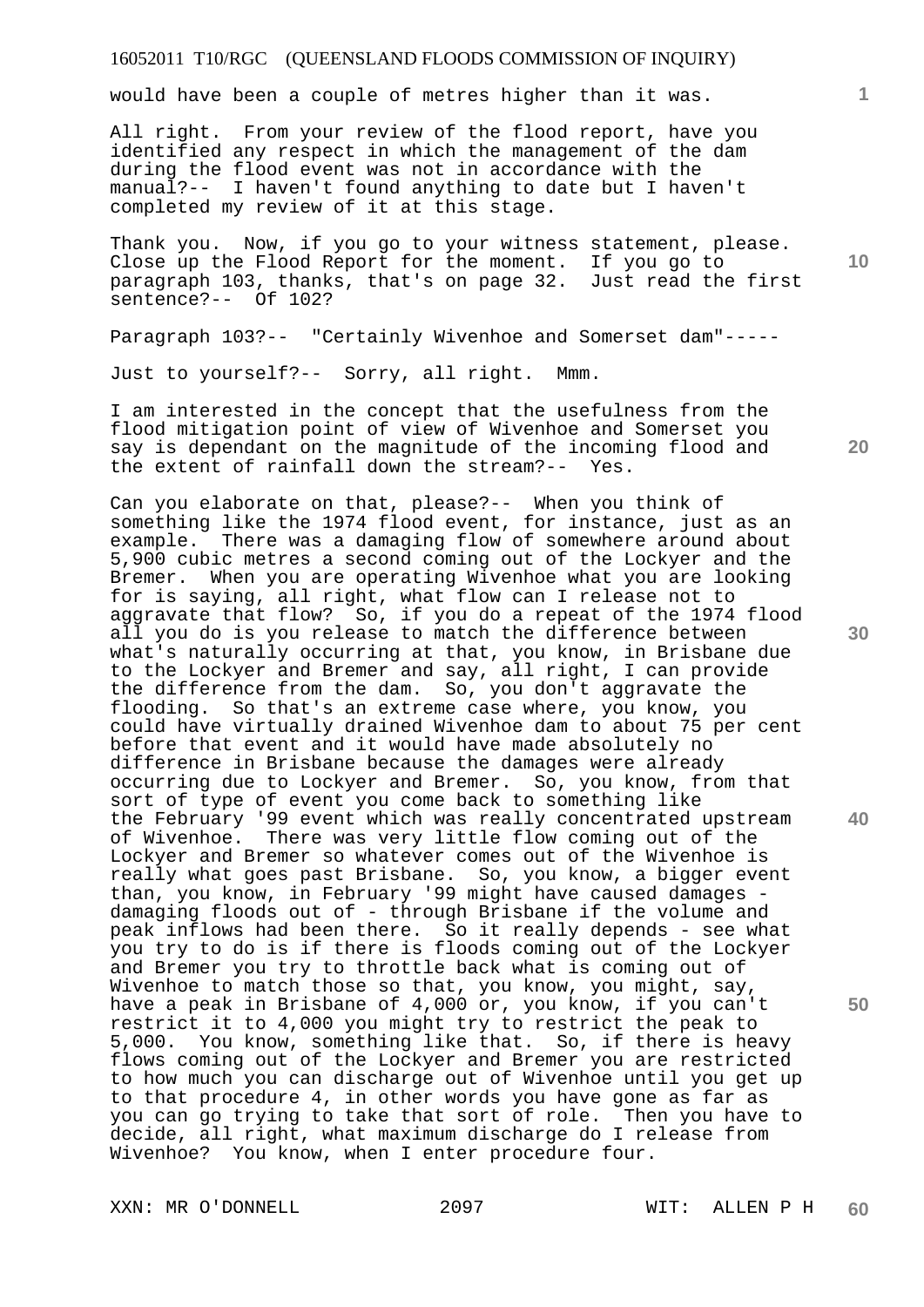Just in comparing how Wivenhoe would perform with different size floods and different - floods of different characteristics. Is this right: you prepared a paper which considers how Wivenhoe would have performed under some of the historic-----?-- Yes, it is a fairly simplified sort of analysis that just relies on spreadsheet macros and things like that to look at the performance of a series of design flows as well as the 1893, the '99 and the 1974 events.

Do you have that with you?-- Yes, I understand it has been distributed. It hasn't been peer reviewed in any way at the moment.

Mr Rolls has given it - have you got one?-- Yes, I have one.

I will give a copy to the Commission.

COMMISSIONER: Does everyone else have it as well?

MR O'DONNELL: Yes, we have extra copies to distribute.

COMMISSIONER: Thank you.

MR O'DONNELL: Just as an overview this gives - it assumes that Wivenhoe was there during the 1893?-- Yes.

The 1974 floods?-- Yes, what would happen for a repeat of those events.

It analyses how the dam with a variety of historic floods would have performed, including the January this year flood?-- Yeah, just remember it is a fairly rough analysis. I am sure you could pick holes in it but it gives an indication of the relative sorts of processes that would go on.

It also considers how the dam would have performed if the full supply level had been reduced to 75 per cent before the flood event began?-- Yes.

So just walk us through page 5 is the 1893 flood?-- Yes. The 1893 characteristically had a lot of flood coming out from Somerset along the Stanley. It was a lot more relatively than coming from upstream of Wivenhoe without Somerset. The interestingly the flood volumes of this event and the first peak of the 1893 are about the same.

Where do we see that?-- It is in paragraph 11.

**50**  Thank you. Just keep us with you as you walk us through it?-- All right. Interestingly, the combined flow in those dot points there of the Bremer and Lockyer was relatively minor in that event. Now, when you route those through the storages, the table on page 6, it summarises the outcome of those. The different cases that I have got there is case 1 is the manual in its current form. Case 2 is if you dropped the full supply level down by three metres to give you the 75 per cent. Still start, although still start operating the gates at 67.25 the

XXN: MR O'DONNELL 2098 WIT: ALLEN P H

**20** 

**10** 

**1**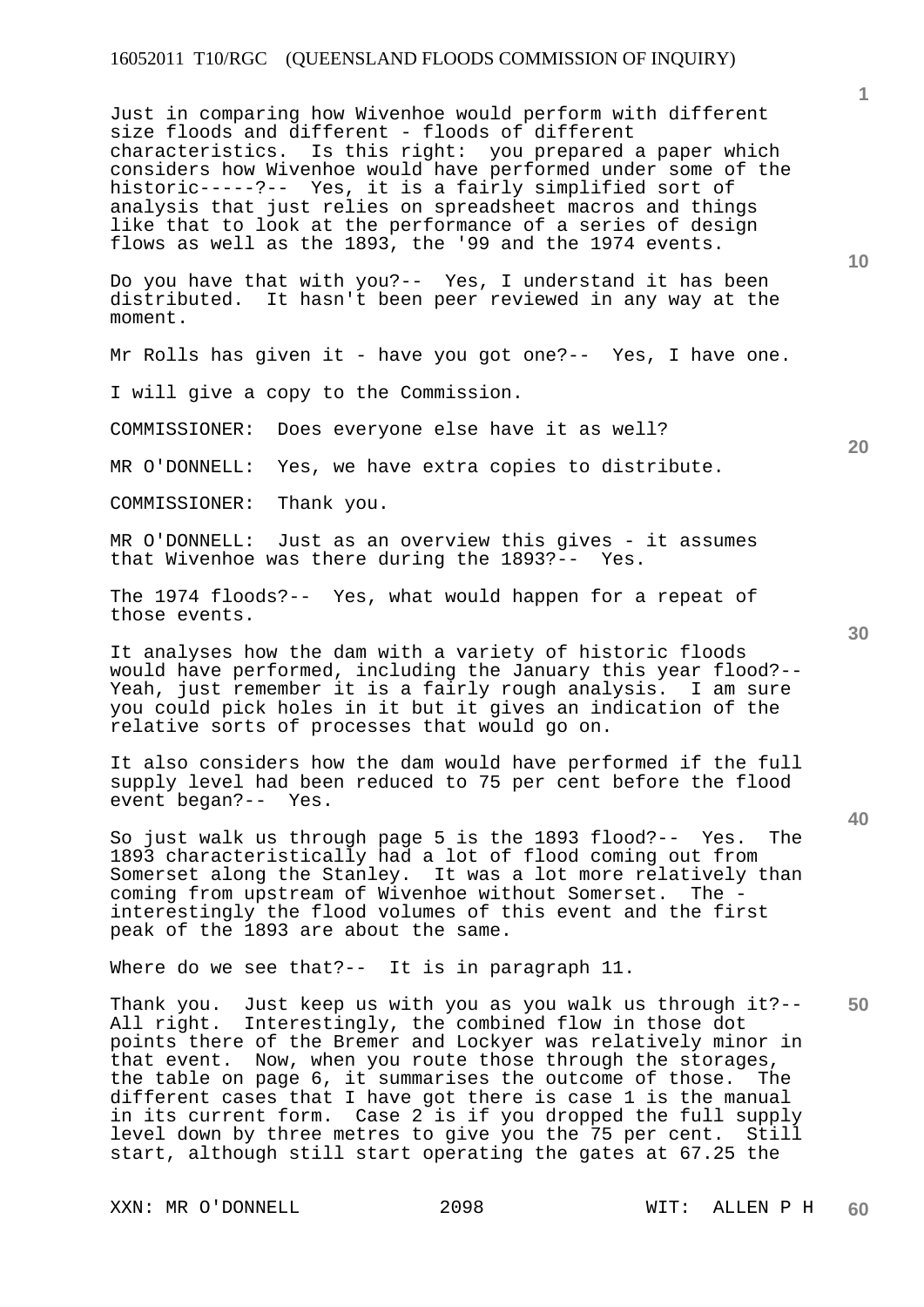current manual level.

So the flood event doesn't start until it fills up to 67.25?-- That is right. You don't start releases until it hits the current full supply level. Case 3 is the case where you drop it down to 75 per cent but you also start the releases early. Now, the table at the bottom of the page, the format needs to be a bit revised but what you can see is that there is not a, you know, starting out three metres lower produces about, what, about .5, .6 of a metre, isn't it, difference in the top headwater of Wivenhoe. There is a reasonable difference here in terms of the maximum discharges, probably the point to look at is the discharge that is down at Moggill because that's the bit that hits Brisbane.

Pausing there. Under all three case scenarios the level of the lake in Wivenhoe would have exceeded 75?-- Yes, you would have been in procedure four. Interestingly, in this case, case 1 would have blown a fuse plug. Cases 2 and 3 wouldn't have.

On any case the releases from Wivenhoe coupled with the downstream flows would have produced widespread inundation-----?-- Oh, yes. All right, because you are looking at with the manual in its correct form it is about 8,000 cubic metres a second past Brisbane which is, I understand, somewhere about the January 2011 floods.

Are you getting that figure from the table at the top of page 6 against the left-hand column "maximum discharge"?-- Yes, that's - yes, well, no that's the discharge at Moggill. That takes into account flows out of the Lockyer and Bremer feeding into that. All right, if you drop it to 64 and run the event again the maximum discharge you get through Moggill is 6,700 so there is about a 1,300 CUMEC reduction. If you drop it or start releases, because the 1893 flood had a longer lead up to it, you were able to get rid of more flow earlier so that there was advantage in starting out at 64.25.

All right, we see that on the foot of page 7. You have a table "Effected on Moggill Discharges"?-- Hang on, no. That's - that is on page 6, the top of - sorry, yes, the graph of "Plot of Model Discharges".

At the foot of page 7?-- All right, now, you can see that speckled line is what would have, you know, occurred on the same basis of the analysis. Now, just remember that there is no attenuation built into that modelling and that is where this modelling is deficient. Treat most of these results of more indicative of what might happen.

Sure?-- Rather than precisely what would happen. You can see the discharge - you can see the spike of the discharges on the red line as it goes past, you know, blows the fuse plug in Wivenhoe. The others below it, the green and the blue, don't blow the fuse plug. But you could see the way that the dam is operated. Interestingly, when you blow the fuse plug for the second or for the third event, the third peak going through

XXN: MR O'DONNELL 2099 WIT: ALLEN P H

**10** 

**1**

**20** 

**30** 

**40**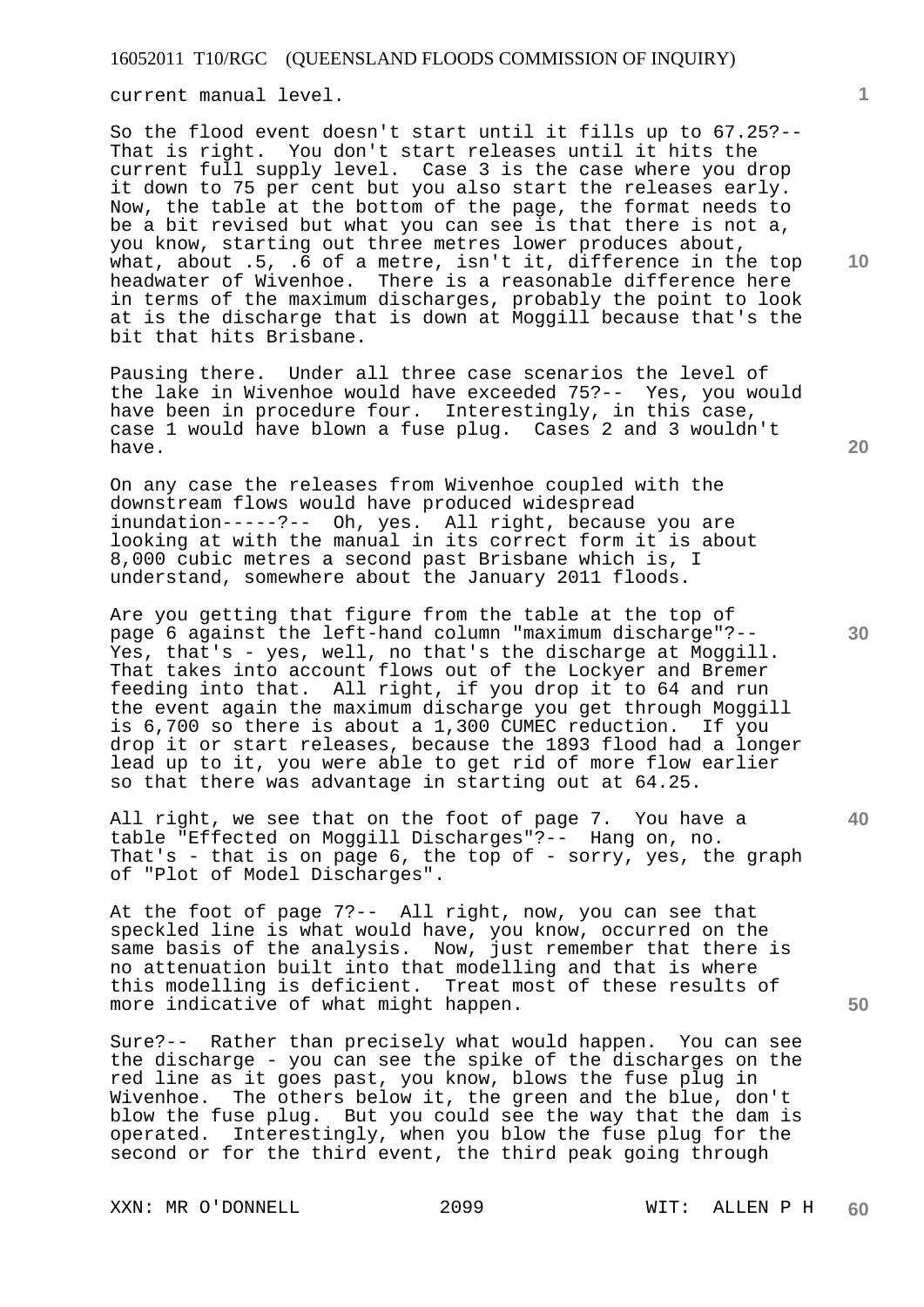there you have to open the gates to avoid overtopping the gates because you have to throttle the releases right down for that last event. Most of the major discharge for the third event goes through the triggered fuse plugs.

What is significant from my point of view is that the graph shows the degree of flow mitigation that is achieved but even with that degree of flood mitigation the flows at Moggill are going to be well more than 4,000 CUMECS producing flooding in Brisbane?-- Damaging floods, yes.

Is that a consequence of poor management of the dam?-- No, that is a function of the event.

The volume of inflow-----?-- That's with the dams, you know, operated - well when I was running through these I certainly had a fair extent of hindsight in that in that I was able to limit the discharges because I knew they were going to peak. So there is a bit of that, you know, psychologically built in there.

Mmm?-- But, you know, there is no way that you could responsibly not release that amount of flood.

In order to protect the safety-----?-- In order to protect the safety of the dam, yes.

Let's move to '74. It starts to page 8?-- Yes.

Tell us, please, what are the key features of the '74 floods?-- The key features for the '74 event, realistically again the flow out of the Stanley was far greater than that coming from the rest of Wivenhoe or rest of the Brisbane. But the thing in the '74 was there were big flows in the Bremer and the Lockyer so they peaked - if you look at the table in paragraph 19, there is about 3,200 coming out of the Lockyer and about  $4,000$  coming out of the Bremer. issues, they would have peaked at about 5,900 through Brisbane. Now, there is - the same table below there which illustrates roughly how the '74 flood would have fared. Interestingly, the '74 flood would have only peaked at about 73.3 or thereabouts so it wouldn't have even got to procedure four.

So you are looking at the foot of page 8 against the left-hand column?-- In the table for case 1.

Head water peaks?-- Head water peaks, yes.

You have 73.2 for Wivenhoe in case 1 and then 72 and 72 for cases two and three?-- Now, I am not guaranteeing that it is going to be 73.236, it might 73, 73 and a-half but it will be somewhere of that order. So, you know, it then comes down to a case, you know, that the '74 flood was a fairly minor event. What I was looking for was what would happen if you changed the operating rules for Wivenhoe to prerelease it down to 64. Interestingly, there is the maximum discharge at Moggill is, you know, it goes from about 6,100, 6,200 back to 5,900. So a

XXN: MR O'DONNELL 2100 WIT: ALLEN P H

**10** 

**1**

**20** 

**30** 

**40**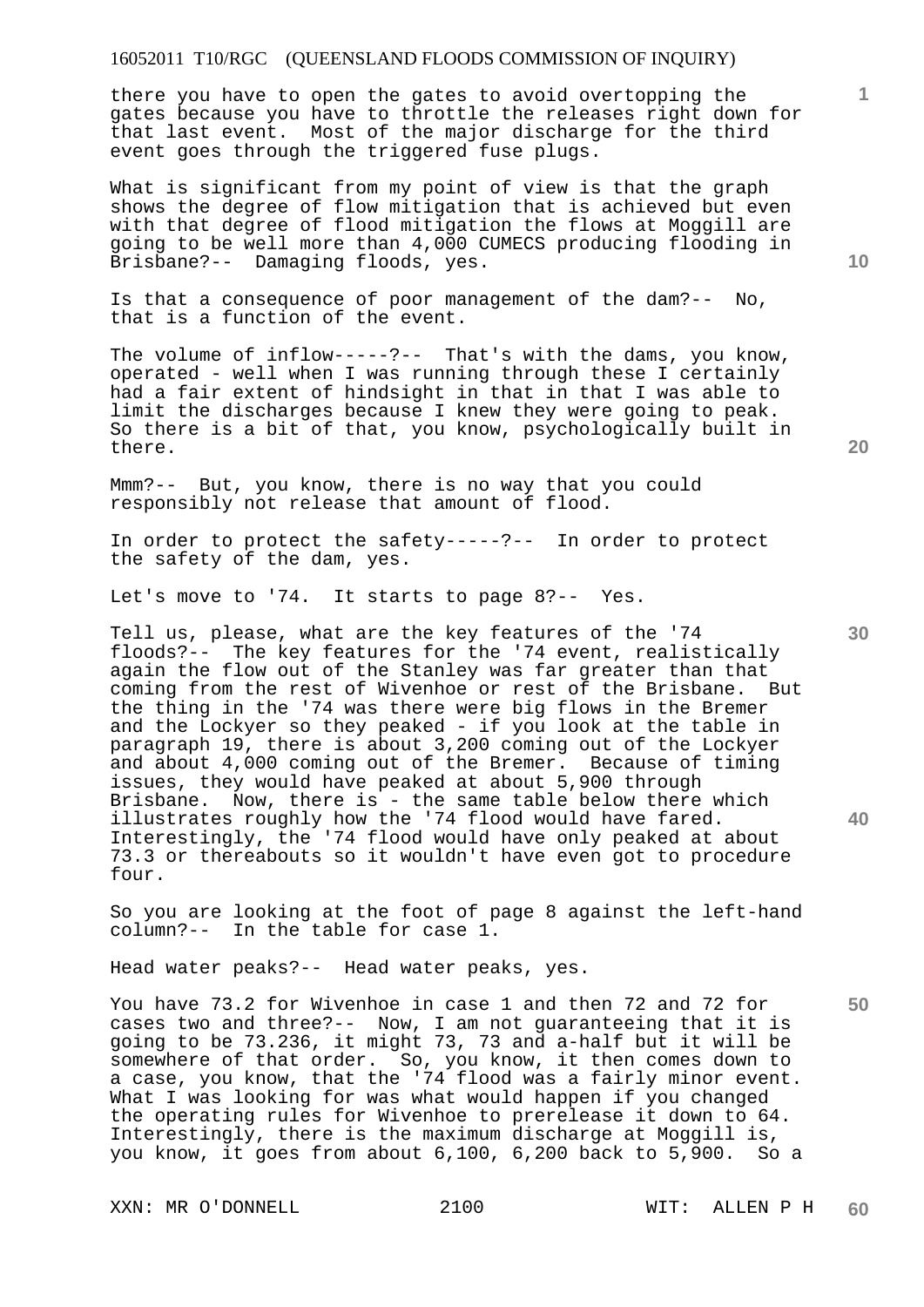very minor reduction.

You are going to page 10 in the lower table, is that right?-- Yep. You can just see that realistically the peaks aren't aggravated by what you do at Wivenhoe. Wivenhoe is - would have been perhaps the ideal flood mitigation, you know, carried out the ideal flood mitigation role for the '74 flood.

Explain why that is?-- It copes with the flood. It doesn't trigger procedure four where the dam safety becomes paramount and you can release it at discharges that wouldn't have aggravated damages that would have already occurred downstream.

No but there still would have been flooding in Brisbane?-- Yes.

Because of the flows out of the Lockyer and Bremer?-- That is right.

COMMISSIONER: Mr O'Donnell, how far is this going to take us, knowing what might have happened in other floods? We have the paper. Is it really necessary to pursue this with the witness to this length?

MR O'DONNELL: In my submission, it is important to look at how Wivenhoe would perform under different types of floods. This is an example of taking historic floods that have occurred. It also goes to the question, however much tinkering you make with the manual can you avoid a flood in Brisbane if you have a rain event as we had in January this year.

COMMISSIONER: I understand that but I do wonder, given we have got the paper and it explains that, whether it is necessary to take up time with it. I am a bit concerned, as you will understand, about getting through witnesses in the amount of time it is going to take.

**40**  MR O'DONNELL: Very well, I won't take it any further. I tender that paper.

COMMISSIONER: Yes, Exhibit 400.

ADMITTED AND MARKED "EXHIBIT 400"

MR O'DONNELL: Could we bring up Mr Babister's report, please? Page 34, paragraph 199.

MR CALLAGHAN: The witness may have his own copy, it hasn't been tendered yet and it is not available for tender at the moment.

MR O'DONNELL: Do you have your own copy?-- I have my own

XXN: MR O'DONNELL 2101 WIT: ALLEN P H

**60** 

**30** 

**50** 

**20**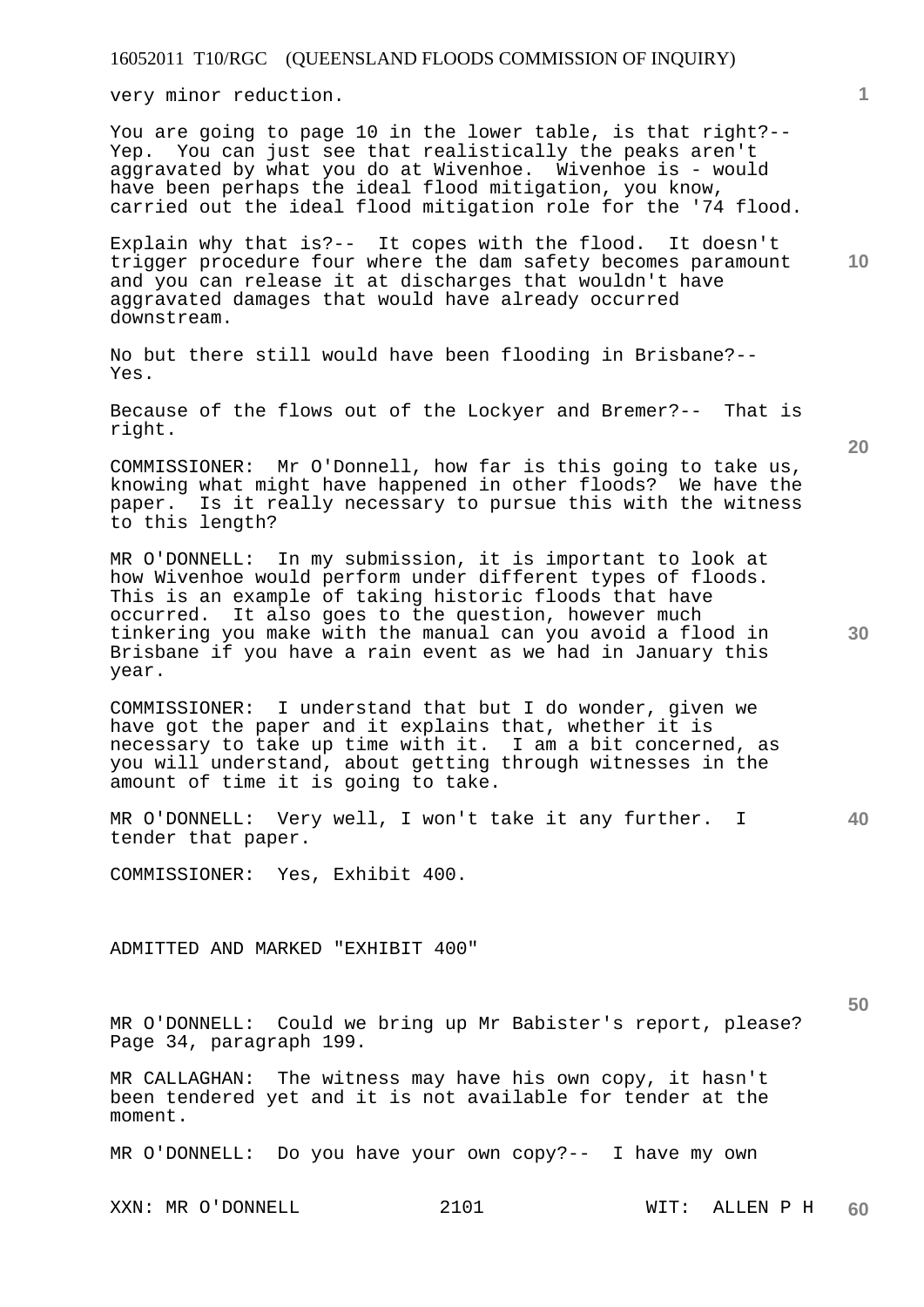copy.

That is fine, thank you. 119?-- Yes.

**10**  Mr Babister comments on the development of the manual. At 119 he says that the Hegarty and Weeks recommendations have not being sufficiently addressed in subsequent revisions of the manual and goes on to say that subsequent revisions haven't had the benefit of critical review of aspects of the underlying analysis, technology. He says in 120, "The reviews of the manual should consider things such as design and hydrology methodology, updating of models, inclusion of new historical data and assessment of alternate mitigation strategies." ?-- Yes.

In 121, "Limitations in design hydrology have led to a set of operational procedures optimised for design flood assumptions are susceptible to real floods and deviate substantially from design assumption." Can you comment; historically is what he says correct that revisions of the manual since the date of Weeks and Hegarty are not reviewed the design hydrology?-- There have been a number of reviews of Wivenhoe hydrology, Wivenhoe, Somerset, North Pine. I know that the review we did in the early 90s was a very extensive review and it built on that Hicks and Wegarty - sorry, Weeks and Hegarty modelling. It was also extensively done when the auxiliary spillway was put on the dam back in 2003/4. So it has been extensively reviewed a couple of times since then. Certainly in 2003 when the Bureau of Meteorology ungraded their probable mass precipitations it was all reviewed as part of the process which came about when the auxiliary spillway was put in there.

Let's take it step by step. Let's do the one in the 90s. You were involved in that?-- Yes, I was the project leader for that.

Could I hand you a copy of the executive summary? This is the executive summary?-- Yes,  $I - it$  it is a long while since I have read it.

The full report runs to some 27 volumes?-- Yes.

Your name appears in one of the front pages?-- Yes, along with Rob Ayre, John Ruffini and Warren Shallcross.

Could you summarise for us what was the review of the hydrology and did it involve reviewing the models used, the operation-----?-- The models, I didn't do the hydrology associated, that was really John Ruffini and Bob Ayre but my - I don't pretend to be an expert hydrologist, I am more a designer than anything else. But, it was a complete re-establishment review, recalibration of all those hydrologic models so that they could be put into the real time flood model. There was, you know, extensive calibration, the best available at the time. They have also been recalibrated I know in the 1999 event and the hydrology hasn't been found to be too wrong. I day say you should asking John Ruffini and Rob Ayre those sorts of questions but the hydrology hasn't

XXN: MR O'DONNELL 2102 WIT: ALLEN P H

**30** 

**20** 



**50**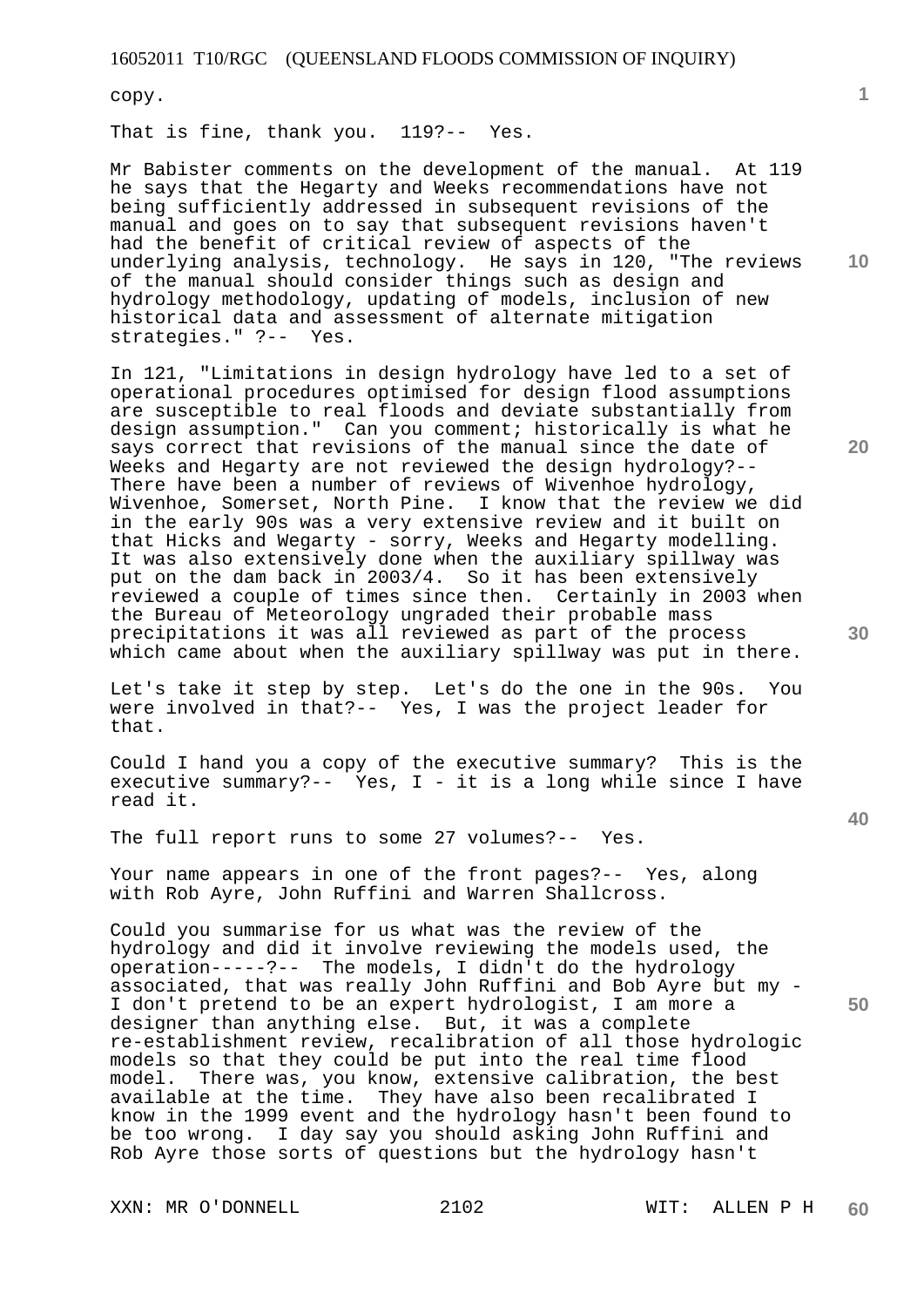been proved to be too far wanting.

All right, thank you. I tender the executive summary.

COMMISSIONER: That will be Exhibit 401.

ADMITTED AND MARKED "EXHIBIT 401"

MR O'DONNELL: Let's go into the review in the early 2000s, that was part of the Wivenhoe Alliance Study?-- Yes.

I will hand you some documents. This review was undertaken as part of the upgrade works to the Wivenhoe dam when the fuse plugs were put in?-- Yes.

**20**  You are familiar with the work that was done?-- Yes, I - it is a while again since I have read this report.

Did this involve reviewing the designed hydrology-----?-- A complete review of the design hydrology. I suspect it built on the stuff we did back in the 90s but that's the way of hydrology, I dare say, it is a matter of building on building, keeping on building.

Calibration of models?-- Yes.

And was the outcome of this work used in subsequent reviews of the manual?-- It is a matter of how, you know, it is built into it. I mean, the results of that modelling would come into it. As to whether any specific numbers were taken out of it is a different issue. The modelling was used to determine that the fuse plugs were the best way to go in this instance and that it then became a case of, you know, how - what sort of events would they be triggered on, knowing that they were dealing with design events and not necessarily actual events, that is one thing we have to think about in the future. They were designed for the first fuse plug to go in about a 1 in 5,000 year event and I can't remember what the second one is but the third one was due to go in about a 1 in 18,000 event. Now, in world terms that is probably fairly rare for a fuse plug to blow or to trigger.

**30** 

**1**

**10** 

**40**